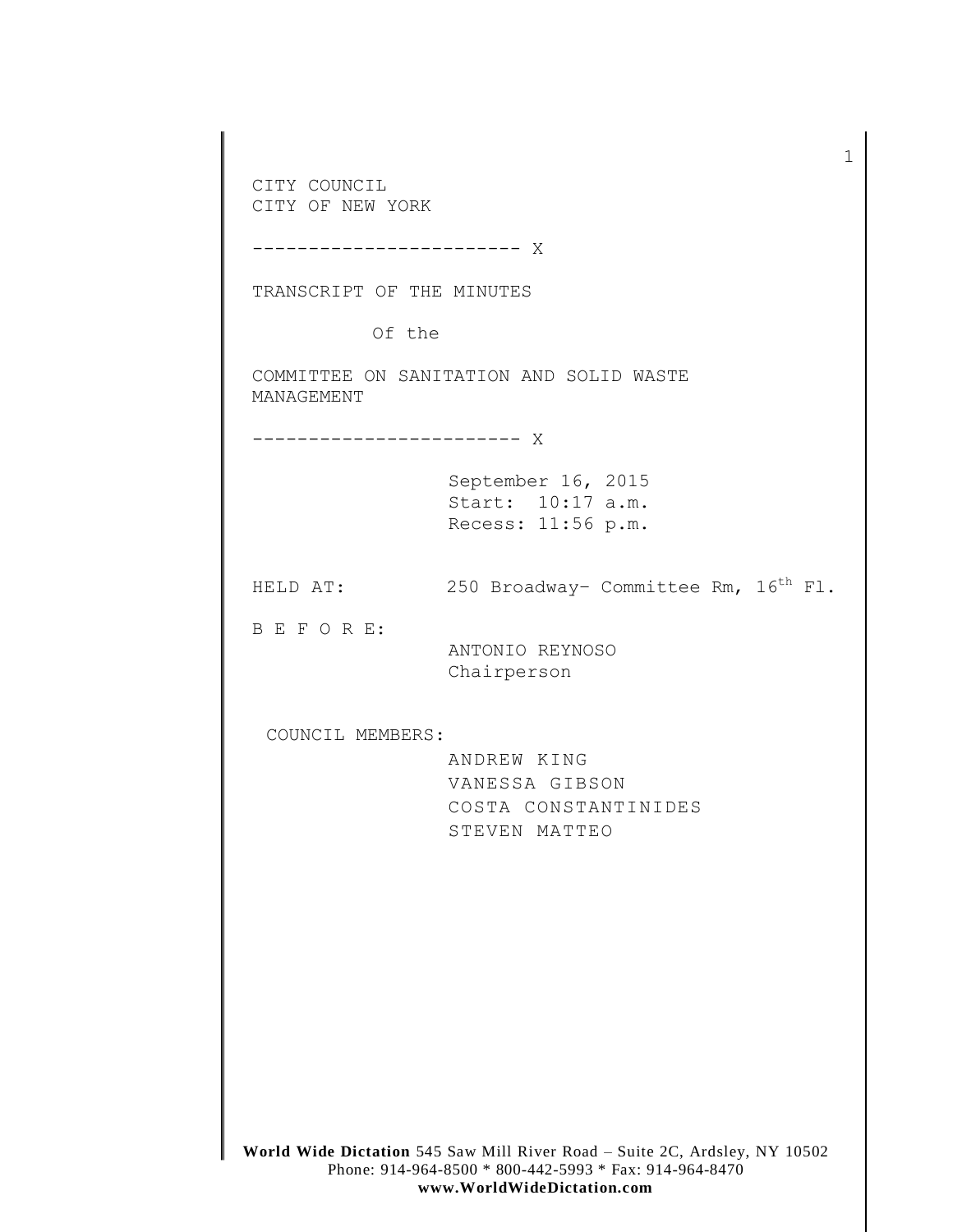## A P P E A R A N C E S (CONTINUED)

Mario Merlino Assistant Commissioner Vet and Pest Control Services New York City Department of Health

Paul Visconti Chief of Cleaning Operations DSNY

Kathryn Garcia Sanitation Commissioner DSNY

Eric Landau Associate Commissioner Department of Environmental Protection

Anestasio Stragelous [sp?] Director of Field Operations Department of Environmental Protection

David Goldberg Chinatown Partnership

Wellington Chen Executive Director Chinatown Partnership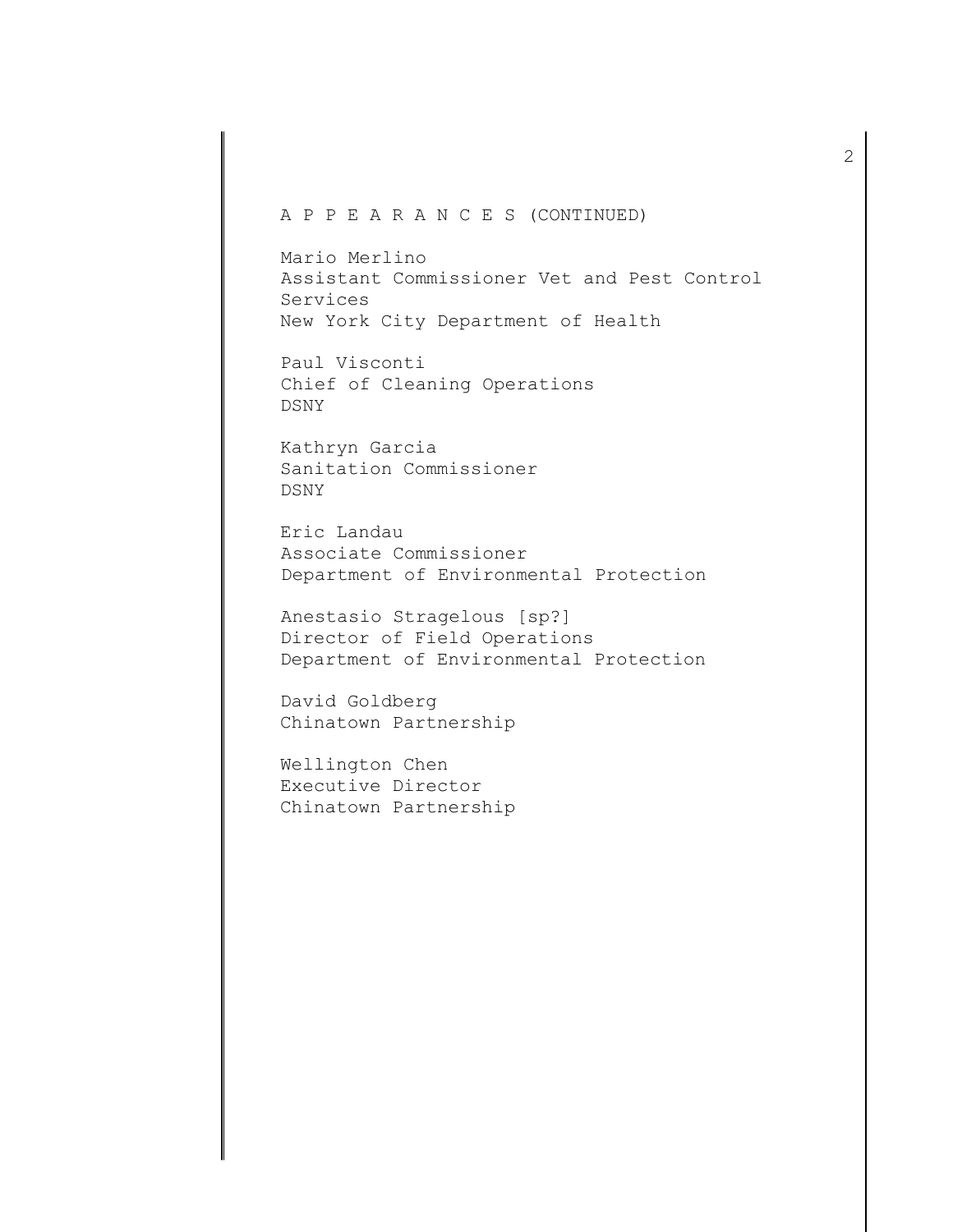| $\mathbf 1$  | COMMITTEE ON SANITATION AND SOLID WASTE MANAGEMENT 3 |
|--------------|------------------------------------------------------|
| $\mathbf{2}$ | [gavel]                                              |
| 3            | CHAIRPERSON REYNOSO: Good morning                    |
| 4            | everyone. Thank you for being here this early        |
| 5            | morning on a Wednesday to continue to talk trash.    |
| 6            | So good morning and welcome to this hearing          |
| 7            | concerning quality of life issues that affect every  |
| 8            | New Yorker. And before we start I just want to       |
| $\mathsf 9$  | acknowledge that Council Members Margaret Chin and   |
| 10           | Council Member Steven Matteo are with us. Thank you  |
| 11           | guys. Overflowing public trash bins, dirty           |
| 12           | sidewalks, and litter, and rat infestations are      |
| 13           | issues that most of us are all too familiar with.    |
| 14           | The four bills that we will be discussing today      |
| 15           | attempt to address these issues in a meaningful      |
| 16           | way. Intro number 204 introduced by Council Member   |
| 17           | Koslowitz is designed to reduce illegal dumping of   |
| 18           | household and commercial waste in public waste       |
| 19           | receptacles by increasing fines for this illegal     |
| 20           | activity. According to DSNY up to 20 percent of the  |
| 21           | waste put in public waste baskets consist of         |
| 22           | illegal deposited commercial and residential trash.  |
| 23           | When this happens it leaves little to no room for    |
| 24           | trash placed there by pedestrians causing the        |
| 25           | baskets to overflow and creating dirty sidewalks     |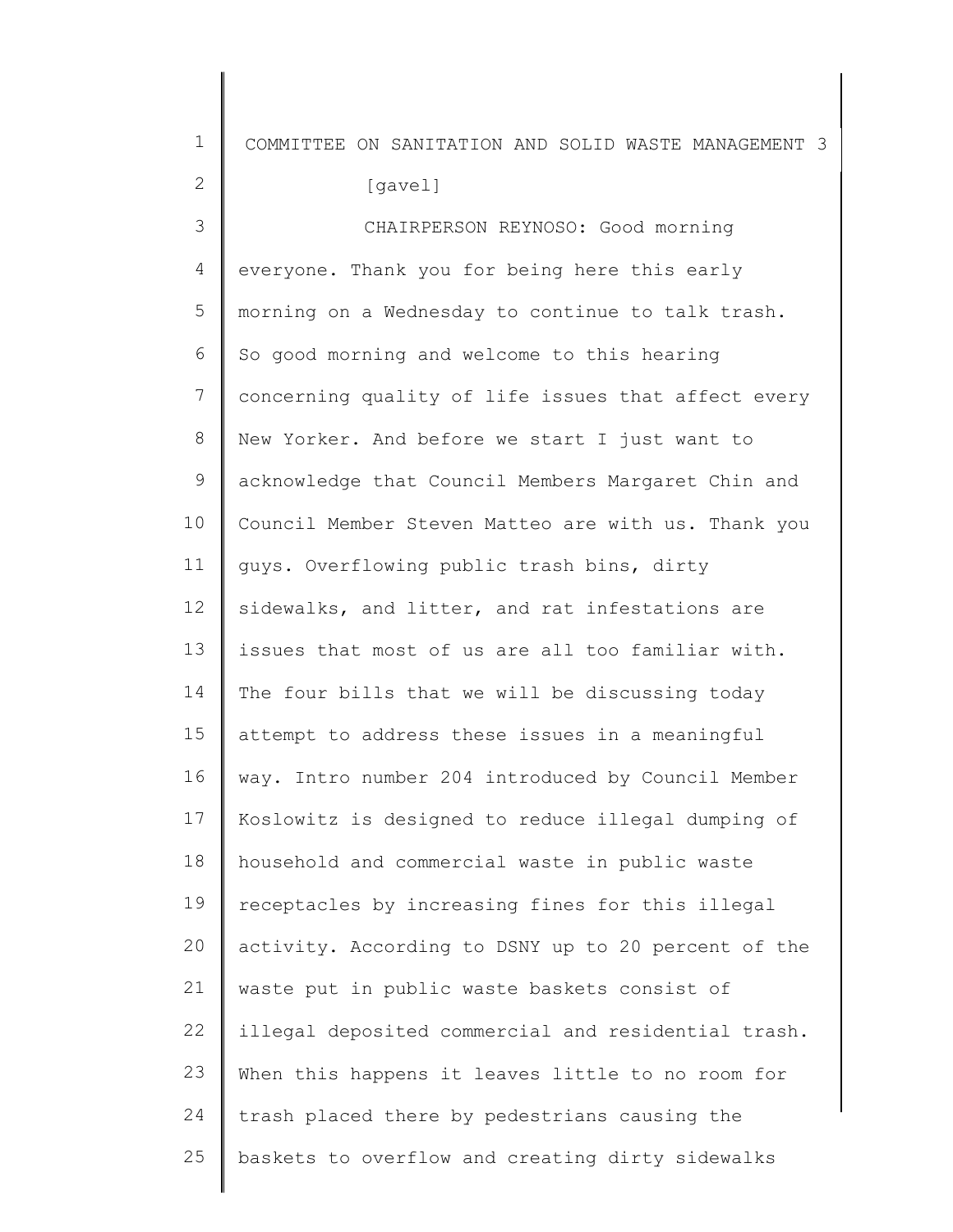1 2 3 4 5 6 7 8 9 10 11 12 13 14 15 16 17 18 19 20 21 22 23 24 25 COMMITTEE ON SANITATION AND SOLID WASTE MANAGEMENT 4 and streets. This bill will double the fine to 200 dollars for the first time violation, 500 for the second, and 600 for the third or subsequent violation within a 12 month period. Intro number 304 introduced by Council Member Chin is designed to require restaurants and other food service establishes to clean liquids on sidewalks generated by curbside trash with hoses within a certain amount of time after the trash is picked up. Waste put out by these establishments often contain liquid which can attract rents and other venom… vermin as well as lead to sticky discolored sidewalks and bad odors. This bill will require that these liquids be promptly cleaned off the sidewalks, amend current law to allow for the use of hoses for this activity and impose fines on those establishments that don't comply. Intro number 857 introduced by Council Member Matteo would raise the fines for littering. Sidewalk litter is a common complaint and since 2010 the number of monthly litter complaints has roughly doubled. This bill would increase civil penalties to 250 for a first violation, 350 for a second violation, and 450 dollars for a third or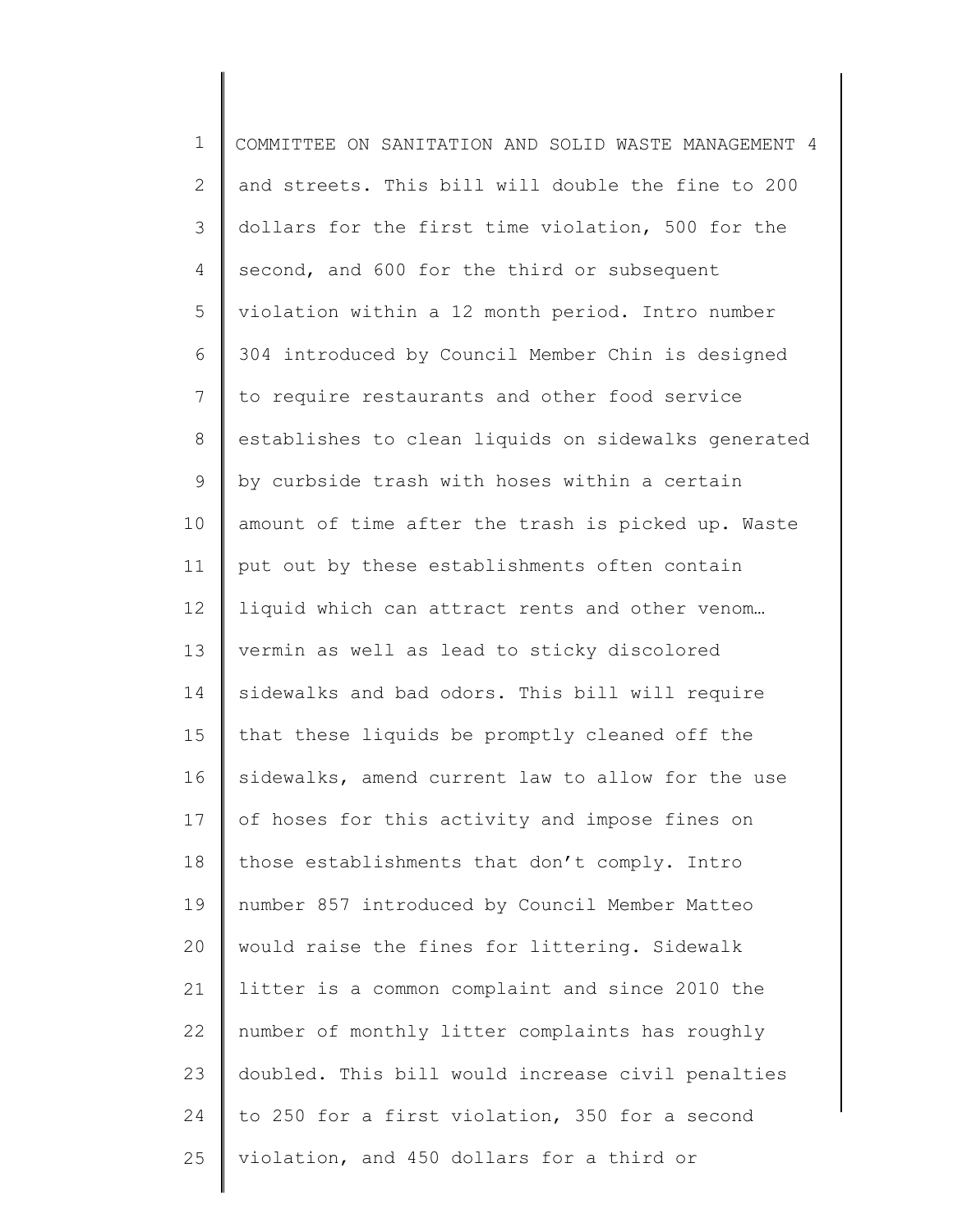| $\mathbf 1$    | COMMITTEE ON SANITATION AND SOLID WASTE MANAGEMENT 5 |
|----------------|------------------------------------------------------|
| $\mathbf{2}$   | subsequent violation. It would also increase the     |
| $\mathcal{S}$  | fine for not answering a notice of violation or      |
| $\overline{4}$ | summons to 675. Intro number 8-7. 879 introduced by  |
| 5              | Council Member Rosenthal would require buildings     |
| 6              | with multiple rat violations to purchase rat proof   |
| $7\phantom{.}$ | bins. New York City residents make approximately     |
| 8              | 2,500 complaints per year concerning rat             |
| 9              | infestation. So far in 2015 331 rat violations have  |
| 10             | been reported for 259 buildings. Of those buildings  |
| 11             | 40 have more than one violation, and one building    |
| 12             | has nine rat violations. We look forward to hearing  |
| 13             | from DSNY and the Department of Health and Mental    |
| 14             | Hygiene and other witnesses about these bills. In    |
| 15             | addition we look forward to hearing from DSNY about  |
| 16             | how it's addressing these quality of life issues     |
| 17             | generally and what steps it takes it is taking to    |
| 18             | reduce litter on our streets and sidewalks in New    |
| 19             | York City. Thank you. I want to ask opening          |
| 20             | statements from two of the bill sponsors. First I'd  |
| 21             | like to call on Steven Matteo from Staten Island.    |
| 22             | COUNCIL MEMBER MATTEO: Thank you Chair               |
| 23             | Reynoso. Thanks for having this hearing and for      |
| 24             | your support. Commissioner Garcia welcome. For for   |
| 25             | my bill which increase litter fines it's it's a      |
|                |                                                      |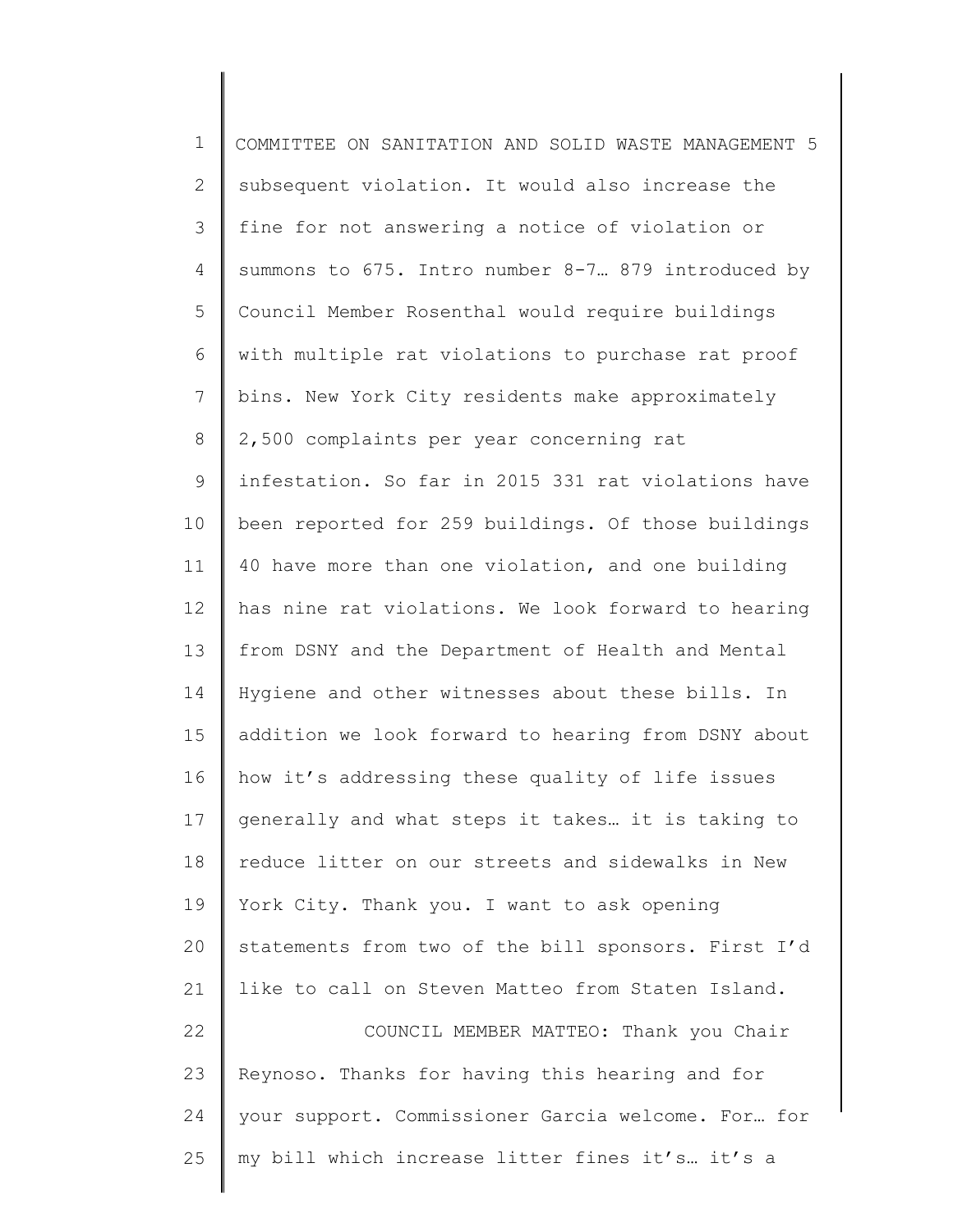| $\mathbf 1$    | COMMITTEE ON SANITATION AND SOLID WASTE MANAGEMENT 6 |
|----------------|------------------------------------------------------|
| $\overline{2}$ | common sense bill. It's one that's needed. It it's   |
| 3              | not a cure-all for littering. It's not going to      |
| 4              | solve the littering problem that we have on Staten   |
| 5              | Island in our city. But it's part of a multi-prong   |
| 6              | approach that my office this this council has        |
| $\overline{7}$ | taken to combat littering. Basically you know        |
| 8              | littering is out of control in our city. And it's    |
| 9              | out of control because we're doing it to ourselves.  |
| 10             | We're the ones who are throwing it out the window.   |
| 11             | We're the ones who are leaving on the service        |
| 12             | roads. And we are all doing our part. The the New    |
| 13             | York City Council initiative that we had passed      |
| 14             | last two years has been tremendously helpful. This   |
| 15             | year we have upped the funding for the initiative    |
| 16             | where each district will get 103 thousand dollars.   |
| 17             | And and I put that to good use through a not-for-    |
| 18             | profit way to turn and have cleaned over 155         |
| 19             | locations in the last four months. 155 locations in  |
| 20             | the last four months. That's a lot of cleaning from  |
| 21             | a not for profit that has that has worked with us    |
| 22             | and been a a tremendous help. This binder has        |
| 23             | every single location. So we are doing our part. So  |
| 24             | we have to make sure that those who are littering    |
| 25             | understand how important it is not to litter and     |
|                |                                                      |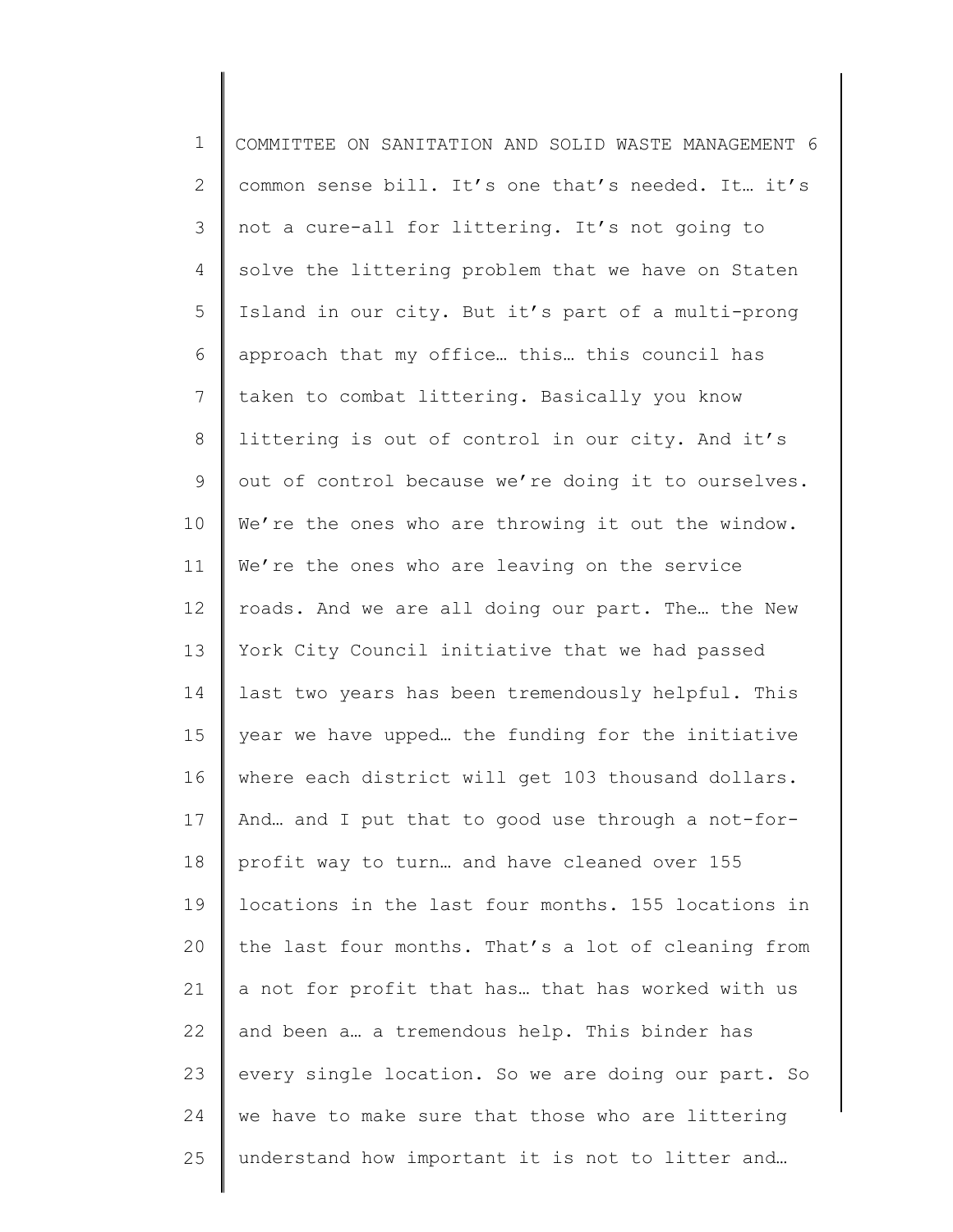| $\mathbf 1$    | COMMITTEE ON SANITATION AND SOLID WASTE MANAGEMENT 7 |
|----------------|------------------------------------------------------|
| $\mathbf{2}$   | and and put a little bit more teeth to the           |
| 3              | existing laws and add some fine. So you know I made  |
| $\overline{4}$ | it a personal priority to work with with with        |
| 5              | Sanitation and I I I thank you for for for           |
| 6              | working with us and my colleagues in government to   |
| 7              | to address this. You know public education           |
| 8              | campaigns, getting more waste paper baskets, the     |
| $\mathsf 9$    | the clean-up initiative So it it's again it's a      |
| 10             | multi-prong approach and I look forward to hearing   |
| 11             | your testimony and to move forward on the bill.      |
| 12             | CHAIRPERSON REYNOSO: Thank you Council               |
| 13             | Member Matteo. Council Member Margaret Chin from     |
| 14             | Manhattan.                                           |
| 15             | COUNCIL MEMBER CHIN: Thank you. Good                 |
| 16             | morning. I wanted to thank Chair Reynoso for         |
| 17             | holding this hearing on Intro 377, legislation on    |
| 18             | sponsoring, to require food and beverage             |
| 19             | establishments to clean liquids residue left behind  |
| 20             | by garbage off of sidewalks. Every New Yorker at     |
| 21             | one time or another has encountered a liquid that    |
| 22             | is left behind after the carters [sp?] hauls away    |
| 23             | the garbage sitting on the curb. Sometime the        |
| 24             | liquid is streaks of grease oozing down the          |
| 25             | sidewalk. Other time it's a pool of unknown liquid   |
|                |                                                      |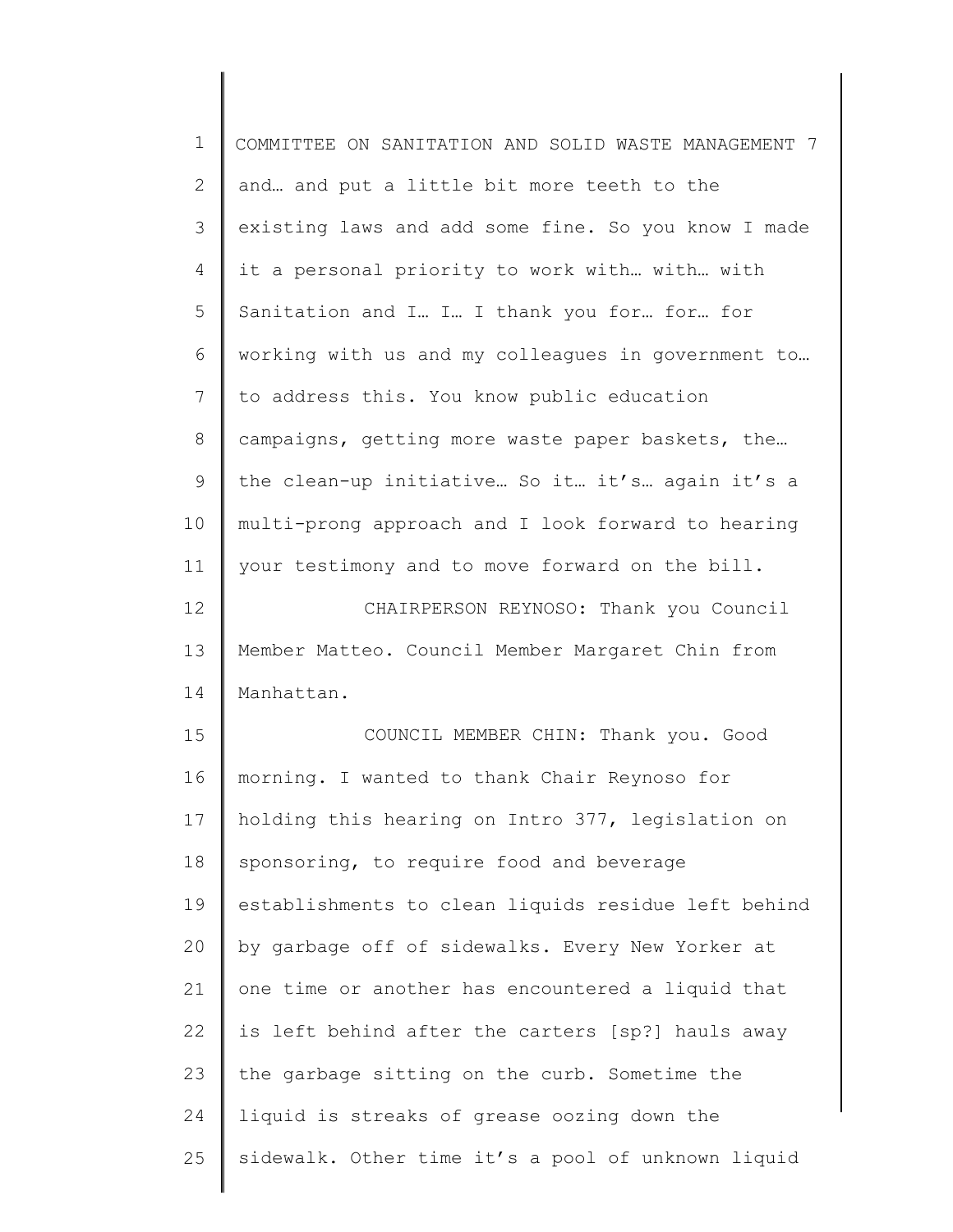| $\mathbf 1$    | COMMITTEE ON SANITATION AND SOLID WASTE MANAGEMENT 8 |
|----------------|------------------------------------------------------|
| $\overline{2}$ | that has collected at the curb for a period of       |
| 3              | time. Either way the liquid residue after            |
| 4              | collection is a serious public health and quality    |
| 5              | of life problem, rodents and other pests can live    |
| 6              | off the liquid residues for days. The stench         |
| 7              | particularly during warmer days of the year is a     |
| $8\,$          | nuisance for resident and visitors alike. I          |
| 9              | introduce 377 to ensure that food and beverage       |
| 10             | establishment do exactly that to help keep our       |
| 11             | sidewalk clean. A cleaner sidewalk will be more      |
| 12             | inviting benefiting both the restaurants and         |
| 13             | patrons. It is not only good for public health, it   |
| 14             | is also good for business. Once again I thank the    |
| 15             | Sanitation Committee for having this hearing and I   |
| 16             | look forward to hearing everyone's questions and     |
| 17             | comments. And I hope you'll join me to creating a    |
| 18             | cleaner and healthier New York for all. Thank you.   |
| 19             | CHAIRPERSON REYNOSO: So thank you                    |
| 20             | Council Member Margaret Chin. We've also been        |
| 21             | joined by Council Member Andy King from the Bronx.   |
| 22             | How you doing Andy? Good morning. And I guess what   |
| 23             | you are seeing here today is to really to talk       |
| 24             | about litter and trash and just upping the standard  |
| 25             | to make sure that we build a new culture of of       |
|                |                                                      |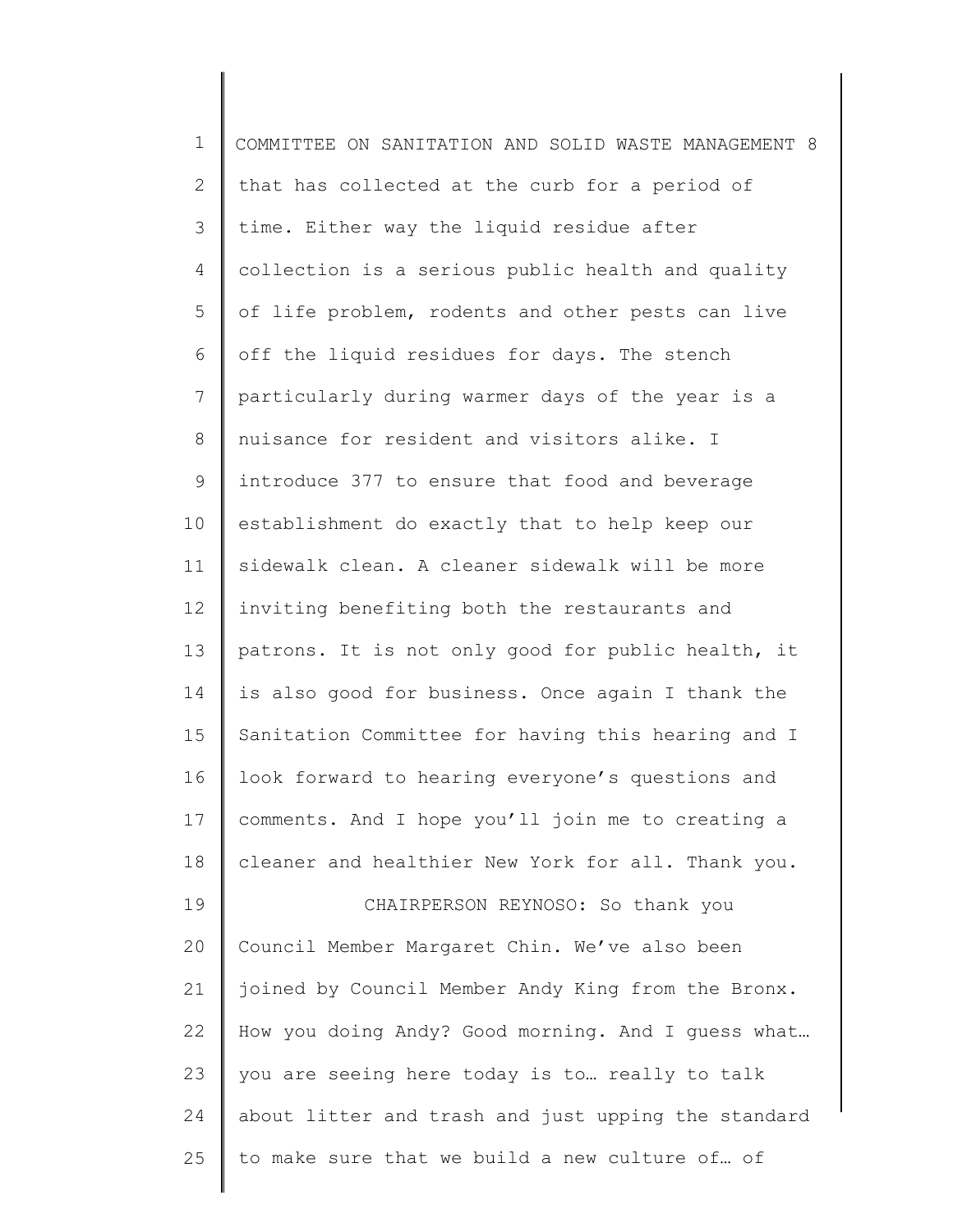| $\mathbf 1$  | COMMITTEE ON SANITATION AND SOLID WASTE MANAGEMENT 9 |
|--------------|------------------------------------------------------|
| $\mathbf{2}$ | clean streets and hold people accountable when they  |
| 3            | do do it which I I know it's very tough to to to     |
| 4            | actually enforce but I'm looking forward to hearing  |
| 5            | your testimony so that we can start addressing this  |
| 6            | issue in a in a productive way. So I'm really        |
| 7            | looking forward to more of a solutions oriented      |
| 8            | engagement than anything else so I'm excited to      |
| 9            | hear from you. And the folks that we have on this    |
| 10           | panel are Mario Merlino. We have Paul Visconti, the  |
| 11           | chief of DSNY. And D. Catherine Garcia, DSNY         |
| 12           | commissioner. So take it away guys.                  |
| 13           | KATHRYN GARCIA: Good morning Chair                   |
| 14           | Reynoso and members of the City Council Committees   |
| 15           | on Sanitation and Solid Waste Management. I am       |
| 16           | Catherine Garcia, Commissioner of the New York City  |
| 17           | Department of Sanitation. And with me this morning   |
| 18           | as you said are Paul Visconti, Chief of Cleaning     |
| 19           | Operations, and Mario Merlino, Assistant             |
| 20           | Commissioner of Pest Control Services for the New    |
| 21           | York City Department of Health and Mental Hygiene.   |
| 22           | I'm here today to present an overview of the         |
| 23           | department's cleaning operations and testify on      |
| 24           | Intros 204, 377, 857, and 879 which are the subject  |
| 25           | of today's hearing. At the conclusion of my          |
|              |                                                      |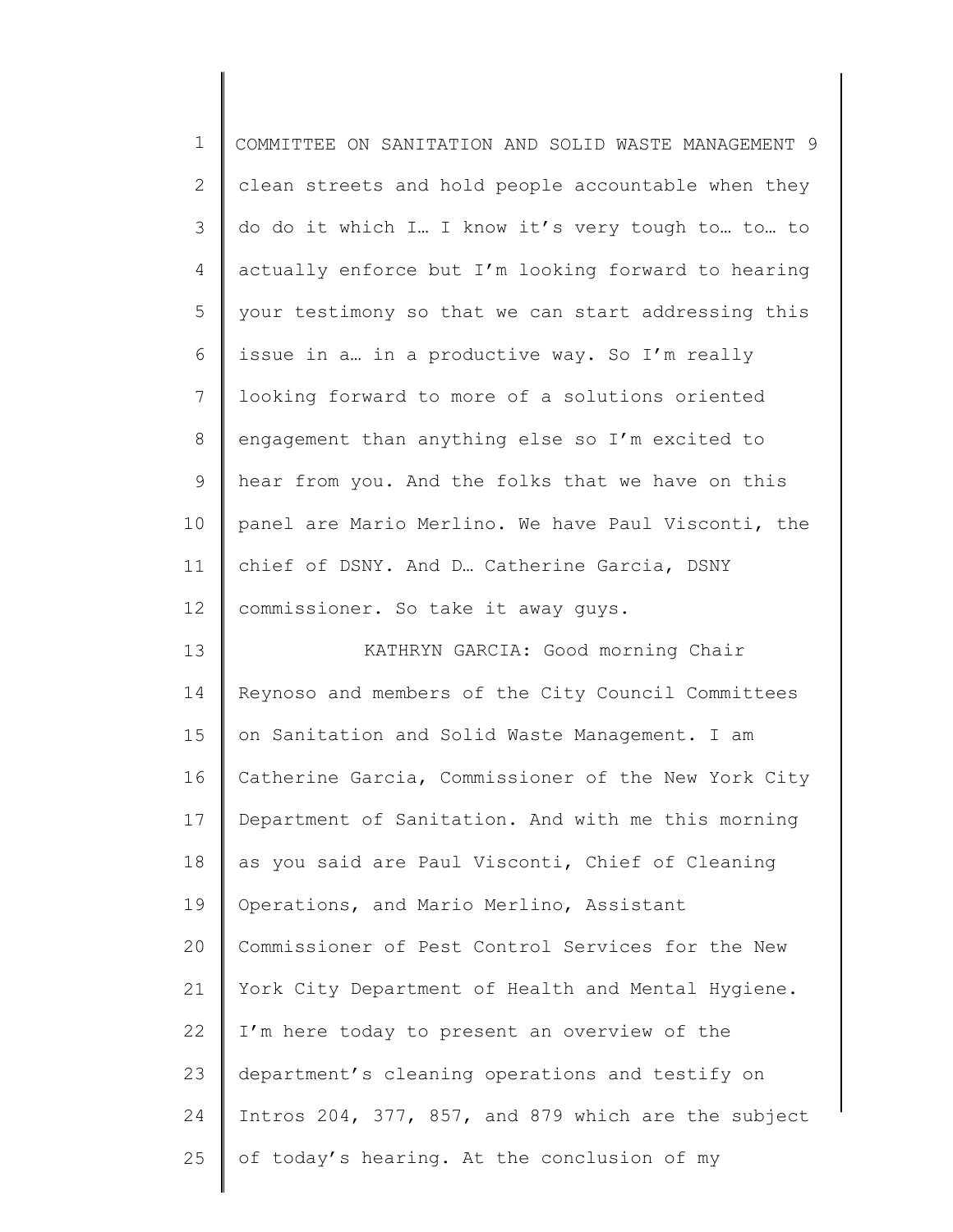1 2 3 4 5 6 7 8 9 10 11 12 13 14 15 16 17 18 19 20 21 22 23 24 25 COMMITTEE ON SANITATION AND SOLID WASTE MANAGEMENT 10 testimony my colleagues from the Department of Environmental Protection will share their agency's perspective on Intro 377. As you know the department's mission is to keep New York City healthy, safe, and clean by collecting, recycling, and disposing of waste cleaning streets and vacant lots and clearing snow and ice. The department is responsible for the cleanliness of the approximate 6,000 miles of streets throughout the city including adjacent sidewalks. The department is also responsible for the cleanup of major events in the city including the ticker tape parade honoring the World Champion US Women's National Soccer Team which was a really fun day. Following which the department collected 29.6 tons of paper and other debris. Score card ratings are the primary performance indicator the department uses to determine cleaning service needs and resource allocation for each of the city's 59 community districts. The score card for a given community district or sanitation section is determined by assessing the percent of streets and sidewalks in that geographic area that are acceptably clean. Scorecard rating are made by trained staff from the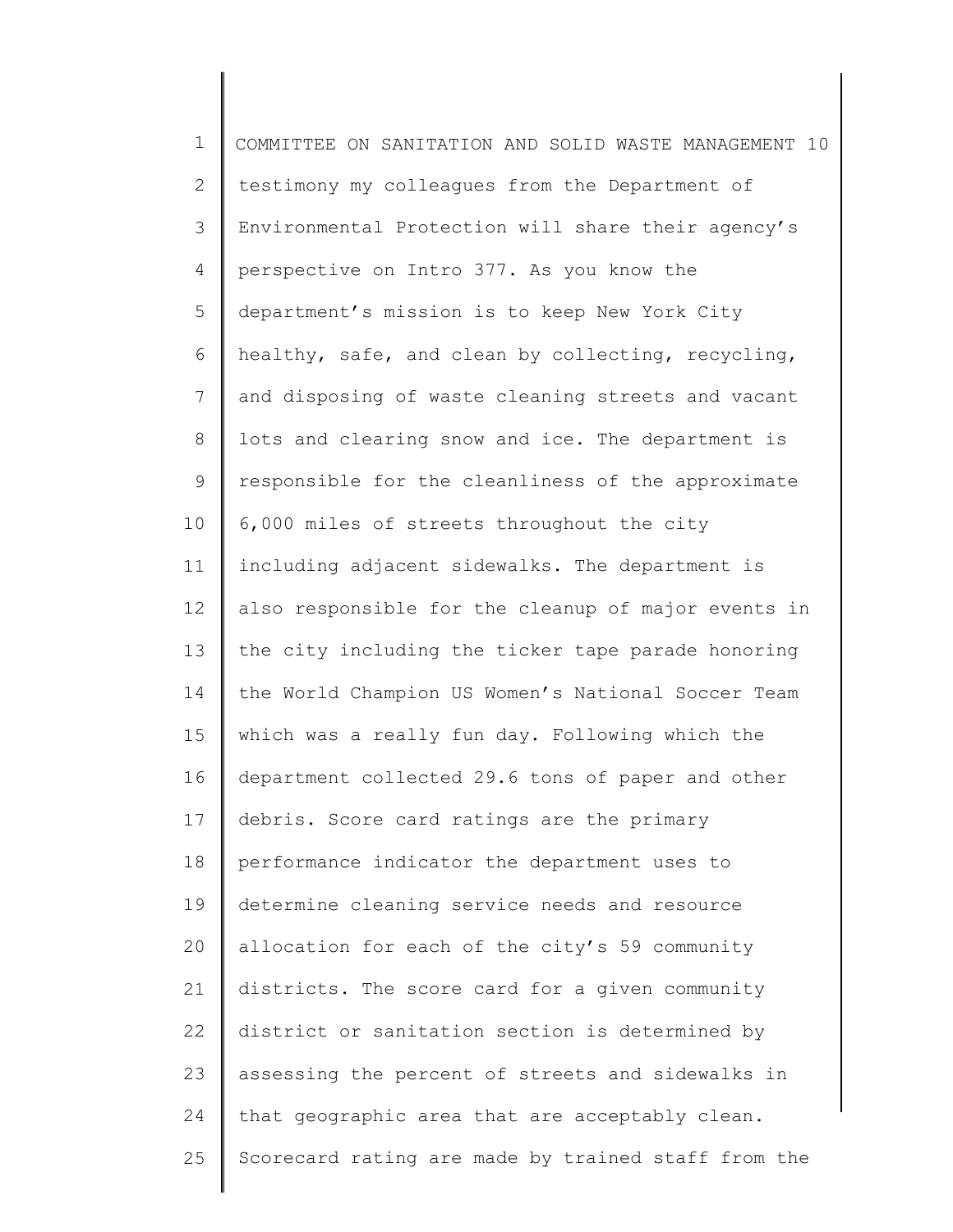1 2 3 4 5 6 7 8 9 10 11 12 13 14 15 16 17 18 19 20 21 22 23 24 25 COMMITTEE ON SANITATION AND SOLID WASTE MANAGEMENT 11 mayor's office of operations who observe street and sidewalk conditions on a statistically significant number of blocks within a given geographic area. Weather conditions and other factors can have a large effect on score card ratings. And harsh winter weather can bring down the score card as the city suspends alternate side parking regulations and the department reallocates personnel and equipment to snow fighting functions. So I just brought two charts for you to look at. One, the line graph shows the big dips during years in which we had very large snowfalls. So in the past… in 2015 when we had 47.5 inches we were down to 87.5 percent cleanliness. And considering that's an average means there's some districts that we were really climbing out of a hole on. And then in other years where we had significantly less or when enforcement was basically suspended during the sandy years our score card rating is much higher. On this map it's just a thematic of where our more challenging areas are in terms of score card and how folks are doing as of right now. In fiscal '15 the department achieved an average score card rating of 92.5 percent despite the cancellation of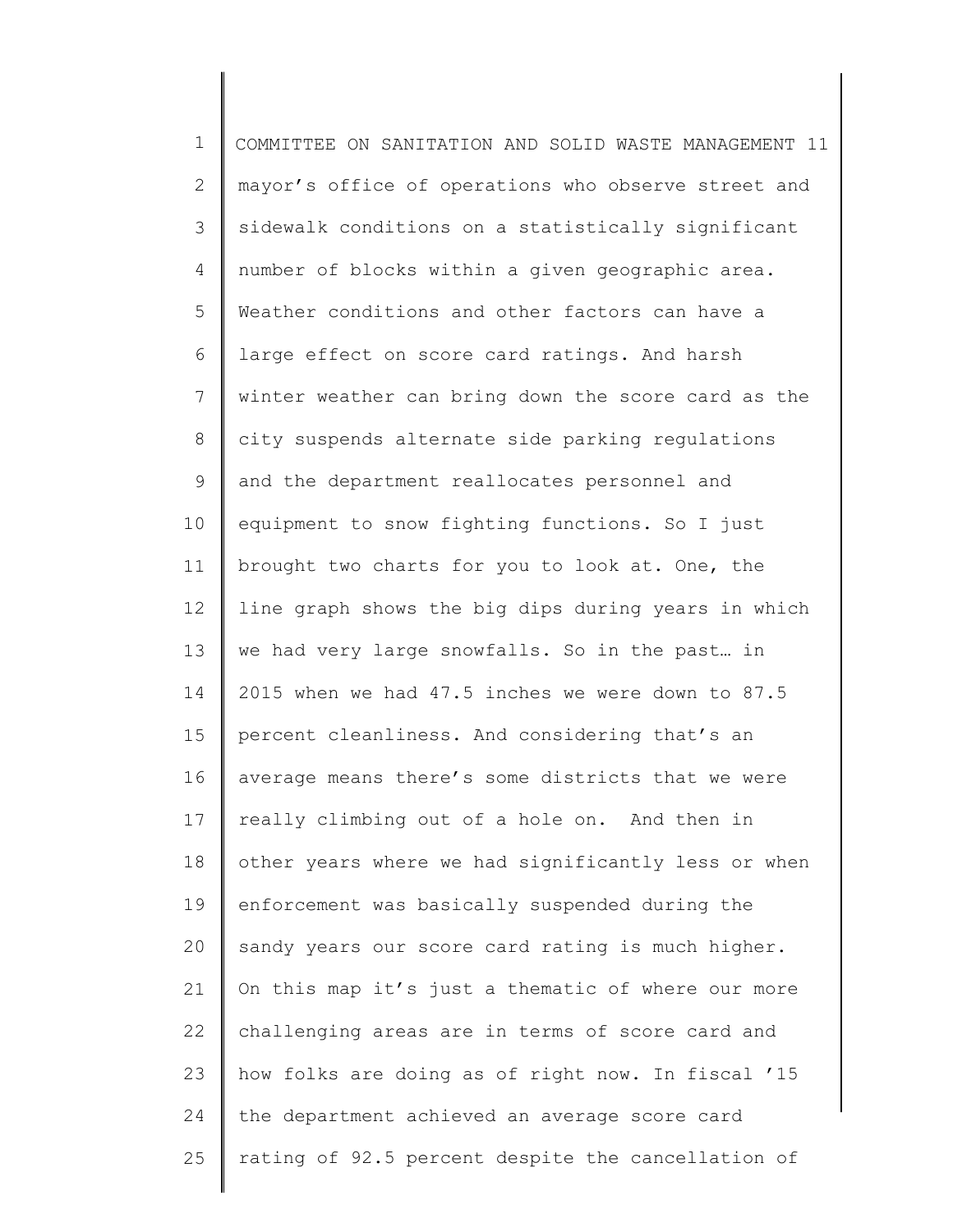1 2 3 4 5 6 7 8 9 10 11 12 13 14 15 16 17 18 19 20 21 22 23 24 25 COMMITTEE ON SANITATION AND SOLID WASTE MANAGEMENT 12 alternate side of the street parking regulations 28 times due to weather events though this month is also going to be tricky since we have the largest number of alternate side cancellations in September for holidays. I've become very anti-festivities. The department has a number of tools at its disposal to ensure the cleanliness of the city. Mechanical brooms are our most effective tool for keeping the city streets clean. The department schedules an average of 185 mechanical brooms and operators per day to sweep the city streets and alternate side of the street parking and metered parking regulations provide the curbside accessibility so that sanitation worker can clean along the curb where litter leaves and other debris typically accumulate. While a sanitation worker using a hand broom manually will sweep an average of one curb mile per shift a mechanical broom can sweep an average of 12 curb miles per shift. However New Yorkers increasingly fail to obey alternate side parking regulations making it difficult to adequately clean along the curb with the mechanical broom. While the department uses sanitation supervisors to patrol ahead of some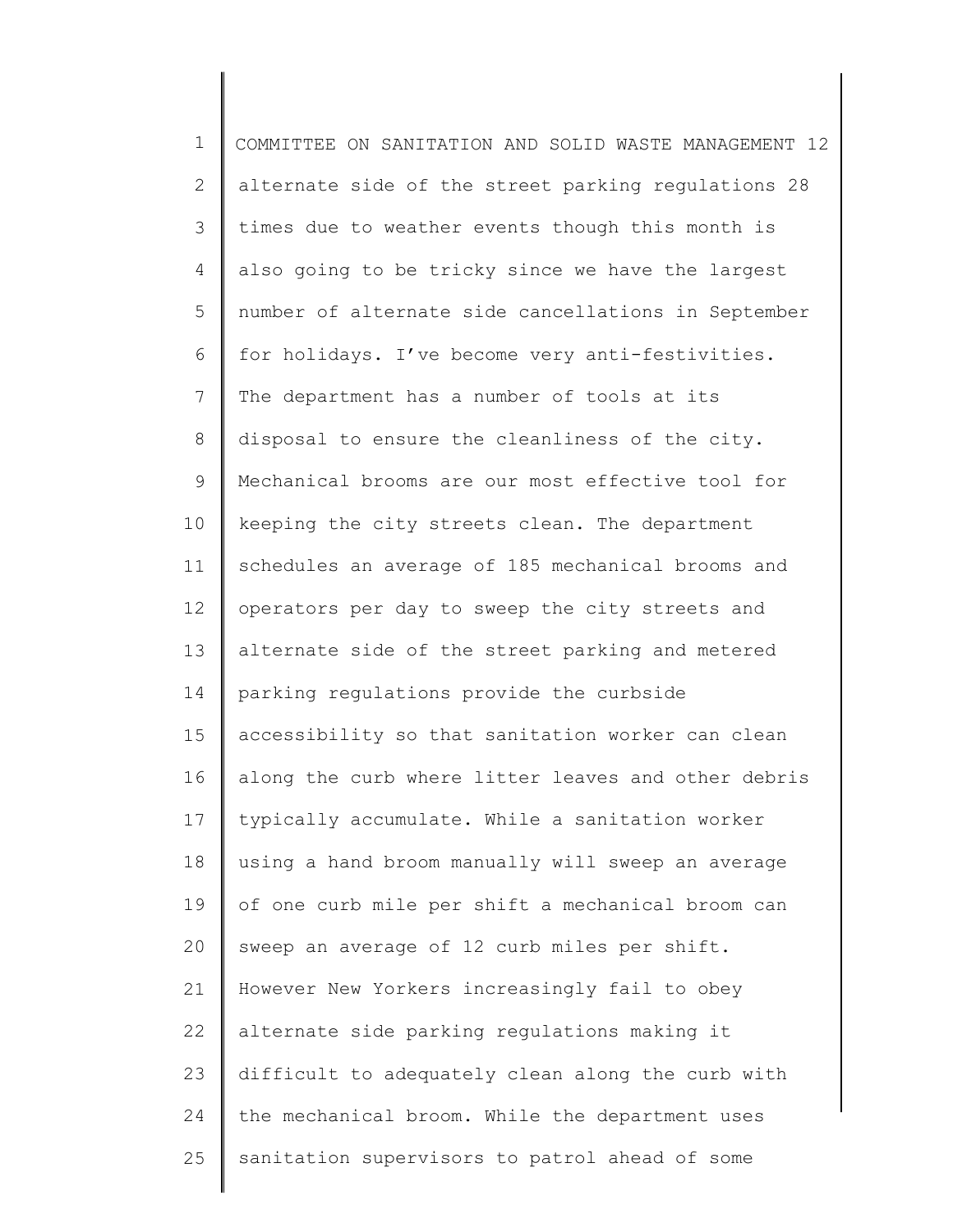| $\mathbf 1$   | COMMITTEE ON SANITATION AND SOLID WASTE MANAGEMENT 13 |
|---------------|-------------------------------------------------------|
| $\mathbf{2}$  | mechanical brooms many drivers fail or forget to      |
| $\mathcal{S}$ | move their vehicles or prefer to take a ticket        |
| 4             | rather than follow the posted parking regulations.    |
| 5             | And so you know for us if we have a Monday side if    |
| 6             | I don't get the Monday side next week they will       |
| 7             | have gone seven weeks without being swept because     |
| 8             | of the cancellations for holidays. So if those cars   |
| $\mathsf 9$   | are there that Monday they'll have no opportunity     |
| 10            | to be cleaned. To maintain the high levels of         |
| 11            | street cleanliness the department also employs        |
| 12            | other aggressive cleaning management strategies       |
| 13            | which include the use of work experience program      |
| 14            | participants and the department's own mober mobile    |
| 15            | litter patrol trucks to hand sweep streets and        |
| 16            | sidewalks. Together the department's mechanical       |
| 17            | brooms and other street cleaning posts collect an     |
| 18            | average of 154 tons of dirt litter and other debris   |
| 19            | per day. In addition the department takes part in     |
| 20            | interagency coordinated cleaning efforts, conducts    |
| 21            | outreach to residents, visitors, businesses, and      |
| 22            | property owners, and promptly investigates and        |
| 23            | resolves complaints made by citizens through 3-1-1.   |
| 24            | This summer the department has also been working      |
| 25            | closely with the mayor's office, police department,   |
|               |                                                       |

∥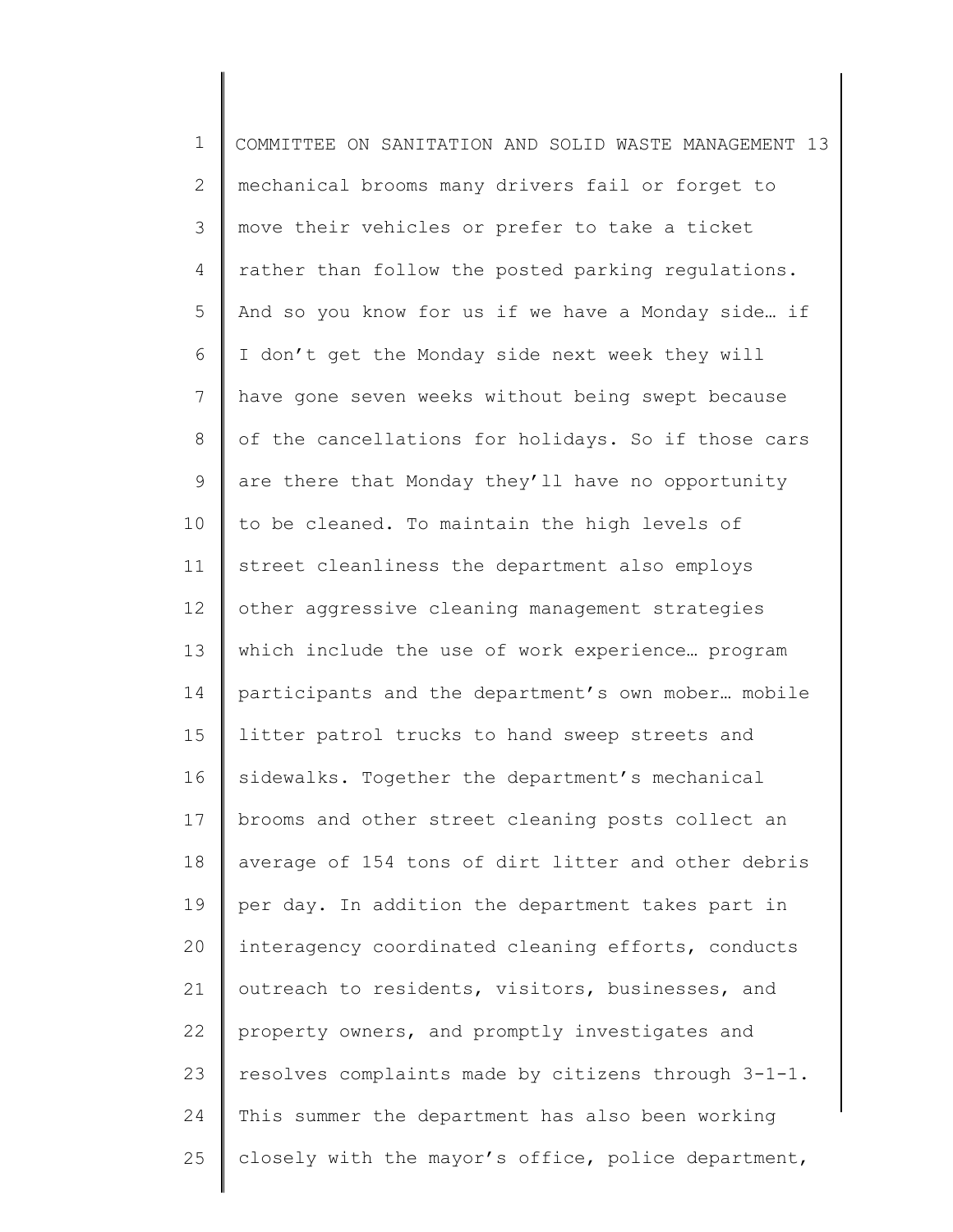1 2 3 4 5 6 7 8 9 10 11 12 13 14 15 16 17 18 19 20 21 22 23 24 25 COMMITTEE ON SANITATION AND SOLID WASTE MANAGEMENT 14 and the Department of Homeless Services to provide assistance in dealing with any homeless encampments and hot spots that are located throughout the city. Since July the Department has participated in 27 homeless encampment… and hotspot clean-ups. This is in addition to the 70 that we had done for the first six months of the year. The department services 27,138 street litter baskets and public space recycling baskets located in all five boroughs. Currently the department personnel service street litter baskets along the regular household collection routes or with dedicated basket trucks in high pedestrian traffic areas. The department's adopt a basket program is a citywide initiative designed to engage local businesses as partners in reducing street litter caused by overflowing corner baskets. Participants in the program adopt a basket and line baskets with plastic bags supplied by the department. These bags when full are then placed alongside the corner basket for pickup by the department. This year the department with the support of many council members has made great strides in expanding the program. Since April 730 new merchants, individuals, and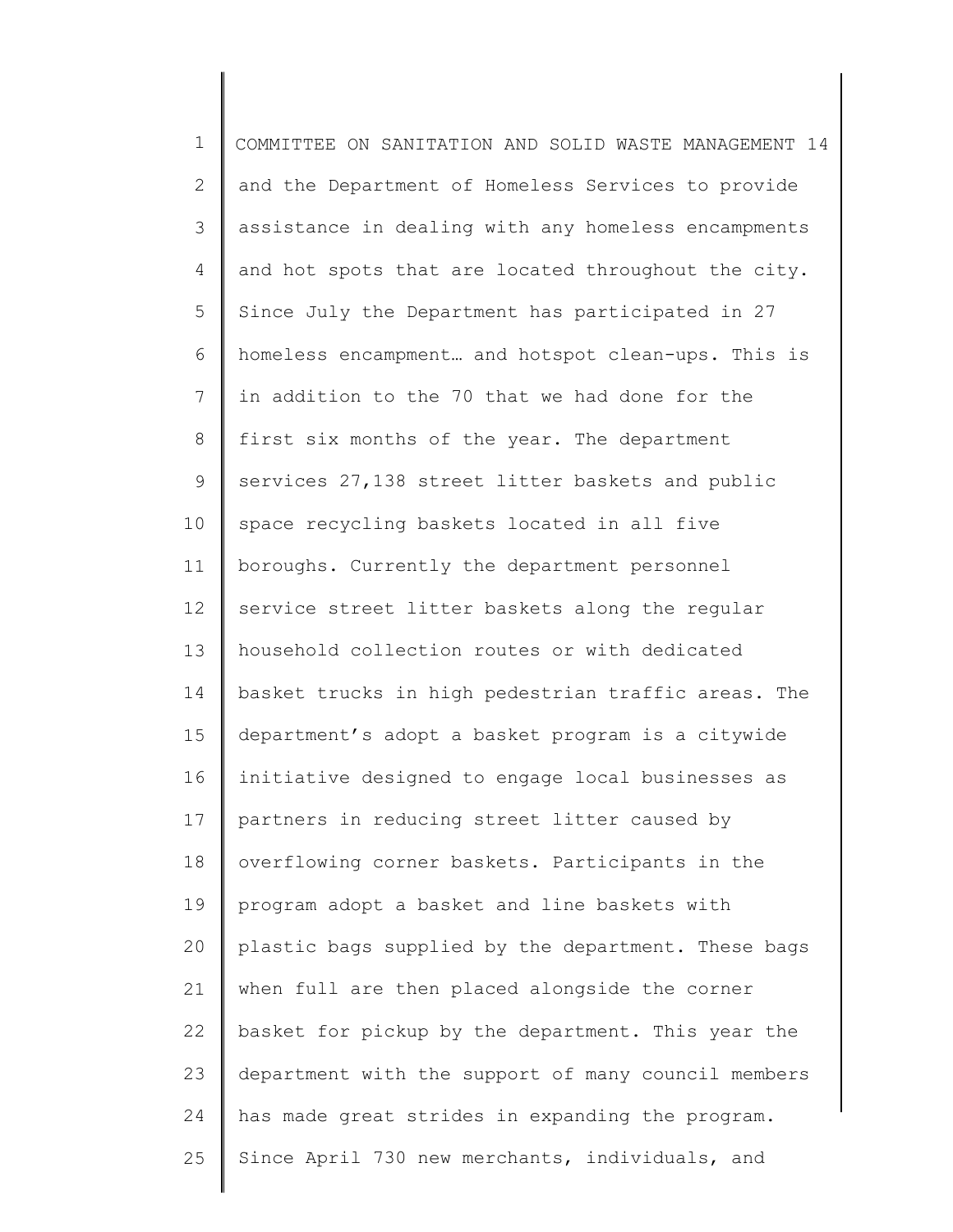| $\mathbf 1$    | COMMITTEE ON SANITATION AND SOLID WASTE MANAGEMENT 15 |
|----------------|-------------------------------------------------------|
| $\overline{2}$ | community groups have adopted baskets bringing the    |
| 3              | total to more than 18 hundred city wide. Last year    |
| 4              | the city council allocated 3.5 million to the         |
| 5              | clean-up NYC initiative. Through this program 24      |
| 6              | council members purchased 559 high end litter         |
| $\overline{7}$ | baskets to replace standard wire baskets and          |
| $\,8\,$        | supported supplemental litter basket collection       |
| $\mathsf 9$    | service in 33 community districts. The department     |
| 10             | strongly supports the expanded clean-up NYC           |
| 11             | initiative this fiscal year and looks forward to      |
| 12             | working with council members to determine how to      |
| 13             | best allocate those funds to increase the             |
| 14             | cleanliness of the neighborhoods they serve. In its   |
| 15             | efforts to maintain street and sidewalk cleanliness   |
| 16             | department personnel issue various summonses to       |
| 17             | people who violate sanitation provisions of the New   |
| 18             | York City administrative code. These include          |
| 19             | issuing violations to property owners who fail to     |
| 20             | keep the sidewalk clean in front of their property,   |
| 21             | merchants who fail to keep the sidewalk abutting      |
| 22             | the premises of commercial establishments and 18      |
| 23             | inches from the curb into the street free from        |
| 24             | litter, persons who improperly deposit their          |
| 25             | household or commercial refuse into public trash      |
|                |                                                       |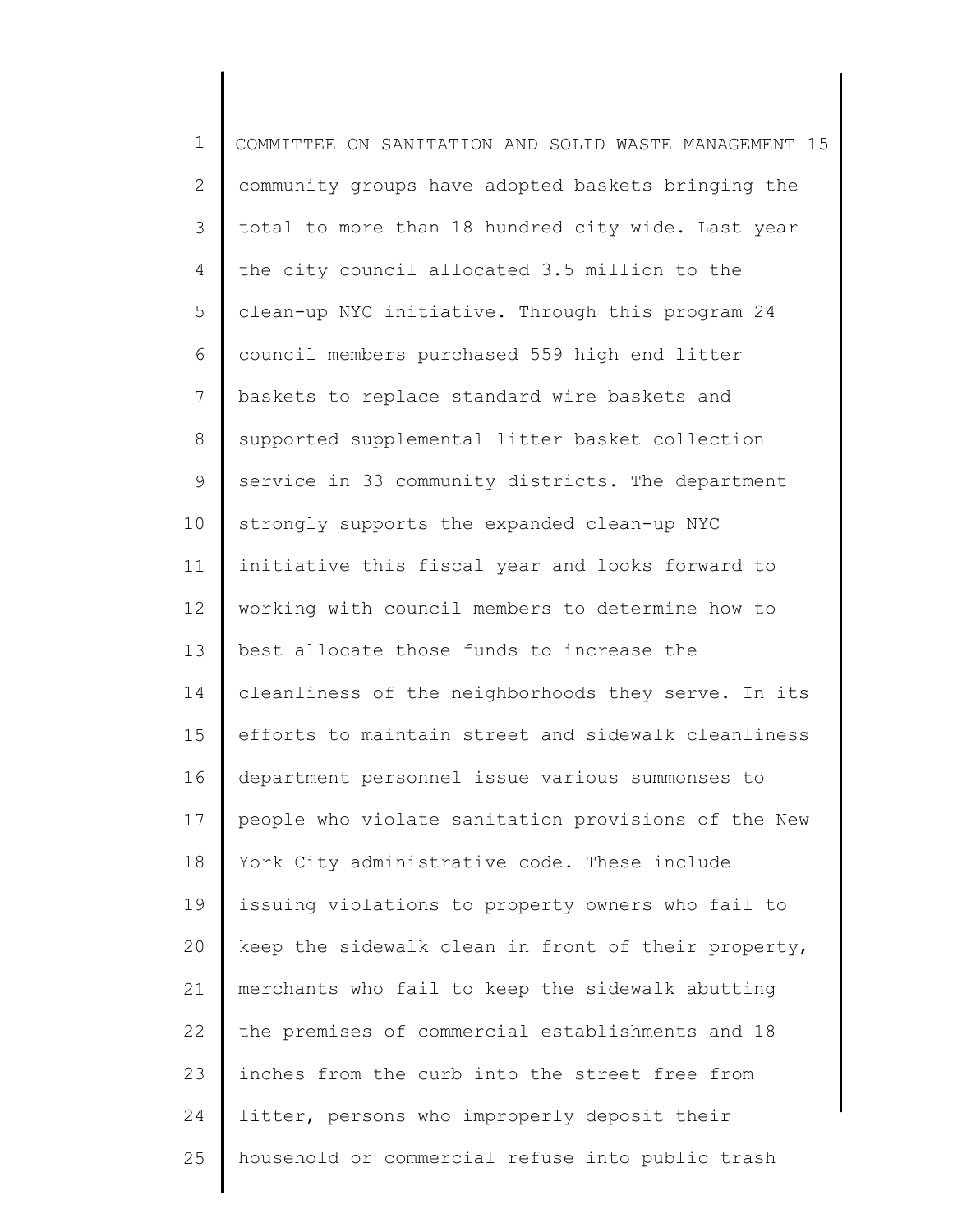| $\mathbf 1$    | COMMITTEE ON SANITATION AND SOLID WASTE MANAGEMENT 16 |
|----------------|-------------------------------------------------------|
| $\mathbf{2}$   | receptacles, employees of private carters who fail    |
| 3              | to clean material that spill onto the streets and     |
| 4              | sidewalks during collections from commercial          |
| 5              | establishments, and persons who violate the city's    |
| 6              | illegal dumping law. In fiscal year 2015 the          |
| $7\phantom{.}$ | department issued approximately 304,000 tickets for   |
| 8              | sanitation violations. Littering is a significant     |
| 9              | offense which impacts the department's ability to     |
| 10             | keep the city clean. The department and the City of   |
| 11             | New York provide ample public waste and recycling     |
| 12             | receptacles. It is not burdensome to ask New York     |
| 13             | City residents and visitors to discard their trash    |
| 14             | or recycling in these baskets rather than throw       |
| 15             | them into the street. While the department seeks to   |
| 16             | issue a violation to any person who litters in New    |
| 17             | York City such violations can only be written if      |
| 18             | the act of littering is witnessed by a sanitation     |
| 19             | officer or enforcement agent and the person           |
| 20             | willingly gives their proper identification. As       |
| 21             | such littering violations are very difficult to       |
| 22             | issue. And in fiscal year 2015 the department         |
| 23             | issued just 746 littering violations. Moreover        |
| 24             | agents who witness a driver or occupant littering     |
| 25             | from a motor vehicle do not have the authority to     |
|                |                                                       |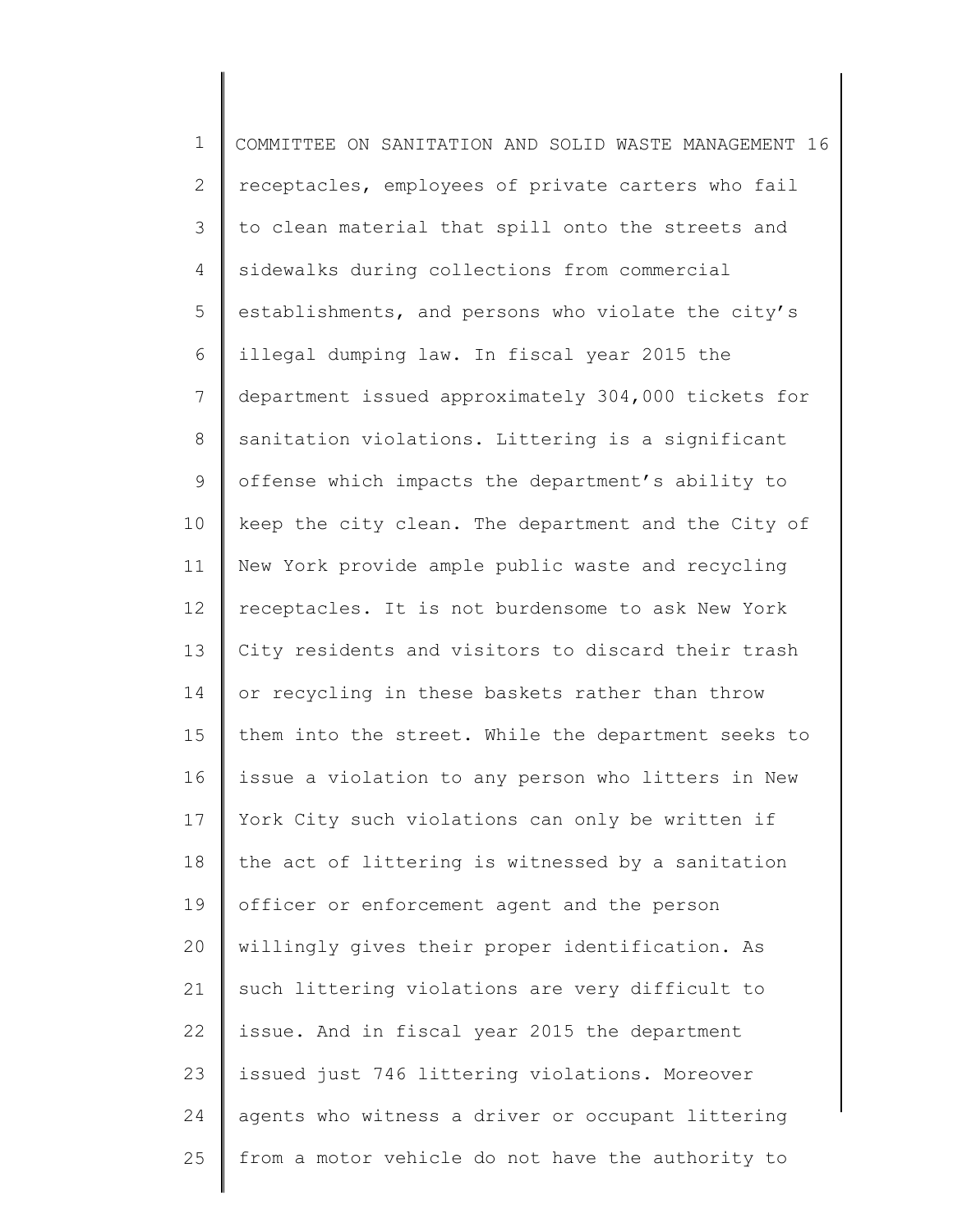1 2 3 4 5 6 7 8 9 10 11 12 13 14 15 16 17 18 19 20 21 22 23 24 25 COMMITTEE ON SANITATION AND SOLID WASTE MANAGEMENT 17 pull the… over the vehicle to issue the violation or to issue the violation to the registered owner of the vehicle. This fall the department will start a new initiative focusing on persons who litter from vehicles. We will be sending letters to the registered owners of the vehicles where someone in the vehicle has been observed littering by a department employee, elected official or other civic leader. These letters will inform the registered owner that littering is against the law and the registered owner of the vehicle should ensure that any operator of the vehicle or any passenger in the vehicle obeys the law. While the department cannot write littering violations based on license plat information alone. This initiative over my New Yorkers to do their part to keep our city clean. When it rains trash and debris discarded on city streets and sidewalks washes down storm drains and can end up on beaches. This past summer the department along with DEP, the US Environmental Protection Agency, the Parks Department, and the Department of Youth and Community Development participated in clean streets, clean beaches, and annual public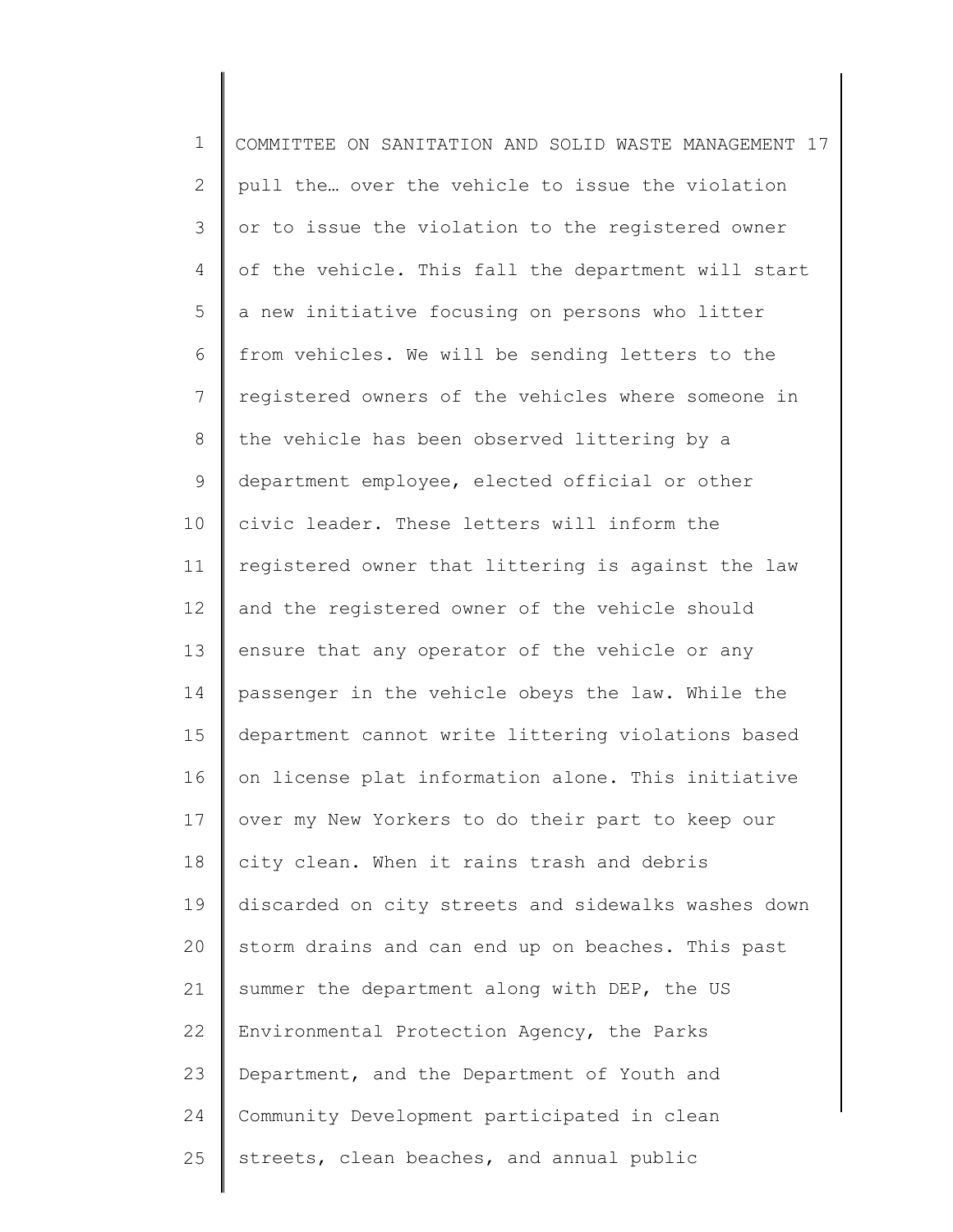| $\mathbf 1$  | COMMITTEE ON SANITATION AND SOLID WASTE MANAGEMENT 18 |
|--------------|-------------------------------------------------------|
| $\mathbf{2}$ | information campaign and beach clean-up program       |
| 3            | aimed at improving the cleanliness and aesthetics     |
| 4            | of New York City beaches by reducing littering.       |
| 5            | Despite the Department's ongoing efforts to control   |
| 6            | street litter through cleaning and enforcement        |
| 7            | measures weather conditions and the collective        |
| 8            | behavior of pedestrians, motorists, property          |
| 9            | owners, businesses, and private carters all impact    |
| 10           | street and sidewalk cleanliness. The department       |
| 11           | appreciates that the goal of the four intros under    |
| 12           | discussion today is to change behavior and have a     |
| 13           | cleaner city. The first bill I would like to          |
| 14           | discuss is intro 377. Intro 377 would amend 16-18-2   |
| 15           | of the administrative code to require food service    |
| 16           | establishments to hose down the sidewalks and curbs   |
| 17           | when liquid leaks onto the sidewalks from waste       |
| 18           | that has been collected. The law currently requires   |
| 19           | the commercial establishments clean the sidewalk      |
| 20           | and the area extending 18 inches into the street of   |
| 21           | all debris at two designated times during the day.    |
| 22           | The department has the authority under 16-18-6 to     |
| 23           | issue violations against those persons who allow      |
| 24           | swill brine noxious liquid or other filthy matter     |
| 25           | to fall upon or run into any street or public         |
|              |                                                       |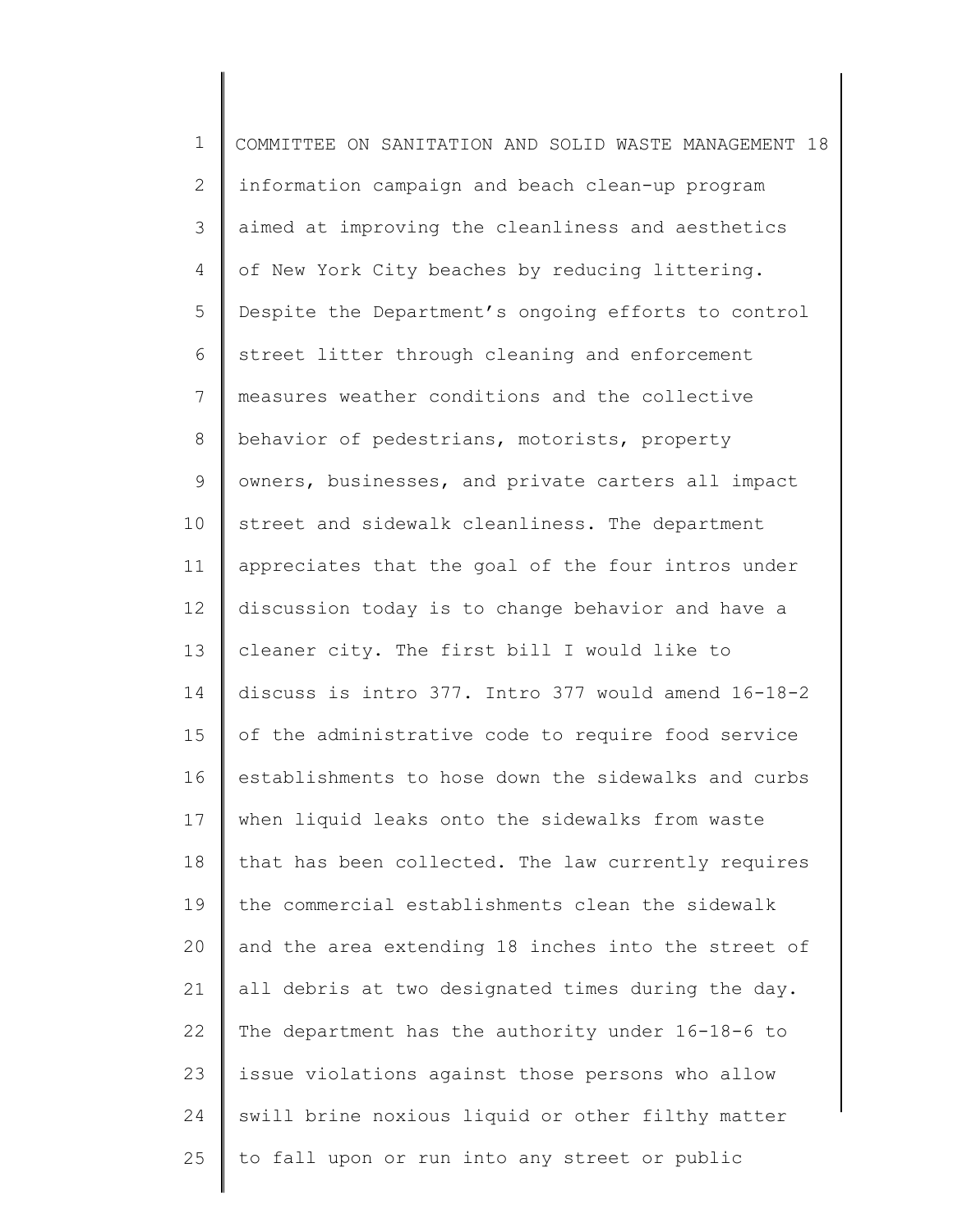| $\mathbf 1$    | COMMITTEE ON SANITATION AND SOLID WASTE MANAGEMENT 19 |
|----------------|-------------------------------------------------------|
| $\mathbf{2}$   | place. The department usually enforces this           |
| 3              | provision against private carting trucks that are     |
| 4              | seen driving and spilling liquid. Into 377 would      |
| 5              | place an affirmative requirement on the food          |
| 6              | establishment to hose down the sidewalk an failure    |
| $7\phantom{.}$ | to do so would constitute the violation. While the    |
| $\,8\,$        | department supports the intention of this bill        |
| $\mathsf 9$    | which is designed to promote street cleanliness the   |
| 10             | language amending 24-3-22 of the administrative       |
| 11             | code that would mandate this sidewalk cleaning        |
| 12             | practice to continue during the winter month is       |
| 13             | problematic. The requirement could lead to numerous   |
| 14             | injuries slip and falls due to icy conditions         |
| 15             | caused by hosing down sidewalks in the winter and     |
| 16             | thereby also open up the city to additional           |
| 17             | liability. This bill could also create major          |
| 18             | operational concerns regarding the amount of water,   |
| 19             | floatables, and pollutants that end up in the sewer   |
| 20             | system. Eric Landau of the Department of              |
| 21             | Environmental Protection will discuss these           |
| 22             | concerns in detail in his testimony. Intro 879        |
| 23             | would require buildings that have received multiple   |
| 24             | violations for rodent infestation to use refuse       |
| 25             | receptacles that are designed to minimize rodent      |
|                |                                                       |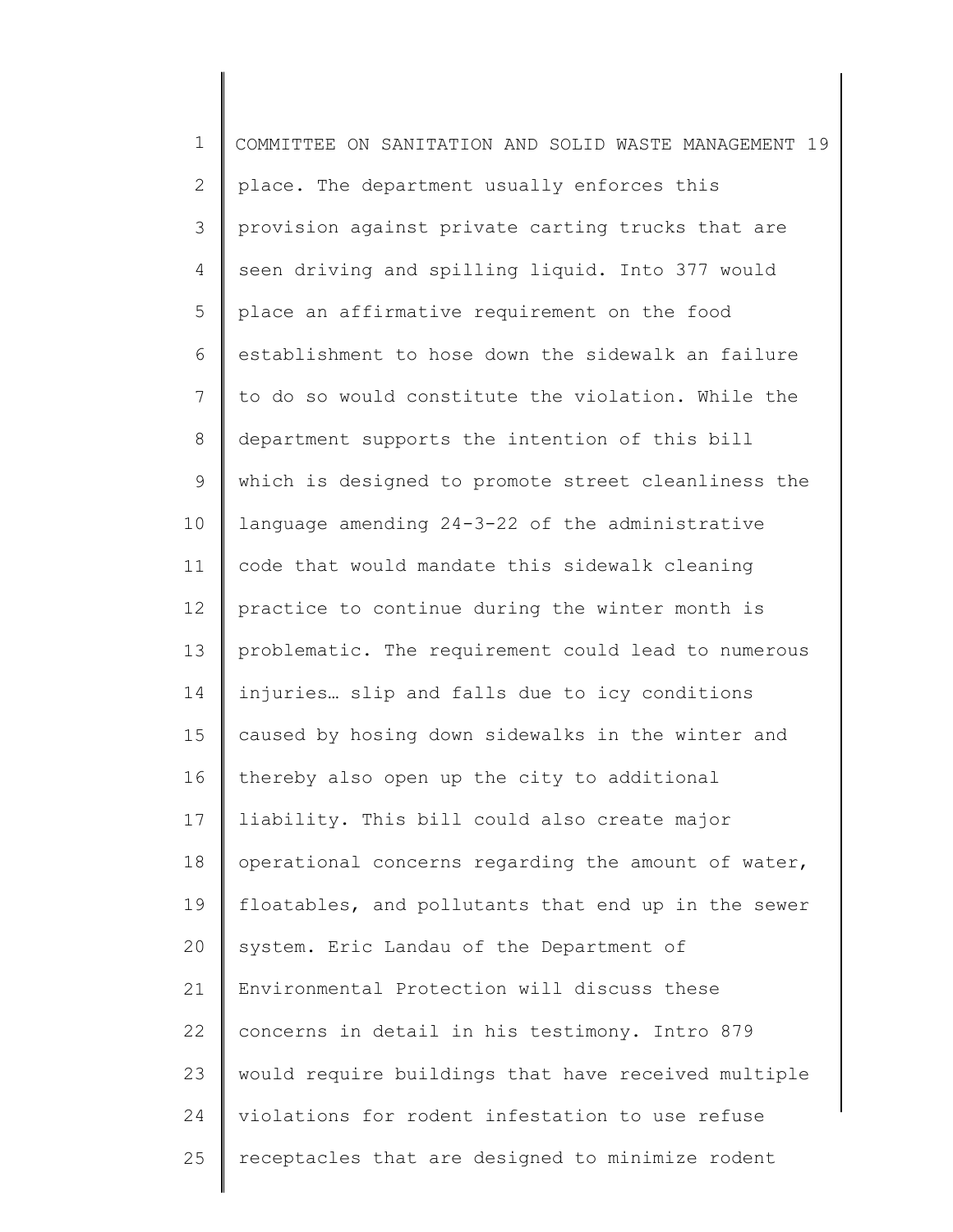1 2 3 4 5 6 7 8 9 10 11 12 13 14 15 16 17 18 19 20 21 22 23 24 25 COMMITTEE ON SANITATION AND SOLID WASTE MANAGEMENT 20 access in harborage. Specifically under the intro buildings that received two or more violations pursuant to certain provisions of the health code or housing maintenance code concerning pest management and rodents within a 12 month period would be required to use these refuse receptacles for a period of at least two years. After a two year period in which no violations for pest management or rodent conditions are issued the building would be able to seize use of the special refuse receptacles. The department recognizes that there are pest control issues throughout the city. However the department opposes this bill as it would impose operational burdens on the department as well as create potential safety issues on sidewalks. Pursuant to the administrative code no receptacle may be placed out for collection that weighs more than a hundred pounds. If a high rise building is required to use containers under this bill the normal 20 bags of refuse that are placed at the curb would nearly double to 40 containers that would block the sidewalk and impede pedestrian flow. Each stop would also take longer for DSNY to service which may result in certain routes not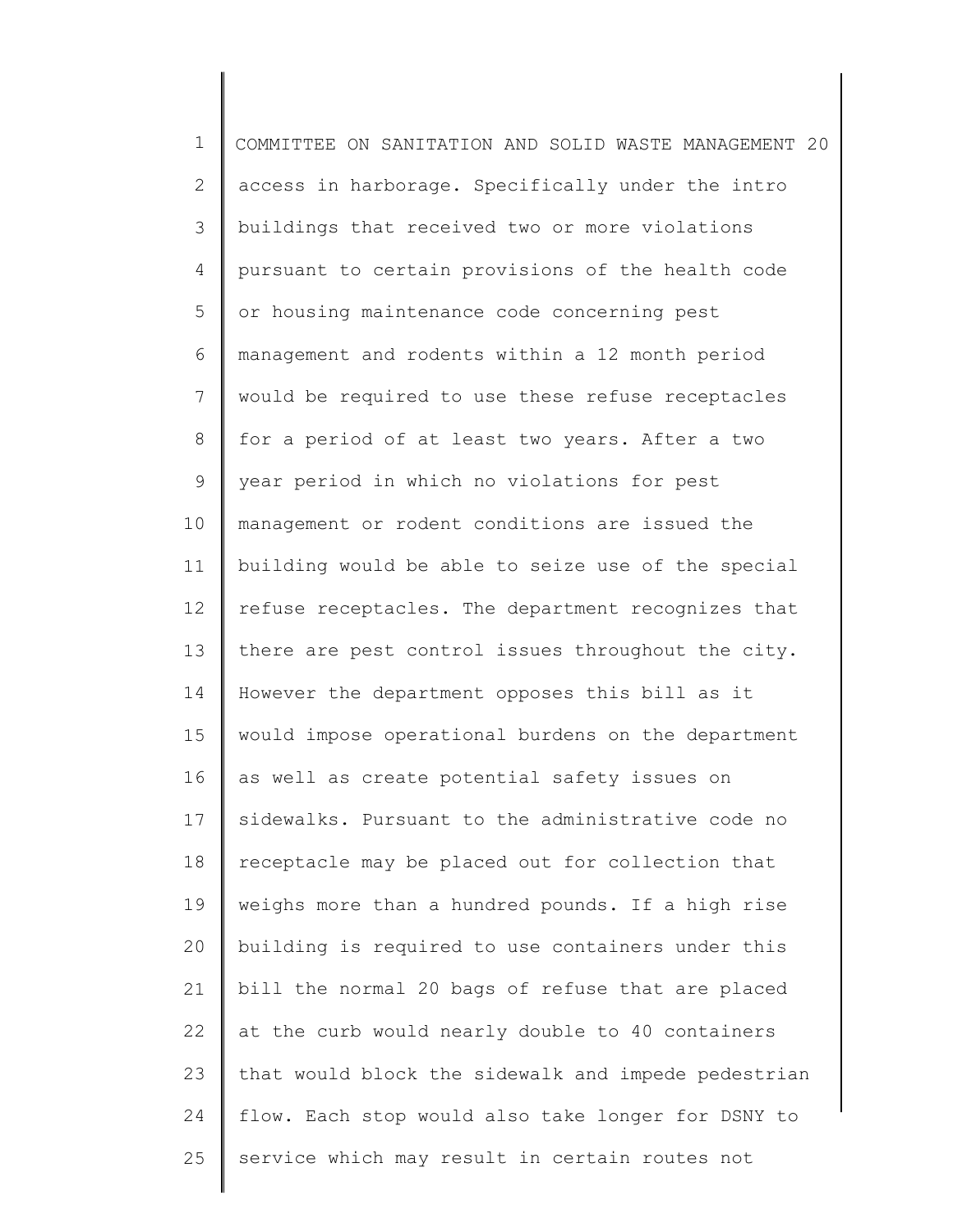1 2 3 4 5 6 7 8 9 10 11 12 13 14 15 16 17 18 19 20 21 22 23 24 25 COMMITTEE ON SANITATION AND SOLID WASTE MANAGEMENT 21 being completed on shift. Additionally violations written and adjudicated by agencies other than the department are used as a predicate for requiring the use of the specialized containers therefore the department would need to develop a reporting system and cannot… in conjunction with the health department and HPD to allow the department to enforce this law. The Departments of Sanitation and Health and Mental Hygiene have undertaken various efforts throughout the city to alleviate any pest control issues including the cleaning of vacant lots both private and city owned, the cleaning of areas surrounding abandoned homes free biannual training to pest management professionals and monthly training for property managers, schools, neighborhoods, associations, community boards, and others. In fiscal 2015 DOHMH conducted over 79,000 proactive indexing inspections across the five boroughs and completed over 24,000 complaint inspections responding to 65.9 percent of complaints in fewer than 10 days. DOHMH has also expanded its rat reservoir programs which attacks rat population by addressing the ecosystem that supports ongoing rat activity in more than 30 rat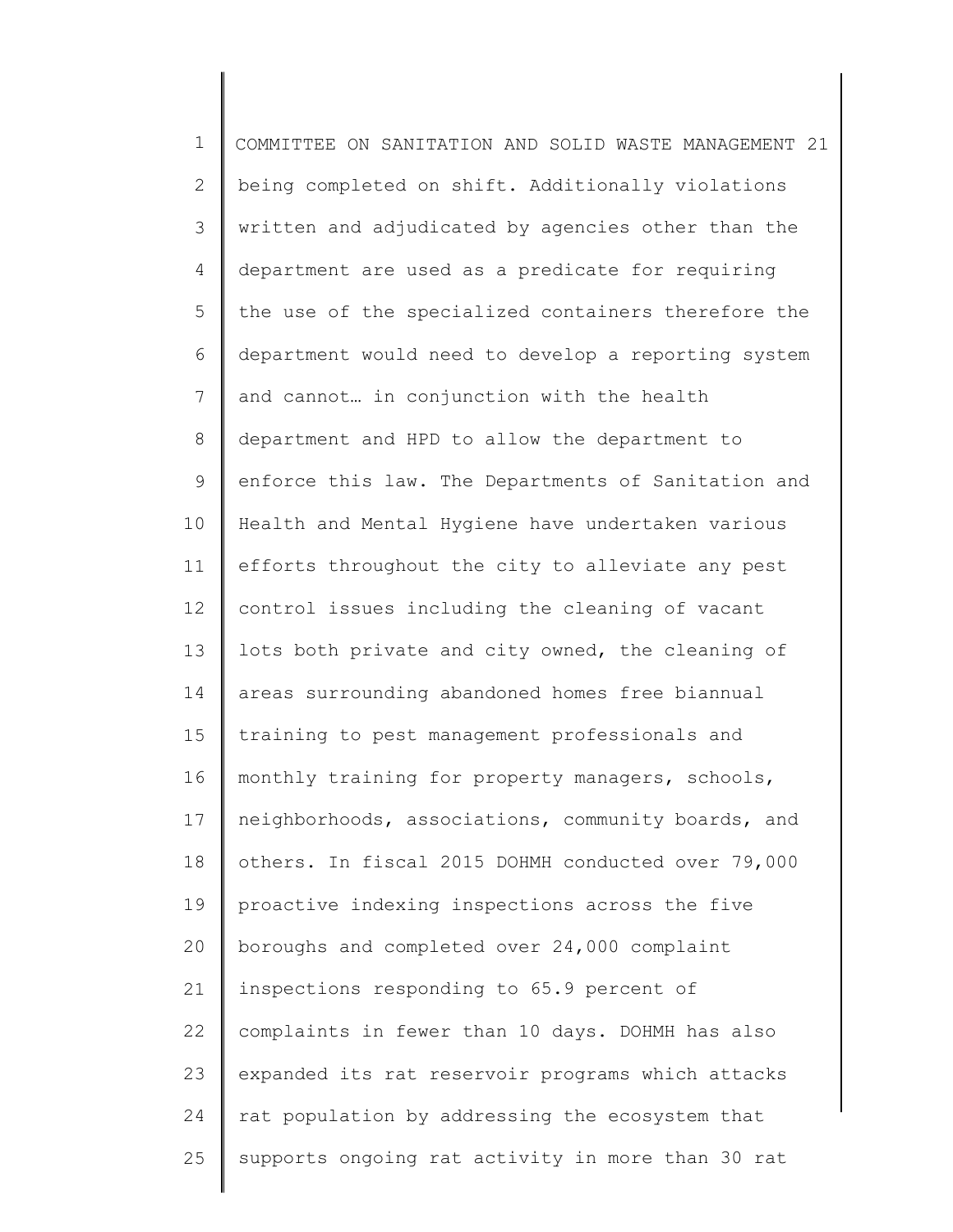1 2 3 4 5 6 7 8 9 10 11 12 13 14 15 16 17 18 19 20 21 22 23 24 25 COMMITTEE ON SANITATION AND SOLID WASTE MANAGEMENT 22 reservoirs across the city. This year for the first time DOHMH will case manage publically and privately owned properties to ensure that property managers work to improve chronic rat problems. The department also worked in conjunction with DOHMH when designing its bins for its organic waste program. Such bins are of a certain grade of plastic with lock lids to make them impenetrable by passing their design to allow department personnel to safely lift and empty the bins into a rear loading collection truck. We are working to expand this pilot program to more buildings across the city. Based on the reasons outlined above the department opposes Intro 879. The department supports Intro 857 which would raise the penalties for certain violations of the administrative ode pertaining to littering. For the most part New Yorkers are fairly good at ensuring that litter ends up in the public receptacles and city streets are cleaner today than ever before. However the Department believes that raising fines for those that refuse to do their part in ensuring that trash ends up in a litter basket and not on the street will help make New York City a cleaner city. The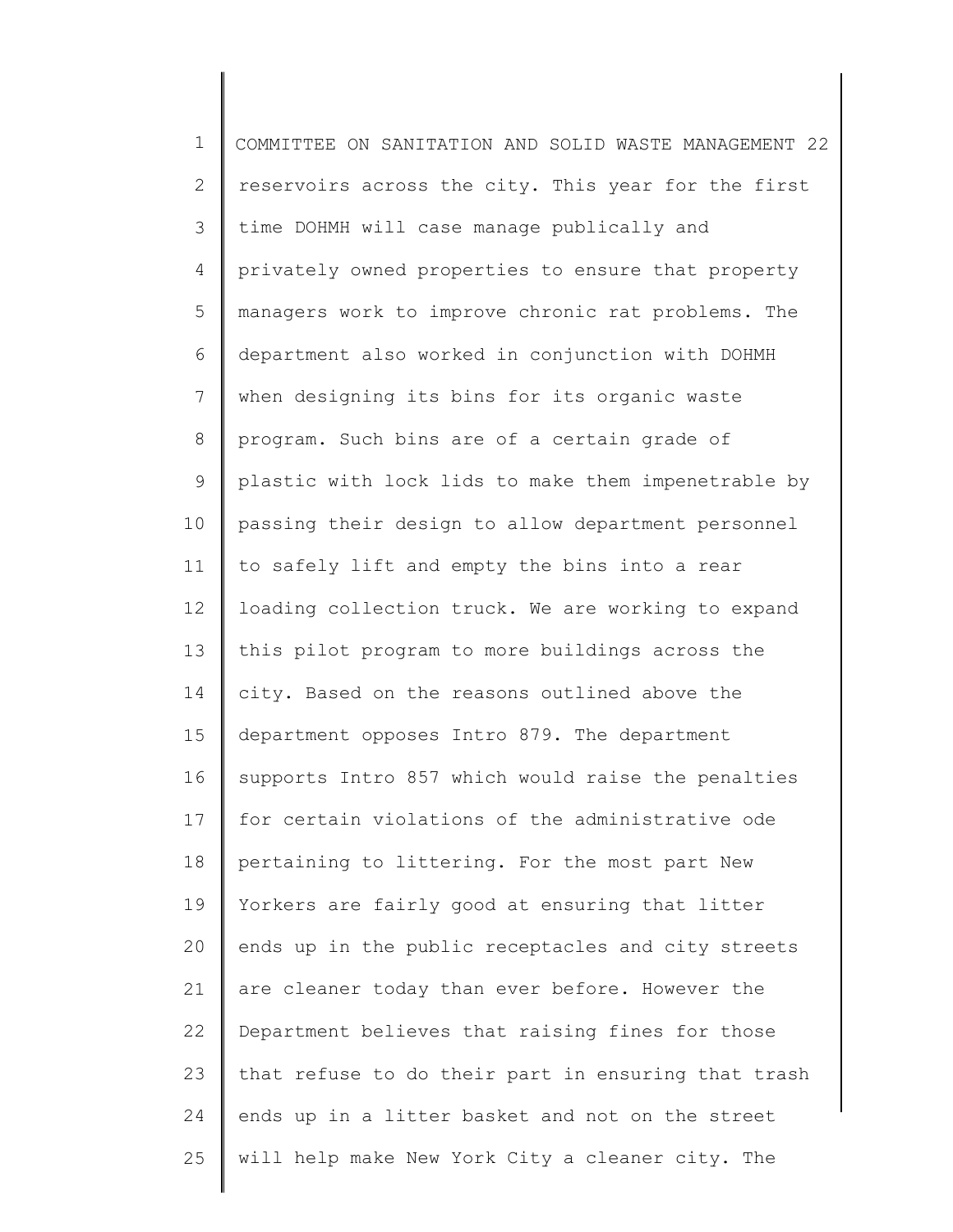1 2 3 4 5 6 7 8 9 10 11 12 13 14 15 16 17 18 19 20 21 22 23 24 25 COMMITTEE ON SANITATION AND SOLID WASTE MANAGEMENT 23 department thus looks forward to working with the city council to enact this bill. Intro 204 increases the fines for persons who place their household or commercial refuse in public litter baskets. Currently the fine for this offense is a hundred dollars per violation. This legislation would raise the initial fine to 250 per violation and increase the… the fines for subsequent violations. The department supports raising these fines. When persons use public litter baskets for their household or commercial refuse it greatly effects the Departments of Building to ensure that our city is clean. The baskets become full and overflowing impacting a citizen ability to use it for its intended purpose discarding litter and small items. This leads to increased litter on the streets and in the areas surrounding the improperly used baskets. While the department supports the increase in fines the department believes this bill could go further in enhancing our ability enforce this serious quality of life offense. Currently under section 16-20E of the New York City Administrative Code the department is authorized to issue summonses to persons who dispose of their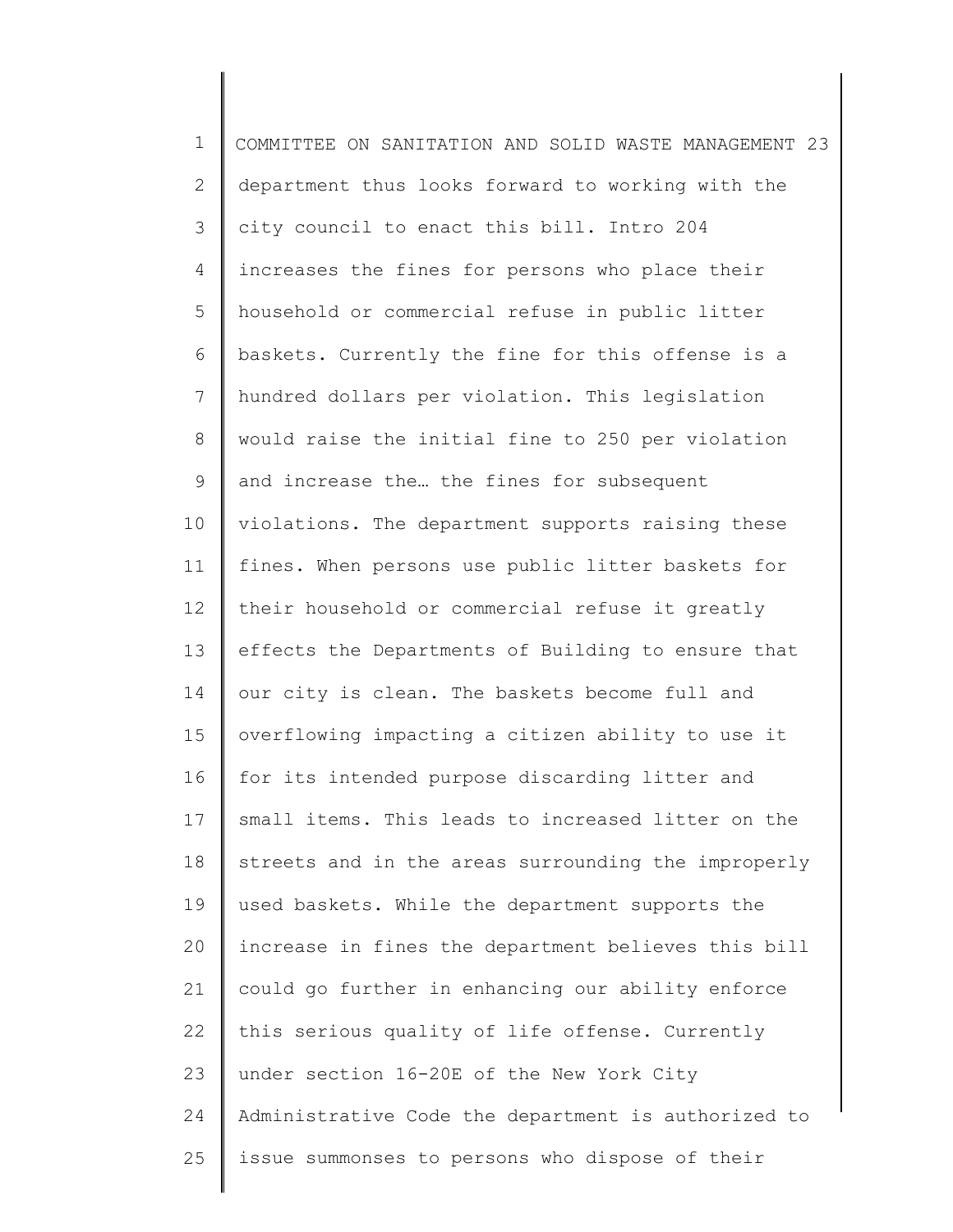1 2 3 4 5 6 7 8 9 10 11 12 13 14 15 16 17 18 19 20 21 22 23 24 25 COMMITTEE ON SANITATION AND SOLID WASTE MANAGEMENT 24 household or commercial refuse in public litter receptacles. This provision provides the person whose name or other identifying information appears on the contents of the material and properly disposed in a public litter basket I presumed to be responsible for the unlawful placement of such material in the public receptacle. This rebuttable presumption allows the department to issue summonses to such persons without having to directly observe the violation occurring. However the department can only rely on this presumption if the material is unlawfully placed directly in the public litter basket. It has become increasingly prevalent for offenders of this law to unlawfully place material alongside the litter basket or on other areas of public streets where such material is not supposed to be placed. In these circumstances the department can only issue a summons where a sanitation enforcement agent or supervisor directly witnesses the unlawful placement of the household or commercial refuse. Therefore along with… with rising the fines the department believes an amendment to this subsection that expands the reputable presumption to cover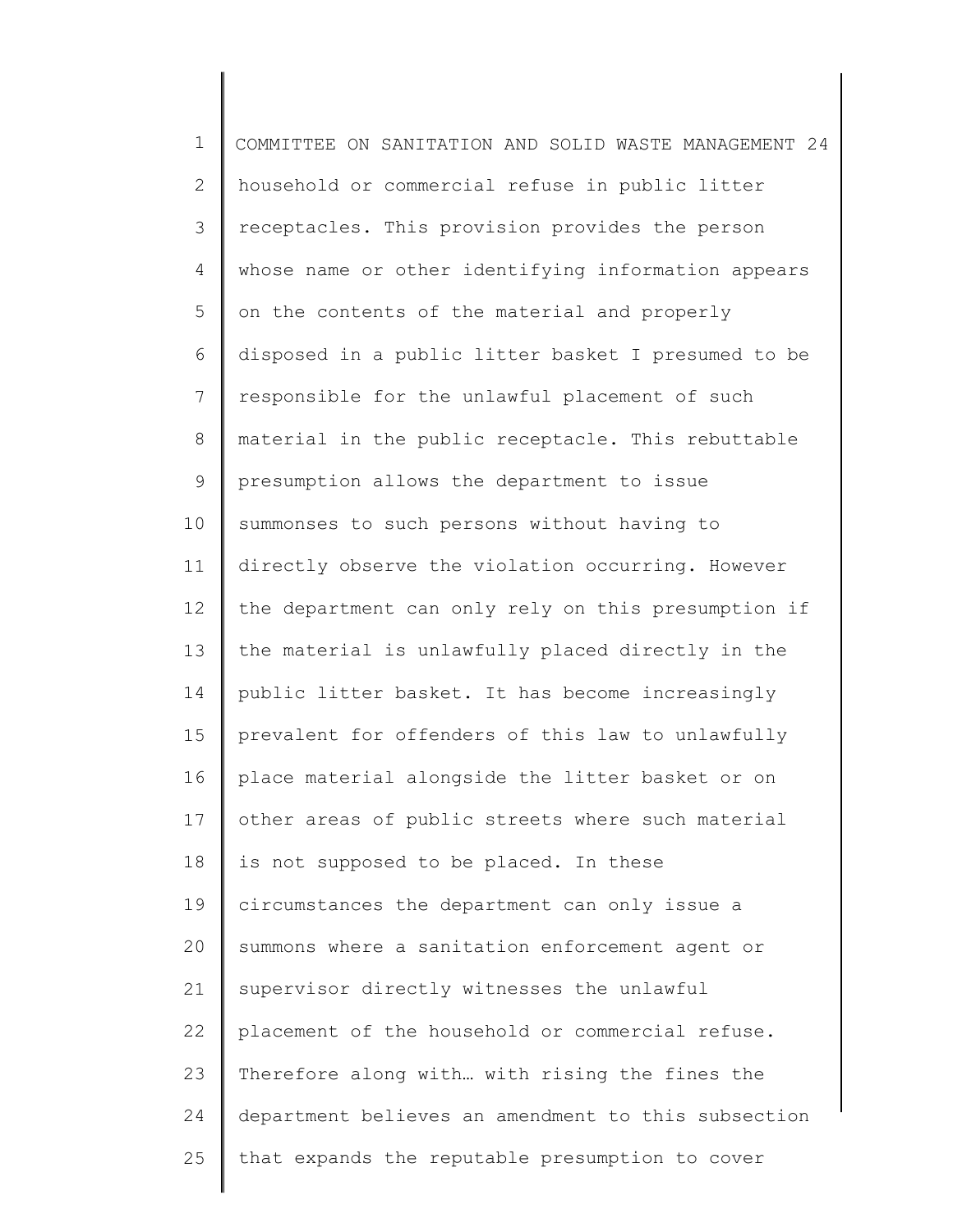1 2 3 4 5 6 COMMITTEE ON SANITATION AND SOLID WASTE MANAGEMENT 25 bags of material improperly placed anywhere on the public sidewalks or streets would greatly enhance our ability to enforce this section of the law. My staff and I are happy to answer any questions you may have.

7 8 9 10 CHAIRPERSON REYNOSO: Thank you so much Commissioner. I just wanted to allow for Council Member Helen Rosenthal to speak on Intro number 879.

11 12 13 14 15 16 17 18 19 20 21 22 23 24 25 COUNCIL MEMBER ROSENTHAL: Great thank… Thank you very much Chair Reynoso and Commissioner it's so great to see you. Thank you for your comments overall. I've some questions on those but specifically I just want to give a quick opening statement about my bill and then a little bit later ask you questions about your reservations. So last year alone the city received 24,514 rat complaints. In the upper west side 203 buildings failed inspections for rats for garbage harborage from May  $13^{th}$ , 2014 to July 25<sup>th</sup>, 2014. So that's 203 buildings with rad issues and only two months. And the rats as you know are not welcome neighbors. Rodent infestations reduce property value, decrease quality of life. I'm smiling because I was just at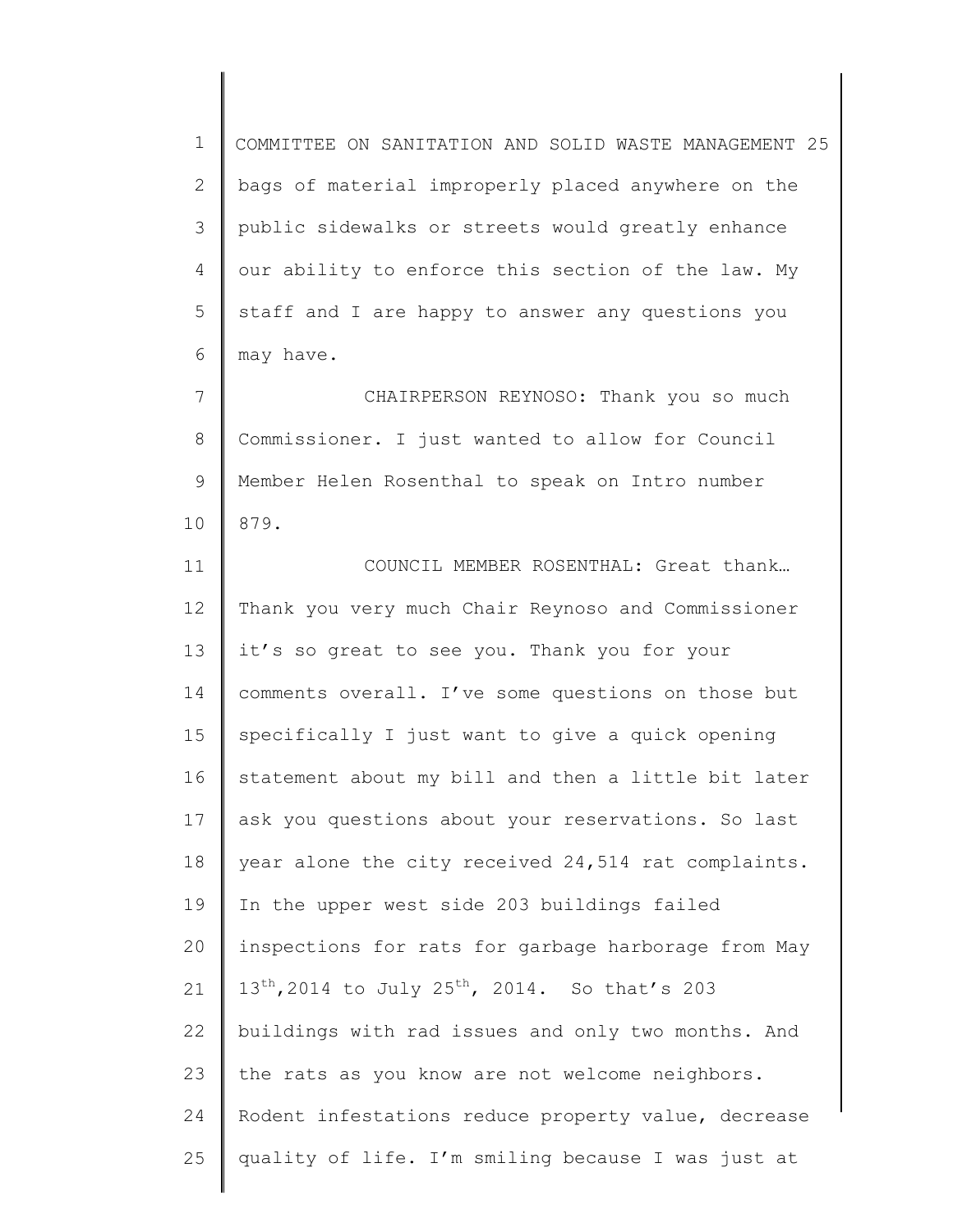| $\mathbf 1$   | COMMITTEE ON SANITATION AND SOLID WASTE MANAGEMENT 26 |
|---------------|-------------------------------------------------------|
| $\mathbf{2}$  | a meeting where people were talking about their       |
| $\mathcal{S}$ | building and you know going out at night and saying   |
| 4             | I didn't realize there was so many rats on the        |
| 5             | upper west side. So and and as you know we are        |
| 6             | working closely with the department of health.        |
| 7             | They one of their pilot rat reservoir programs is     |
| $8\,$         | in the Broadway malls so I'm very familiar with       |
| $\mathsf 9$   | those. And there is a lot of work going good work     |
| 10            | going on around trying to decrease the rat            |
| 11            | population. You know the problem is is that there     |
| 12            | are buildings with repeat violations where there      |
| 13            | could be a very simple elegant solution that is       |
| 14            | having a rat proof bin. And this bill would require   |
| 15            | those building owners with two or more rat            |
| 16            | violations to simply use rat proof bins. So I look    |
| 17            | forward to talking about the details with you as we   |
| 18            | get into further discussion. But I think given the    |
| 19            | number of building owners we're talking about         |
| 20            | possibly 60 a year is fairly deminimis and this       |
| 21            | would alleviate a very serious problem in a very      |
| 22            | elegant simple way. So I look forward to talking to   |
| 23            | you about it. Thank you.                              |
| 24            | CHAIRPERSON REYNOSO: Thank you Council                |
| 25            | Member Rosenthal. And I'll I'll just ask a couple     |

 $\mathsf I$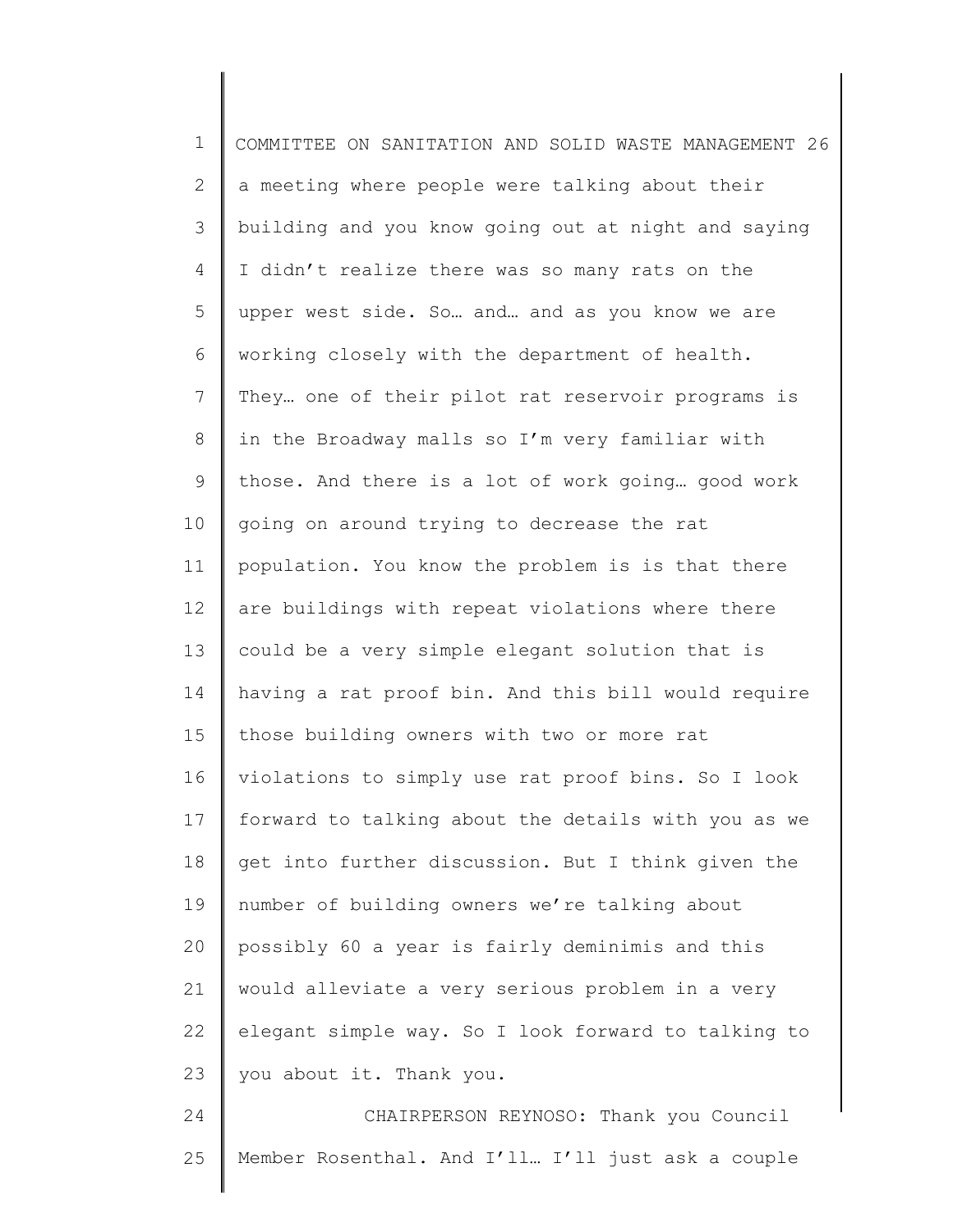| $\mathbf 1$  | COMMITTEE ON SANITATION AND SOLID WASTE MANAGEMENT 27          |
|--------------|----------------------------------------------------------------|
| $\mathbf{2}$ | of questions and then pass it onto my colleagues.              |
| 3            | If they have any questions it seems like the                   |
| 4            | average or every street tallying a score is within             |
| 5            | the average is 90. the 90 <sup>th</sup> percentile which makes |
| 6            | it seem like it when I got a 90 in school I was                |
| 7            | doing very well. And I just figure that if the                 |
| 8            | average is 90 percent that we're assuming that most            |
| 9            | of the streets in the entire city are are pretty               |
| 10           | clean. Is that is that fair to say?                            |
| 11           | KATHRYN GARCIA: That is fair to say.                           |
| 12           | CHAIRPERSON REYNOSO: Okay. Now we had                          |
| 13           | actually a a school in my district that I did an               |
| 14           | assessment of 90 in Bushwick and a 90 in Manhattan.            |
| 15           | And they took pictures of it and they took pictures            |
| 16           | of it and they looked they're too different 90s.               |
| 17           | The Bushwick 90 was a lot dirtier than the                     |
| 18           | Manhattan 90. I. is there an objective way that the            |
| 19           | department of Ed the Department of Sanitation                  |
| 20           | scores these. Are you using is there a system and              |
| 21           | why would they vary from borough to borough and you            |
| 22           | know we love equity in Brooklyn. So we just want to            |
| 23           | know why exactly two 90s would look different into             |
| 24           | different streets.                                             |
|              |                                                                |

25

Ι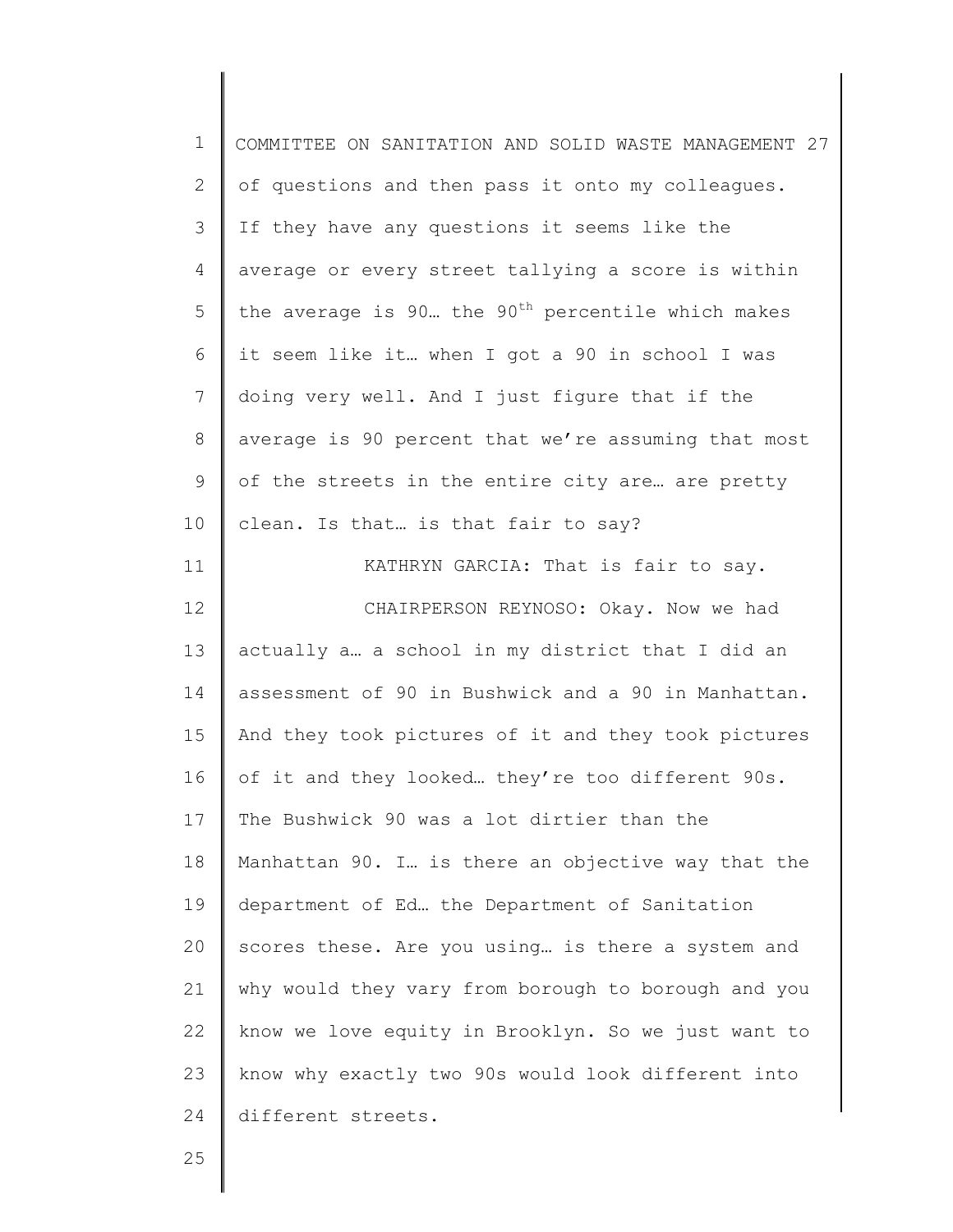| $\mathbf 1$    | COMMITTEE ON SANITATION AND SOLID WASTE MANAGEMENT 28 |
|----------------|-------------------------------------------------------|
| $\mathbf{2}$   | CATHERINNE:S So first of all we don't                 |
| 3              | actually grade ourselves. The mayor's office of       |
| 4              | operations grades us. I know that they do have a      |
| 5              | manual of how to do it with pictures in it of         |
| 6              | specifically what should constitute what number.      |
| $\overline{7}$ | But I don't know where they are or what they're       |
| $\,8\,$        | doing any given day. And I get my number mid-month    |
| $\mathsf 9$    | and then my final numbers. And so then we try and     |
| 10             | move around our resources to sort of match up. But    |
| 11             | that is really a question of they should be the       |
| 12             | same. I presume them to be the same. I assume that    |
| 13             | they train their people to do the analysis. But I     |
| 14             | don't I don't actually get to grade myself.           |
| 15             | CHAIRPERSON REYNOSO: Alright so maybe                 |
| 16             | we should have had the mayor's office here then to    |
| 17             | be able to peak on that. Because that's extremely     |
| 18             | important. You might not be putting effort in a       |
| 19             | location that has a Bushwick 90. I might be putting   |
| 20             | an effort on 80 in Manhattan which probably looks     |
| 21             | like the Bushwick 90. So we want to just say that     |
| 22             | there needs to be some level of  of I guess I I       |
| 23             | don't even know. It has to be equal when we           |
| 24             | measure the different parts of the of the city.       |
| 25             | And I don't want those great Manhattan inspectors     |
|                |                                                       |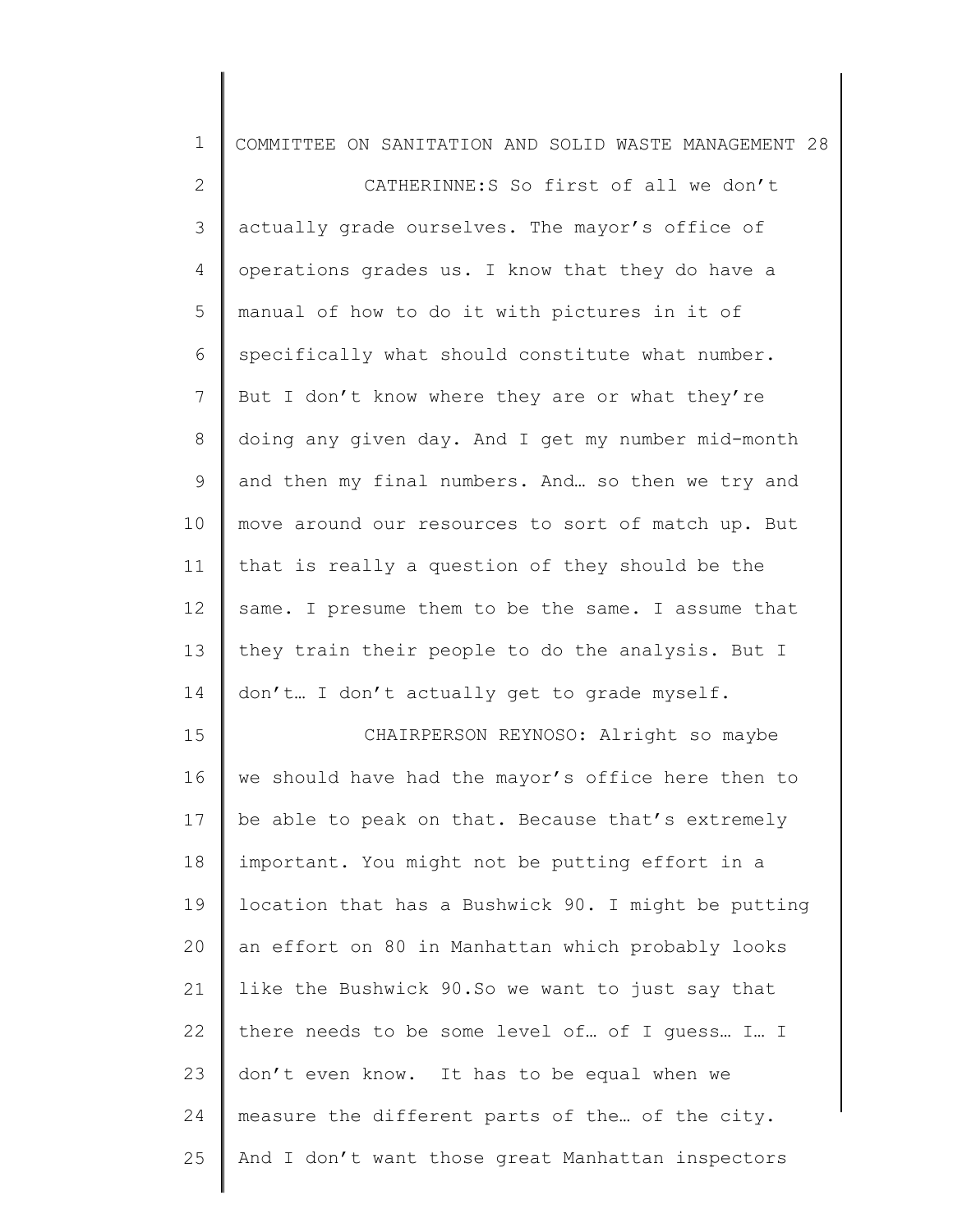1 2 3 4 5 6 7 8 9 10 11 12 13 14 15 16 17 18 19 20 21 22 23 24 25 COMMITTEE ON SANITATION AND SOLID WASTE MANAGEMENT 29 that are really aggressive and really want to make sure that they get good numbers and what I'm presuming now is a lazier Brooklyn inspectors that are not doing their job and just rating us at a 90 when it obviously isn't. And then we don't get the attention we deserve. So I think that's something that we should look at even though you're only getting those scores we should definitely look at where those scores are coming from and make sure that they make sense and that you ca work there… thereafter in a more I guess appropriate way which I don't think is happening now. And I also have pictures and I would… I'm going to send you the… the… the project that was done by a high school that was extremely concerned about littering so that you can see what I'm talking about because it is disturbing. So… KATHRYN GARCIA: Sure. And I'd be… I'd be happy to share it with the Director of the Mayor's Office of Operations. I would… I usually want to know how they're doing too so… [cross-talk] CHAIRPERSON REYNOSO: Good… good, I'm glad. Accountability is important. Then the last… the next question I think I'll hand it over to my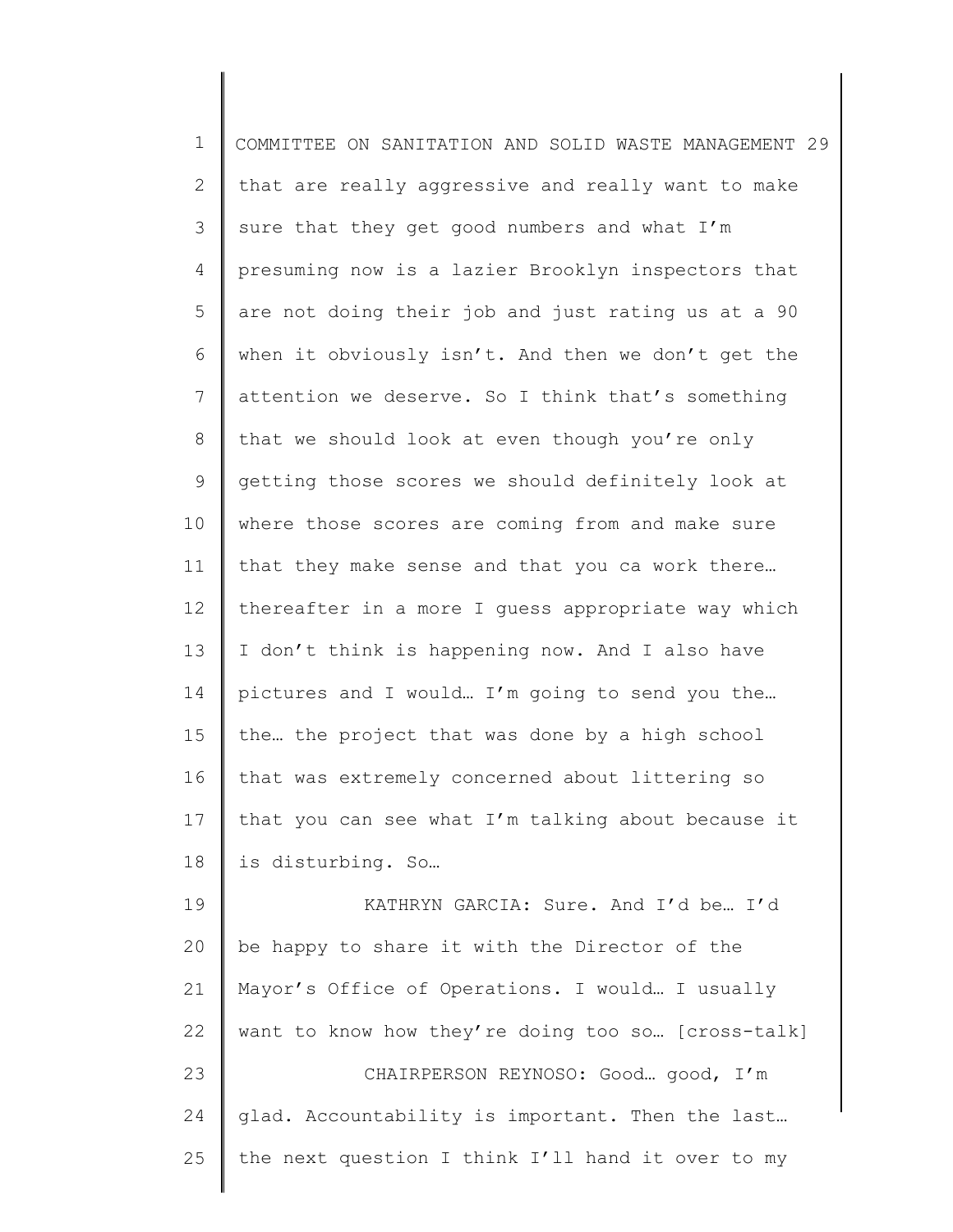| $\mathbf 1$  | COMMITTEE ON SANITATION AND SOLID WASTE MANAGEMENT 30 |
|--------------|-------------------------------------------------------|
| $\mathbf{2}$ | colleagues is has where do you get where you          |
| 3            | don't have the authority to write fines or there's    |
| 4            | I guess there's civil penalties. So can you just      |
| 5            | explain how that's made it difficult for you guys     |
| 6            | to obviously do things. It's it's I think it's        |
| 7            | ridiculous that if somebody from DSNY sees someone    |
| $8\,$        | throw trash out of their car that they can't do       |
| $\mathsf 9$  | anything about it and we're going to send them a      |
| 10           | very a very a very wordy letter that they             |
| 11           | shouldn't be doing that. Can you just explain how     |
| 12           | that works and maybe we can talk about also           |
| 13           | affecting change in that aspect.                      |
| 14           | KATHRYN GARCIA: Right. I mean that                    |
| 15           | there we have to observe most of our sanitation       |
| 16           | defenses first hand with people. It's easier again    |
| 17           | property. So it's easier against a building because   |
| 18           | you're standing there and it's against the            |
| 19           | building. And then we don't have a lot of             |
| 20           | authority. If you don't provide us with               |
| 21           | identification when you're littering there's almost   |
| 22           | nothing that an enforcement agent can do at that      |
| 23           | point.                                                |
| 24           |                                                       |
| 25           |                                                       |
|              |                                                       |

∥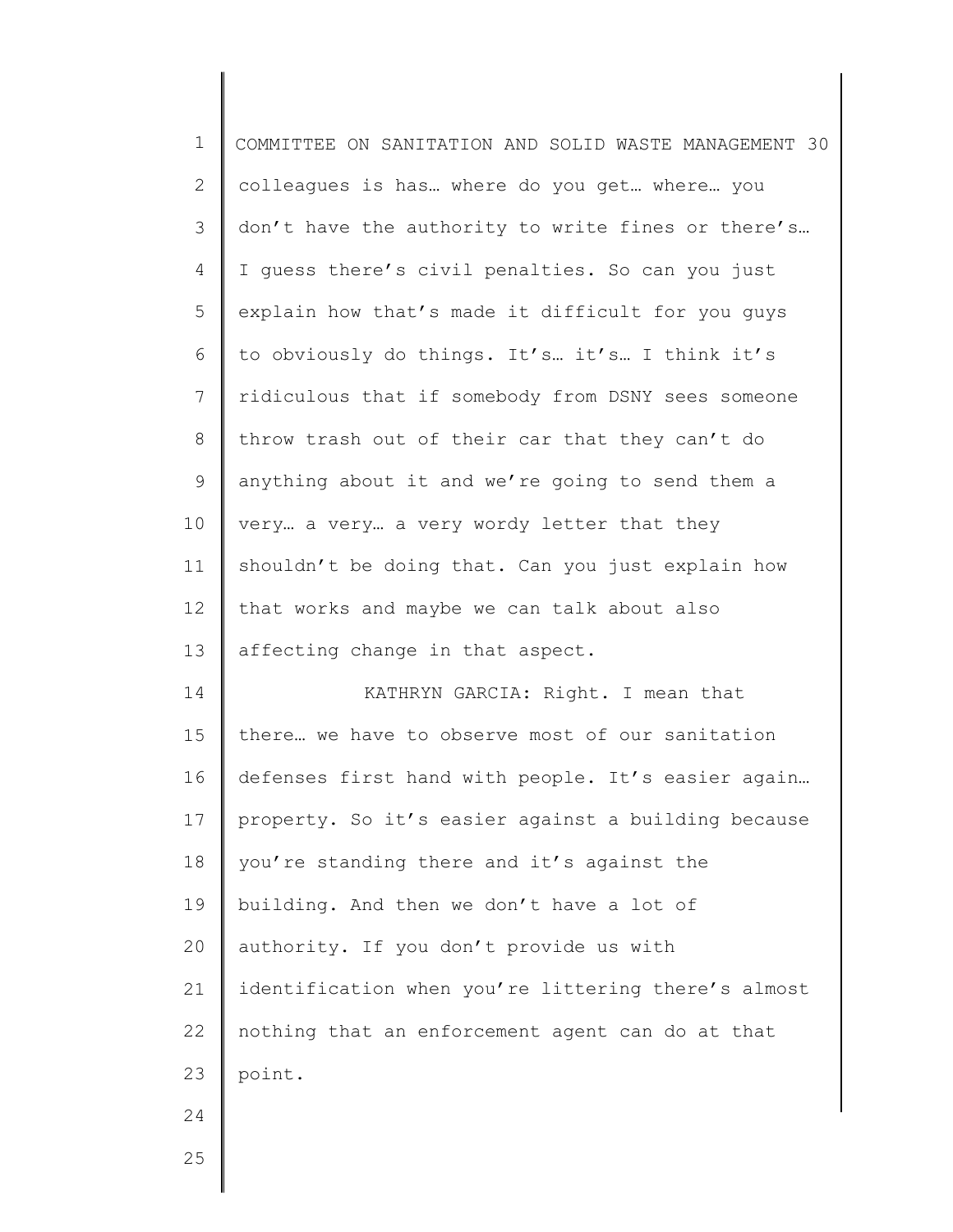| $\mathbf 1$    | COMMITTEE ON SANITATION AND SOLID WASTE MANAGEMENT 31 |
|----------------|-------------------------------------------------------|
| $\mathbf{2}$   | CHAIRPERSON REYNOSO: Okay so that's                   |
| 3              | that would be changing the penalties from like a      |
| 4              | civil penalty to a criminal penalty.                  |
| 5              | KATHRYN GARCIA: You'd make it you'd                   |
| 6              | have to make it to a criminal penalty.                |
| $\overline{7}$ | CHAIRPERSON REYNOSO: Okay so I just                   |
| 8              | want to make sure [cross-talk]                        |
| $\mathsf 9$    | KATHRYN GARCIA: And thenand my                        |
| 10             | enforcement agents would not have the authority       |
| 11             | because they're not peace officers to do anything.    |
| 12             | Sanitation police officers might be able to do        |
| 13             | something but not sanitation enforcement. They're     |
| 14             | not trained to make arrests or anything like that.    |
| 15             | CHAIRPERSON REYNOSO: Okay we we also                  |
| 16             | I we have an increase in the amount of workers in     |
| 17             | the Department of Sanitation last year and this       |
| 18             | year. So I'm excited to know that we have a strong    |
| 19             | more manpower to be able to do the some the           |
| 20             | amazing work that you guys are doing but there's      |
| 21             | with that increase in in folks that are working in    |
| 22             | the Department of Sanitation are we expected to see   |
| 23             | more people paying attention to littering and just    |
| 24             | overall cleanliness?                                  |
| 25             |                                                       |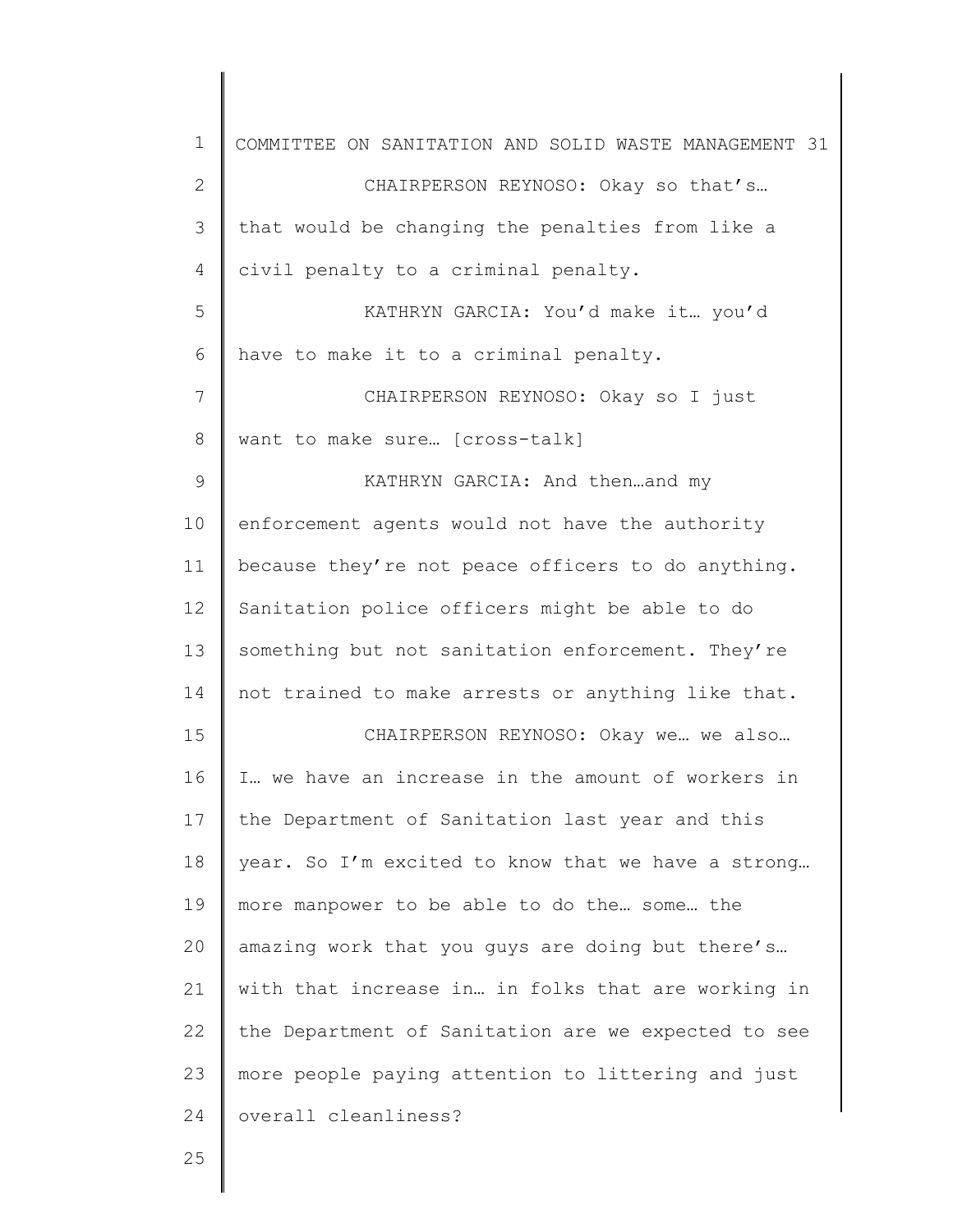| 1  | COMMITTEE ON SANITATION AND SOLID WASTE MANAGEMENT 32 |
|----|-------------------------------------------------------|
| 2  | KATHRYN GARCIA: The if if you the                     |
| 3  | numbers of violations that we wrote were              |
| 4  | significantly up this year due to the fact that we    |
| 5  | had more supervisors who could write tickets both     |
| 6  | for failure to move your car for alternate side of    |
| 7  | the street parking.                                   |
| 8  | CHAIRPERSON REYNOSO: Mm-hmm.                          |
| 9  | KATHRYN GARCIA: As well as a lot of                   |
| 10 | for recycling as well as 18 inch law and sidewalks.   |
| 11 | CHAIRPERSON REYNOSO: So you're so you                 |
| 12 | would say [cross-talk]                                |
| 13 | KATHRYN GARCIA: We are [cross-talk]                   |
| 14 | CHAIRPERSON REYNOSO:  reports are are                 |
| 15 | [cross-talk] enforcement is increasing. That it's     |
| 16 | not necessarily that the streets are dirtier you      |
| 17 | just have more people to write tickets.               |
| 18 | KATHRYN GARCIA: We have more I mean                   |
| 19 | it it's just like if you're driving on the highway    |
| 20 | and everybody's speeding and they only catch one      |
| 21 | person. You know if you have five highway patrolman   |
| 22 | out there it makes it a little bit easier to get      |
| 23 | the others.                                           |
| 24 | CHAIRPERSON REYNOSO: Okay now I just                  |
| 25 | want to give an opportunity for my colleagues to      |
|    |                                                       |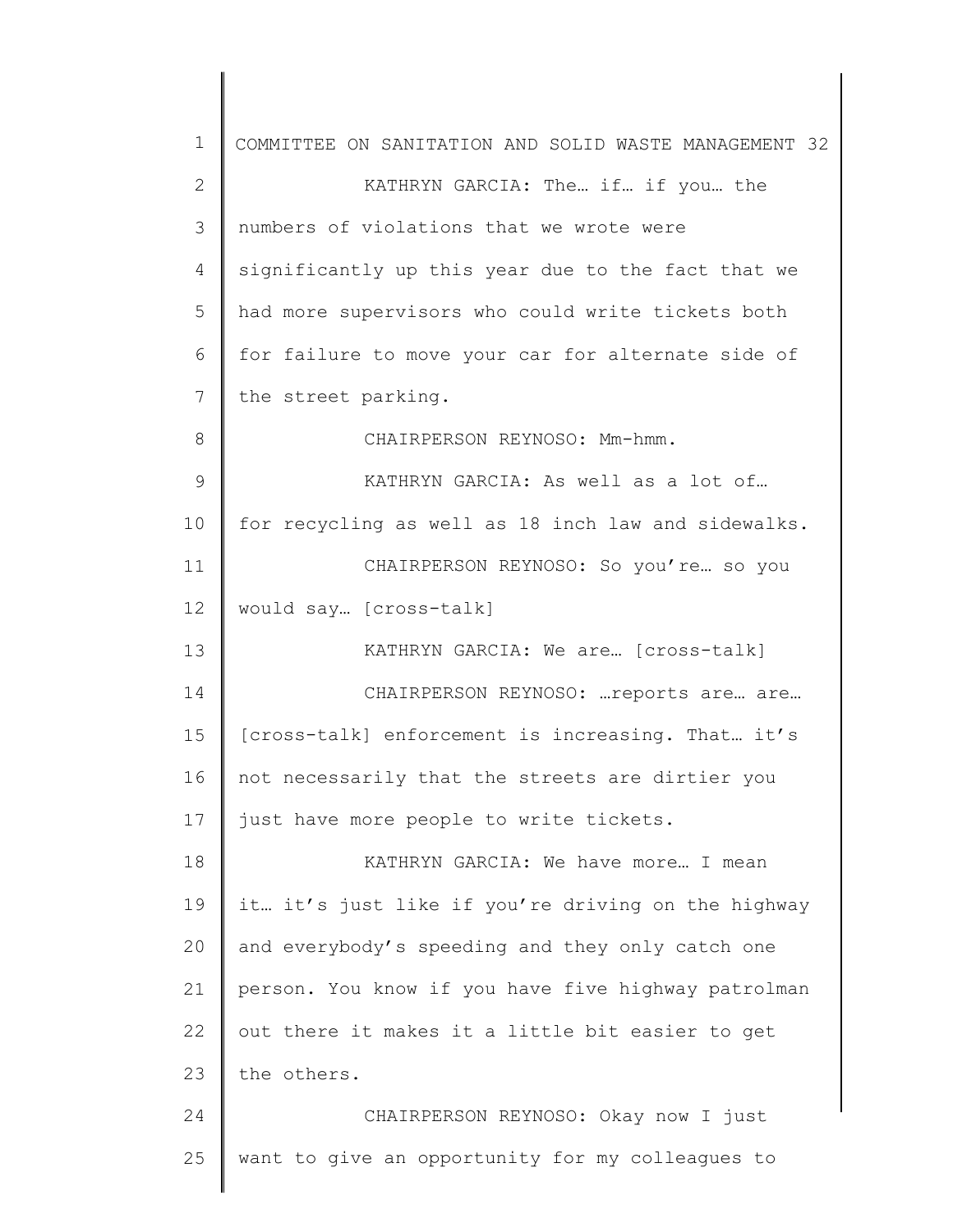1 2 3 4 COMMITTEE ON SANITATION AND SOLID WASTE MANAGEMENT 33 ask some questions. And thank you Commissioner. I'd like to call on Council Member Steven Matteo from Staten Island.

5 6 7 8 9 10 11 12 13 14 15 16 17 18 19 20 21 22 23 24 25 COUNCIL MEMBER MATTEO: Thank you uh… thank you Chair Reynoso. I just want to make a note on my bill that for the record that we are making sure that this bill doesn't have the… unintended effect of increasing fines for clean sidewalks or 18 inches. This is more of a you know… littering. And the chair and I are going to make that amendment in the bill before we pass it. So I just wanted to put that on the record. Commissioner I want… I want to thank you for your sport. We look forward to passing this bill. I want to thank your staff. Been tremendous… tremendously helpful, especially Chief Manteno [sp?] and his crew out inn Staten Island so I… I just want to make sure that you are aware of the great job that they're doing. Chair touched on enforcement and I think you know this bill, raising fines you know it's based on enforcement. And… and I know the numbers on Staten Island you know are low in terms of… of… of violations issued. And… and I guess our… our concern is how we work together to how we… I mean I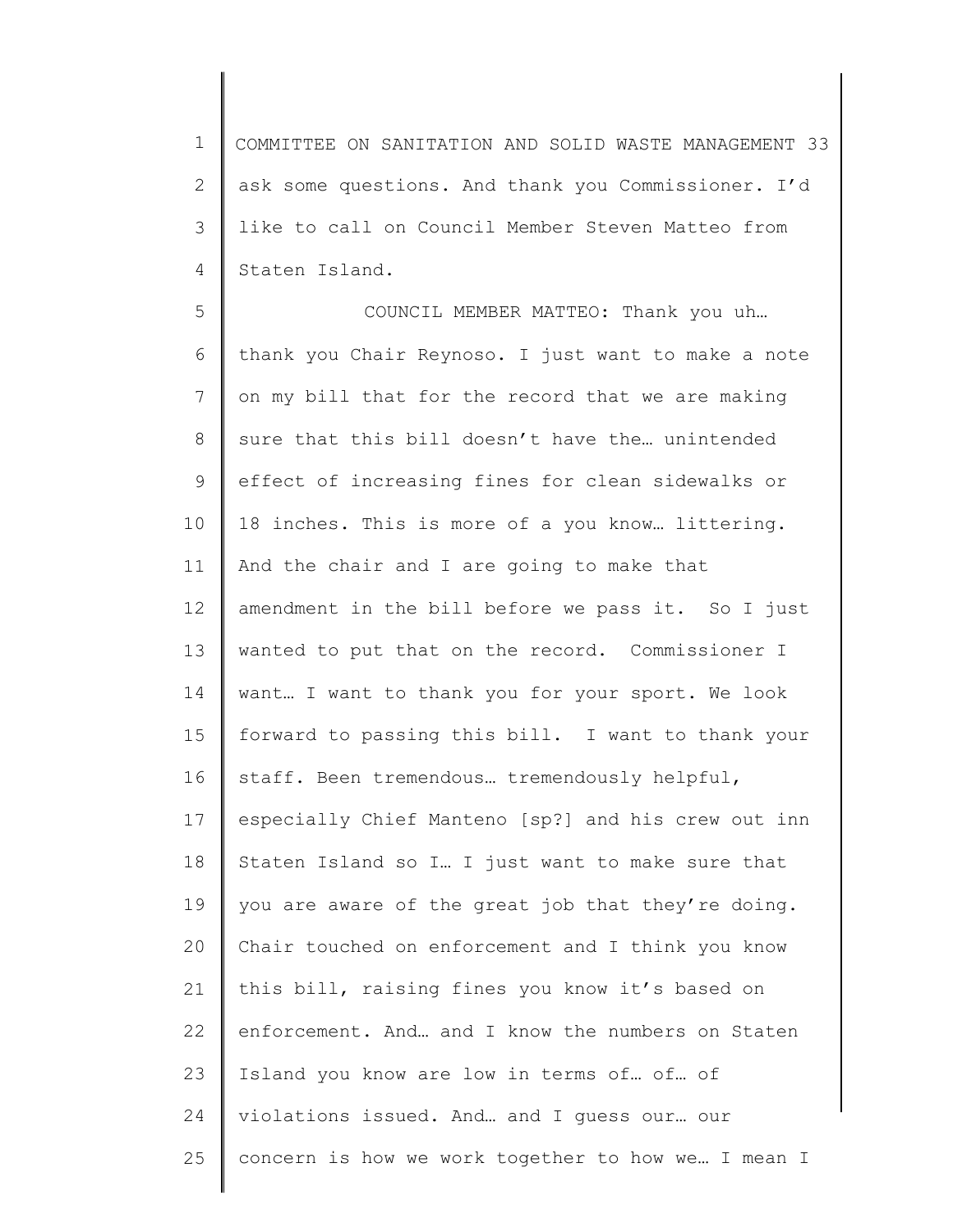1 2 3 4 5 6 7 8 9 10 11 12 13 14 15 COMMITTEE ON SANITATION AND SOLID WASTE MANAGEMENT 34 know the police can issue fines. And… and… and they don't have the ID issue because the… that's not… [cross-talk] but the P.D. you know they're stretched thin. Is there a way for us to work together to work on legislation that would allow agents to ticket if someone is throwing it out of the car instead of you know doing the… the… the letter. Is there a way that the city council and… [cross-talk] KATHRYN GARCIA: I mean I think we can… we have to look at it. I'm not sure the city council has authority or whether or not it's a charter issue on service. But we… I'd have to check into that.

16 17 18 19 20 21 22 23 24 COUNCIL MEMBER MATTEO: Right. Mr. Chair I think that's something that we should discuss with… with the commissioner and her staff. I think you know having… having this bill obviously helps but it's… it's obviously based on enforcement so… I'd like to discuss that with you and I… I appreciate that. The initiative about the litter from the vehicles now can you just explain that a little bit. Now we're not looking for residents to

25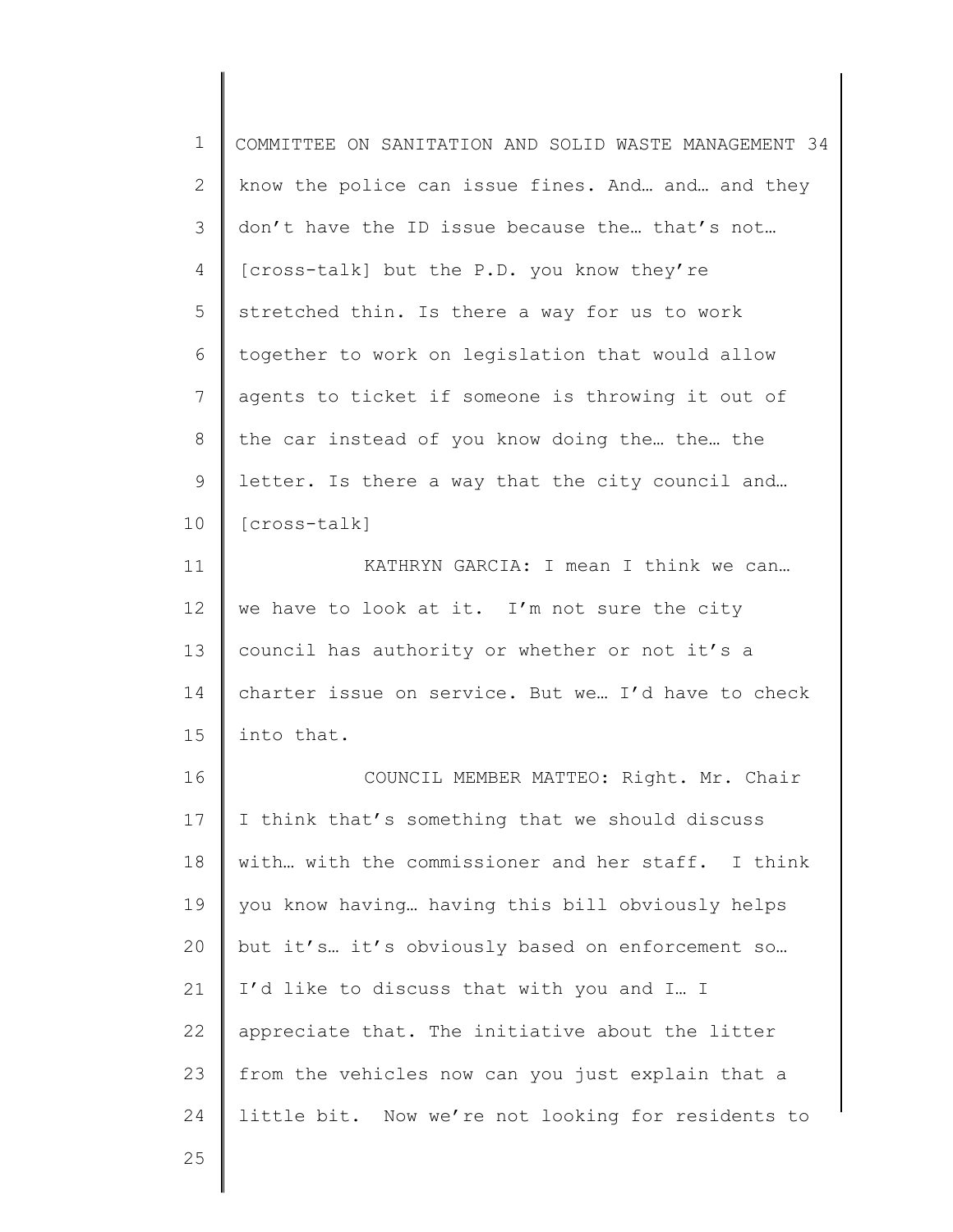1 2 3 4 5 6 7 8 9 10 11 12 13 14 15 16 17 18 19 20 21 22 23 24 25 COMMITTEE ON SANITATION AND SOLID WASTE MANAGEMENT 35 send in. It's just elected officials, civic leaders and… KATHRYN GARCIA: Right we're going to identify because we… we had tried this in the past and one of the things that ended up happening is that if someone cuts somebody else off they take down their license plate and then report them as having been littering from the vehicle whether or not they had been. COUNCIL MEMBER MATTEO: Right, okay. KATHRYN GARCIA: And so we want to keep some controls on it rather than have it just be any member of the public. COUNCIL MEMBER MATTEO: And so you're just going to have a dedicated email or… [crosstalk] KATHRYN GARCIA: Right if some… COUNCIL MEMBER MATTEO: …you need a… do you need a picture or are you just looking for a plate number, ID number… KATHRYN GARCIA: We're looking mainly for the plate number. But if you have a picture I think that would be obviously more helpful.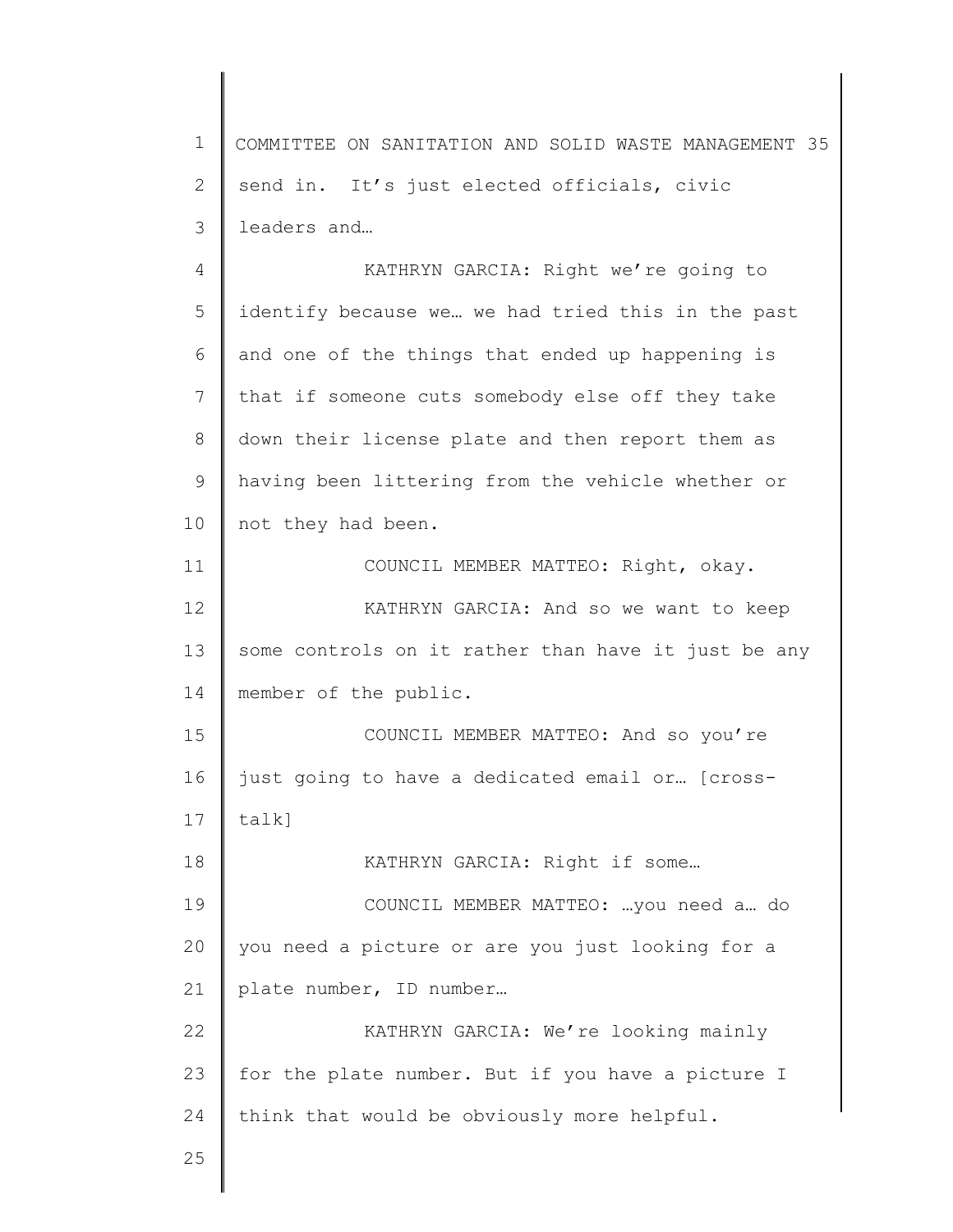| $\mathbf 1$    | COMMITTEE ON SANITATION AND SOLID WASTE MANAGEMENT 36 |
|----------------|-------------------------------------------------------|
| $\mathbf 2$    | COUNCIL MEMBER MATTEO: Okay. In terms                 |
| $\mathfrak{Z}$ | of waste paper baskets you know I we we               |
| 4              | understand the balance of having them on the corner   |
| 5              | and then they're pretty much litter overflowing.      |
| 6              | For me especially my emergence groups that we have    |
| $7\phantom{.}$ | Staten Island for in my district the covered bins     |
| 8              | much more helpful. You you don't see as much          |
| $\mathsf 9$    | litter obviously than the the mesh or the the         |
| 10             | wire baskets. What's is there a a plan to phase       |
| 11             | those baskets out? Is it just cost because the        |
| 12             | the green, the blue, you know the recycling, the      |
| 13             | regular, they work on all the corners and you         |
| 14             | hardly ever see them overflowing because it stays     |
| 15             | in that that bin so to speak. So [cross-talk]         |
| 16             | KATHRYN GARCIA: In your district, not                 |
| 17             | in all districts. But no it's a matter of [cross-     |
| 18             | talk]                                                 |
| 19             | COUNCIL MEMBER MATTEO: Happy my                       |
| 20             | district.                                             |
| 21             | KATHRYN GARCIA:  cost. Yes                            |
| 22             | COUNCIL MEMBER MATTEO: Sorry everyone                 |
| 23             | else.                                                 |
| 24             |                                                       |
| 25             |                                                       |
|                |                                                       |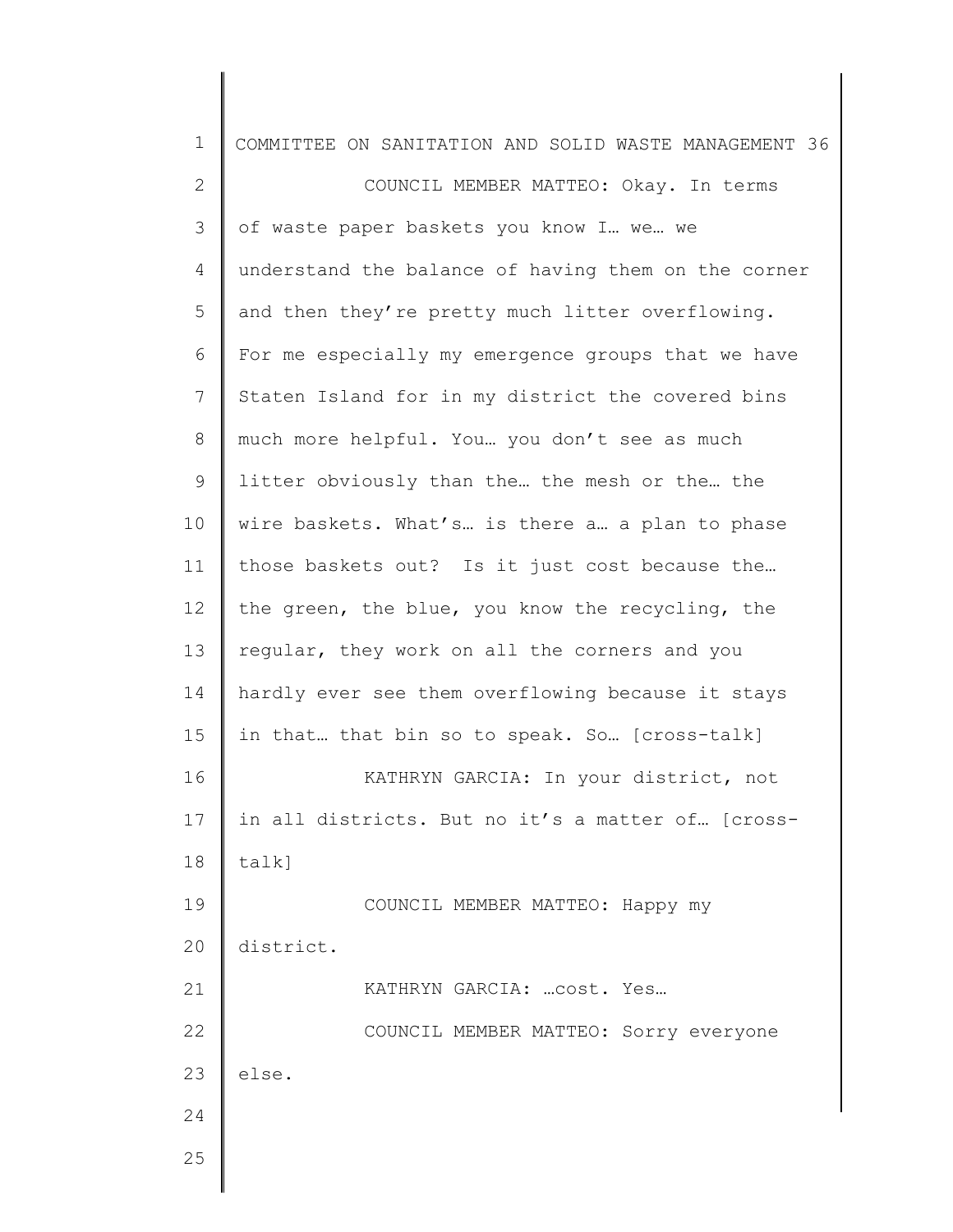1 2 3 4 5 6 7 8 9 10 11 12 13 14 15 16 17 18 19 20 21 22 23 24 25 COMMITTEE ON SANITATION AND SOLID WASTE MANAGEMENT 37 KATHRYN GARCIA: It's a matter of cost. They're significantly more expensive than the wire baskets. COUNCIL MEMBER MATTEO: And can local council members purchase them then… KATHRYN GARCIA: Absolutely. COUNCIL MEMBER MATTEO: …to replace? KATHRYN GARCIA: Mm-hmm. COUNCIL MEMBER MATTEO: Okay. Where's the schedule for the pickups on the… on the… the… KATHRYN GARCIA: On the baskets? COUNCIL MEMBER MATTEO: Yeah. That are… KATHRYN GARCIA: Totally it varies. COUNCIL MEMBER MATTEO: Are they a base in the residential pickups in the area or… [crosstalk] KATHRYN GARCIA: So in most cases in a district that's not very heavy on pedestrian traffic. They would be picked up by the collection vehicle that's doing the residential area. COUNCIL MEMBER MATTEO: Okay and you know so we've all… we've all been privy to the corner that sanitation deems to take away the basket. Can you talk about that? Do you think that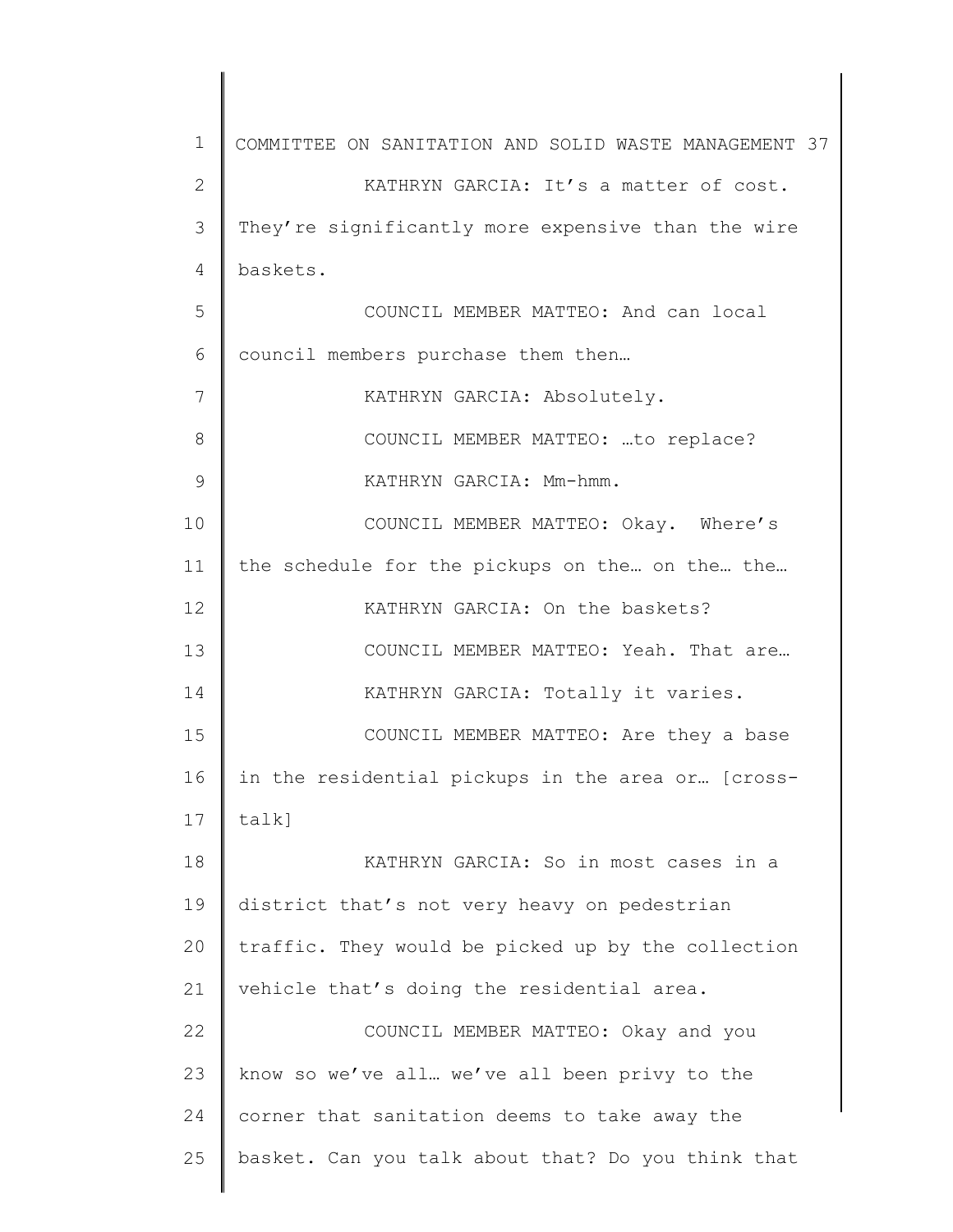| $\mathbf 1$  | COMMITTEE ON SANITATION AND SOLID WASTE MANAGEMENT 38 |
|--------------|-------------------------------------------------------|
| $\mathbf{2}$ | that's helpful in the experience that you've had      |
| 3            | since you've been commissioner? Or you know I it      |
| 4            | better obviously getting the covered bins or you      |
| 5            | know adding another bin? I mean do you think that     |
| 6            | removing the basket is the right way to               |
| 7            | KATHRYN GARCIA: So that they're I                     |
| $8\,$        | think it really starts with what is the cause of      |
| 9            | the overflow. When the cause of the overflow is       |
| 10           | improper use of baskets taking them away helps a      |
| 11           | lot.                                                  |
| 12           | COUNCIL MEMBER MATTEO: When they're                   |
| 13           | putting in the the [cross-talk]                       |
| 14           | KATHRYN GARCIA: Their home garbage.                   |
| 15           | COUNCIL MEMBER MATTEO:  regular trash.                |
| 16           | KATHRYN GARCIA: The you know so even                  |
| 17           | if I've had service five minutes before someone       |
| 18           | comes out with their black bag and basically fills    |
| 19           | up the whole litter basket I'm not coming back        |
| 20           | right away. And then you end up New Yorkers do        |
| 21           | believe even when they're trying to do the right      |
| 22           | thing that even if it's full they can fit one more    |
| 23           | coffee cup [cross-talk]                               |
| 24           | COUNCIL MEMBER MATTEO: We see that                    |
| 25           | [cross-talk]                                          |
|              |                                                       |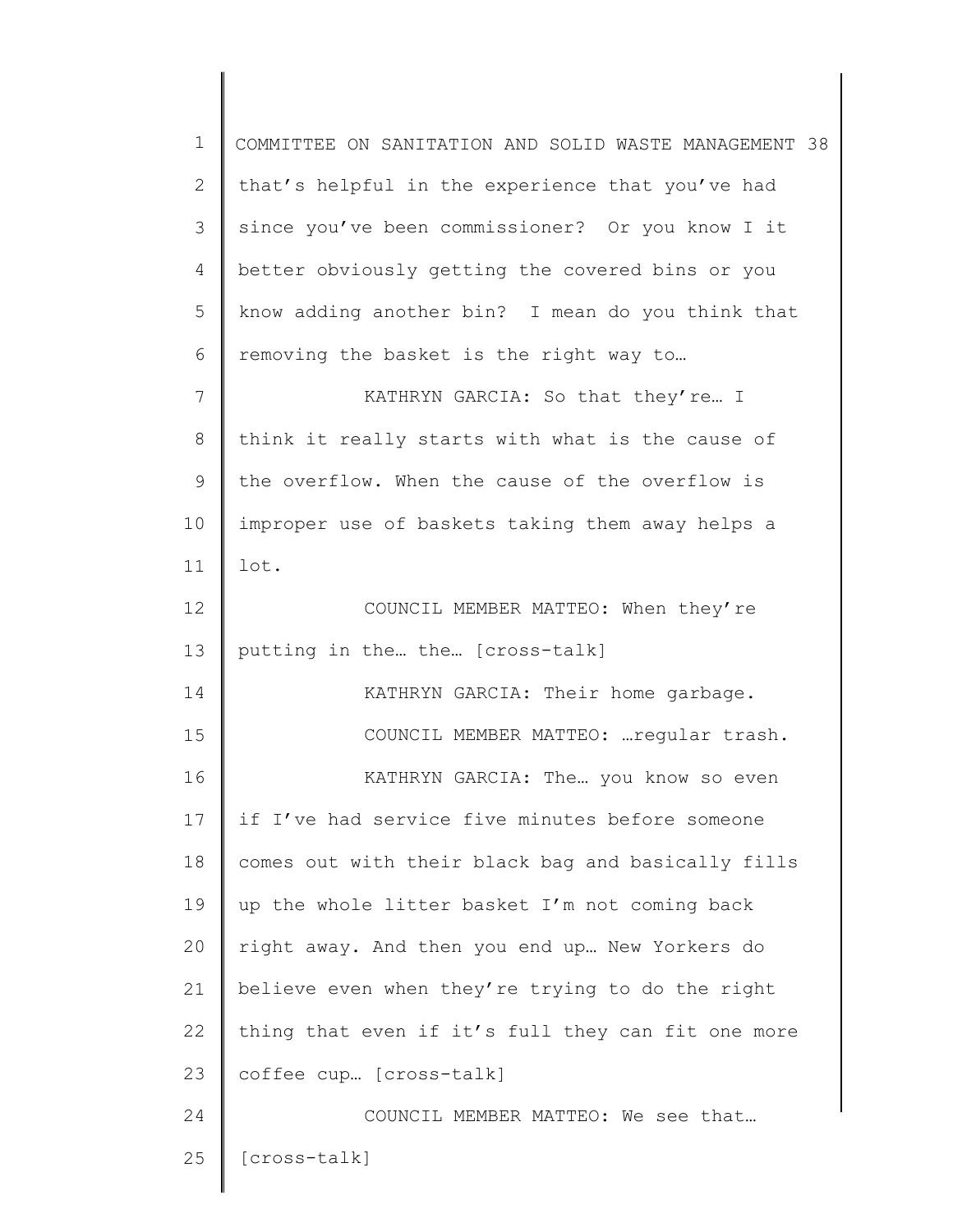| $\mathbf 1$    | COMMITTEE ON SANITATION AND SOLID WASTE MANAGEMENT 39 |
|----------------|-------------------------------------------------------|
| $\mathbf{2}$   | CATHRINE:  in the litter basket. So if                |
| 3              | the cause is improper use removing them has           |
| $\overline{4}$ | actually been very successful in reducing the         |
| 5              | amount of litter on some commercial in some           |
| 6              | commercial areas. But it really is is dependent       |
| 7              | is it primarily litter that from pedestrian           |
| 8              | traffic. You know the Starbucks coffee cups or are    |
| 9              | we seeing improper use? And that that varies in       |
| 10             | terms of what our approach is?                        |
| 11             | COUNCIL MEMBER MATTEO: For for my                     |
| 12             | district the experience has been when there's one     |
| 13             | wired basket they're putting also the recycling in    |
| 14             | there and that is adding to So then when we add       |
| 15             | the three baskets together the issue then you know    |
| 16             | becomes moot because now there's the recycling        |
| 17             | basket, the regular basket they're covered. So you    |
| 18             | know I I guess you know obviously cost is an issue    |
| 19             | but but part of the problem in Staten Island is       |
| 20             | they're mixing in recycling too because there's no    |
| 21             | other spot.                                           |
| 22             | CATHRINE: Yes.                                        |
| 23             | COUNCIL MEMBER MATTEO: They're coming                 |
| 24             | out of the store and they're throwing the cans in     |
| 25             | there paper and everything else. So that's the        |
|                |                                                       |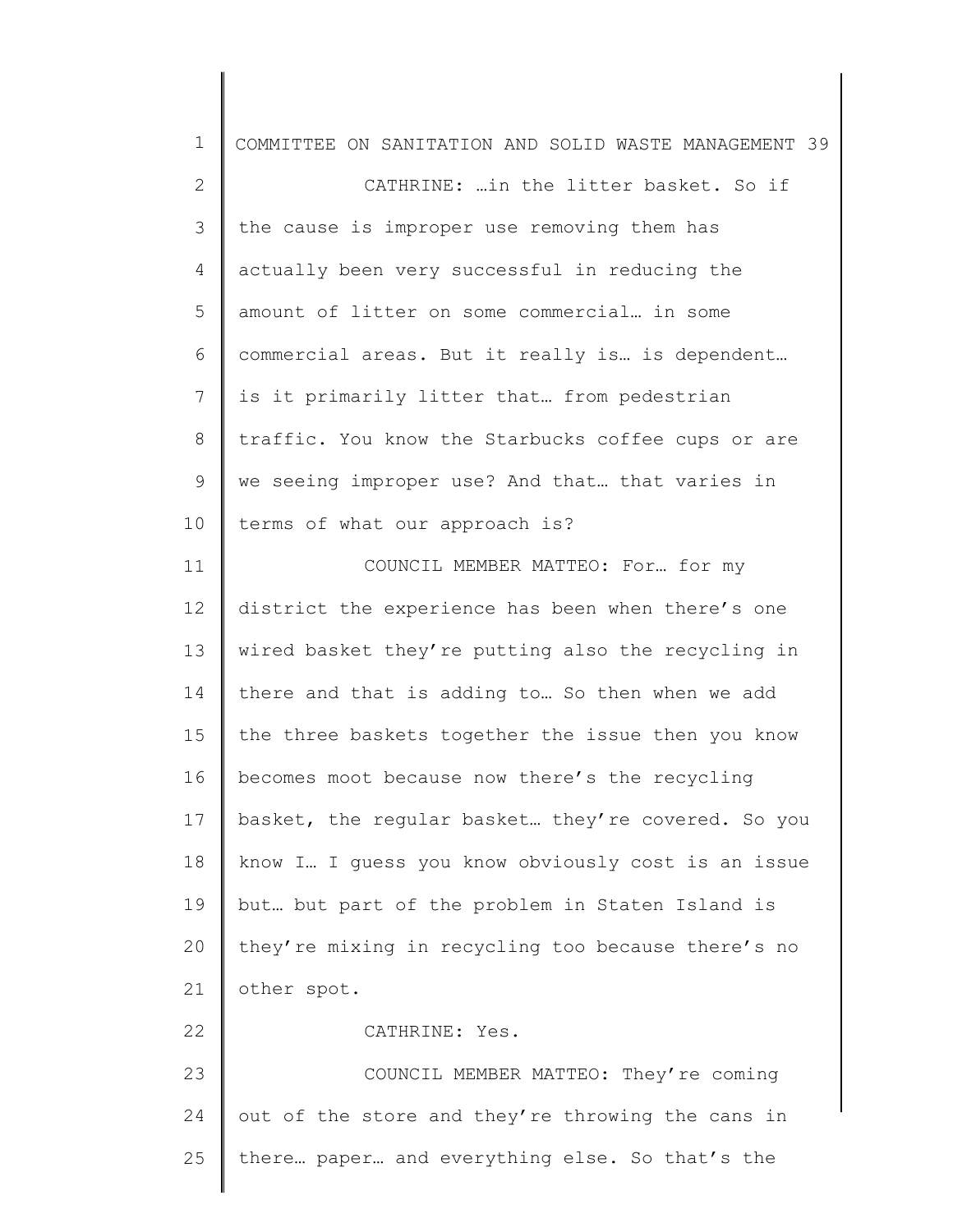1 2 3 4 COMMITTEE ON SANITATION AND SOLID WASTE MANAGEMENT 40 experience that we have there. So the adopt a basket works. And my four merchants groups we've… we've had a lot.

5 6 7 8 9 10 11 12 13 14 15 16 17 18 19 20 21 22 23 24 25 KATHRYN GARCIA: Thank you. Yep. COUNCIL MEMBER MATTEO: And you know your new willing merchants and you know so I… I applaud the merchants in my district and I just wanted to make note of that. One last question because I know my colleagues have questions on their bills. I… I… in a related but unrelated topic this weekend's …safe disposal event on Staten island there was two hour delays… backed up traffic along… And one that's you know that's a good thing. People are going out there and they're doing the right thing and they're… they're dropping off their disposals but it… it also begs a question about the you know the problematic… what I think the state law that it's problematic requiring you know putting the owners on the… my constituents and everyone else constituents to get to these events. And again I know it's popular because Staten Island is doing the right thing but a two hour wait… extremely difficult on a Saturday when constituents have a lot other things to do. As you know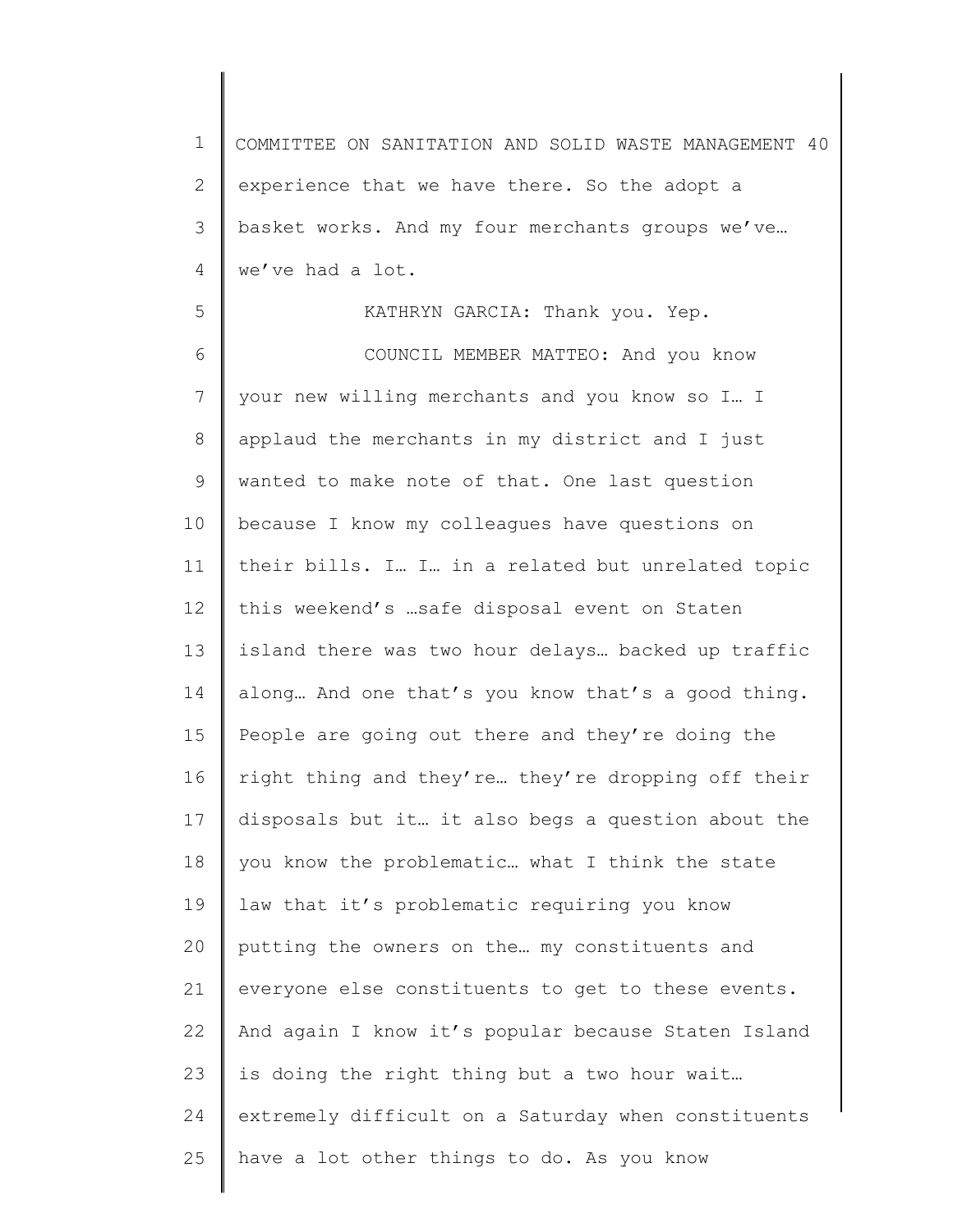| $\mathbf 1$ | COMMITTEE ON SANITATION AND SOLID WASTE MANAGEMENT 41 |
|-------------|-------------------------------------------------------|
| 2           | Assemblyman Borelli and I wrote a letter to you       |
| 3           | asking if Sanitation would consider a designated      |
| 4           | pickup day whether that's once every few months, a    |
| 5           | few times a year. So you know I think that we need    |
| 6           | to look at other ways that we can be helpful to       |
| 7           | make sure that Staten Islanders can get rid of        |
| 8           | their e-waste materials, especially seniors who       |
| 9           | can't get there. I'm getting more and more calls      |
| 10          | and as you you see an event like that and you see     |
| 11          | there's some delays you know I received a lot of      |
| 12          | calls from seniors saying I can't even get there.     |
| 13          | Forget about the delay, I can't even get there. So    |
| 14          | I want to thank you for your communication with me    |
| 15          | over the weekend. You you've been great through       |
| 16          | snow and events. So you know we're just looking to    |
| 17          | work with sanitation. And I just wonder if you have   |
| 18          | thoughts on on our request if if you're still         |
| 19          | reviewing it and how we can move forward.             |
| 20          | KATHRYN GARCIA: Certainly. So obviously               |
| 21          | the state law is relatively new. We haven't           |
| 22          | actually completed a year yet. We are recognizing     |
| 23          | that particularly in the low density areas we need    |
| 24          | to get more drop off sites available. And we          |
| 25          | certainly are looking and trying to price out what    |
|             |                                                       |

║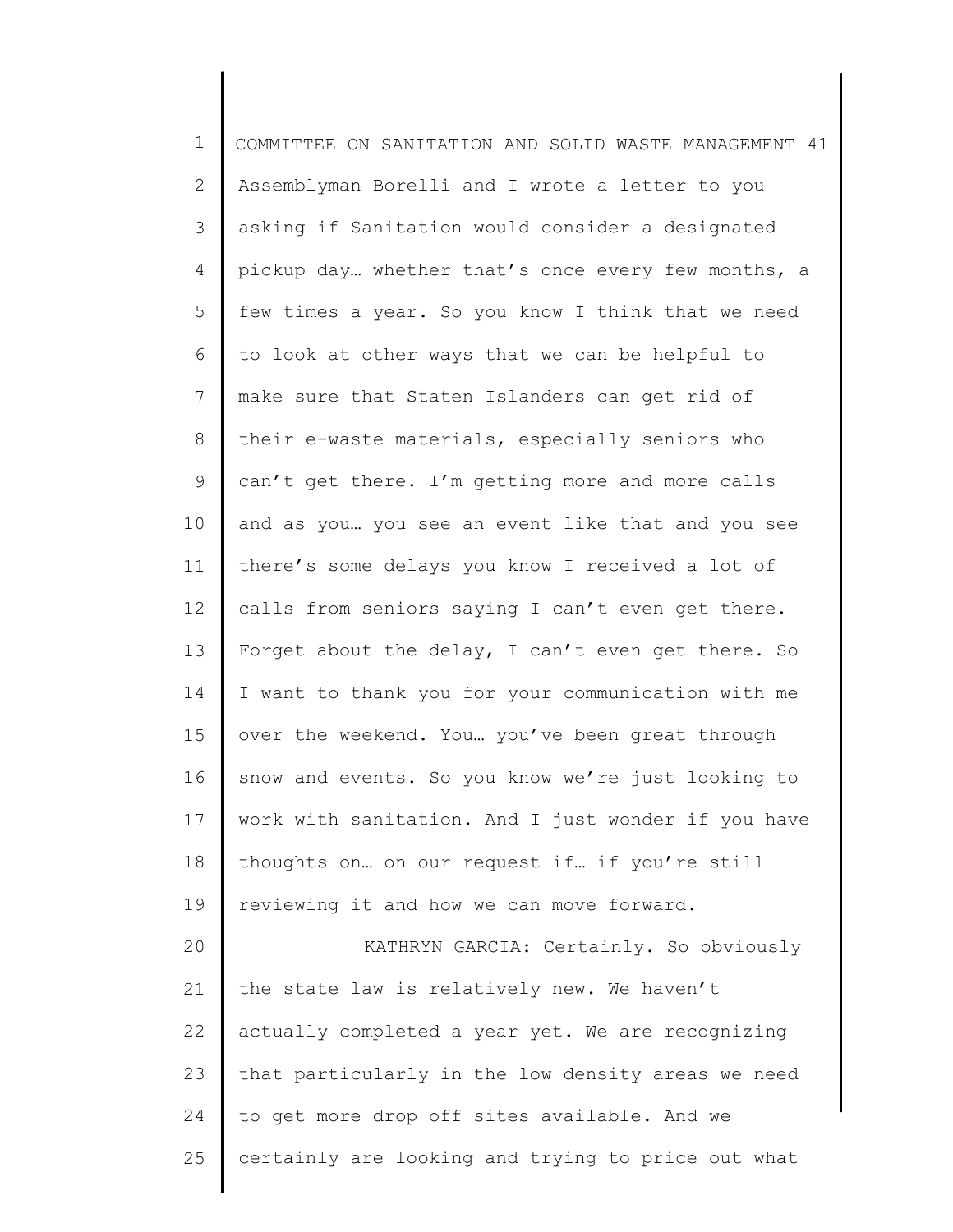1 2 3 4 5 6 7 8 9 10 11 12 13 14 15 16 17 18 19 20 21 22 23 24 25 COMMITTEE ON SANITATION AND SOLID WASTE MANAGEMENT 42 a collection service would be. It's… it's more challenging than others because we can't break the material. So you can't use a rear loader truck otherwise it actually goes from being electronic recyclable waste to hazardous waste. And you know I in some ways was happy about the fact that we saw so much participation. You're seeing this Staten Island really committed to being in compliance. Though obviously I was very sorry to know that we had backed up father Capadano [sp?]. I know that Staten Island's very sensitive about traffic and I… we really try and manage those events to make sure that we're getting the through put efficiently. So I do want to continue to work with you as we try and figure out the best way to manage this. We have now gotten the program that's for units… buildings with over 10 units are now serving a million people in New York. And we think that will be well above that as we go into next year. So I feel like we have a really good solution on… in higher density areas so it's a question of you know can we make it as convenient for those in low density areas. So we're going to continue to work with you about events, other drop off locations, and then trying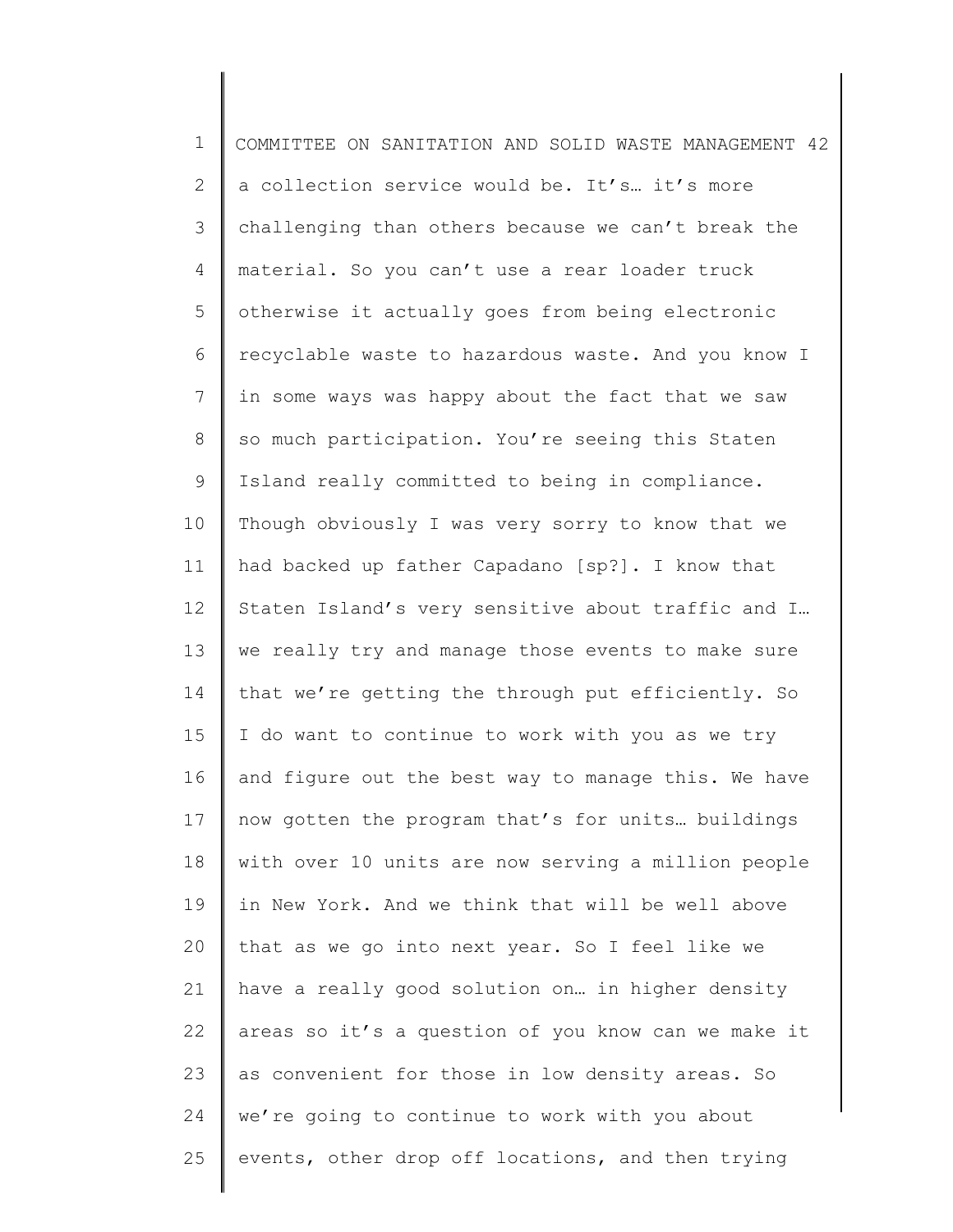1 2 3 COMMITTEE ON SANITATION AND SOLID WASTE MANAGEMENT 43 to price out what collections could look like but… [cross-talk]

4 5 6 7 8 9 COUNCIL MEMBER MATTEO: I appreciate that Commissioner. I think it's extremely important to make it as convenient as possible so I look forward to working with you. Thank you for the support on the bill and I will hand it back over to the chair.

10 11 12 13 14 15 16 17 18 19 20 21 22 23 24 CHAIRPERSON REYNOSO: Thank you Council Member Matteo and if you look at Staten Island it's all green. You guys are doing a really good job and I can tell that a highway would be… would be backed up given that they care so much about the cleanliness of their streets and how committed they are to recycling so I want to thank Staten Island and commend you guys for the work that you're doing in contributing to the greater cleanliness of New York City. Absolutely. I also… I know Council Member Helen Rosenthal and Council Member Margaret Chin both have questions. So I want to go ahead and allow them to… to ask a couple more questions. Council Member Rosenthal. COUNCIL MEMBER ROSENTHAL: Sure just a

25 couple questions about your concerns on Intro 879.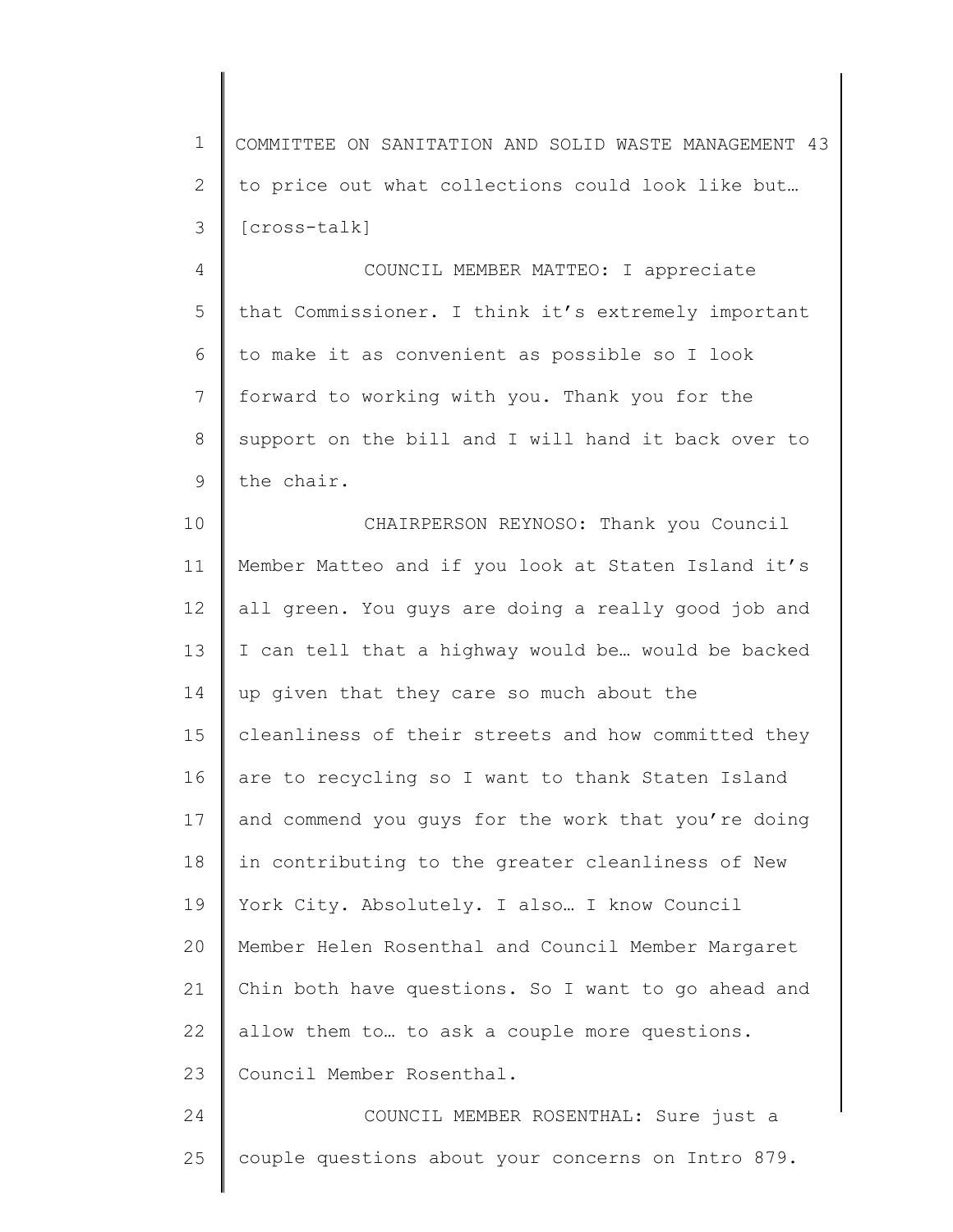| $\mathbf 1$    | COMMITTEE ON SANITATION AND SOLID WASTE MANAGEMENT 44 |
|----------------|-------------------------------------------------------|
| $\mathbf{2}$   | The three concerns I I heard you mention were that    |
| 3              | the weight of the bin might be too high. That the     |
| 4              | additional bins might block the sidewalk. And the     |
| 5              | third was that you would have to get the              |
| 6              | information about where the violations are            |
| $7\phantom{.}$ | happening from DOH. So I want to I wanted to sort     |
| 8              | of break down and understand your concerns a little   |
| $\mathsf 9$    | bit better. It's my understanding that we're          |
| 10             | talking about not so many sites. There were the       |
| 11             | information we got is set I think year to date in     |
| 12             | 2015 there are 40 buildings with more than one        |
| 13             | violation. And I don't know if you have that mapped   |
| 14             | out in the same way                                   |
| 15             | KATHRYN GARCIA: I did I did not have                  |
| 16             | that mapped out.                                      |
| 17             | COUNCIL MEMBER ROSENTHAL: So if you                   |
| 18             | know that it's particularly in one neighborhood or    |
| 19             | another I'm sure the Department of Health is all      |
| 20             | over this. But and I'm sure they could help us        |
| 21             | with that but there was one building for example      |
| 22             | that had nine violations. So I guess you know just    |
| 23             | looking through your concerns mean one being that     |
| 24             | the weight of the bin would be too much. It I'm       |
| 25             | wondering what kind of bin are you envisioning that   |
|                |                                                       |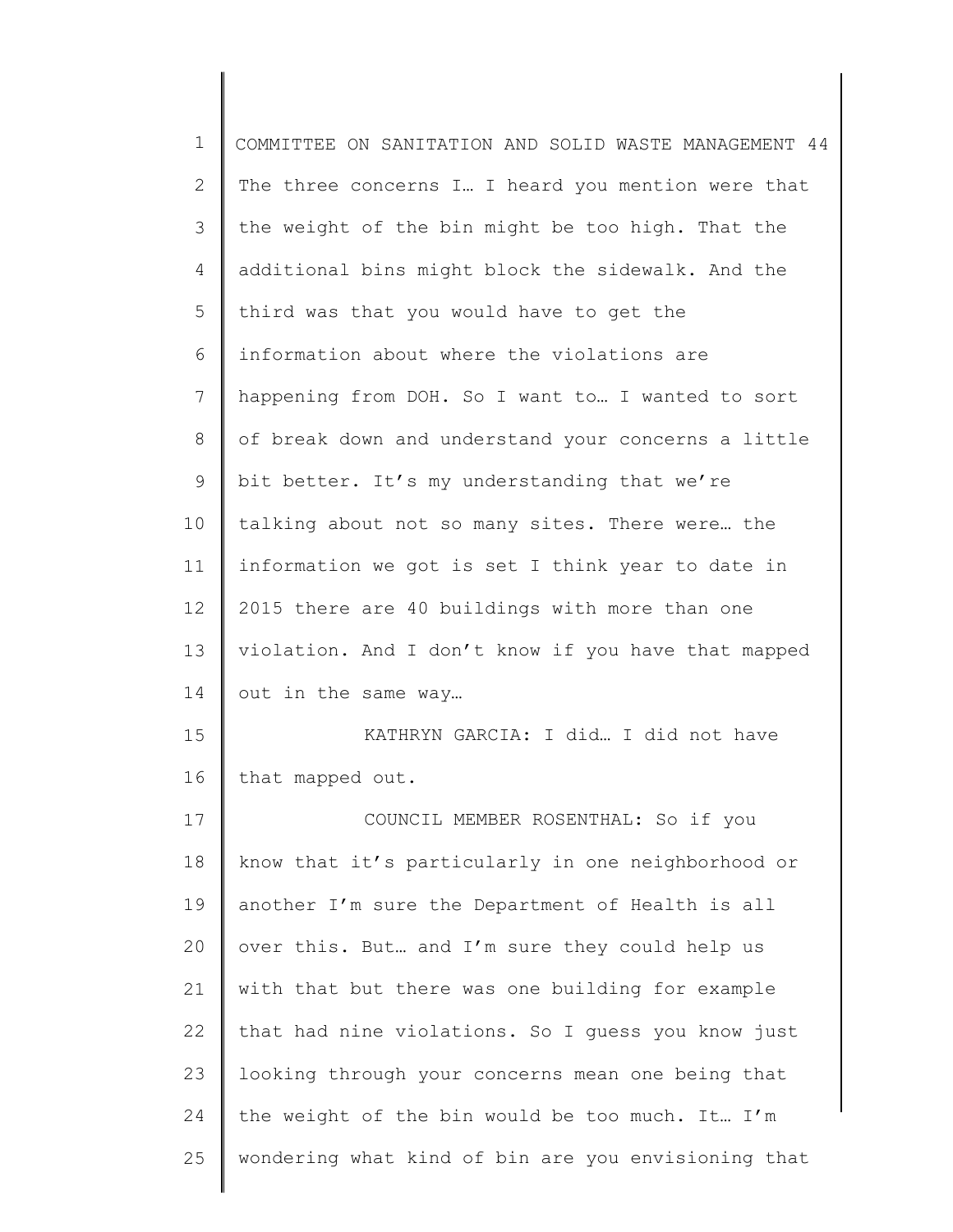1 2 3 4 5 6 7 8 9 10 11 12 13 14 15 16 17 18 19 20 21 22 23 24 25 COMMITTEE ON SANITATION AND SOLID WASTE MANAGEMENT 45 a rat proof bin would be that it would become different or more… [cross-talk] KATHRYN GARCIA: All… almost we… actually one of the… the challenges that the front line folks are having are the large bins for regular refuse and recycling being sold by Home Depot and Lowes right now. They are really difficult for them to maneuver into the trucks. So our bins when we do the organics programs are very small in order to make it so that they can get into the truck. The problem is if you have a very large building and you have a lot of bins it takes up a lot of space. So our concern is that a building who's trying to make it so that they can fit everything on their frontage is going to use a very very large bin which are available. They are easily available across the city. They're… they just are extremely problematic for sanitation workers. COUNCIL MEMBER ROSENTHAL: Give that we would be targeting these buildings… and as I say it's not so many you know so maybe 60 by the end of the year if we're at 40 now couldn't we specify in the letter the type of bin that would be used so it would not be the ones that you're trying to avoid?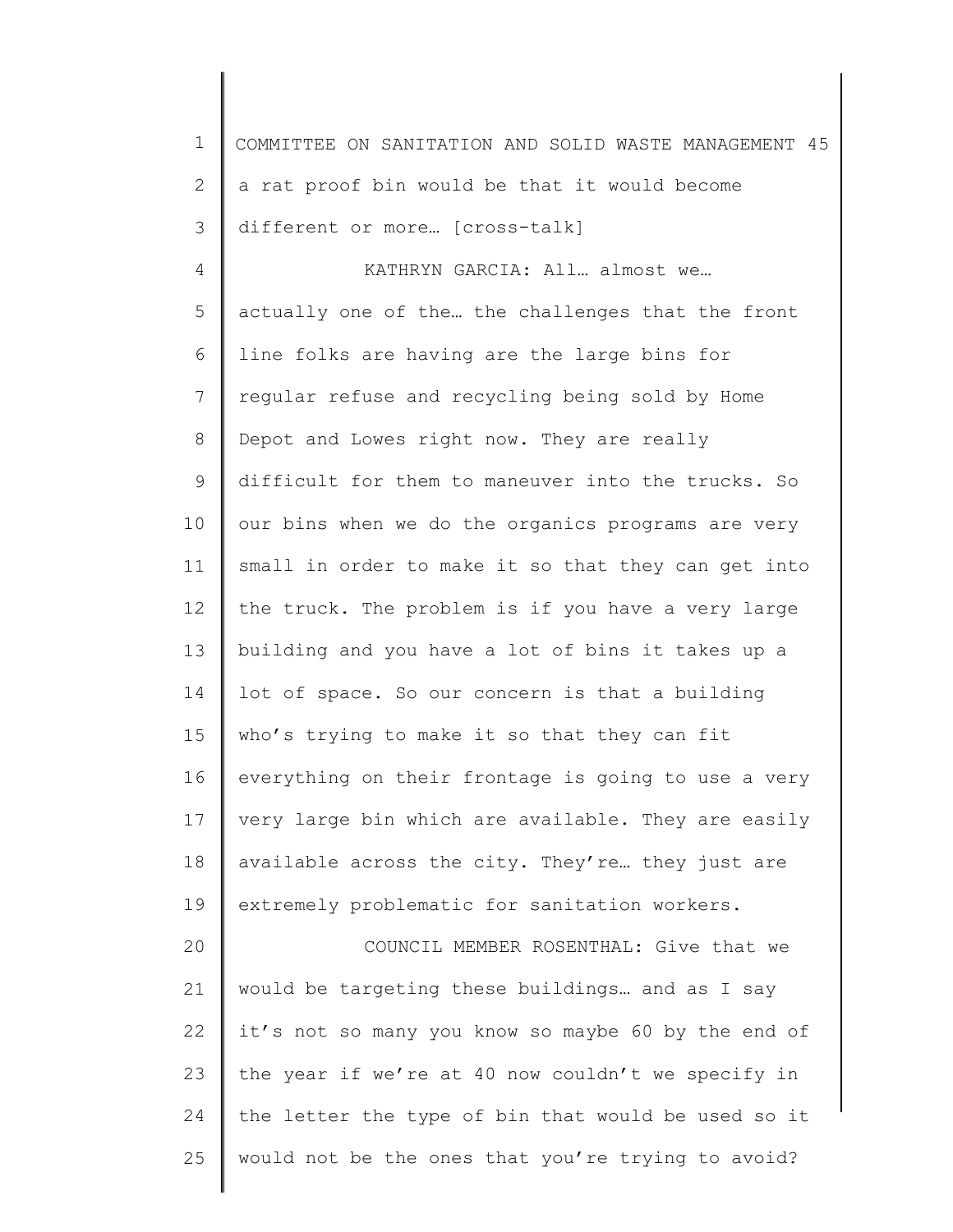| 1            | COMMITTEE ON SANITATION AND SOLID WASTE MANAGEMENT 46 |
|--------------|-------------------------------------------------------|
| $\mathbf{2}$ | KATHRYN GARCIA: I think it's just a                   |
| 3            | question of can they fit then fit their material      |
| 4            | into that size.                                       |
| 5            | COUNCIL MEMBER ROSENTHAL: Right. I                    |
| 6            | guess what I'd like to do is work with you. If the    |
| 7            | concern is the bin material or the actual bin I'd     |
| 8            | love to work with you to understand better if         |
| 9            | there's a type of bin out there that could            |
| 10           | accommodate the amount of garbage because right on    |
| 11           | the flip side the problem we're trying to solve is    |
| 12           | rat infestation.                                      |
| 13           | KATHRYN GARCIA: Mm-hmm.                               |
| 14           | COUNCIL MEMBER ROSENTHAL: So would                    |
| 15           | could we [cross-talk]                                 |
| 16           | KATHRYN GARCIA: I think that we can                   |
| 17           | continue to have that dialogue. I don't know if       |
| 18           | perhaps the health department wants to weigh in on    |
| 19           | this so to speak. [cross-talk]                        |
| 20           | MARIO MERLINO: Yeah thanks for the                    |
| 21           | question. The obviously containerization and a        |
| 22           | garbage is really important. I think the thing to     |
| 23           | consider in addition to you know the curb bins that   |
| 24           | use containers are used at the curbside you know      |
| 25           | where the garbage is stored. That you know between    |
|              |                                                       |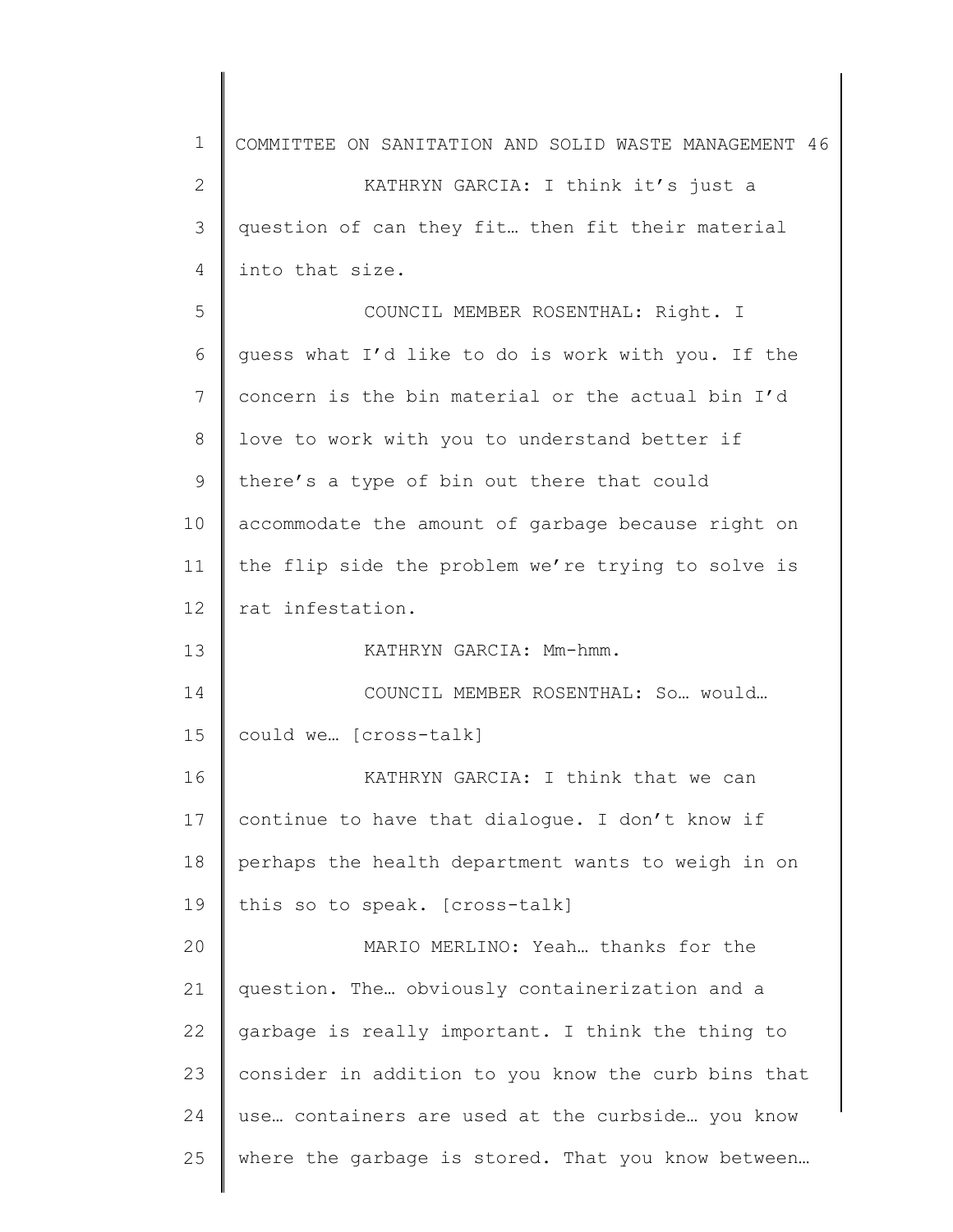1 2 3 4 5 6 7 8 9 10 11 12 13 14 15 16 17 18 19 20 21 22 23 24 COMMITTEE ON SANITATION AND SOLID WASTE MANAGEMENT 47 between pickups so you know it's possible to… to focus efforts on… having landlords use you know compactors… encouraging their use. And also you know storage areas there… there are some buildings use kind of custom made lockers right at the… that… that don't… that… that don't… that don't come out to the curb but they could put the bags in the lockers and that prevents the… the rats from getting into the… getting into the garbage. But those… those who… the problem there is those solutions are kind of custom. So it's not something you can go to home depot and you know purchase. They have to be kind of designed for that building. But yeah I… I you know I think the… the… they're tricky. The difficulties of… of san… that sanitation has you know collecting the garbage, having the… having containers that aren't' too heavy and… and you know… and… and our desire to have a… a container that's rat proof is tricky. COUNCIL MEMBER ROSENTHAL: Please. UNIDENTIFIED MALE: Can I ask a followup question? We… nine violations, seven violations in one building. Are we just collecting money at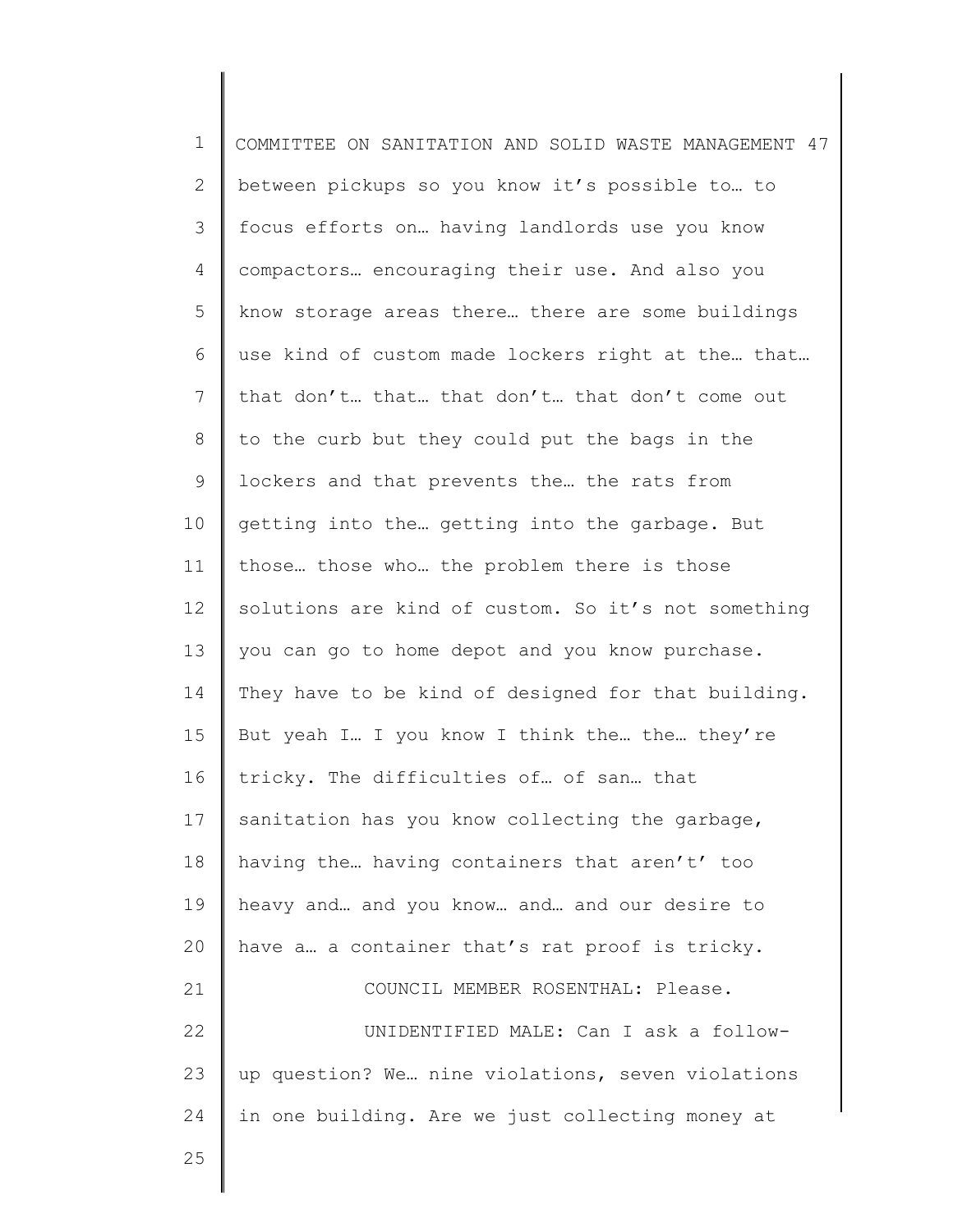1 2 3 COMMITTEE ON SANITATION AND SOLID WASTE MANAGEMENT 48 this point and not really dealing with the… like finding a solution to the problem?

4 5 6 7 8 9 10 11 12 13 14 15 16 17 18 19 20 21 22 23 24 MARIO MERLINO: Well very good… very good question. The… so the rat reservoir program… the commissioner mentioned the big… the big thing that we've added with that really is a case manager in the properties in an effort to reach out to property owners that get that many violations and try to talk them through what they can do differently. And… and that… and that… it might include things like you know changing the… getting custom made storage lockers timing when they put the garbage out at the curb so that it's closer to pick-up, things like that that they don't… that's not transmitted usually through our you know violations… our violations are… the inspection report… we have a very nice guide… a very general… but when you… when you get nine violations you're… you know you're consistently doing something wrong so… COUNCIL MEMBER ROSENTHAL: I guess my feeling is I'd love to sit down with you… Department of Health Sanitation to talk through

25 maybe if you have a better understanding of who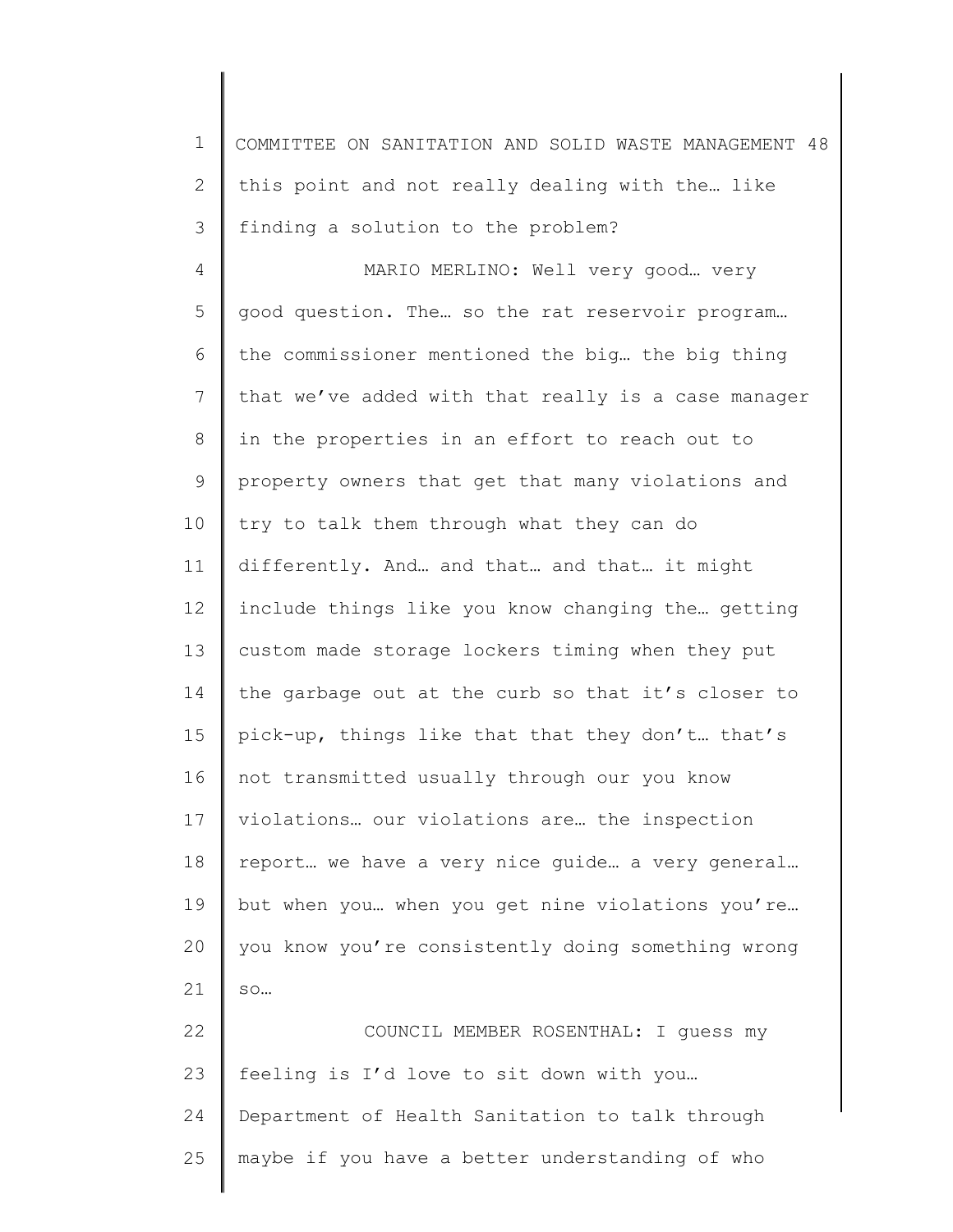| $\mathbf 1$  | COMMITTEE ON SANITATION AND SOLID WASTE MANAGEMENT 49 |
|--------------|-------------------------------------------------------|
| $\mathbf{2}$ | these violators are maybe look at last years'         |
| 3            | numbers. I know you've been doing this for a long     |
| 4            | time So maybe look at last years' numbers and say     |
| 5            | so what improvement like do these violators go away   |
| 6            | and then next year it's new violators. Or if we       |
| 7            | could have a better understanding because it          |
| 8            | strikes me that there could be an elegant solution    |
| 9            | to what is you know obviously a major quality of      |
| 10           | life problem throughout the city. Chair could I       |
| 11           | just ask two other questions real quickly about       |
| 12           | your general conversation about trash pickup. You     |
| 13           | mention that the high that council members have       |
| 14           | been purchasing high end litter baskets. Are those    |
| 15           | the ones where it comes in sets of two recycling      |
| 16           | and you open them in a different way and              |
| 17           | KATHRYN GARCIA: It it depends on it                   |
| 18           | depends on where you're located. If we have the       |
| 19           | ability to service the recycling then that's an       |
| 20           | option to do the three altogether. But it it sort     |
| 21           | of depends on which district we're in. So it it       |
| 22           | can be either. There's the steel the big steel        |
| 23           | ones that are usually colored, they're usually        |
| 24           | green.                                                |
|              |                                                       |

∥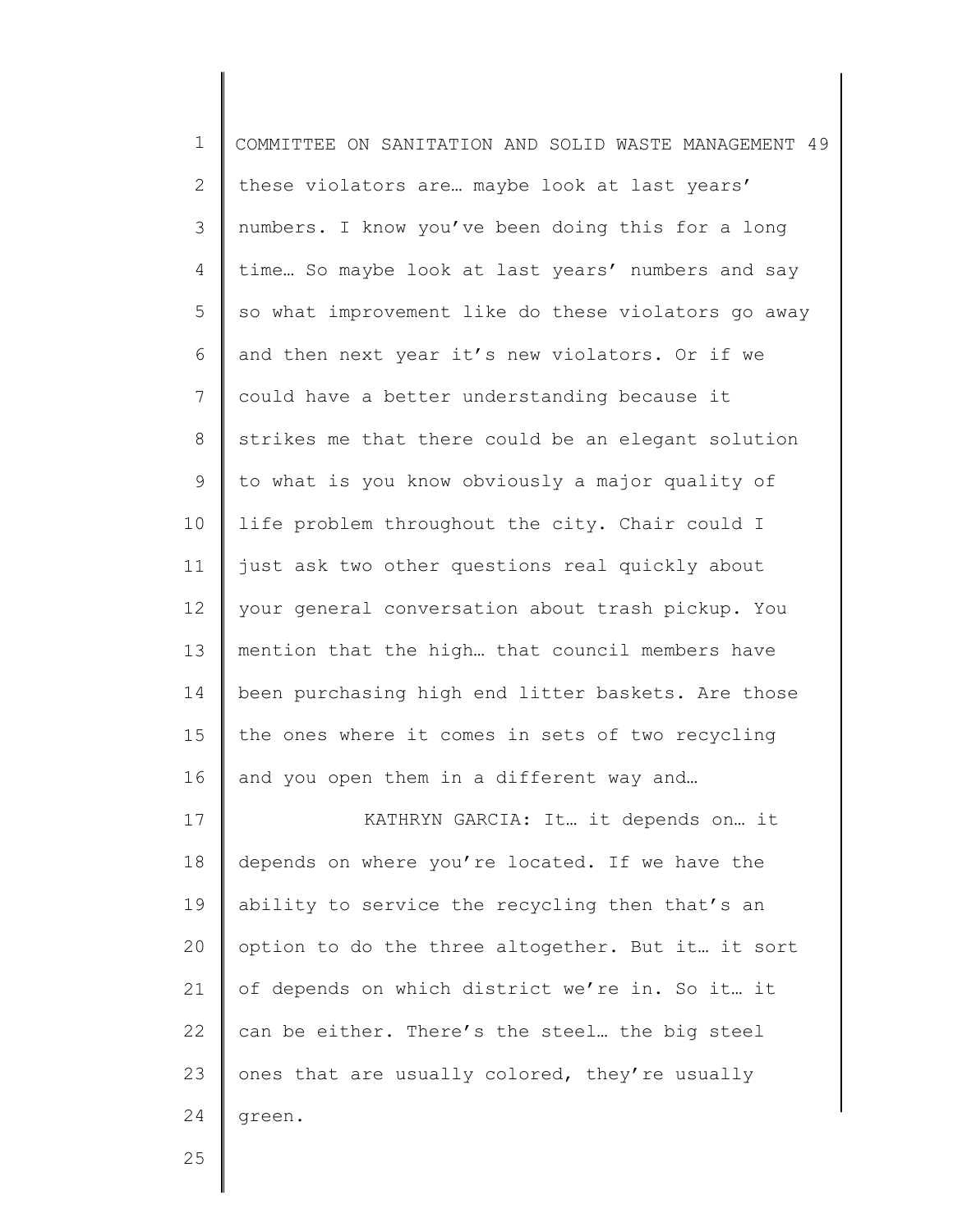1 2 3 4 5 6 7 8 9 10 11 12 13 14 15 16 17 18 19 20 21 22 23 24 25 COMMITTEE ON SANITATION AND SOLID WASTE MANAGEMENT 50 COUNCIL MEMBER ROSENTHAL: And open in the front right? KATHRYN GARCIA: And they open from… [cross-talk] COUNCIL MEMBER ROSENTHAL: They're circular? KATHRYN GARCIA: …the side. Yep. COUNCIL MEMBER ROSENTHAL: Okay. KATHRYN GARCIA: And then there's also the silver ones that either have the black cap for refuse… the blue for… [cross-talk] COUNCIL MEMBER ROSENTHAL: Right. KATHRYN GARCIA: …glass and plastic. They also open from the side but they're a magnet closure. So yes they are… they are options for… for purchase. COUNCIL MEMBER ROSENTHAL: The… the experience… has not been positive with those. They are left open. Trash spills out all over the place. It was the upper west side but people don't… [cross-talk] KATHRYN GARCIA: Recycle. COUNCIL MEMBER ROSENTHAL: …put the right things in the right…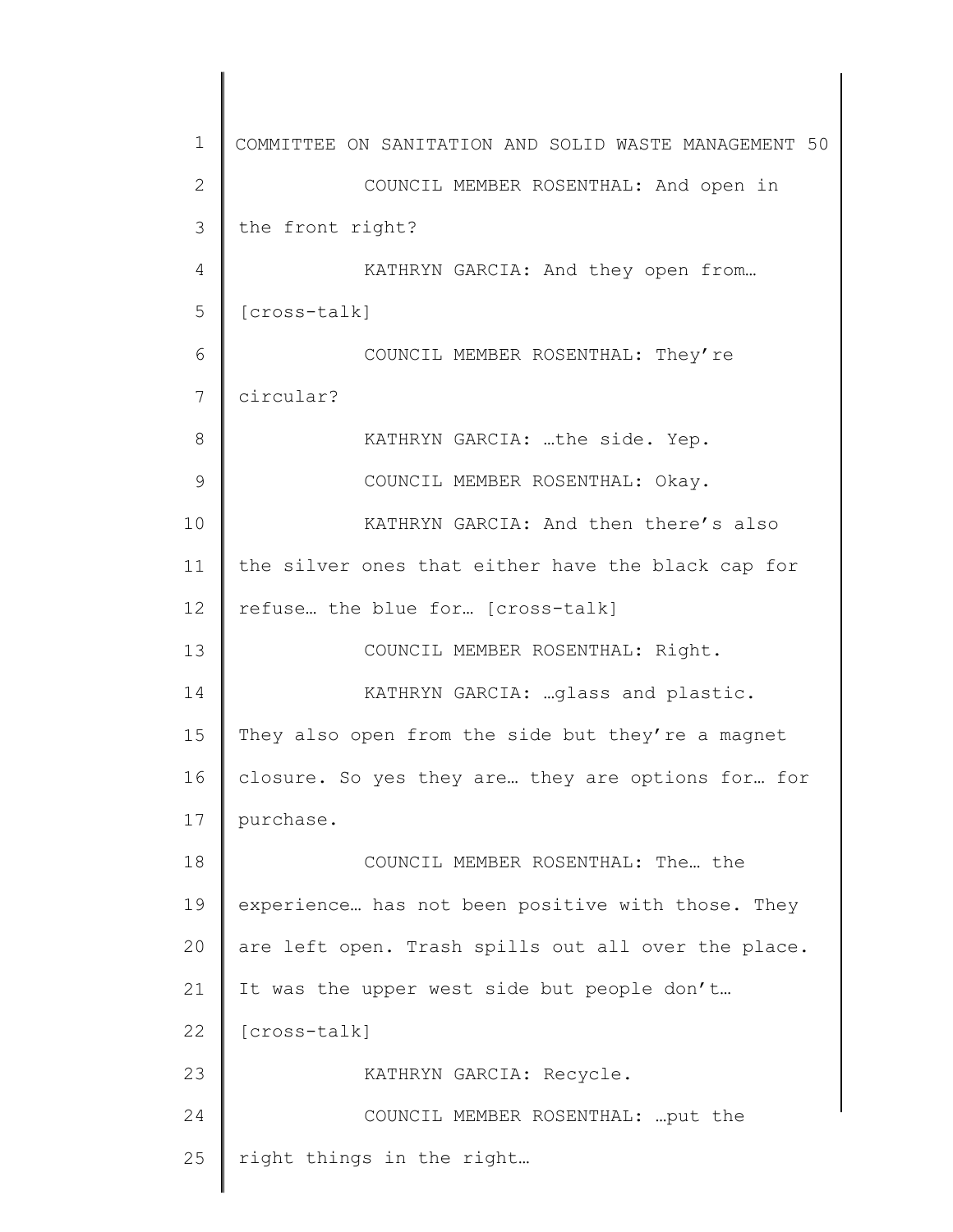1 2 3 4 5 6 7 8 9 10 11 12 13 14 15 16 17 18 19 20 21 22 23 24 25 COMMITTEE ON SANITATION AND SOLID WASTE MANAGEMENT 51 KATHRYN GARCIA: …little contaminated. COUNCIL MEMBER ROSENTHAL: They're… yeah I would… KATHRYN GARCIA: Yes I've noticed that. COUNCIL MEMBER ROSENTHAL: …New York one over there looking at him. KATHRYN GARCIA: Yes. COUNCIL MEMBER ROSENTHAL: So I don't feel like they're really working. KATHRYN GARCIA: Right we need to… I think we do need to look and see how they're... what's happening on the upper west side. COUNCIL MEMBER ROSENTHAL: And do you guys have opinions about the BigBellys. KATHRYN GARCIA: We are piloting the BigBellys in North Brooklyn right now. Yes we are. We are having pros and cons. So one of the things at least that's happening in North Brooklyn is people seem to like to try and stuff pizza boxes in them. And the whole point of it is that it transmitted and tells us when it's full. That's the thing that I… I like about it. But when you jam the opening it still looks like it has room. But nobody can use it and it starts to have litter all around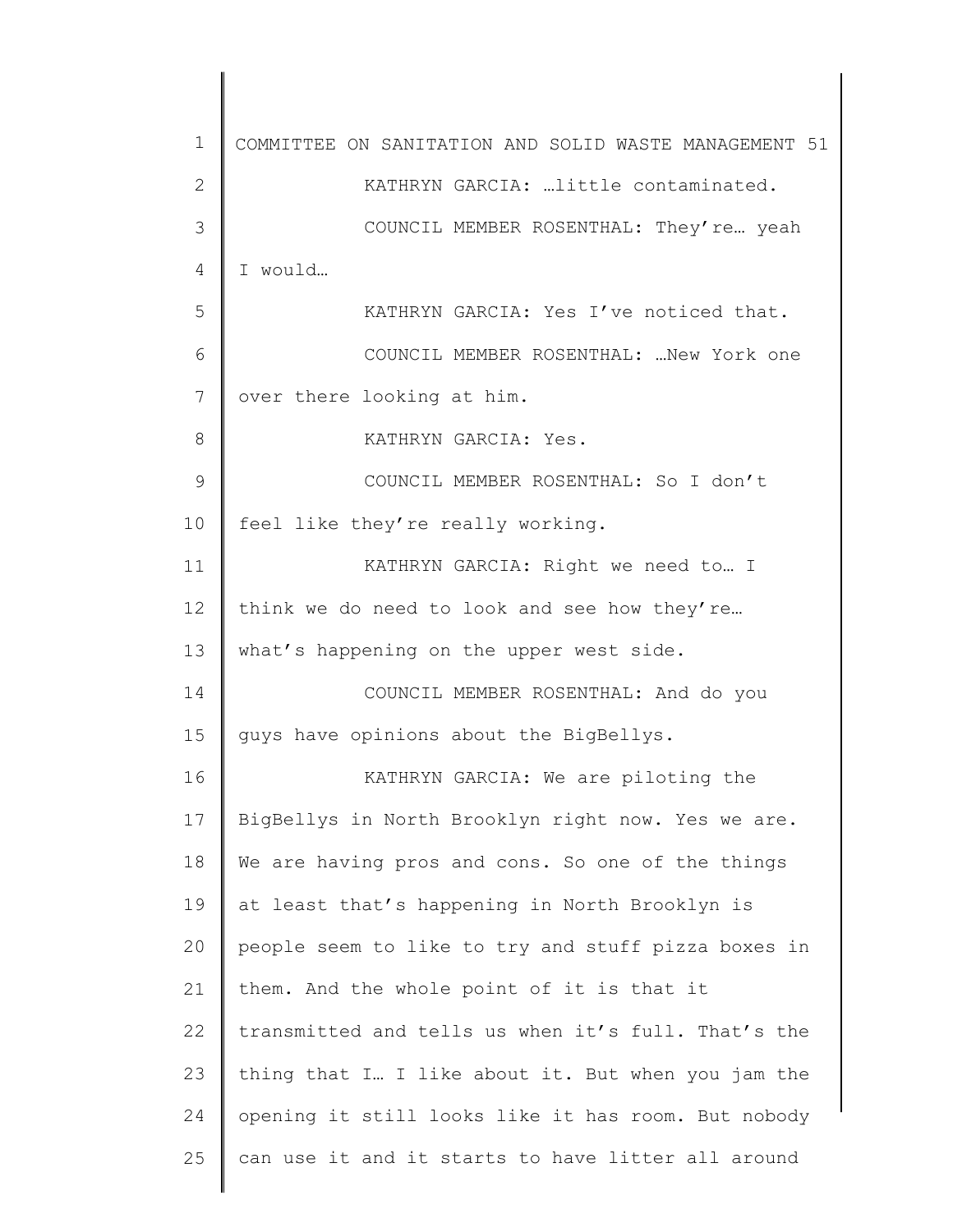1 2 3 4 5 6 7 8 9 10 11 12 13 14 15 16 17 18 19 20 21 22 23 24 25 COMMITTEE ON SANITATION AND SOLID WASTE MANAGEMENT 52 it. People are also using them for graffiti. It's very very challenging. So they're big… they're big canvases. CHAIRPERSON REYNOSO: Yeah one of my… one of my staff members might disagree with me but I love the BigBellys. I think they're great. The handle seems to be the problem. KATHRYN GARCIA: Yeah people don't like to touch the handle and open it like a mail… somehow a mailbox is okay but… CHAIRPERSON REYNOSO: Yeah and… and the trains are okay right. You're in the MTA all day and you can't open up a handle. I just want to say… to be perfectly honest… so I was saying we should think about putting something on the floor where you could step on it and… and… and it could open possibly that… would be a great alternative. But still you can open the… you could open the garbage can. It's fine. And it's just other people touching it. And it's New York so it should be fine. But they're… they're working in my… they're working in my district. I love them. I think that they're great so far… so far right. The graffiti… the way we do graffiti in Brooklyn we just build… we just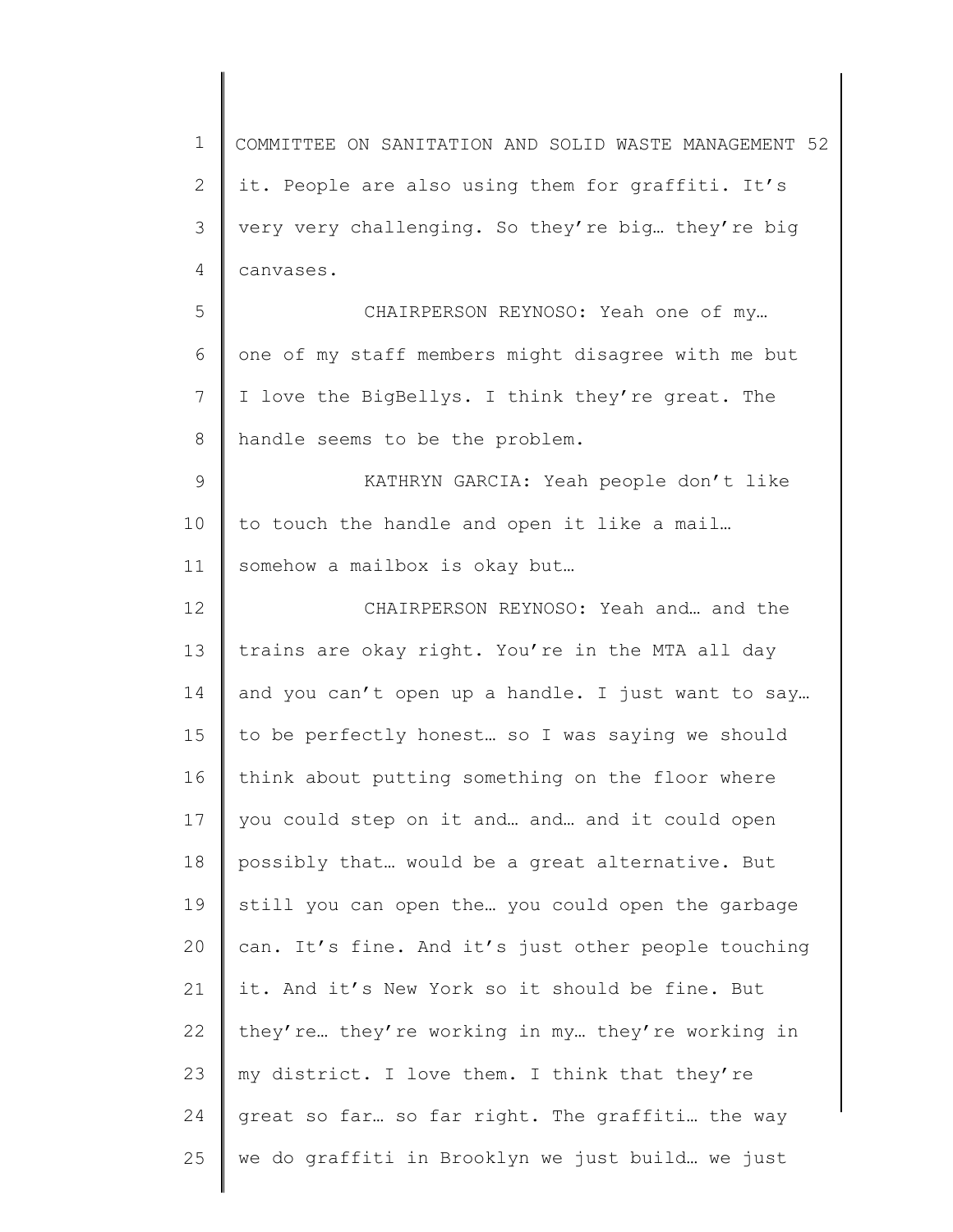| $\mathbf 1$  | COMMITTEE ON SANITATION AND SOLID WASTE MANAGEMENT 53 |
|--------------|-------------------------------------------------------|
| $\mathbf{2}$ | paint beautiful murals over stuff. And then people    |
| 3            | don't touch it. So maybe we've got some of these      |
| 4            | young people to to paint all the the baskets. And     |
| 5            | I graffiti is graffiti is graffiti. It doesn't        |
| 6            | matter even those green ones that you have that       |
| 7            | are circular they get graffiti on them, they get      |
| 8            | stickers on them. It's it's what it is to be you      |
| 9            | know to be in Brooklyn I guess. And the pizza is      |
| 10           | also a Brooklyn thing. We got very good pizza. And    |
| 11           | even if it's [cross-talk]                             |
| 12           | KATHRYN GARCIA: I don't I don't know                  |
| 13           | Staten Island                                         |
| 14           | CHAIRPERSON REYNOSO: I'm just saying                  |
| 15           | well I do want to say the by there's a a box for      |
| 16           | one slice now. They they don't even put it in         |
| 17           | paper ba bags no more. Every everything gets a        |
| 18           | box now in Brooklyn. And it doesn't make any sense.   |
| 19           | So I apologize for that. But we should we should      |
| 20           | figure out how to make sure that if we have those     |
| 21           | things that they're not they don't completely         |
| 22           | destroy the pilot or make it so that we can't do it   |
| 23           | and that we just try to figure out if there's new     |
| 24           | solutions because I think overall they're very        |
| 25           | helpful and they look nice. And it it makes my        |
|              |                                                       |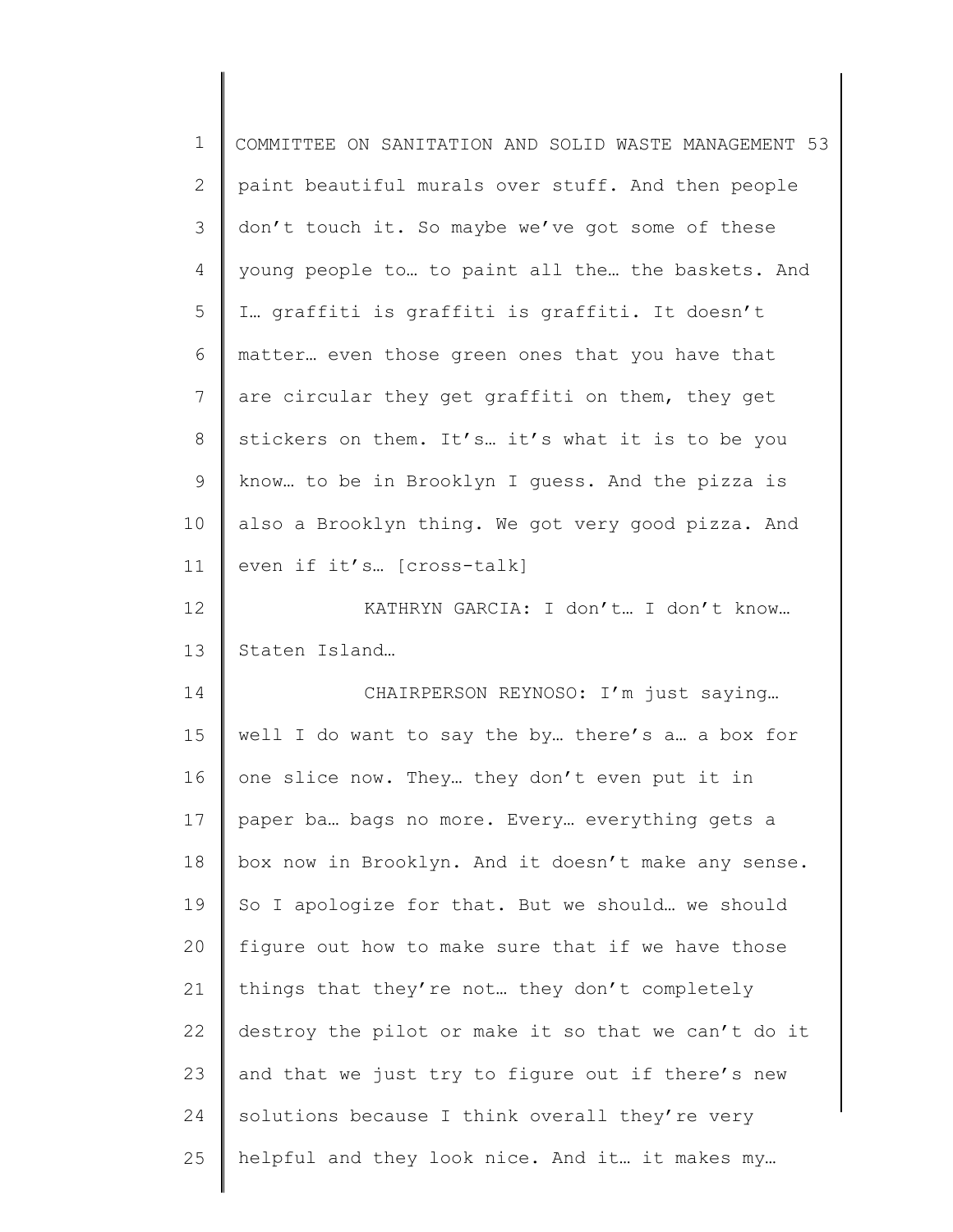1 2 3 4 5 6 7 8 9 10 11 12 13 14 15 16 17 18 19 20 21 22 23 24 25 COMMITTEE ON SANITATION AND SOLID WASTE MANAGEMENT 54 the blocks on the… the business improvement districts in my district look really… really nice and I appreciate that. So I just want to say my experience. KATHRYN GARCIA: Thank you. COUNCIL MEMBER ROSENTHAL: Last question. Just to the Department of Health do you have any… from the Department of Health perspective not thinking about sanitation and the wait and the blocking the sidewalk. Do you think rat proof bins work? MARIO MERLINO: I was… I was certainly rap… rep… the…containerizing garbage… keeping the garbage away from the rats is a key thing. COUNCIL MEMBER ROSENTHAL: Okay thank you very much. CHAIRPERSON REYNOSO: thank you. Now Council Member Margaret Chin. And I just wanted to acknowledge that Council Member Costa Constantinides was here and had to step out. Council Member Margaret Chin followed by questions from Council Member Andy King. COUNCIL MEMBER CHIN: Thank you. Commissioner thank you for your testimony. And I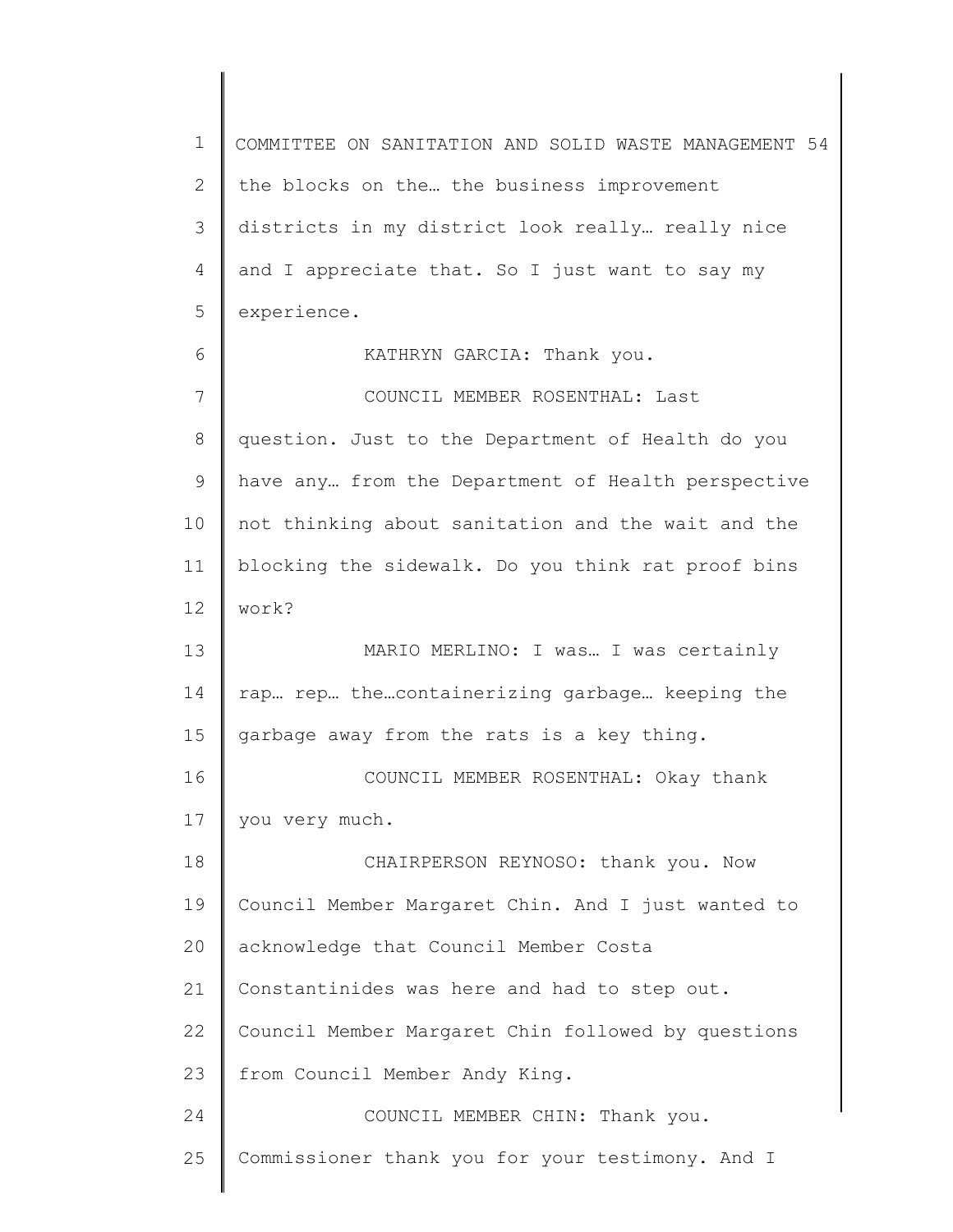| $\mathbf 1$  | COMMITTEE ON SANITATION AND SOLID WASTE MANAGEMENT 55 |
|--------------|-------------------------------------------------------|
| $\mathbf{2}$ | think that you know we are looking at your concern    |
| 3            | about the winter month. And so we will look into      |
| 4            | that. The other issue that you raised was that the    |
| 5            | department has been like issuing violation to the     |
| 6            | private carter if you see them driving away with      |
| 7            | dripping liquid. Now do you have any statistic in     |
| $8\,$        | terms of how many violation has been issued to        |
| 9            | private carting company for this type of a            |
| 10           | KATHRYN GARCIA: I think I do but I                    |
| 11           | can't find it in my notes right at the moment. But    |
| 12           | we can certainly get back to you. I mean the other    |
| 13           | thing is if the swill is left on the sidewalk when    |
| 14           | we do our enforcement round They would get a          |
| 15           | sidewalk violation for that.                          |
| 16           | COUNCIL MEMBER CHIN: The carting                      |
| 17           | company?                                              |
| 18           | KATHRYN GARCIA: No the the noxious                    |
| 19           | liquid 1267. No I'm sorry noxious liquid 1267 from    |
| 20           | the truck 3, 611. So 4,800 plus.                      |
| 21           | COUNCIL MEMBER CHIN: Okay.                            |
| 22           | KATHRYN GARCIA: Uh-huh.                               |
| 23           | COUNCIL MEMBER CHIN: But you have to                  |
| 24           | you have to see them                                  |
| 25           |                                                       |
|              |                                                       |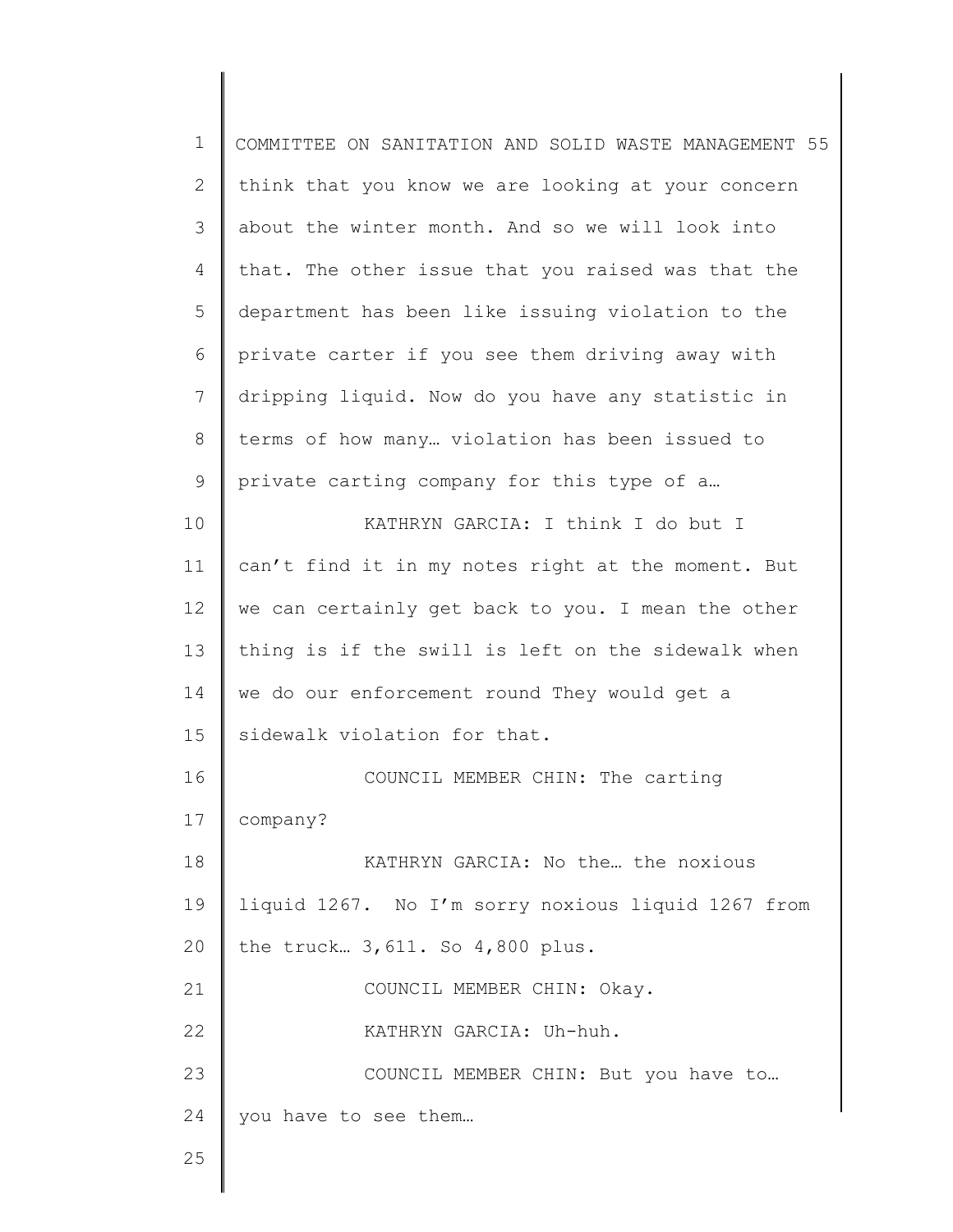1 2 3 4 5 6 7 8 9 10 11 12 13 14 15 16 17 18 19 20 21 22 23 24 25 COMMITTEE ON SANITATION AND SOLID WASTE MANAGEMENT 56 KATHRYN GARCIA: Those we have… so the ones where we're… we're looking at spillage form a truck, we have to see it. COUNCIL MEMBER CHIN: Mm-hmm. KATHRYN GARCIA: But if they're… if an enforcement agent comes by a store and in front of that store is a puddle of liquid that's funky they would actually not get a noxious liquid. They'd get a… a dirty sidewalk violation. COUNCIL MEMBER CHIN: Okay now if the… if the problem is caused… if the owner complained that the problem is caused by the carting company when they picked up the trash. KATHRYN GARCIA: They'll still get a sidewalk violation. They're still… they still have two hours a day where they are totally responsible for that sidewalk and anything on it. COUNCIL MEMBER CHIN: Okay. KATHRYN GARCIA: And 18 inches into the street. COUNCIL MEMBER CHIN: But if there is… so you're saying that you already enough measure to fine… to mandate that they have to clean the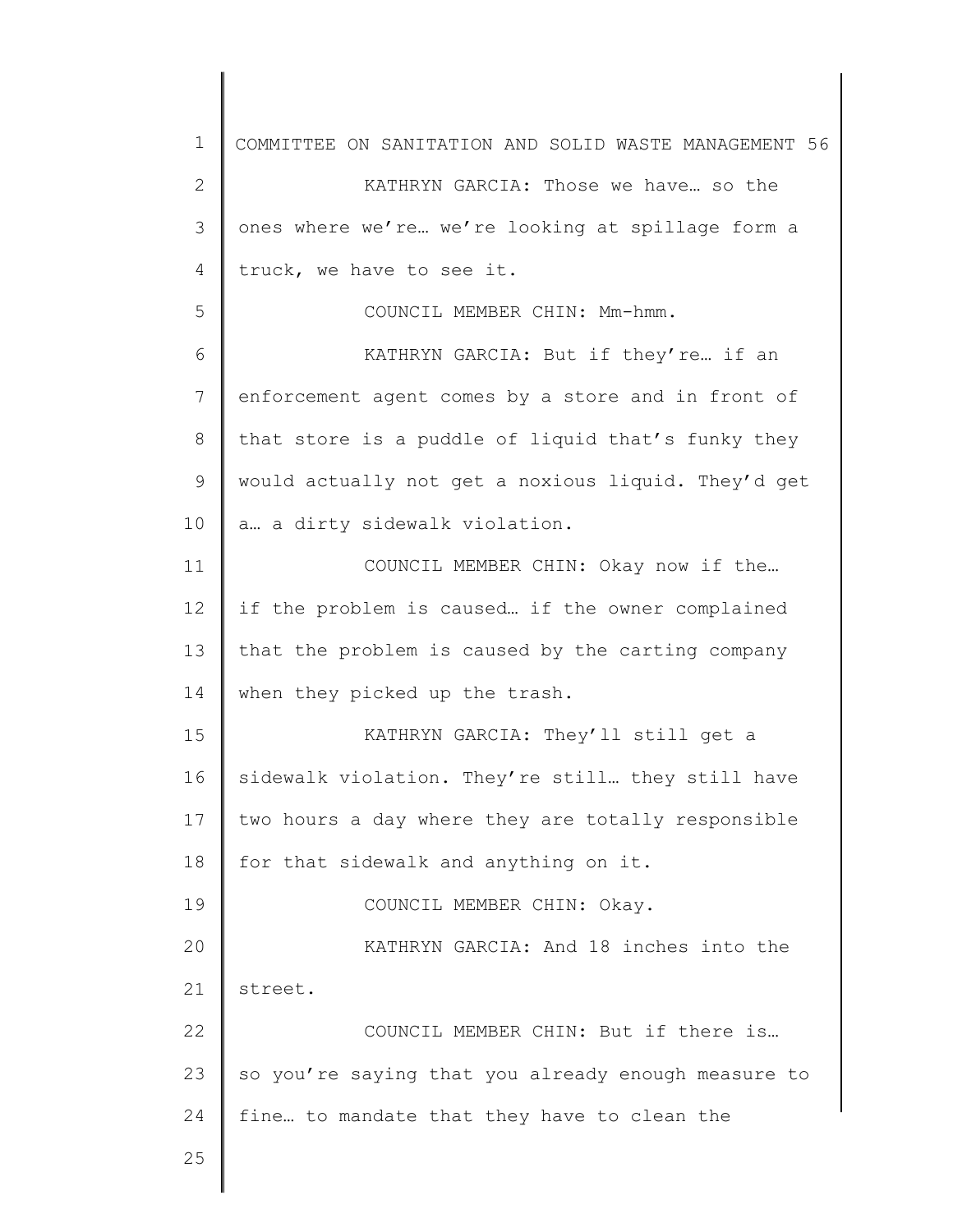1 2 3 4 5 6 7 8 9 10 11 12 13 14 15 16 17 18 19 20 21 22 23 24 25 COMMITTEE ON SANITATION AND SOLID WASTE MANAGEMENT 57 sidewalk. I mean the bill said that they have to clean… KATHRYN GARCIA: Right. COUNCIL MEMBER CHIN: …that they have to hose it down, actually clean it. KATHRYN GARCIA: Right your… your… your bill as I understand the difference is that the current… our current authority says it just has to be clean. It doesn't specify how… COUNCIL MEMBER CHIN: Mm-hmm. KATHRYN GARCIA: …it is cleaned. And that this would specify which I know DEP will testify to their concerns about the use of water. So I think that's just the difference. COUNCIL MEMBER CHIN: okay I mean we'll… we'll… you… KATHRYN GARCIA: Because I… I mean I know that some people do use water… I mean they don't tend to use a hose but they do use water when cleaning spillage in restaurant areas that I've been in. COUNCIL MEMBER CHIN: I mean right now there are some restaurant that do hose down their… the sidewalk in the morning. Not everybody do it.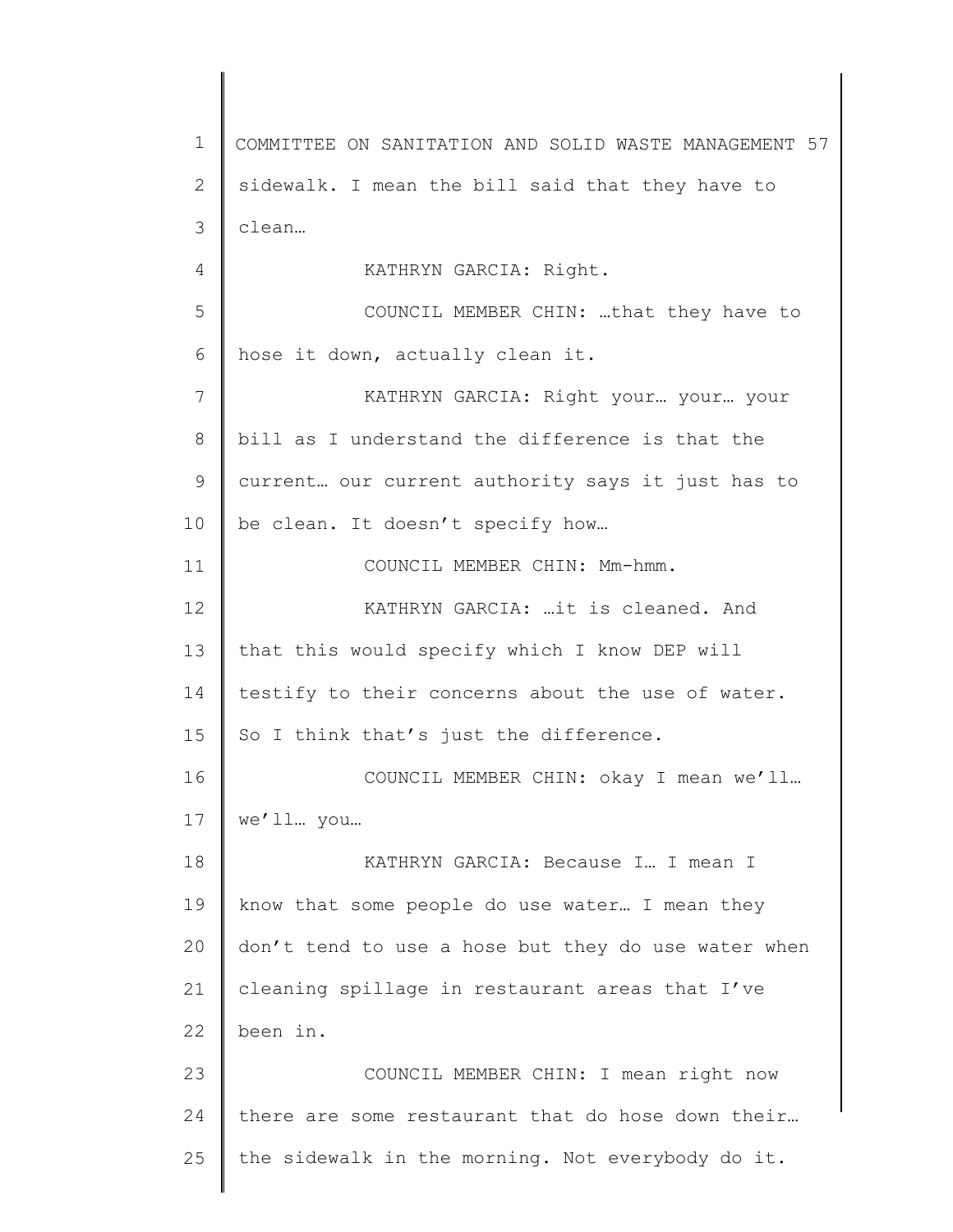| $\mathbf 1$    | COMMITTEE ON SANITATION AND SOLID WASTE MANAGEMENT 58 |
|----------------|-------------------------------------------------------|
| $\mathbf{2}$   | There are some restaurant that do it. And and you     |
| $\mathcal{S}$  | can see the difference. And I think that my next      |
| $\overline{4}$ | question is for assistant commissioner Merlino from   |
| 5              | Department of Health. I mean what is the Department   |
| 6              | of Health's view on this? I mean how many are         |
| 7              | these like greasy liquids? Are they feeding the       |
| 8              | rats and increasing the population of rats?           |
| 9              | MARIO MERLINO: Yeah I I think so in                   |
| 10             | addition to keeping the garbage away from the rats    |
| 11             | any kind of putrescible waste or food scraps also     |
| 12             | provide a food source for rats. And it's a            |
| 13             | significant problem with restaurants but somewhere    |
| 14             | to the the the con you know the the way having        |
| 15             | perfect containerization of garbage and con           |
| 16             | putting container every bag at the curbside makes     |
| 17             | it hard to do the pickup and you have to pay          |
| 18             | attention to that. I you know we we can't comment     |
| 19             | on the on the issues the DEP has with with with       |
| 20             | flushing the waste into the into the sewer system.    |
| 21             | But I think some certainly cleaning suggestions       |
| 22             | for cleaning. You know litter You know we've seen     |
| 23             | after garbage is removed the curbside in front of     |
| 24             | restaurants, scraps of food, those types of things    |
| 25             | could be picked up. They don't have to go into the    |
|                |                                                       |

 $\begin{array}{c} \hline \end{array}$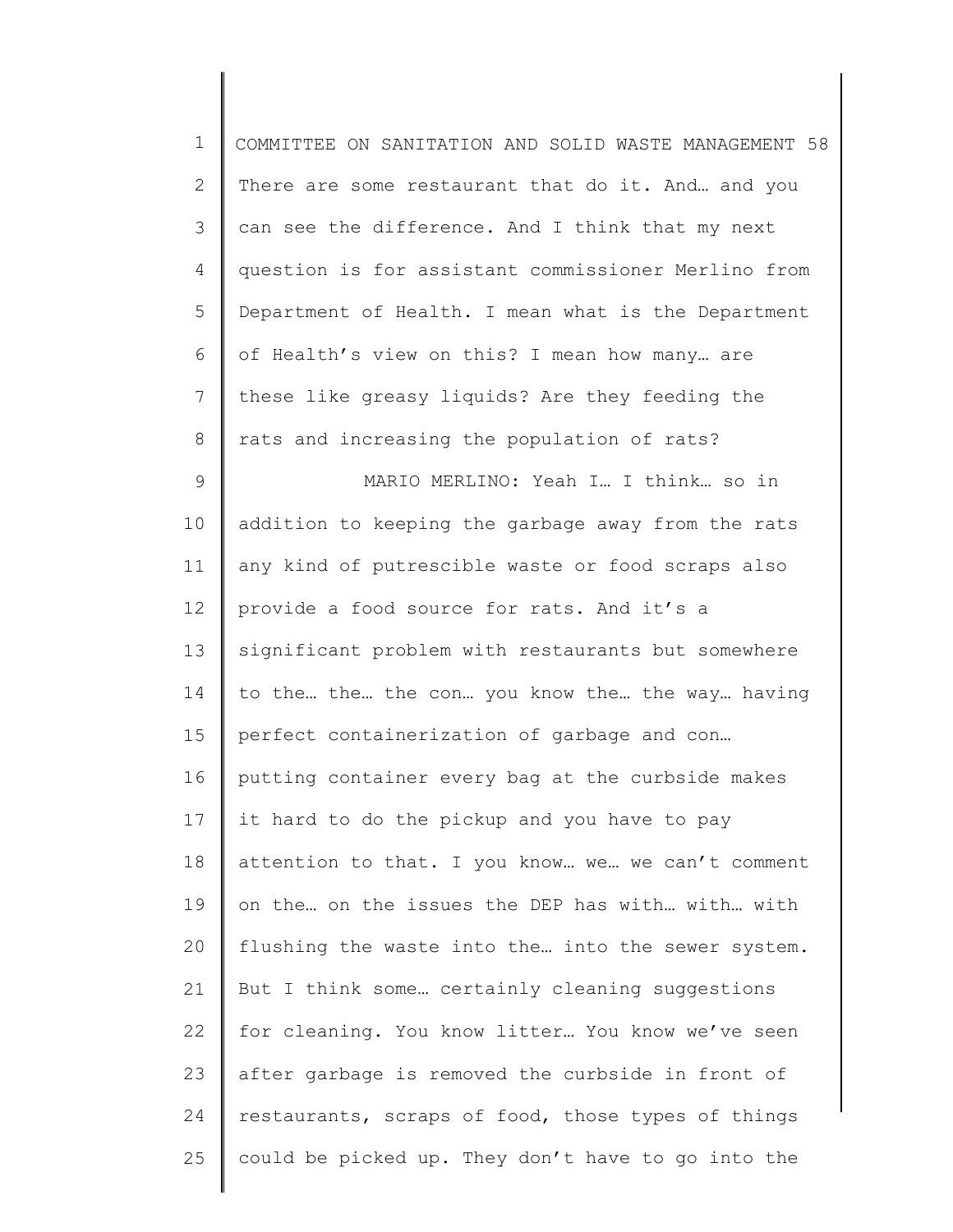1 2 3 COMMITTEE ON SANITATION AND SOLID WASTE MANAGEMENT 59 sewer system. And it's important that… to… to get rid of that material to control the rats.

4 5 6 7 8 9 10 11 12 13 14 15 16 17 18 19 20 21 22 23 24 25 COUNCIL MEMBER CHIN: Well I'm looking forward to talking to DEP. I mean we have to find a solution. So… and there's got to be a solution. I mean even though we have to tell the restaurant establishment what kind of cleaning liquid they should use that is environmentally friendly to clean the sidewalk. I think we could do that. We just can't count on the rain because it doesn't rain every day. This is not Seattle. So we got to clean it right. And I think with the… the private carting company. I mean that is a… another issue that we probably have to really look at and work on because garbage that left out too long before there picked up. I mean same thing with residential garbage and the same thing with the… the… the food establishment garbage. And so I think we really have to look at how we can you know get them off the sidewalk but not let them sit there for a long time. So that's something that we still have to work on. But I look forward to working with you to find a solution to keep our sidewalk healthy and clean. Thank you. Thank you Chair.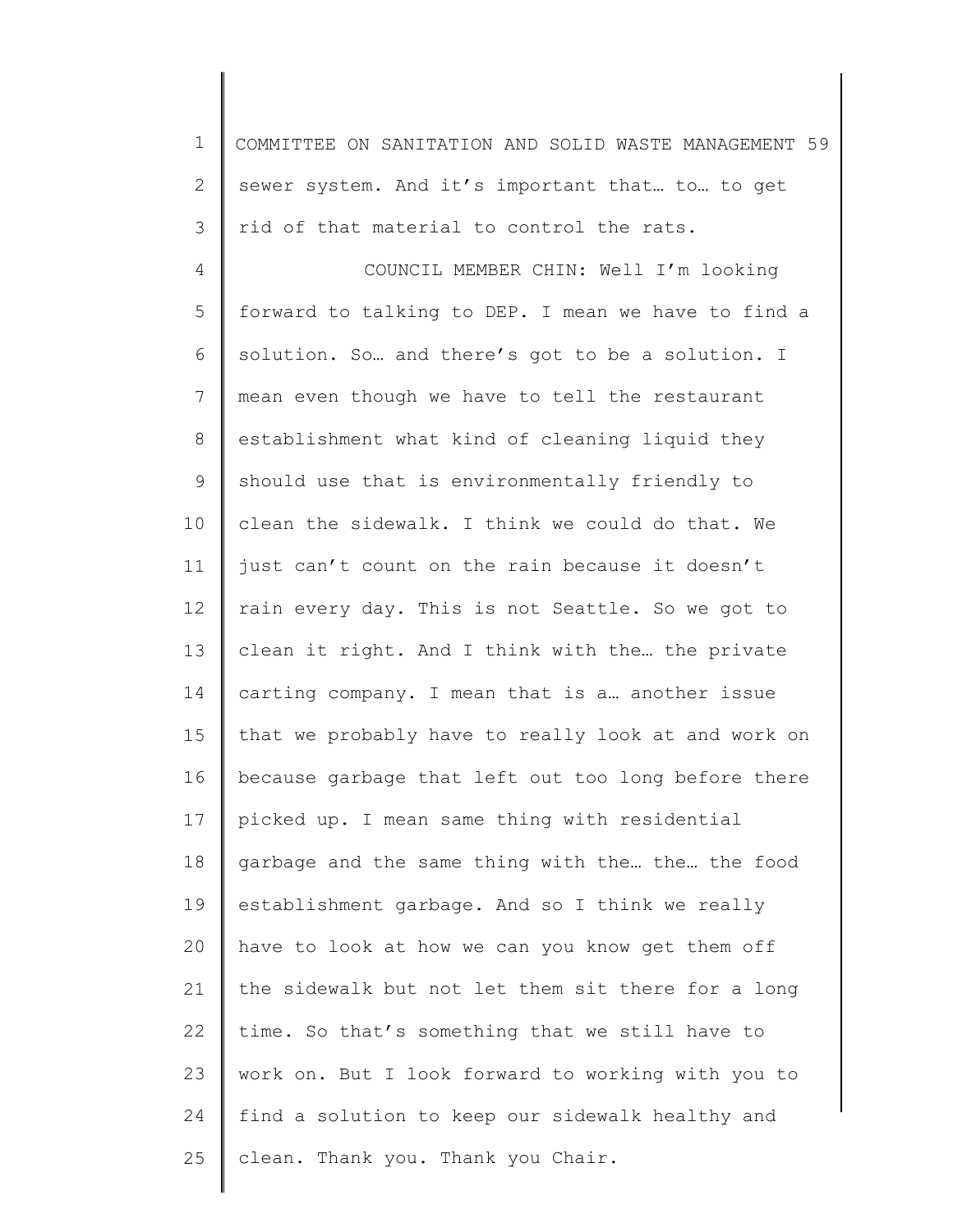| $\mathbf 1$  | COMMITTEE ON SANITATION AND SOLID WASTE MANAGEMENT 60 |
|--------------|-------------------------------------------------------|
| $\mathbf{2}$ | CHAIRPERSON REYNOSO: Thank you Council                |
| 3            | Member. And just some and again with all the bills    |
| 4            | that we have here there's a problem and they're       |
| 5            | trying to find solutions so we'll just really         |
| 6            | appreciate it if any anyway that you guys think       |
| 7            | you can give us some information that'll help us      |
| 8            | make a a better decision or write better laws I       |
| 9            | think is is welcome of course. So we have the         |
| 10           | issue with the grimy streets. We have the issue       |
| 11           | with the with the rats and the containering           |
| 12           | containerizing them of course trying to find a way    |
| 13           | to give you guys more teeth when it comes to          |
| 14           | enforcement of littering especially the vehicles.     |
| 15           | These are all things that the general public I        |
| 16           | think are concerned about. We just want to make       |
| 17           | sure that we're working together to find solutions.   |
| 18           | I think it's very important. So hopefully we'll be    |
| 19           | partners more so than anything else in trying to      |
| 20           | find that out. Want to call on Council Member Andy    |
| 21           | King from the boroughs.                               |
| 22           | COUNCIL MEMBER KING: Thank you Mr.                    |
| 23           | Chair and thank you Commissioner and thank you all    |
| 24           | both of you three of you for being here today.        |
| 25           | First I want to say Chief this Department of          |
|              |                                                       |

║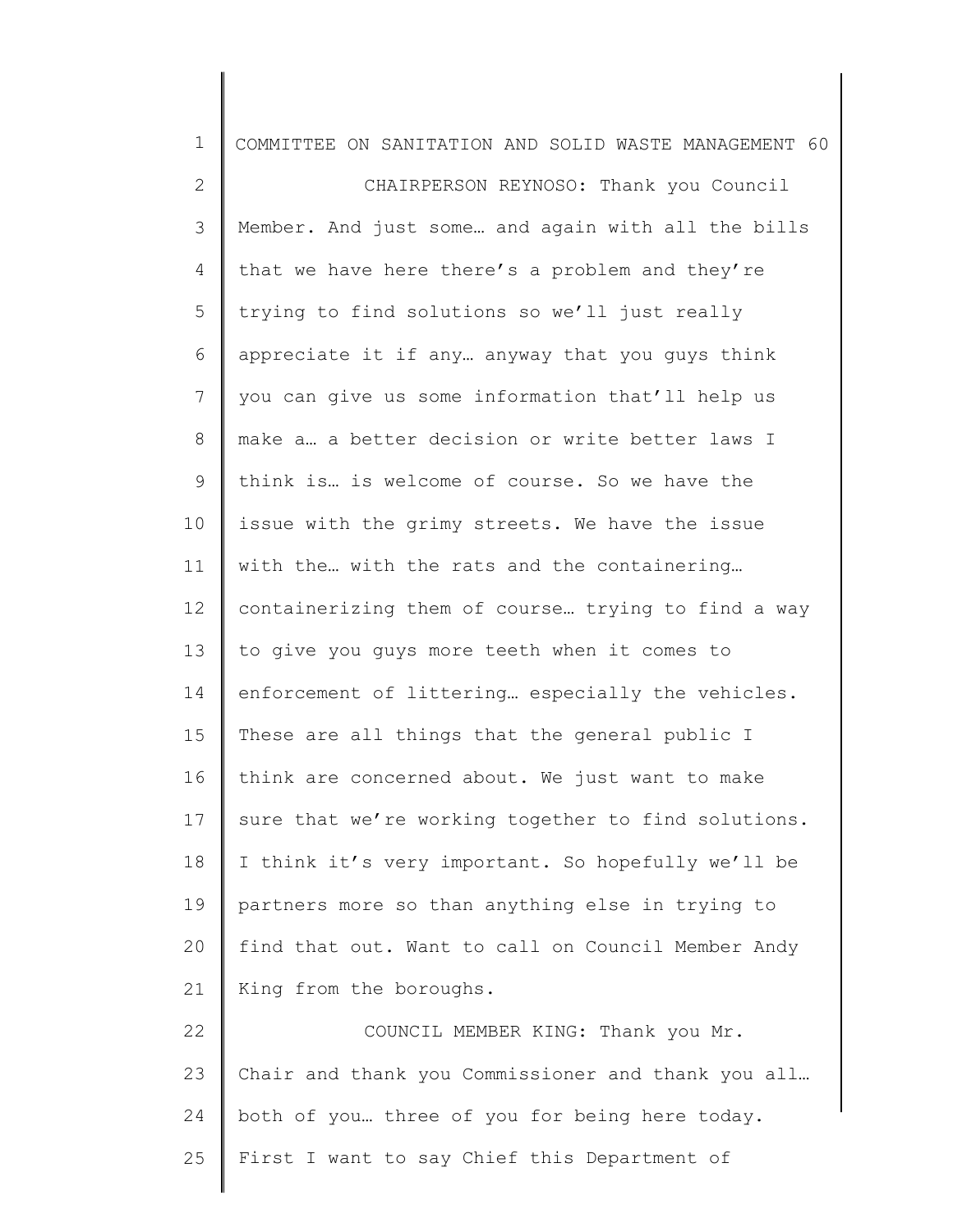| $\mathbf 1$  | COMMITTEE ON SANITATION AND SOLID WASTE MANAGEMENT 61 |
|--------------|-------------------------------------------------------|
| $\mathbf{2}$ | Sanitation commission have been I think very          |
| 3            | responsive to us in the Bronx. I'll speak for my      |
| 4            | district as we've been able to have good              |
| 5            | communications in getting things done. So I want to   |
| 6            | thank you both for your efforts in helping me have    |
| 7            | a paradigm shift for how we treat cleanliness in      |
| $\,8\,$      | the $12^{th}$ district. I have a couple of questions  |
| 9            | for for for both of you. My first question is         |
| 10           | I've heard in your testimony that in regards to       |
| 11           | and I've known from some of the that you talked       |
| 12           | about removing waste baskets as a method of trying    |
| 13           | to keep areas clean. I know why NYC cleanup my        |
| 14           | initiative I purchased more trash baskets to put on   |
| 15           | the street. So I'll like to know how is working and   |
| 16           | where is it working so I can figure out do I need     |
| 17           | to do something differently up in the neighborhood.   |
| 18           | KATHRYN GARCIA: I'm sorry. I don't                    |
| 19           | think we've removed any baskets from your district    |
| 20           | at all. And we can certainly look and talk to the     |
| 21           | folks on the ground about how your new baskets are    |
| 22           | performing. I've heard nothing negative.              |
| 23           | COUNCIL MEMBER KING: Okay.                            |
| 24           | KATHRYN GARCIA: And I think your                      |
| 25           | numbers have been pretty decent in terms of           |
|              |                                                       |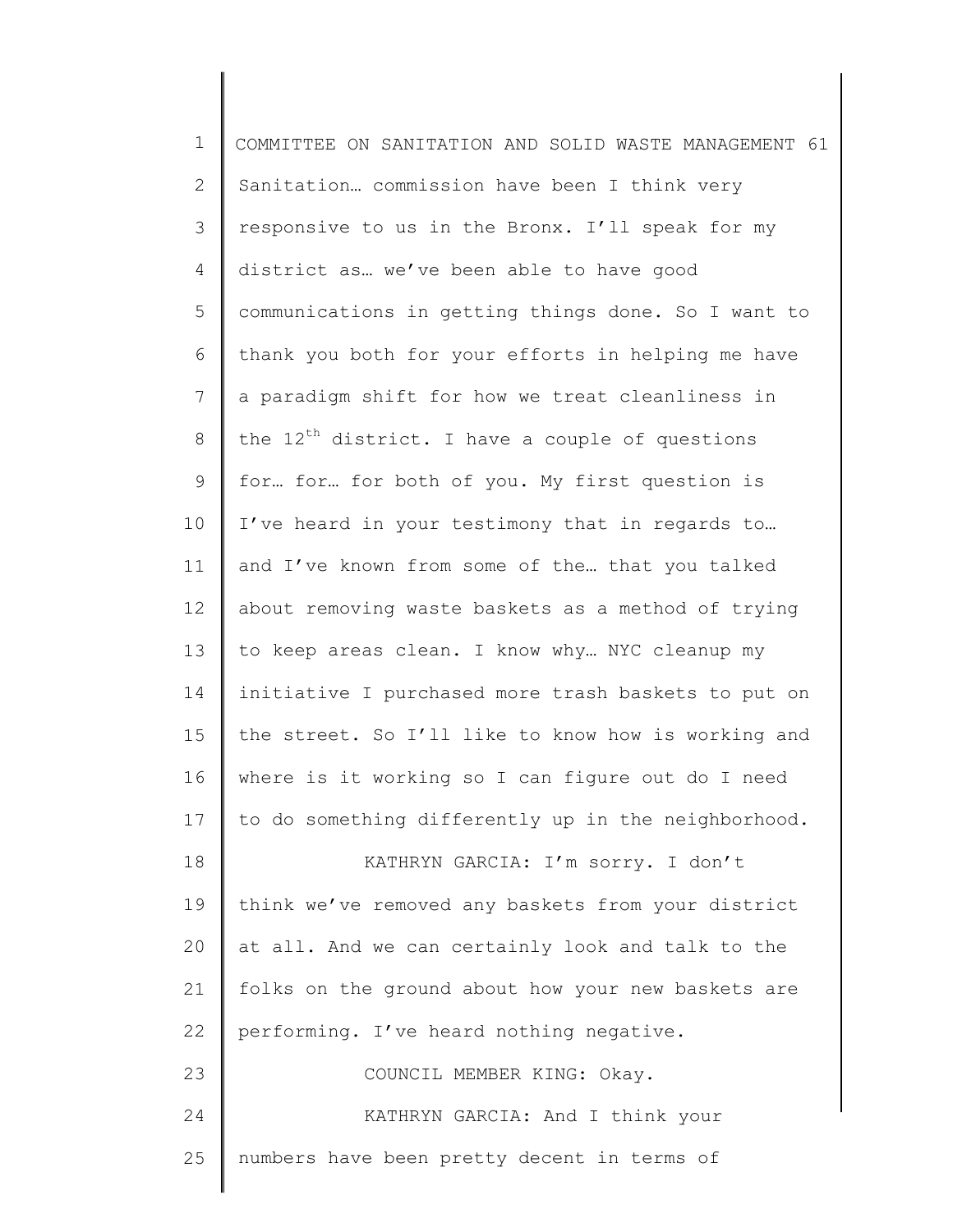| 1  | COMMITTEE ON SANITATION AND SOLID WASTE MANAGEMENT 62 |
|----|-------------------------------------------------------|
| 2  | scorecard. But we can certainly get back to you       |
| 3  | with how those baskets are performing.                |
| 4  | COUNCIL MEMBER KING: Okay excellent.                  |
| 5  | The other thing I wanted to ask about is being the    |
| 6  | mobile patrols that you have that go out and          |
| 7  | street are they assigned by districts or do you       |
| 8  | have to request them how do you get mobile            |
| 9  | [cross-talk]                                          |
| 10 | KATHRYN GARCIA: So they're assigned by                |
| 11 | district. Some council members last year chose to     |
| 12 | fund mobile litter patrol. Some funded baskets. It    |
| 13 | depended but yes it's done by the district.           |
| 14 | COUNCIL MEMBER KING: Done by the                      |
| 15 | district, okay great. Also I'll like to know if in    |
| 16 | order for it for business or community group want     |
| 17 | to adopt the basket what would be the process of      |
| 18 | being able to do that.                                |
| 19 | KATHRYN GARCIA: It's it's on our                      |
| 20 | website but you certainly can take the chief's        |
| 21 | information. He is [cross-talk]                       |
| 22 | COUNCIL MEMBER KING: Okay.                            |
| 23 | KATHRYN GARCIA:  he has been at the                   |
| 24 | forefront of making sure that businesses are          |
| 25 | enthusiastic about adopting baskets.                  |
|    |                                                       |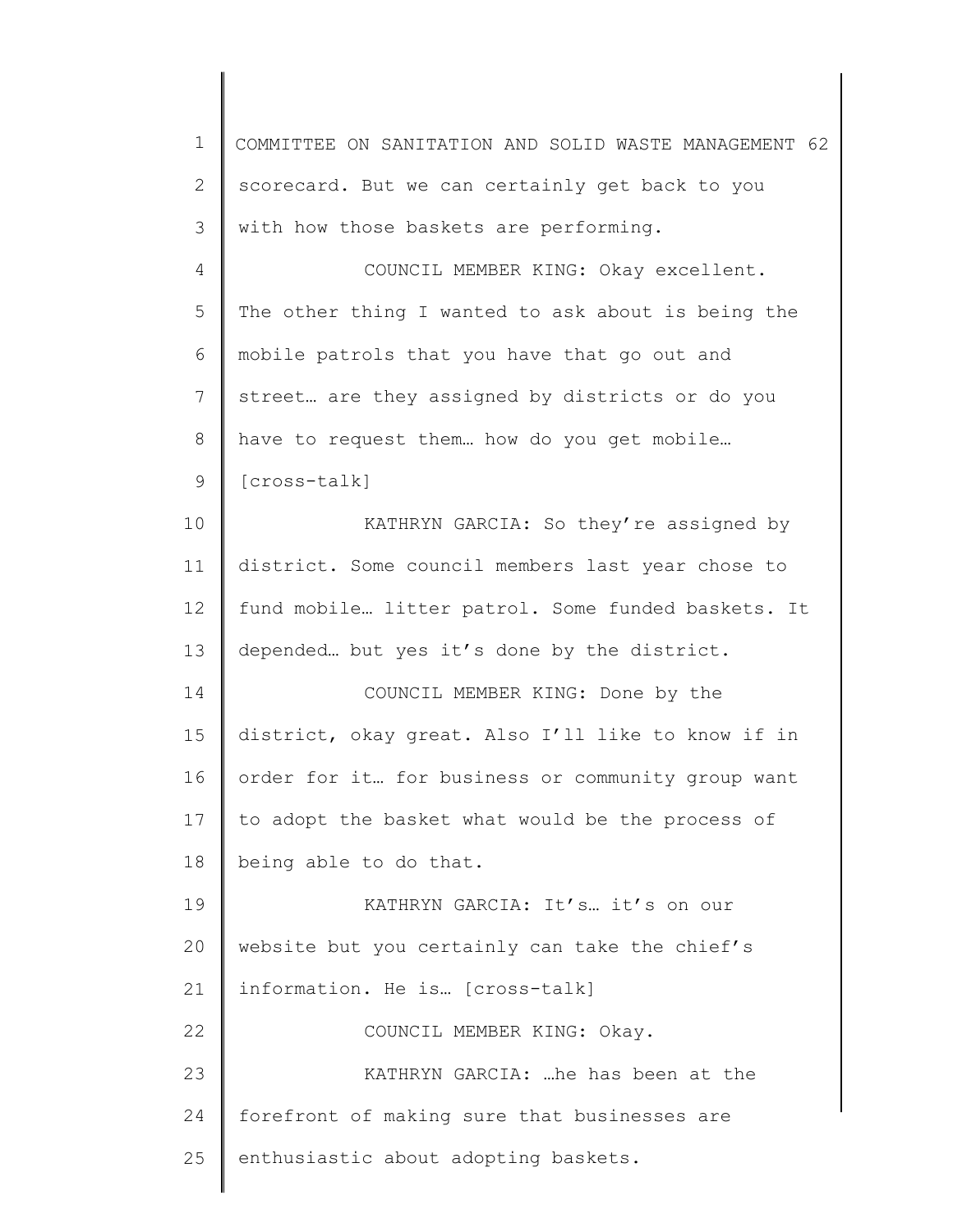| $\mathbf 1$  | COMMITTEE ON SANITATION AND SOLID WASTE MANAGEMENT 63 |
|--------------|-------------------------------------------------------|
| $\mathbf{2}$ | COUNCIL MEMBER KING: Okay. I will love                |
| 3            | to work with you on that. We have one corridor        |
| 4            | that's it's it's the most our our busiest             |
| 5            | business corridor of the white plains road [sp?]      |
| 6            | section there. We are really trying to maintain       |
| 7            | that's why you put more baskets out there asking      |
| 8            | to put this the street sweeping team on the           |
| 9            | streets every day to make sure that we keep that      |
| 10           | corridor safe and clean. And I do have a question     |
| 11           | for the Department of Health. Assistant               |
| 12           | Commissioner. I just heard you mention that you       |
| 13           | couldn't comment on the DEP issues. I'll like to      |
| 14           | know do you know what those issues are and if why     |
| 15           | you can't comment on you may know something that      |
| 16           | we just don't know that you can share with us or we   |
| 17           | can come up with solutions or work on trying to       |
| 18           | come up with solutions?                               |
| 19           | MARIO MERLINO: So the the reason why                  |
| 20           | we can't comment is because we are not expert in      |
| 21           | their issues with the sewer. You know they            |
| 22           | mentioned this material fog. We're going to hear      |
| 23           | about it in their testimony so that's an education    |
| 24           | for us. It's simply not our area in terms of what     |
| 25           | you know how that that impacts sewer system I do      |
|              |                                                       |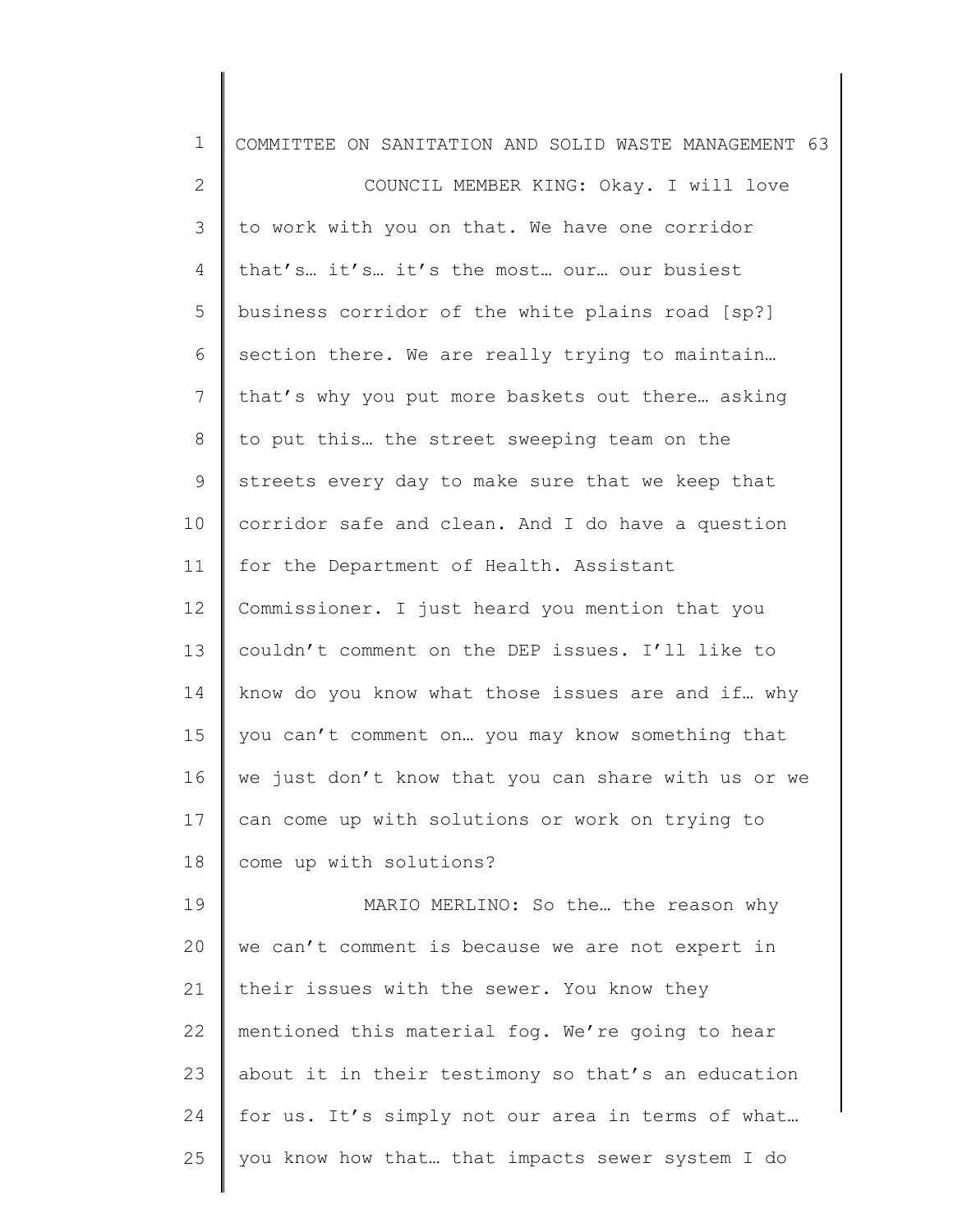| $\mathbf 1$    | COMMITTEE ON SANITATION AND SOLID WASTE MANAGEMENT 64 |
|----------------|-------------------------------------------------------|
| $\mathbf{2}$   | know is parts of it are quite old. There are issues   |
| 3              | with the sewage treatment plants, those sewage        |
| 4              | treatment plants are amazing sort of technological    |
| 5              | piece of equipment and and so you know I don't I      |
| 6              | just if there are issues with materials being         |
| $\overline{7}$ | flushed into the sewers I think they need to kind     |
| 8              | of address them.                                      |
| $\mathsf 9$    | KATHRYN GARCIA: And for those of you                  |
| 10             | who don't know fog is fat, oils, and grease.          |
| 11             | COUNCIL MEMBER KING: No. I just have                  |
| 12             | another two more questions. First one is debris.      |
| 13             | Can you tell us do you have a a tracking enough       |
| 14             | a red like 140 tons or something like that of         |
| 15             | trash that you pick up on the streets? Do you have    |
| 16             | a break down by district how much trash is being      |
| 17             | picked up weekly?                                     |
| 18             | KATHRYN GARCIA: We actually  some  it                 |
| 19             | will probably not be perfect because sometimes        |
| 20             | we'll cross a district line so not every vehicle      |
| 21             | will always stay perfectly within the district but    |
| 22             | it should be pretty close.                            |
| 23             | COUNCIL MEMBER KING: Okay.                            |
| 24             | KATHRYN GARCIA: So let me see if we can               |
| 25             | pull that out.                                        |
|                |                                                       |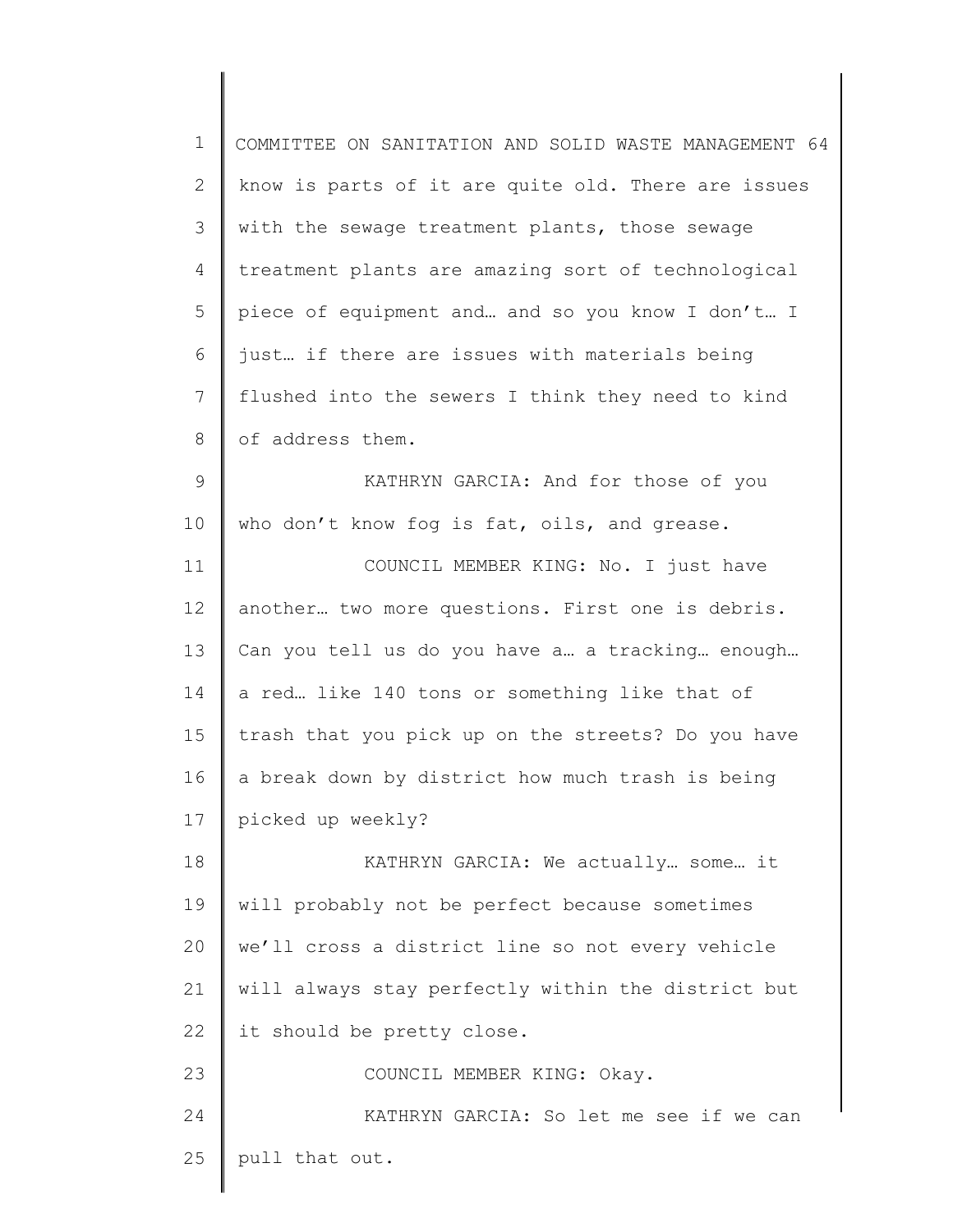| 1              | COMMITTEE ON SANITATION AND SOLID WASTE MANAGEMENT 65 |
|----------------|-------------------------------------------------------|
| $\mathbf{2}$   | COUNCIL MEMBER KING: And my last                      |
| 3              | question goes to pest control, rats, and so forth.    |
| $\overline{4}$ | We know that rats exist. And regardless of where we   |
| 5              | are in the city I would like to get a I would like    |
| 6              | to know where is our our largest rodent problem.      |
| 7              | Because rodents it seems like we don't have a         |
| $\,8\,$        | rodent problem until they come out from wherever      |
| $\mathsf 9$    | they're hiding. They're always there. You know it's   |
| 10             | just when they come up and they invade our space      |
| 11             | then we say whoa whoa we got a problem a rodent       |
| 12             | problem when we know they've always living with       |
| 13             | us. So was it a way to find out which of our areas    |
| 14             | in the city or highly                                 |
| 15             | MARIO MERLINO: Absolutely. So if you                  |
| 16             | if if I may I think it's important for everybody      |
| 17             | to evaluate their own properties and and in terms     |
| 18             | of doing walk through regular walk through looking    |
| 19             | you are in in your basements or garbage storage       |
| 20             | areas, if you're especially if you're a multi-        |
| 21             | family building you know operator or                  |
| 22             | superintendent. Evaluating your own property is       |
| 23             | very important. If you go on our NYC dot gov          |
| 24             | backslash racks you can see our the results of our    |
| 25             | inspections at a property level. So you can type up   |
|                |                                                       |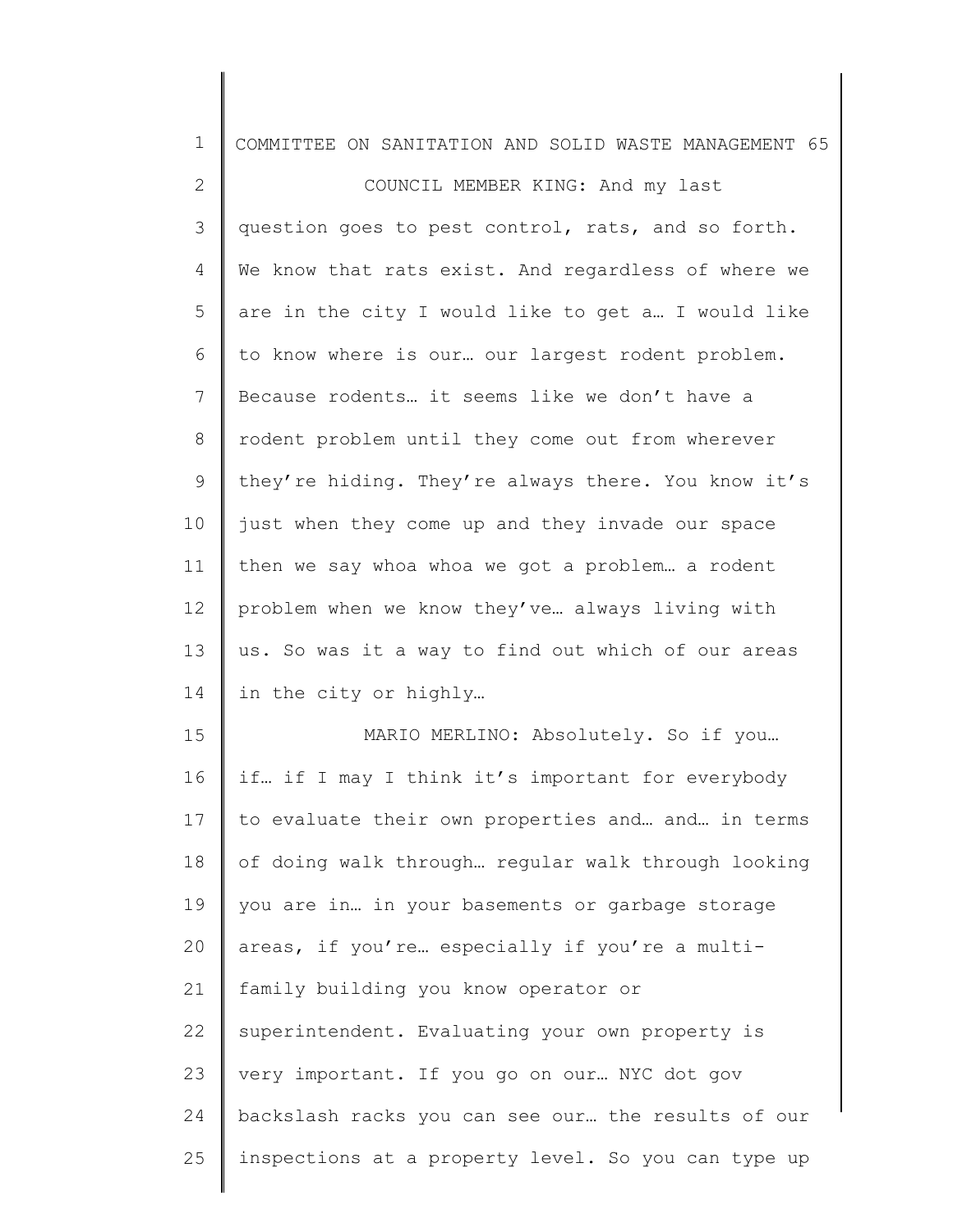1 2 3 4 5 6 7 8 9 10 11 12 13 14 15 16 17 18 19 20 21 22 23 24 25 COMMITTEE ON SANITATION AND SOLID WASTE MANAGEMENT 66 a property address in there and you can see all violations that we've issued. You can see exterminations that we done. There also is data on there… on a zip code… do we have community district? You can see… right. So… COUNCIL MEMBER KING: Thank you. I'm not moving from the Bronx… I'm sticking strong. Alright but thank… thank you for that information and thank you all. You… you had a comment? KATHRYN GARCIA: Yeah actually there's one other thing I wanted to say which is not what has been raised. But I think that we had an extraordinarily successful partnership on the clothing bin issue. And as of today there are none on the streets of New York. COUNCIL MEMBER KING: Well yes… yes thank you. Thank you Mr. Chair. INTERIM CHAIRPERSON REYNOSO: Thank you Council Member. Yes I am temporary chairing as in… the chair had to run to another committee so Staten Island now is in charge of the Sanitation Committee. No further questions or comments from my colleagues. I… I want to thank Commissioner… Associate Commissioner for… for attending…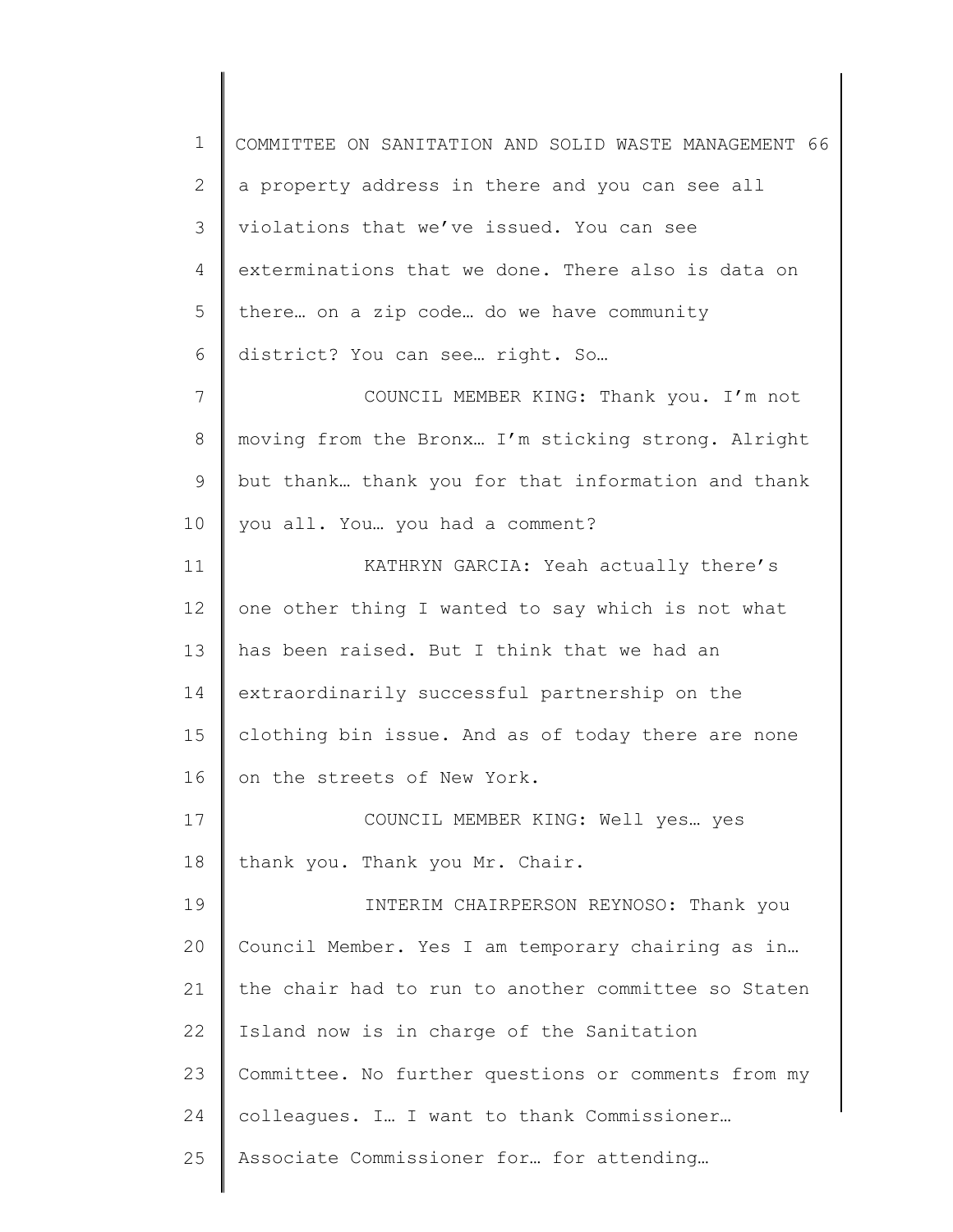| $\mathbf 1$ | COMMITTEE ON SANITATION AND SOLID WASTE MANAGEMENT 67 |
|-------------|-------------------------------------------------------|
| 2           | answering our questions and uh we're going to call    |
| 3           | up the next panel, thank you. So the next panel is    |
| 4           | Eric Landau, Associate Commissioner from DEP and      |
| 5           | Anestasio Director of Field Operations from DEP.      |
| 6           | Okay Associate Commissioner Landau you're you're      |
| 7           | up when we'd love to hear your testimony?             |
| $8\,$       | ERIC LANDAU: Thank you very much. Thank               |
| 9           | you Council Member Matteo and members of the          |
| 10          | committee. My name is Eric Landau, Associate          |
| 11          | Commissioner of Public Affairs at the New York City   |
| 12          | Department of Environmental Protection. I'm joined    |
| 13          | today by Anestasio Stragelous Director of Field       |
| 14          | Operations in our Bureau of Water and Sewer           |
| 15          | Operations. We appreciate the opportunity to          |
| 16          | testify this morning on Introduction 377              |
| 17          | specifically. As you know DEP's mission is to         |
| 18          | protect public health and the environment by          |
| 19          | supplying clean drinking water, collecting and        |
| 20          | treating waste water, reducing air and hazardous      |
| 21          | materials pollution. Intro 377 proposes to require    |
| 22          | food and beverage establishments to clean sidewalks   |
| 23          | of liquid that results from the placement of          |
| 24          | garbage for collection within a certain period of     |
| 25          | time after collection has occurred. It also allows    |
|             |                                                       |

║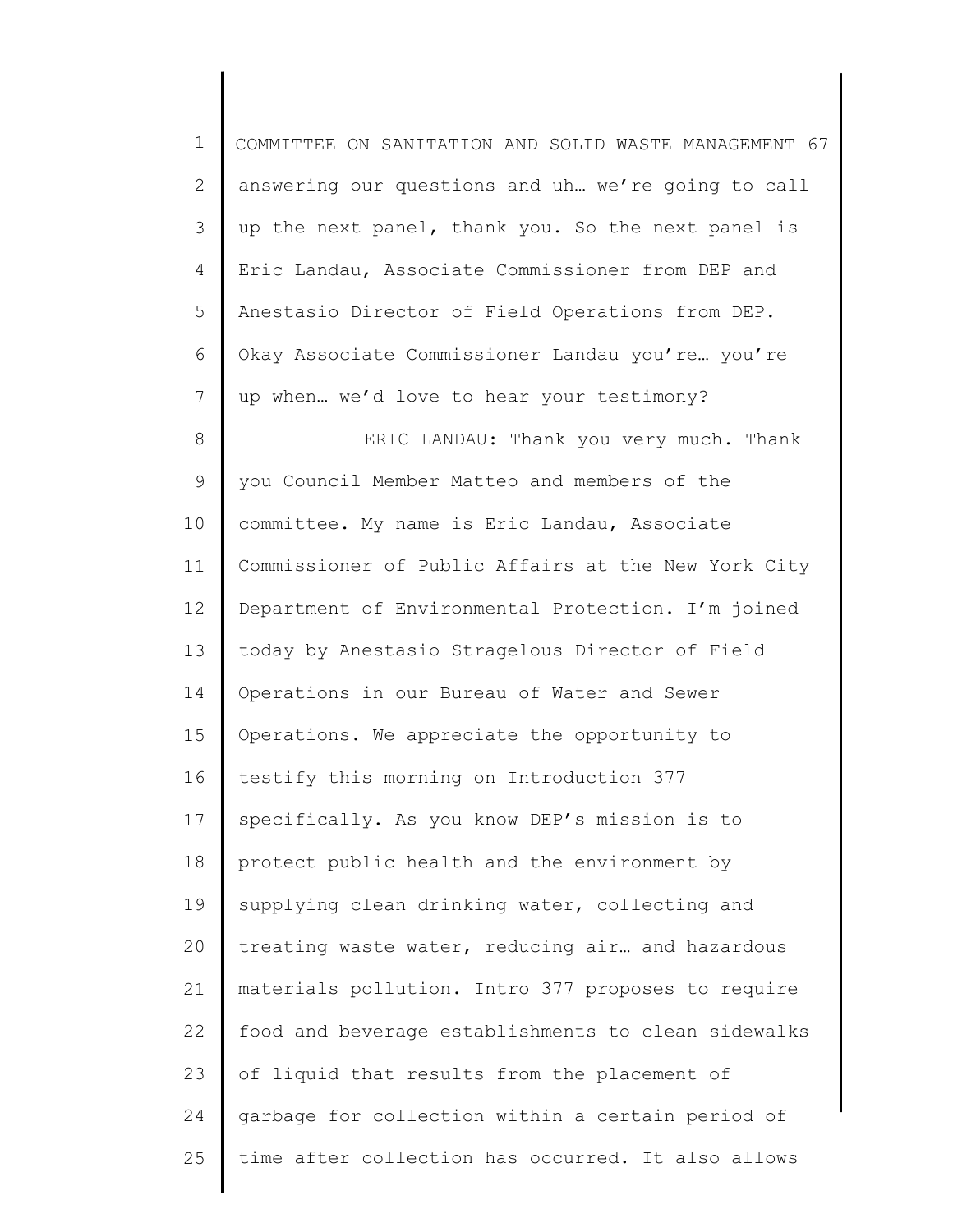1 2 3 4 5 6 7 8 9 10 11 12 13 14 15 16 17 18 19 20 21 22 23 24 25 COMMITTEE ON SANITATION AND SOLID WASTE MANAGEMENT 68 for the use of a hose to conduct such cleaning. DEP supports the intent of this bill to provide cleaner sidewalks. However we have some concerns about its implementation as currently drafted. As commissioner Garcia noted the administrative code contains a prohibition on using a hose to clean sidewalks between November  $1^{st}$  and March  $31^{st}$ . The same prohibition can also be found in DEP's rules and regulations. The common sense reason for this rule is to prevent the sidewalk from icing over after cleaning which could obviously present a significant risk of slips and falls. We strongly suggest that this bill not lift this prohibition during these colder months. Second, the sewer use regulations prohibit any substance other than storm water from entering the storm sewer, catch basin, or manhole without the written approval of the commissioner. Any new legislation should be drafted with that in mind. Otherwise a new regulation could require violating this existing rule. Of greatest importance to DEP are the potential impacts the bill could have on the city's sewer system. DEP has approximate goal to prevent grease and solid waste in the form of litter, garbage, and other debris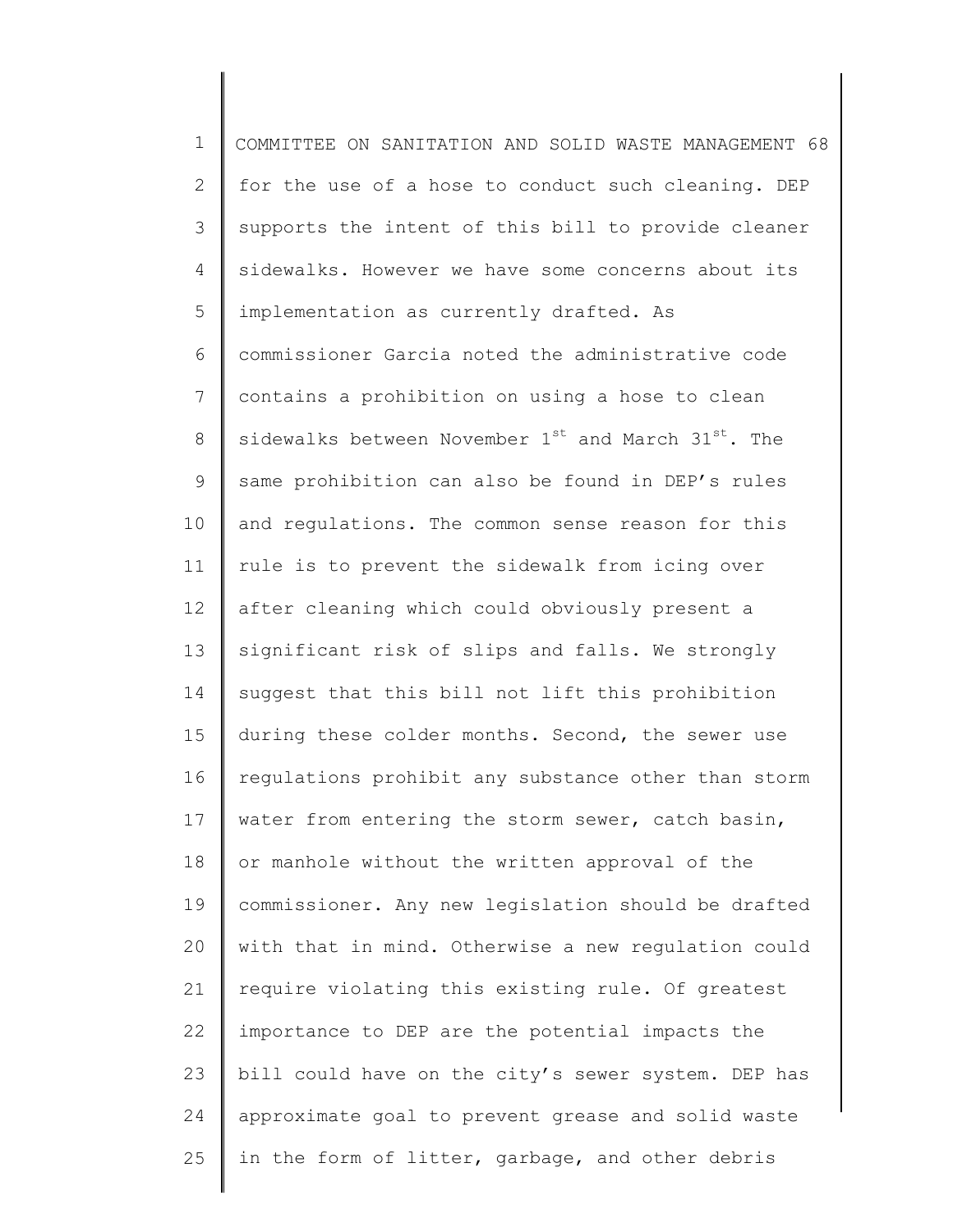1 2 3 4 5 6 7 8 9 10 11 12 13 14 15 16 17 18 19 20 21 22 23 24 25 COMMITTEE ON SANITATION AND SOLID WASTE MANAGEMENT 69 from spilling into catch basins. Catch basins are designed for the sole purpose of capturing storm water and are outfitted with hoods to prevent litter and debris from entering the sewer system. Any additional debris or grease from increased hosing down of sidewalks would adversely affect the operation of the catch basins, cause odors, and increase maintenance frequency. In the case of municipal separate storm sewer systems… what we commonly refer to as MS4 which channel storm water directly to the harbor, more litter and debris in the sewer system results in an increased amount of floatables which are litter and debris that make their way to the surrounding harbor waters. DEP plays a major role in working to reduce the amount of floatables in the city's waste water system and is under state permits monitored closely by the EPA to do so. Street cleanings and subsequent catch basin cleanings are one way that DEP complies with those permits and our regulators watch the effectiveness of those programs very closely. Additionally our waste water treatment plants remove tremendous amounts of littering debris from the waste water at the beginning of the treatment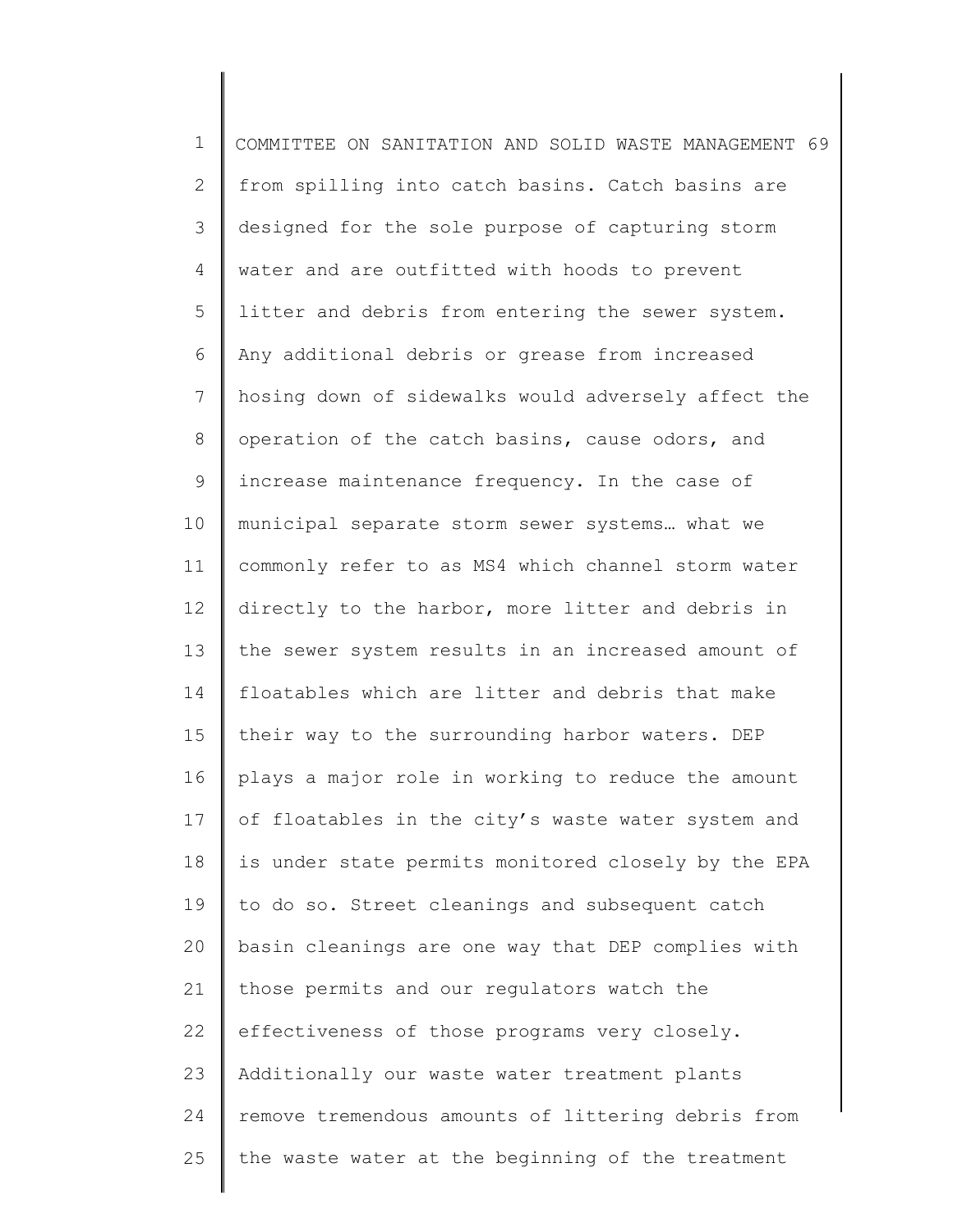| $\mathbf 1$  | COMMITTEE ON SANITATION AND SOLID WASTE MANAGEMENT 70 |
|--------------|-------------------------------------------------------|
| $\mathbf{2}$ | process. However, they can't remove everything.       |
| 3            | Therefore we're concerned that this legislation as    |
| 4            | currently written could result in an increased        |
| 5            | amount of floatables in the water which again would   |
| 6            | cause a significant problem with our regulators       |
| 7            | especially the environmental protection agency. As    |
| $\,8\,$      | litter causes problems it incurs costs for DEP at     |
| 9            | all three stages of sewer and treatment system. The   |
| 10           | catch basin, the treatment plant, and the harbor      |
| 11           | water itself we recommend that the bill at a          |
| 12           | minimum the amendments require the cleaning and       |
| 13           | removal of any solid waste from the sidewalk before   |
| 14           | the washing. Second, hosing down a sidewalk after     |
| 15           | garbage collection will wash away some of the         |
| 16           | residual fat, oil, and grease what we now all know    |
| 17           | we refer to commonly as FOG and carry it to the       |
| 18           | catch basin. FOG containing liquid congeals into      |
| 19           | grease deposits and sewer pipes that can build up     |
| 20           | over time and result in a blockage. Catch basins      |
| 21           | shoots that get clogged with grease are more          |
| 22           | difficult to clean and failure of the catch basin     |
| 23           | can result in flooding. It's worth noting that        |
| 24           | grease build-up is responsible for up to 80 percent   |
| 25           | of all confirmed sewer back-ups across the city. We   |
|              |                                                       |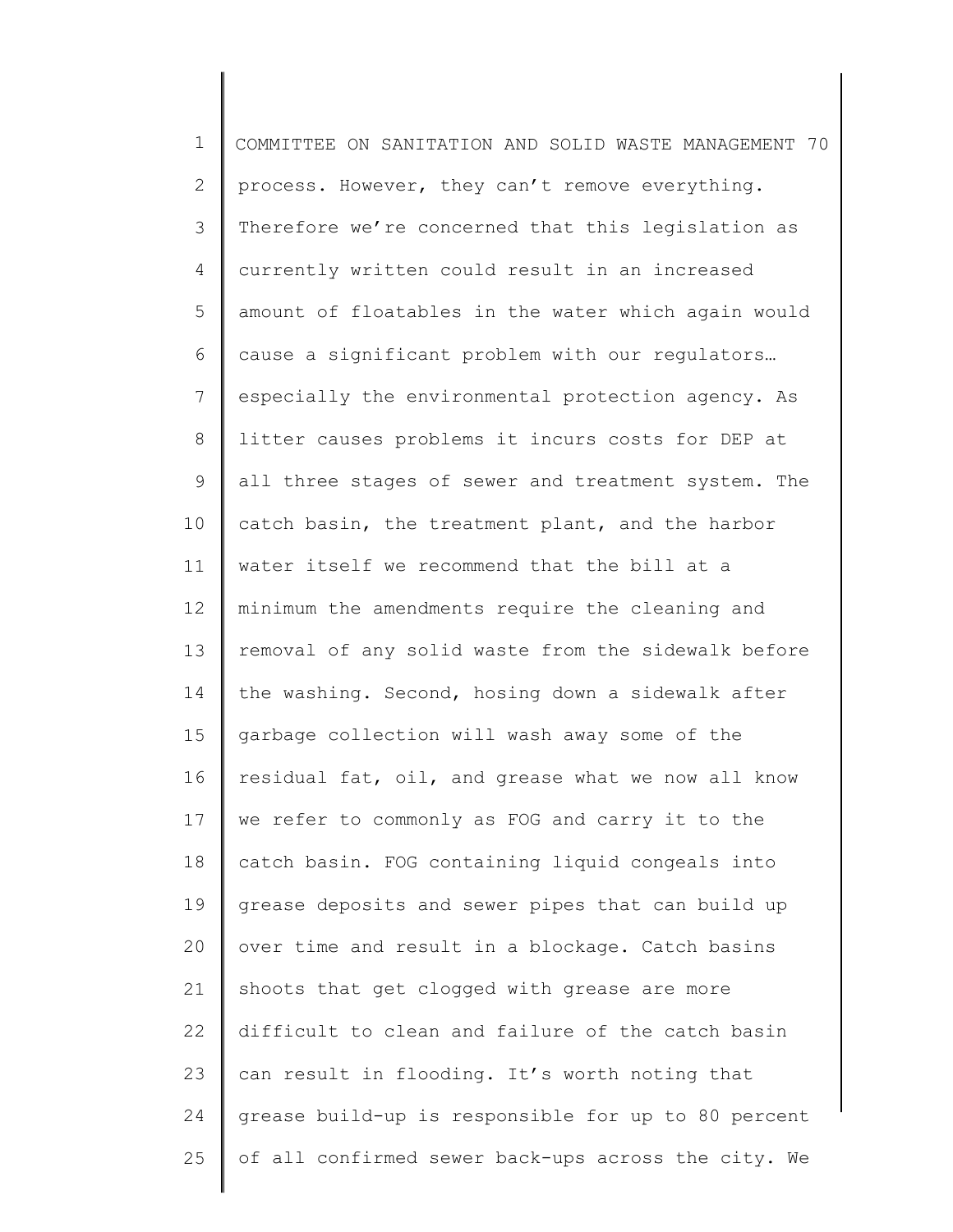1 2 3 4 5 6 7 8 9 10 11 12 13 14 15 16 17 18 19 20 21 22 23 24 25 COMMITTEE ON SANITATION AND SOLID WASTE MANAGEMENT 71 understand and must contend with the fact that fog will run to a catch basin and enter the sewer system especially during a rain event. We characterize that initial storm water run-off from the sidewalks and roadways as the first flush which carries the greatest amount of pollutants accumulated on those services to the sewer system. In a perfect world food and beverage establishments would take precautions to prevent such leakage. However we know that sidewalk washing is done and hope that it is certainly done in the safest and most environment… environmentally appropriate way consistent with our rules and regulations. Hosing down a sidewalk with water may resolve an aesthetic problem for the city however we believe that it could potentially exacerbate a significant problem for our sewer systems and do not believe that it's the most effective way to remove these liquids. As a next step DEP suggests the bill be amended to one. Reinforced on November 1 through March 31 prohibition on using a hose on a sidewalk. Two, define proper cleaning more fully to include the removal of garbage and debris and three recognize specific methods of appropriate cleaning of FOG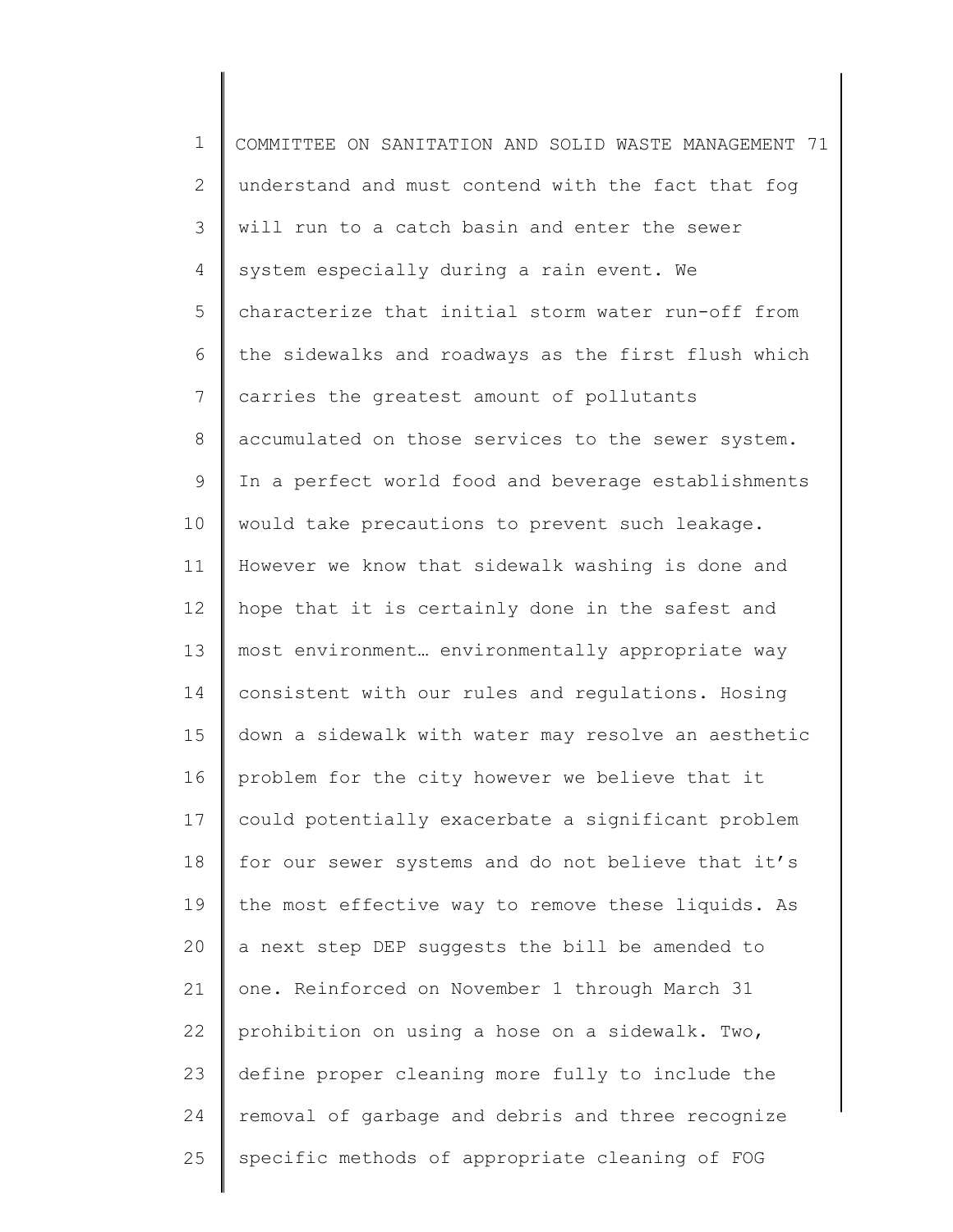| $\mathbf 1$    | COMMITTEE ON SANITATION AND SOLID WASTE MANAGEMENT 72 |
|----------------|-------------------------------------------------------|
| $\overline{2}$ | containing liquids from the sidewalks that will       |
| 3              | ensure that our catch basins will not be adversely    |
| $\overline{4}$ | affected. DEP welcomes the opportunity to join this   |
| 5              | conversation with the committee and the Department    |
| 6              | of Sanitation to further discuss the specifics and    |
| 7              | best practices for cleaning sidewalks in a safe and   |
| $\,8\,$        | environmentally responsible way. Again I thank you    |
| $\mathsf 9$    | for the opportunity to testify. And I'd be happy to   |
| 10             | answer any questions that you may have.               |
| 11             | CHAIRPERSON REYNOSO: So I quess I think               |
| 12             | want to open it up to Council Member Chin's           |
| 13             | questions and see if you guys can answer those.       |
| 14             | ERIC LANDAU: Thank you Mr. Chairman.                  |
| 15             | CHAIRPERSON REYNOSO: No problem.                      |
| 16             | COUNCIL MEMBER CHIN: Mr. Landau thank                 |
| 17             | you for your testimony. We've been waiting.           |
| 18             | ERIC LANDAU: Thank you Council Member.                |
| 19             | COUNCIL MEMBER CHIN: We want to work                  |
| 20             | with you.                                             |
| 21             | ERIC LANDAU: We want to work with you.                |
| 22             | COUNCIL MEMBER CHIN:  how do we solve                 |
| 23             | this problem. Because we now the the issue about      |
| 24             | the grease and that's been a lot of education done    |
| 25             | in the city with restaurant owner not to flush        |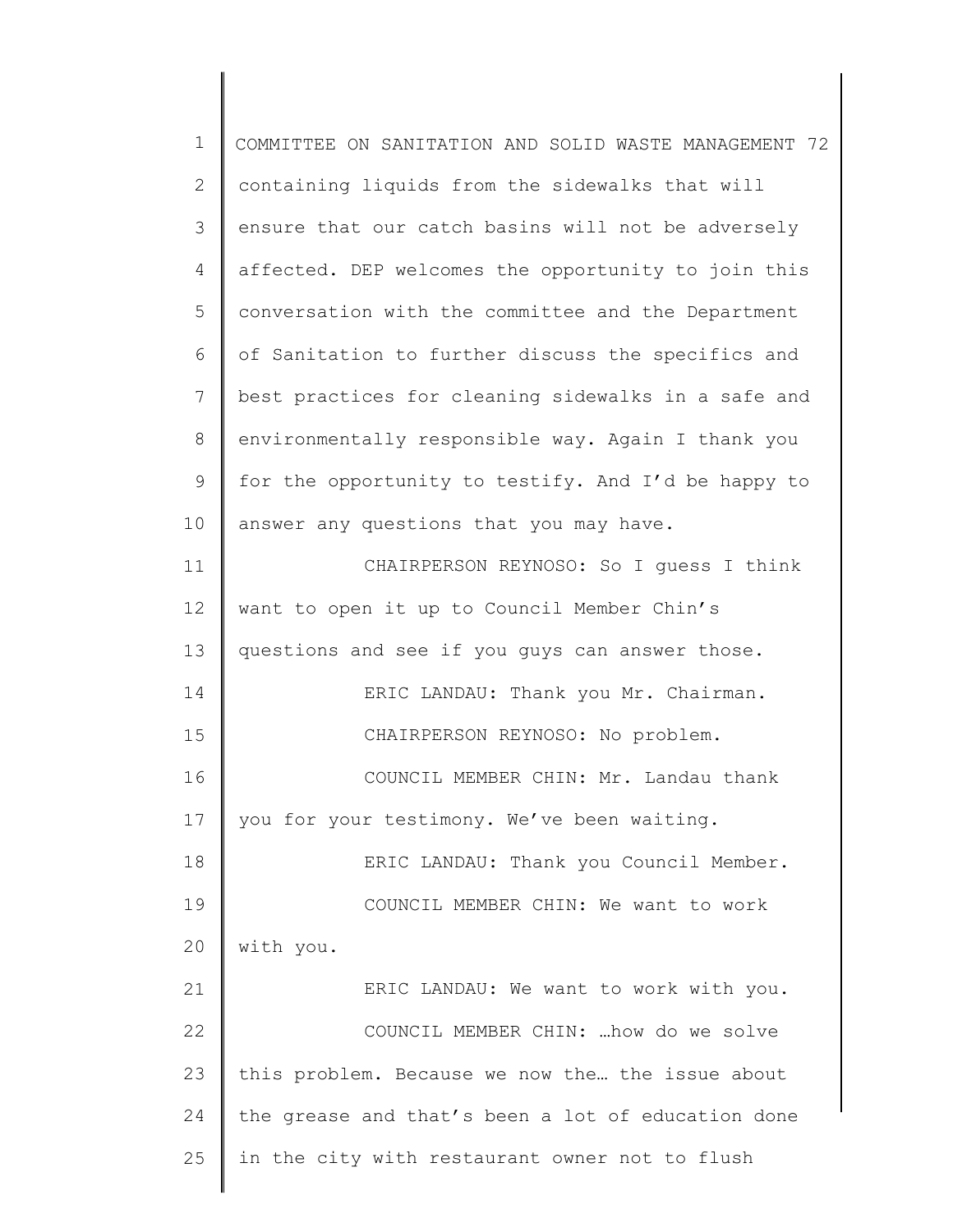| $\mathbf 1$    | COMMITTEE ON SANITATION AND SOLID WASTE MANAGEMENT 73 |
|----------------|-------------------------------------------------------|
| $\mathbf{2}$   | grease you know down down on the streets. I think     |
| $\mathcal{S}$  | that has you know great success in that way beside    |
| 4              | where cleaning happens. Right? I mean some            |
| 5              | restaurant do clean their sidewalk every single       |
| 6              | day. And it's not just a study. It's really hope      |
| $\overline{7}$ | you know getting rid of the stench and also the       |
| $8\,$          | liquid that feeds the rats. So how do you know can    |
| $\mathsf 9$    | DEP provide the instruction the guidance of how to    |
| 10             | do it safely so that we can get these establishment   |
| 11             | to follow the rules and make it happen?               |
| 12             | ERIC LANDAU: So thank you. So and let                 |
| 13             | me reiterate how much we would like to work with      |
| 14             | you and the members of the committee, the chairman,   |
| 15             | and the Department of Sanitation to continue this     |
| 16             | conversation and ensure that we're doing it in a      |
| 17             | way that is both able to clean the sidewalks in a     |
| 18             | in a real way as well as protecting the city's        |
| 19             | underground sewer infrastructure. I think it's fair   |
| 20             | to say and again Tossos Georgelous [sp?] is with      |
| 21             | us our Director of Field Operations who will join     |
| 22             | in. But I think it's fair to say that one of the      |
| 23             | first steps does begin with proper disposal of        |
| 24             | grease and those types of materials inside the Food   |
| 25             | and Beverage Establishment first. So it's not just    |
|                |                                                       |

║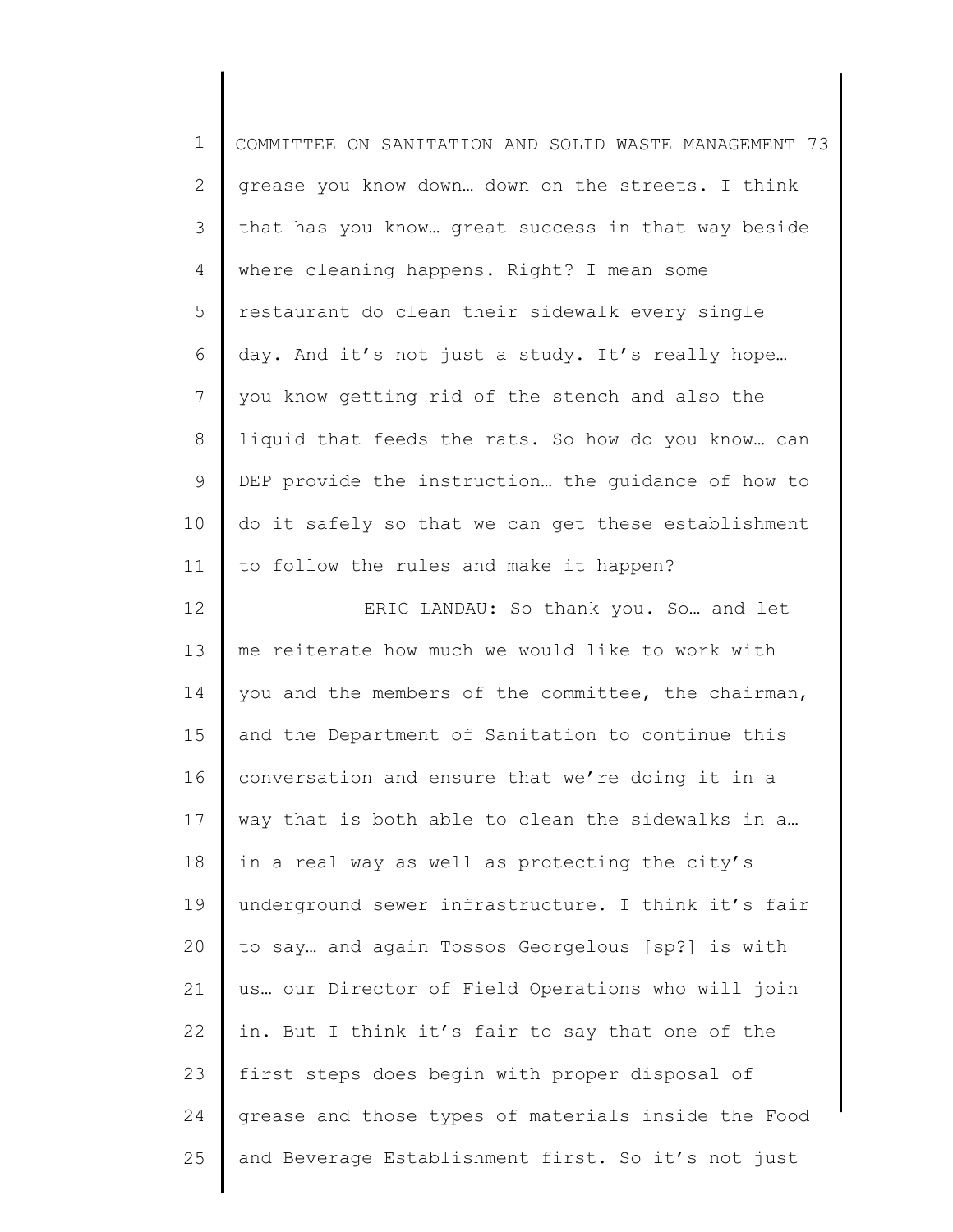| $\mathbf 1$  | COMMITTEE ON SANITATION AND SOLID WASTE MANAGEMENT 74 |
|--------------|-------------------------------------------------------|
| $\mathbf{2}$ | not pouring down your down your drain but it's        |
| 3            | disposing it in a way that when it does get to the    |
| 4            | curb it's not going to leak out. And so one of the    |
| 5            | things that we are beginning to do right now is we    |
| 6            | are working with restaurants and property owners      |
| 7            | both public people that own their own properties,     |
| 8            | homes, as well as businesses, NYCHA housing,          |
| 9            | etcetera to talk about proper disposal of grease      |
| 10           | and grease related materials. So it's again not       |
| 11           | just not pouring it down your down your drain but     |
| 12           | putting it in some sort of container that will not    |
| 13           | leak out onto the the sidewalk and the city           |
| 14           | street. Additionally we and this is something that    |
| 15           | we would like to explore further with the council     |
| 16           | is there having methods that are discussed even       |
| 17           | things like getting onto the sidewalk with a bucket   |
| 18           | of soapy water and a brush to sort of scrub the       |
| 19           | sidewalk as opposed to simply just hosing it which    |
| 20           | will then go straight to the catch basin.             |
| 21           | COUNCIL MEMBER CHIN: I have no problem                |
| 22           | with that. I mean I think that's that's even          |
| 23           | better. I mean but small business oh that's asking    |
| 24           | a lot. But yeah if there are environmentally you      |
| 25           | know good leaning product that they should use that   |
|              |                                                       |

∥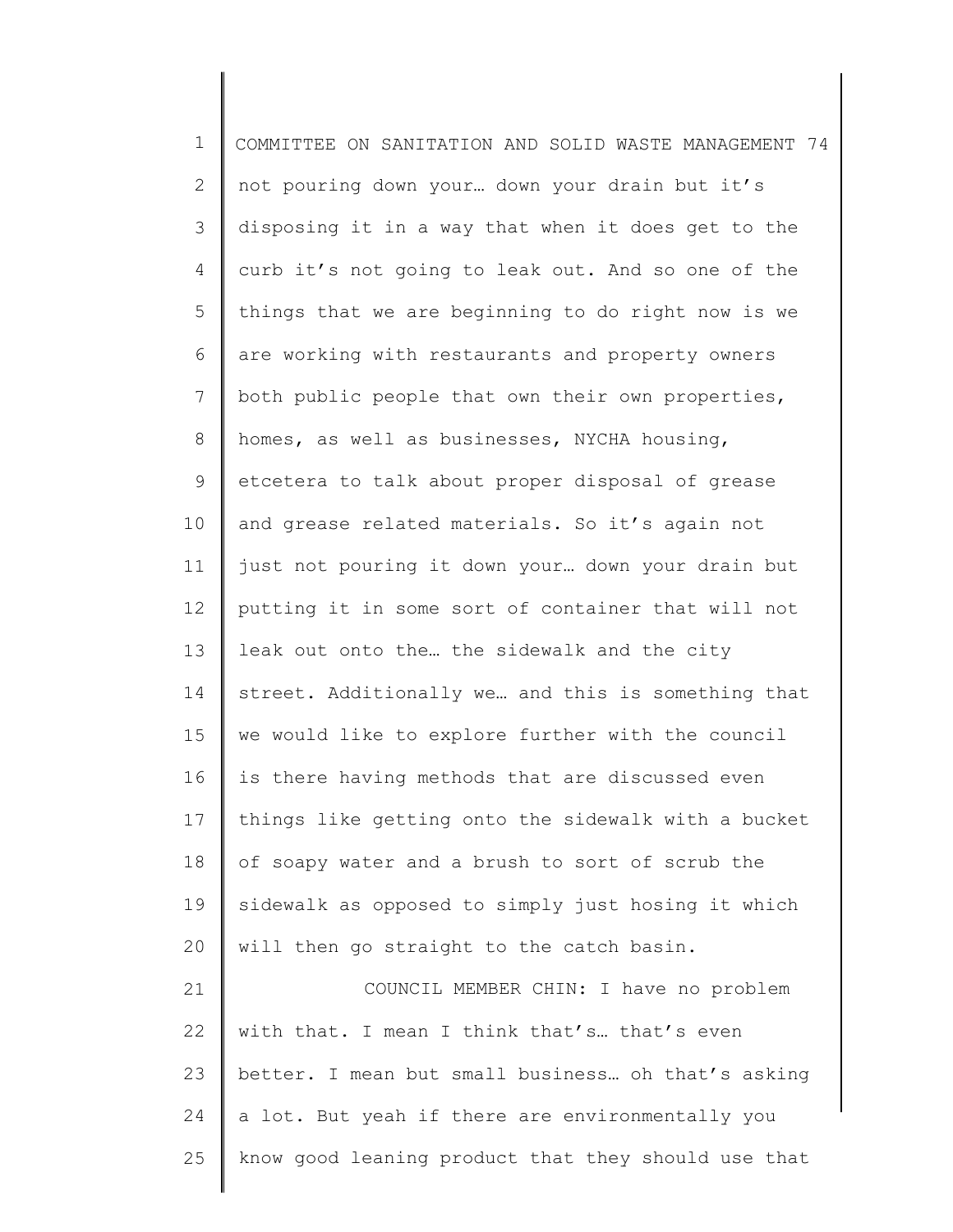1 2 3 4 5 6 7 8 9 10 11 12 13 14 15 16 17 18 19 20 21 22 23 24 25 COMMITTEE ON SANITATION AND SOLID WASTE MANAGEMENT 75 can get rid of the grease so that when you… after you brush you still have to hose it down right with the water? But at least it's dissolved the grease. Is that the idea? ERIC LANDAU: We… we'd have to look into what products are available. COUNCIL MEMBER CHIN: Because you… you ask them to scrub it right? After they scrub they got to… ERIC LANDAU: Right so I… you know think the main point of… of us appearing today before the committee is to… is to really hammer home the point that we're concerned about hosing it directly to the catch basin but we also very much understand the intent of this legislation. We are supportive of the intent and together want to find a solution that works. COUNCIL MEMBER CHIN: Okay so if you commit your time… you know my staff… committee staff will work with you to make it happen because… ERIC LANDAU: Absolutely. COUNCIL MEMBER CHIN: …we need to get it done. ERIC LANDAU: Understood.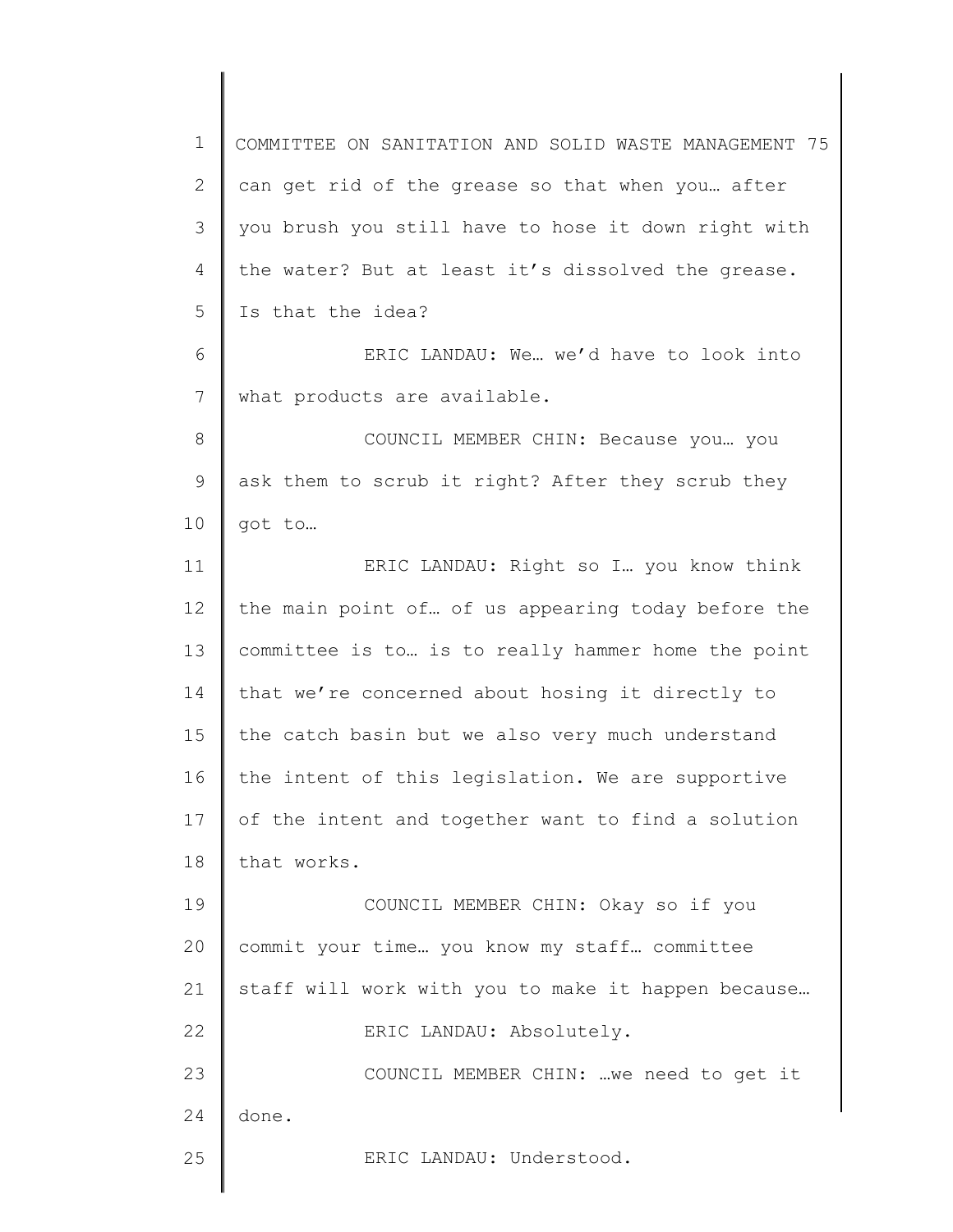| $\mathbf 1$  | COMMITTEE ON SANITATION AND SOLID WASTE MANAGEMENT 76 |
|--------------|-------------------------------------------------------|
| $\mathbf{2}$ | COUNCIL MEMBER CHIN: Alright thank you.               |
| 3            | ERIC LANDAU: Thank you.                               |
| 4            | CHAIRPERSON REYNOSO: Good. That was                   |
| 5            | good. I'm glad. As long as as long as Council         |
| 6            | Member Chin's okay and we're having a conversation    |
| 7            | about getting things done right a solutions           |
| 8            | oriented conversations which is [cross-talk]          |
| 9            | ERIC LANDAU: That's why                               |
| 10           | CHAIRPERSON REYNOSO:  seems like where                |
| 11           | you quys are                                          |
| 12           | ERIC LANDAU: that's why we're here.                   |
| 13           | CHAIRPERSON REYNOSO: So I'll appreciate               |
| 14           | that. So thank you guys for your time. I really       |
| 15           | appreciate it.                                        |
| 16           | ERIC LANDAU: Thank you Mr. Chair.                     |
| 17           | CHAIRPERSON REYNOSO: Thank you. And<br>we             |
| 18           | have our last panel. We have David Goldberg and       |
| 19           | Wellington Chin from the Chinatown partnership and    |
| 20           | Atlantic maintenance and the Chinatown partnership.   |
| 21           | Yep that's it. So go ahead guys. We're going to       |
| 22           | start you from left to what or however want you       |
| 23           | quys want to do it.                                   |
| 24           | DAVID GOLDBERG: I'll I'll go first.                   |
| 25           |                                                       |
|              |                                                       |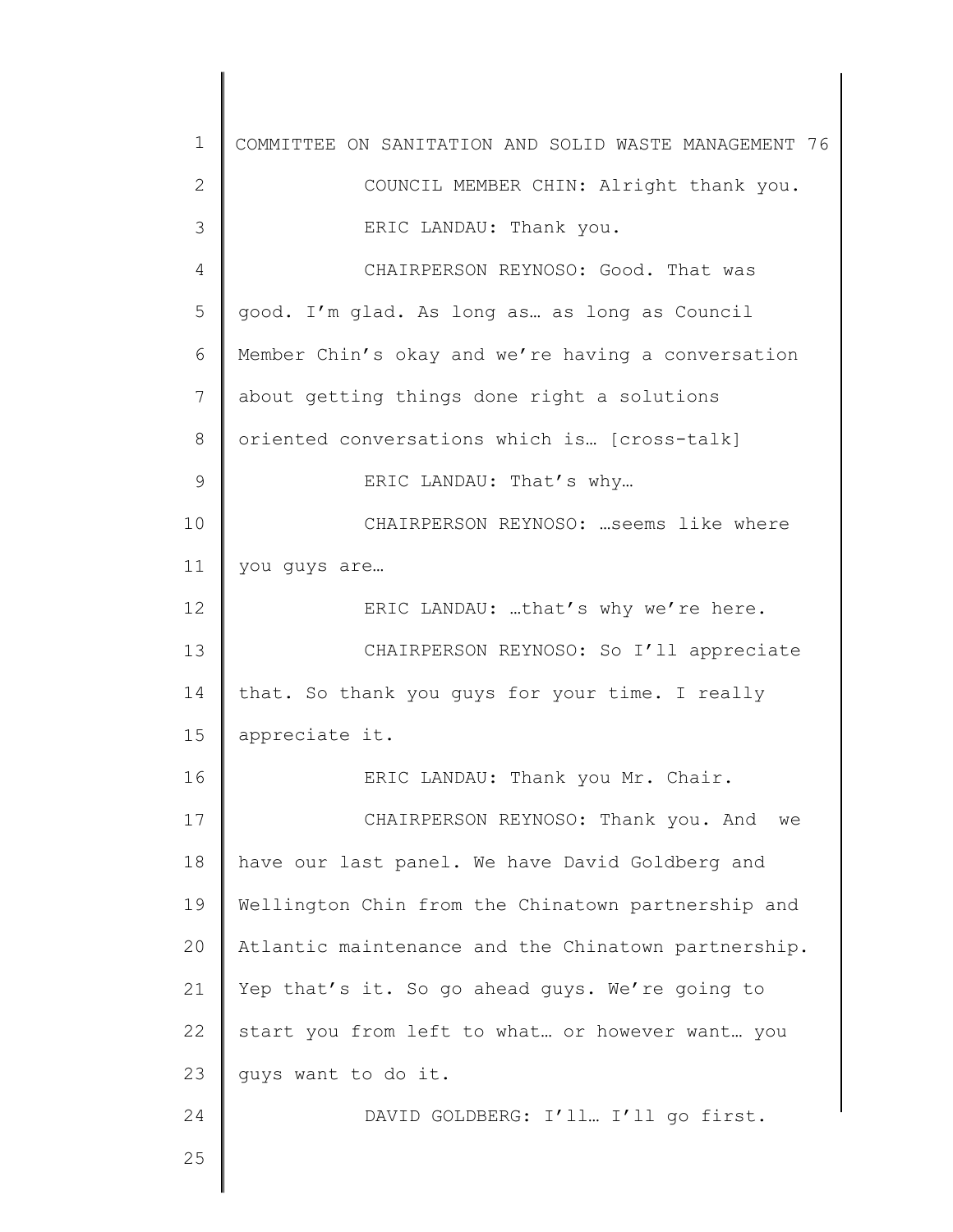1 2 3 COMMITTEE ON SANITATION AND SOLID WASTE MANAGEMENT 77 CHAIRPERSON REYNOSO: Alright there you go.

4 5 6 7 8 9 10 11 12 13 14 15 16 17 18 19 20 21 22 23 24 25 DAVID GOLDBERG: Oh thank you. Thank you for… thank you council members. My name is David Goldberg. I work with the Chinatown partnership. I am a vendor who provides supplemental sanitation services. I work with 50 business improvement districts in New York City. I also work with business improvement districts in seven other states. So I have pretty extensive knowledge of what goes on in a clean and safe space for BIDs. And Chinatown particular is a very challenging environment. I'm here to support 377 because every day we are confronting spillage and liquid on the sidewalk. We're spending an inordinate amount of time pressure washing sidewalks and we think there's a… there needs to be a solution to what's going on you know on the streets there… I've looked at other places and other states and how they… how they do things differently. A lot of other states have you know private commercial properties who need to dispose of their garbage in… in large containers. I think part of the problem here is that most of the properties are put… putting in… in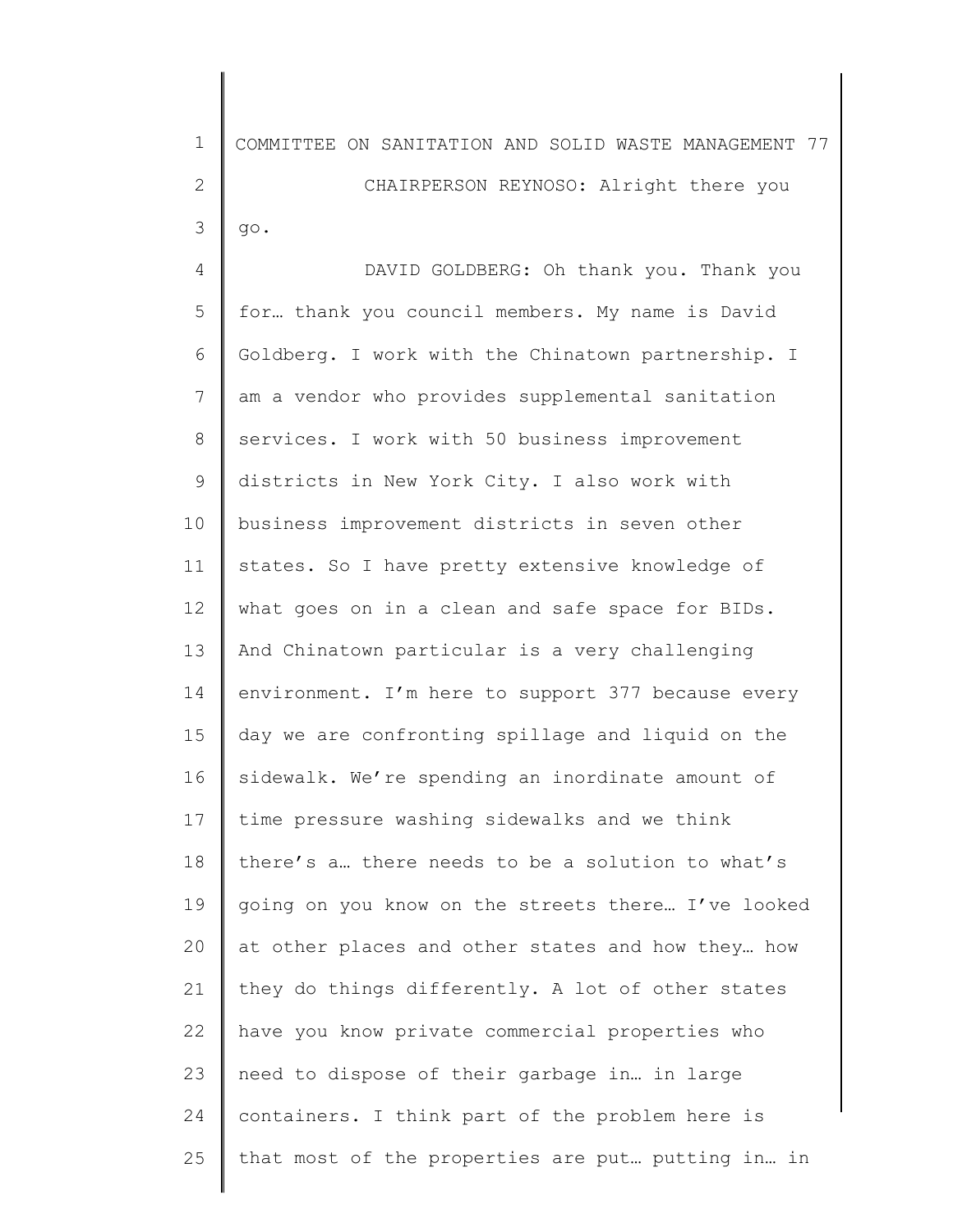| $\mathbf 1$    | COMMITTEE ON SANITATION AND SOLID WASTE MANAGEMENT 78   |
|----------------|---------------------------------------------------------|
| $\mathbf{2}$   | bags are probably are inadequate for for for the        |
| $\mathcal{S}$  | oil and grease that is out there. And it's causing      |
| 4              | an aesthetic problem. And I also think that the         |
| 5              | aesthetic problem relates to how people perceive        |
| 6              | the neighborhood. If they see the neighborhood with     |
| $\overline{7}$ | spillage and liquid on the sidewalk they thought        |
| 8              | not only it's dirty it's not safe. O there's a          |
| $\mathsf 9$    | bigger overriding concern and there's also in           |
| 10             | Chinatown corrosive development from all the            |
| 11             | liquid. The sidewalk and the curb line has been         |
| 12             | corroding because of the liquid spillage. So I I        |
| 13             | know the DEP has talked about the catch basin.          |
| 14             | That's and and and it's that's a real big issue         |
| 15             | but if you look at the sidewalks in Chinatown and       |
| 16             | the curb allowance there's a lot of corrosion from      |
| 17             | the liquids on the sidewalk. And it's not only in       |
| 18             | Chinatown I on $6^{th}$ Avenue in the village they have |
| 19             | bluestone and a that is also corroding from the         |
| 20             | spillage. And this is not only small properties         |
| 21             | and and small business owners but I think a lot of      |
| 22             | the big chains are actually probably the worst.         |
| 23             | Starbucks, Chipotle you feel a lot of those             |
| 24             | establishments you'll see a lot of corrosion a lot      |
| 25             | of lot of liquid and and I think to you the             |
|                |                                                         |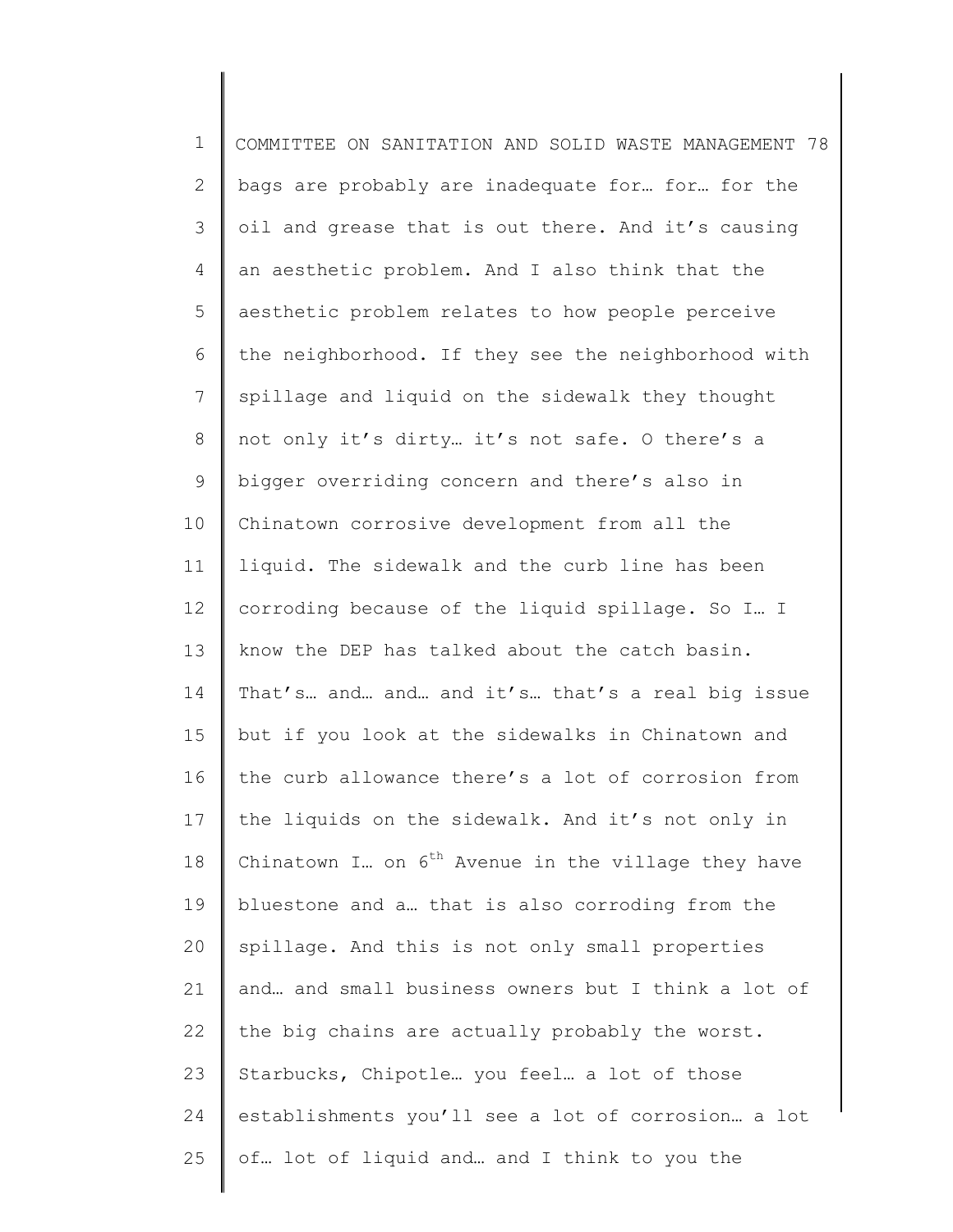1 2 3 4 5 6 7 COMMITTEE ON SANITATION AND SOLID WASTE MANAGEMENT 79 Council Member's point there needs to be a solution just to… the status quo is not going to… is not going to do it and maybe there need… need to be a way to implement and educate more businesses on the standards and the procedures of how… CHAIRPERSON REYNOSO: And I… and I

8 9 10 11 12 13 14 guess… and I'm going to ask a question after… Chin goes because I do want to know how enforcement looks on… on the sidewalk as well so that you could let me know what the businesses are thinking or how are they being affected or not affected. So after you're done with your statement we'd like to follow up.

15 16 17 18 19 20 21 22 23 24 25 WELLINGTON CHEN: Before my clock begins I just want to comment on the earlier testimony about I… I'm glad to hear you talk about the BigBellys. I'm… we're delighted that Councilman Chin has… first and we are going to be launching the first foot pedal BigBellys district in… area. As you know the new model has come out due to the comment about the… the handle. You know you opened… you go to the bank, you pull it open, you go to post office you pull it open, you go to a mailbox you pull it open but people seems to have this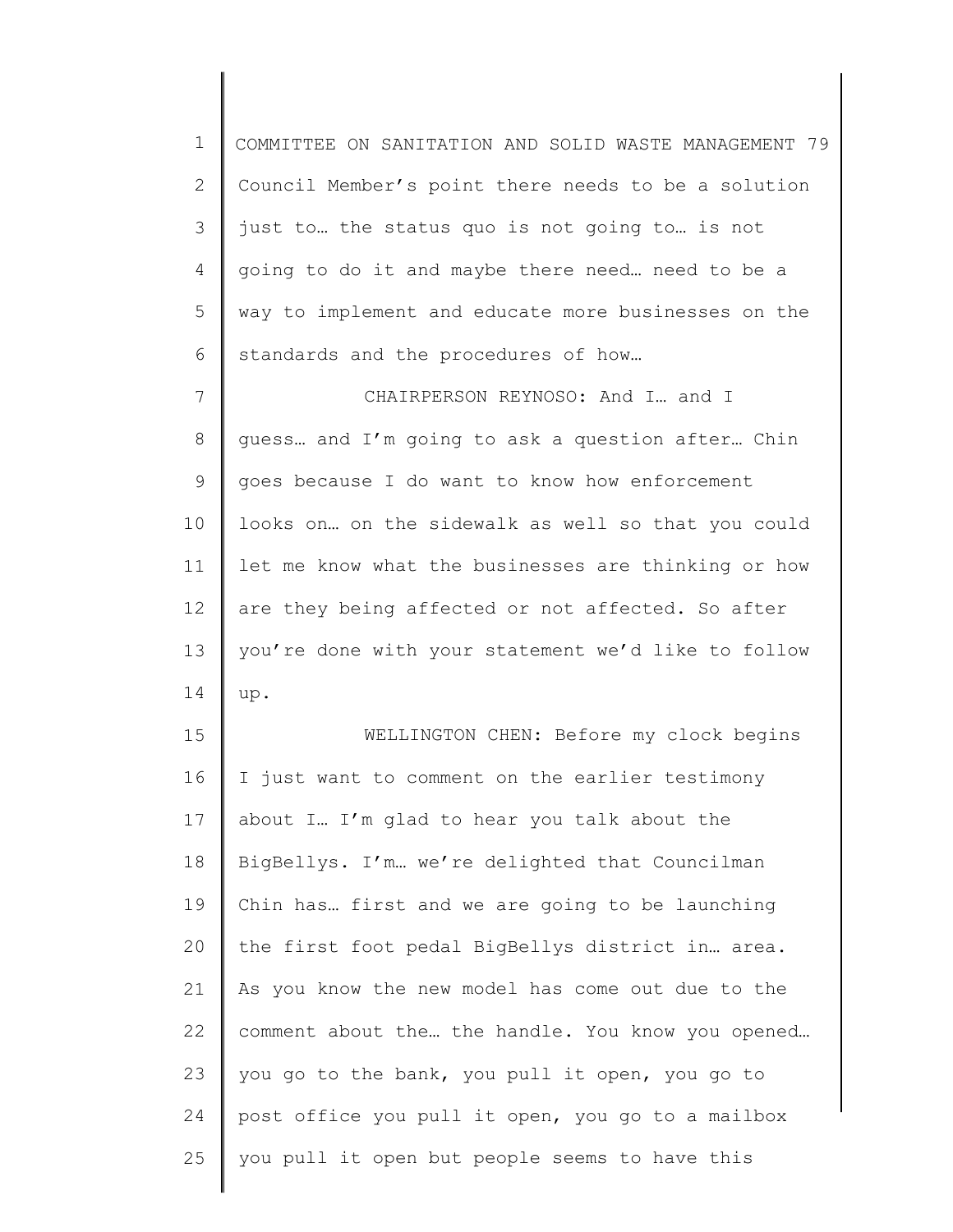1 2 3 4 5 6 7 8 9 10 11 12 13 14 15 16 17 18 19 20 21 22 23 24 25 COMMITTEE ON SANITATION AND SOLID WASTE MANAGEMENT 80 aversion to the thing. And thank god to our neighbor, the downtown alliance… to pick first. They have tested the first foot… foot model is on a highly traffic area. You can actually see it on Broadway and Day on the southwest corner right in front of your new brand new popular… interchange is a brand new foot pedal model. It works like a charm. And we… Chinatown BID will be the first one to be a full foot pedal BigBellys model area. And then on your comment about the… the other… the artwork. And I think that… you know that's a great place because the side panel. We always believe that the map of all the artistic decoration of the map… the culture, the highlighting, the things could be a great enhancement to… and… people into the… into the district where we are… So now… begin my time to read the statement. Good morning Council Members. My name is Wellington Chin and I'm the executive director of the Chinatown partnership thanking… thank you for affording us this opportunity to testify before you this morning, and especially the attention on this matter. I will want to take this moment to especially thank and acknowledge the great work of contribution of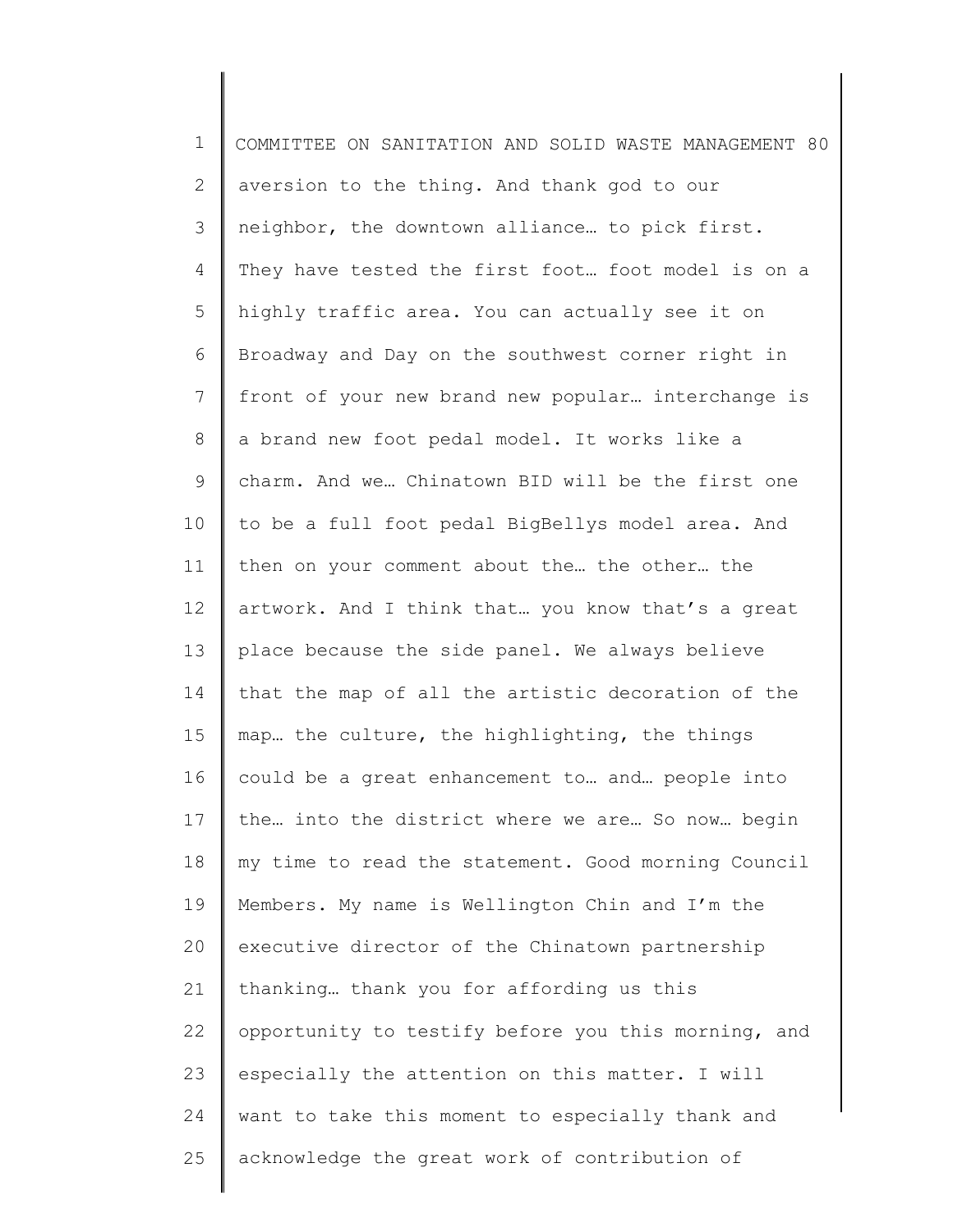1 2 3 4 5 6 7 8 9 10 11 12 13 14 15 16 17 18 19 20 21 22 23 24 25 COMMITTEE ON SANITATION AND SOLID WASTE MANAGEMENT 81 Council Member Margaret Chin. Because as a result of her efforts and advocacy Chinatown today is a lot cleaner and brighter due to all the sanitary… as a result of her efforts and all the sanitary solid waste removals where millions of pounds of refuse are being hauled away each day and each year and continue to… to be so. And thousands of fixtures… of street lamps and poles and graffiti removed are being repainted… snowcap corners and fire hydrants being kept clear for life safety for seniors. Parents with children, visitors, and delivery personnel like… The one type of stain that we cannot easily remove at least not well… no pun intended is the FOG that was just mentioned here left on the public realms on the public sidewalks, the oil and grease, permeate and run down onto the roadways and then breaks apart the asphalt and caused the unsightly ponding rotten conditions to make matter worse this is where the stagnant liquid sit with nowhere to run and causing the… the smell and the pungent owners we… many talks about in all types of conditions and in many districts, not just in Chinatown. Our big clean team members are just… maintenance was here today. I'm glad that he's here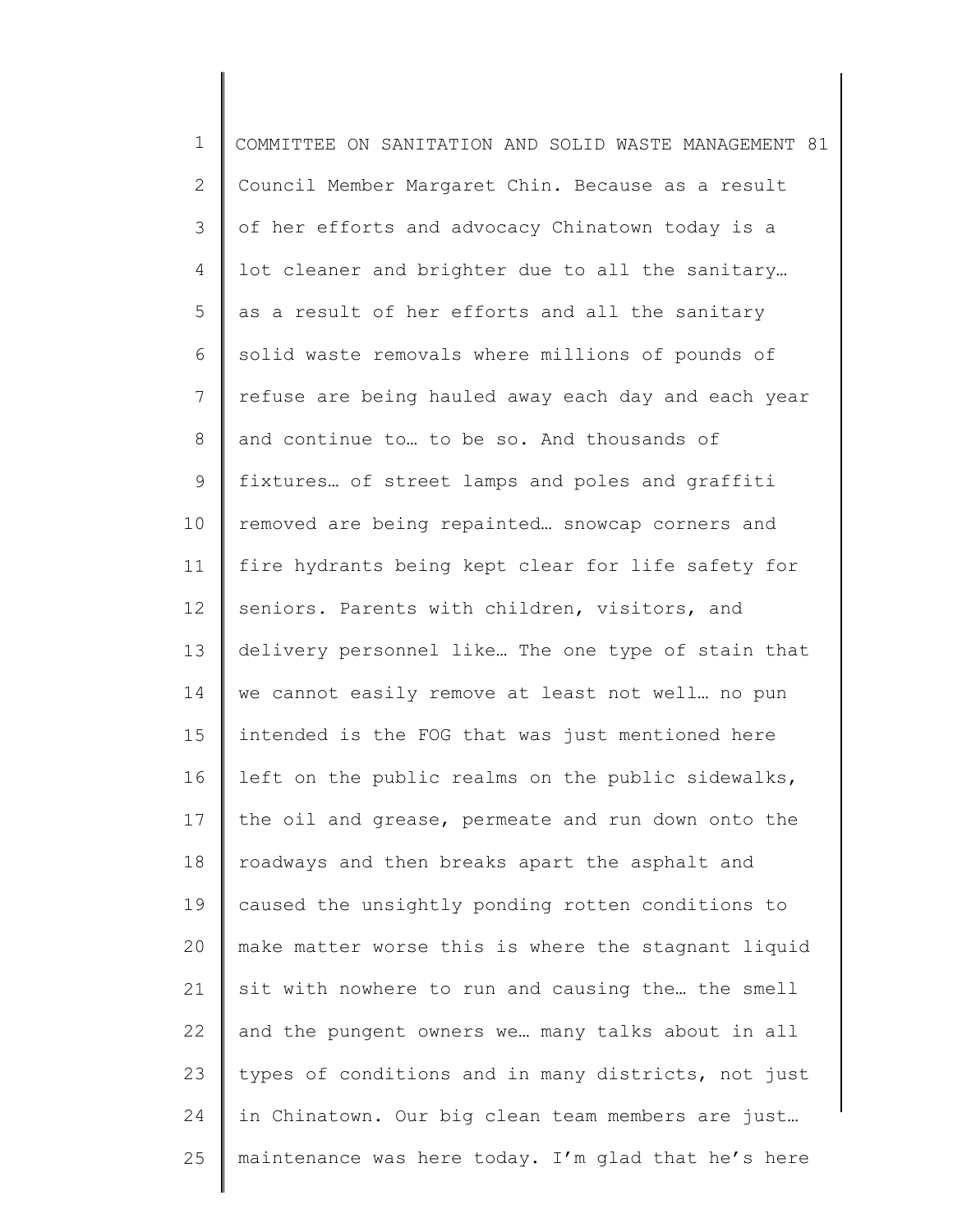| $\mathbf 1$ | COMMITTEE ON SANITATION AND SOLID WASTE MANAGEMENT 82 |
|-------------|-------------------------------------------------------|
| 2           | to to join us. Spend a lot of time and resources      |
| 3           | power washing where the resources are saying and      |
| 4           | grind removal is extremely slow and cumbersome as     |
| 5           | the hot water spray and can only often be done at     |
| 6           | off peak hours where the public are not walking and   |
| 7           | when they are sleeping or trying to sleep. The the    |
| 8           | power washing even though it's one of the most        |
| $\mathsf 9$ | popular services would provide can only do a small    |
| 10          | amount of area each night or at a time. And can       |
| 11          | and can only do so much because the damage is         |
| 12          | already done already done. And with deep              |
| 13          | penetrating stains and destroying asphalts. So        |
| 14          | that's why I want to keep the the aggressive          |
| 15          | thing. You have my written statement on the pack.     |
| 16          | But I just want to talked about a little bit that     |
| 17          | there solutions you know because the bid cannot       |
| 18          | really repair the damage that's been done to the      |
| 19          | asphalts because if we try to get beyond the edge     |
| 20          | introduce I can be fined 500 dollars for each         |
| 21          | patch. And even though and so public has this         |
| 22          | misconception that we are responsible for the         |
| 23          | trough and all that we in fact we can it. So we       |
| 24          | believe that an ounce of prevention is much better    |
| 25          | than I think. So we believe that there solutions as   |
|             |                                                       |

∥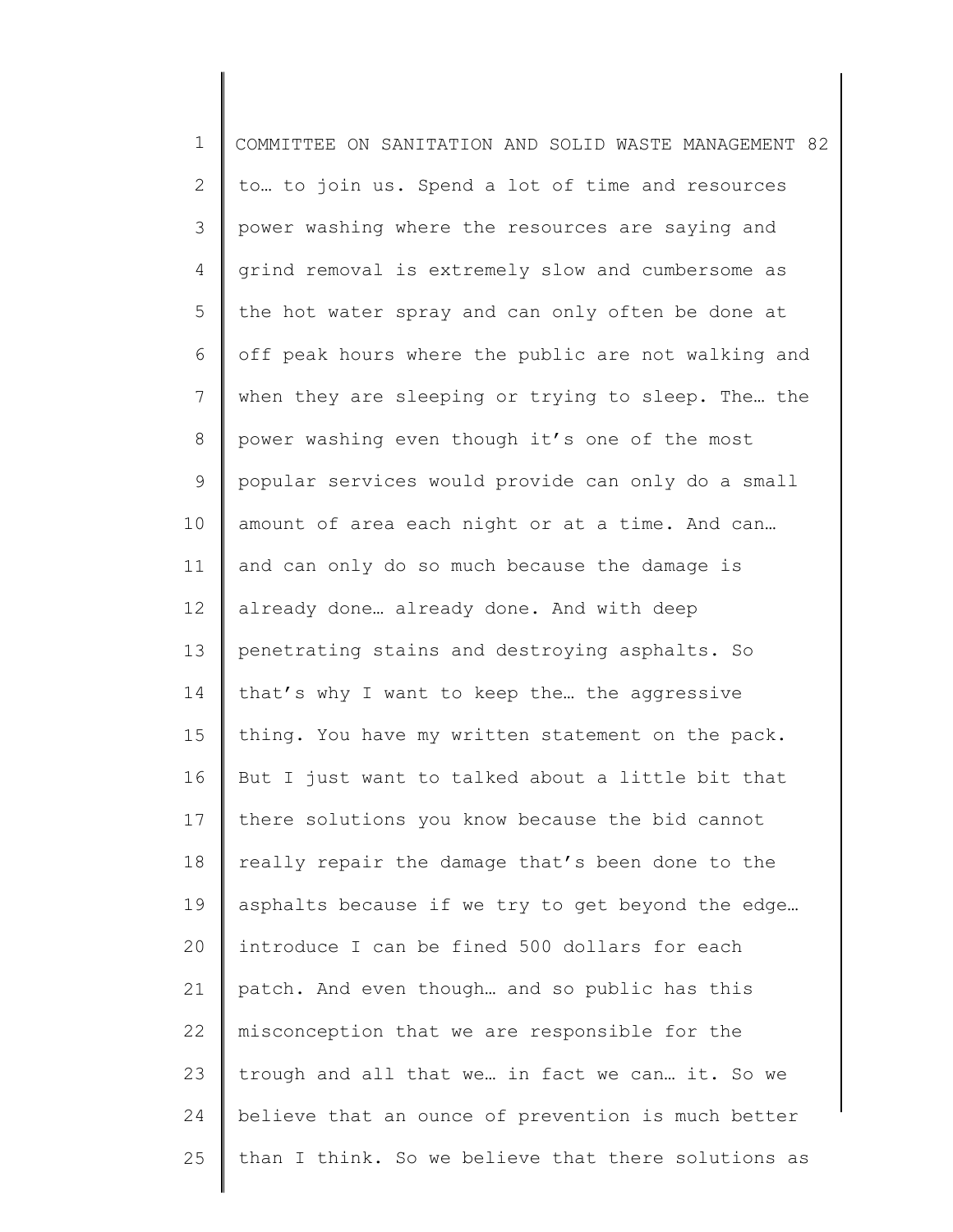1 2 3 4 5 6 7 8 9 10 11 12 13 14 15 16 17 18 19 20 21 22 23 24 25 COMMITTEE ON SANITATION AND SOLID WASTE MANAGEMENT 83 Councilman Chin and all of you alluded to… one of the easiest ways… prevent it from happening and not that this… the idea and we have done it in Flushing BID earlier which is to say place a un… heavy underlayment before it which is if you can step in your car you have a vinyl floor mat that prevents the mud the snow and that could be easily removed be… be… be… and we are prepared in discussion of our BID. We are prepared to work for the merchants who say for example before you stain your sidewalk where you have spent thousands of dollars repairing it because it corrodes, erodes, and it creates a very heavy stain to lift out even after power wash. And we can only power wash so many times on the same spot even under the public trash cans for example. So the idea is really about I went to target last night and give you an example of not necessary the rubber one but you know if you just think about a container flat that we have the local and… and sanit… that the commercial… will not remove away that can help us by saving thousands of hours on power washing. And then we can divert the resources to this epidemic of graffiti that's bring up all over the east side and in our area. So there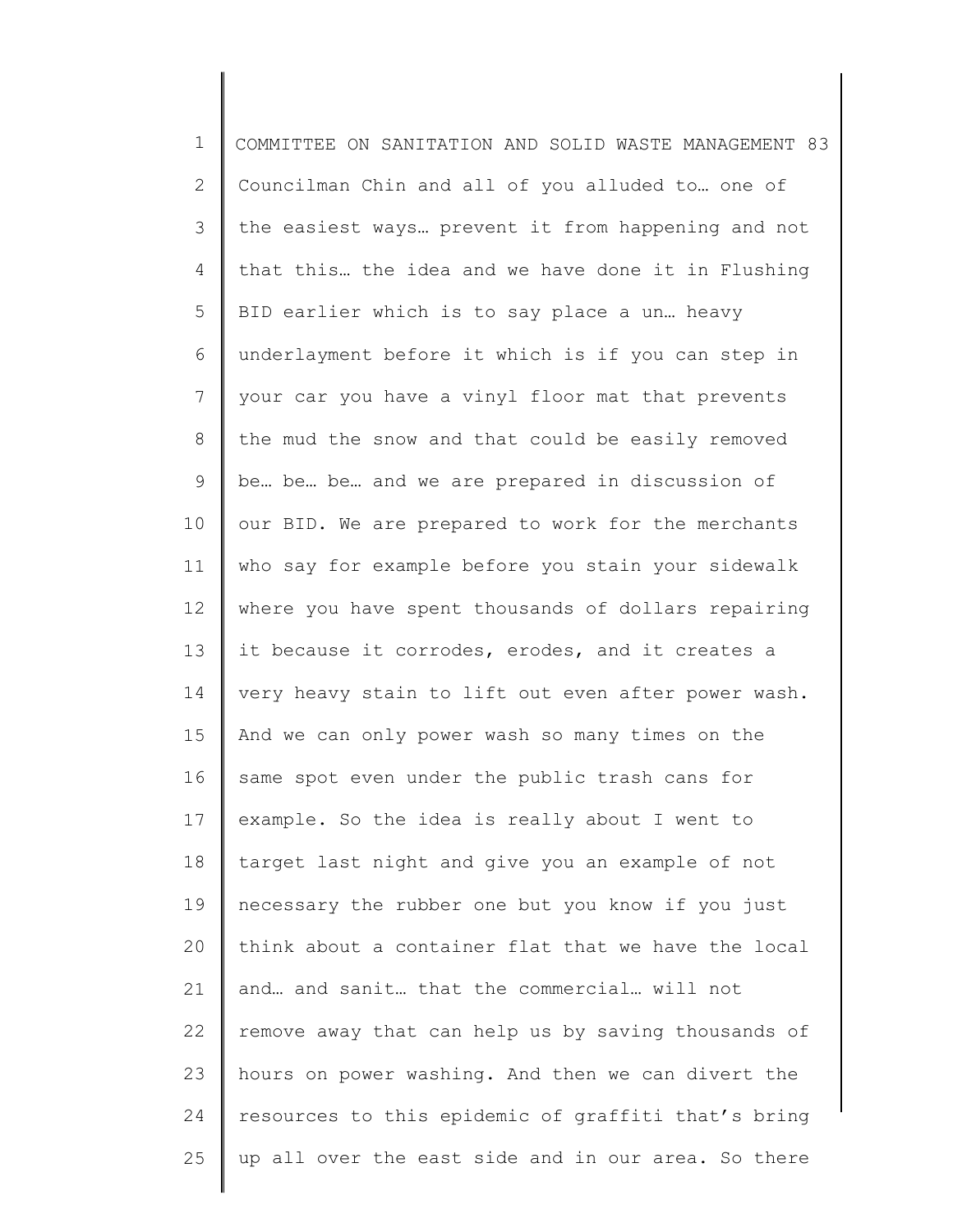| $\mathbf 1$    | COMMITTEE ON SANITATION AND SOLID WASTE MANAGEMENT 84 |
|----------------|-------------------------------------------------------|
| $\overline{2}$ | are many many solutions and we are prepared to help   |
| 3              | and work with your punish it was on the domain and    |
| 4              | we are we believe in continues refiner. Thank you.    |
| 5              | CHAIRPERSON REYNOSO: Thank you. Just a                |
| $\epsilon$     | couple of questions. When did sidewalks erode         |
| 7              | because of the content that's falling onto it? Are    |
| 8              | there are they quickly repaving or fixing the         |
| $\mathsf 9$    | sidewalks?                                            |
| 10             | WELLINGTON CHEN: Council Member that's                |
| 11             | a great question. My understanding is and this is     |
| 12             | the rule and this is a oddity because you know        |
| 13             | there's DOT and and has so many you know there        |
| 14             | are 400,000 pot holes out there right now unfilled.   |
| 15             | So we'd be lucky and I'm grateful that DOT has        |
| 16             | recently repave our streets. However you will         |
| 17             | notice right away that I think a very few short       |
| 18             | time the the the the rotting begins. You the          |
| 19             | rotting is where the grease runs down and stop        |
| 20             | destroying. You know how you go into a mechanic       |
| 21             | shop you want to get rid of grease you use oil. And   |
| 22             | the oil will destroy the asphalt. And so so if you    |
| 23             | go to pale street for example right now just a few    |
| 24             | months after the streets repaved the already huge     |
| 25             | puddles along the edges. And that's where the         |
|                |                                                       |

║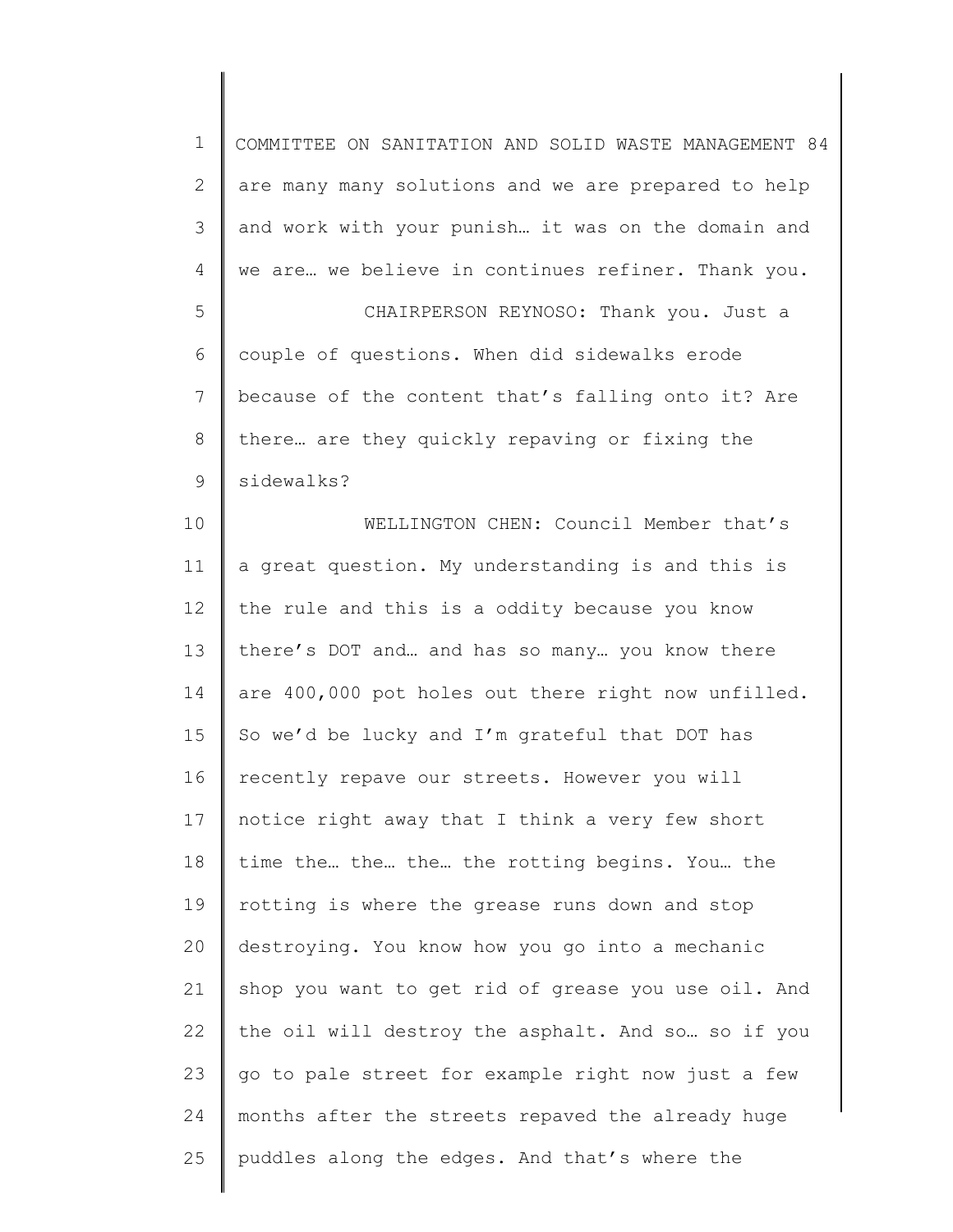| 1            | COMMITTEE ON SANITATION AND SOLID WASTE MANAGEMENT 85 |
|--------------|-------------------------------------------------------|
| $\mathbf{2}$ | stagnant water that's where you breed the             |
| 3            | mosquitos that's where the smell and that's where     |
| 4            | you drive away customers because people walk in       |
| 5            | front of this restaurant just say I don't care what   |
| 6            | writing it say on the window if this looks like       |
| 7            | this I'm not going in.                                |
| 8            | CHAIRPERSON REYNOSO: Right so                         |
| 9            | WELLINGTON CHEN: So                                   |
| 10           | CHAIRPERSON REYNOSO: Are they getting                 |
| 11           | fines though? Are the business owners getting fines   |
| 12           | as well?                                              |
| 13           | WELLINGTON CHEN: Well that's the tough                |
| 14           | part. I mean there's not enough enforcement.          |
| 15           | Enforcement as you know where there's policing,       |
| 16           | traffic safety is the last resort. You mean you       |
| 17           | really want to modify the environmental behavior.     |
| 18           | CHAIRPERSON REYNOSO: Yeah.                            |
| 19           | WELLINGTON CHEN: The behavior                         |
| 20           | modification is best because there's not enough       |
| 21           | enforcement. And especially the methodologies as      |
| 22           | being you have to caught be caught red handed.        |
| 23           | CHAIRPERSON REYNOSO: Yeah.                            |
| 24           | WELLINGTON CHEN: At 4:00 in the morning               |
| 25           | you're not going to catch me red handed. Not likely   |
|              |                                                       |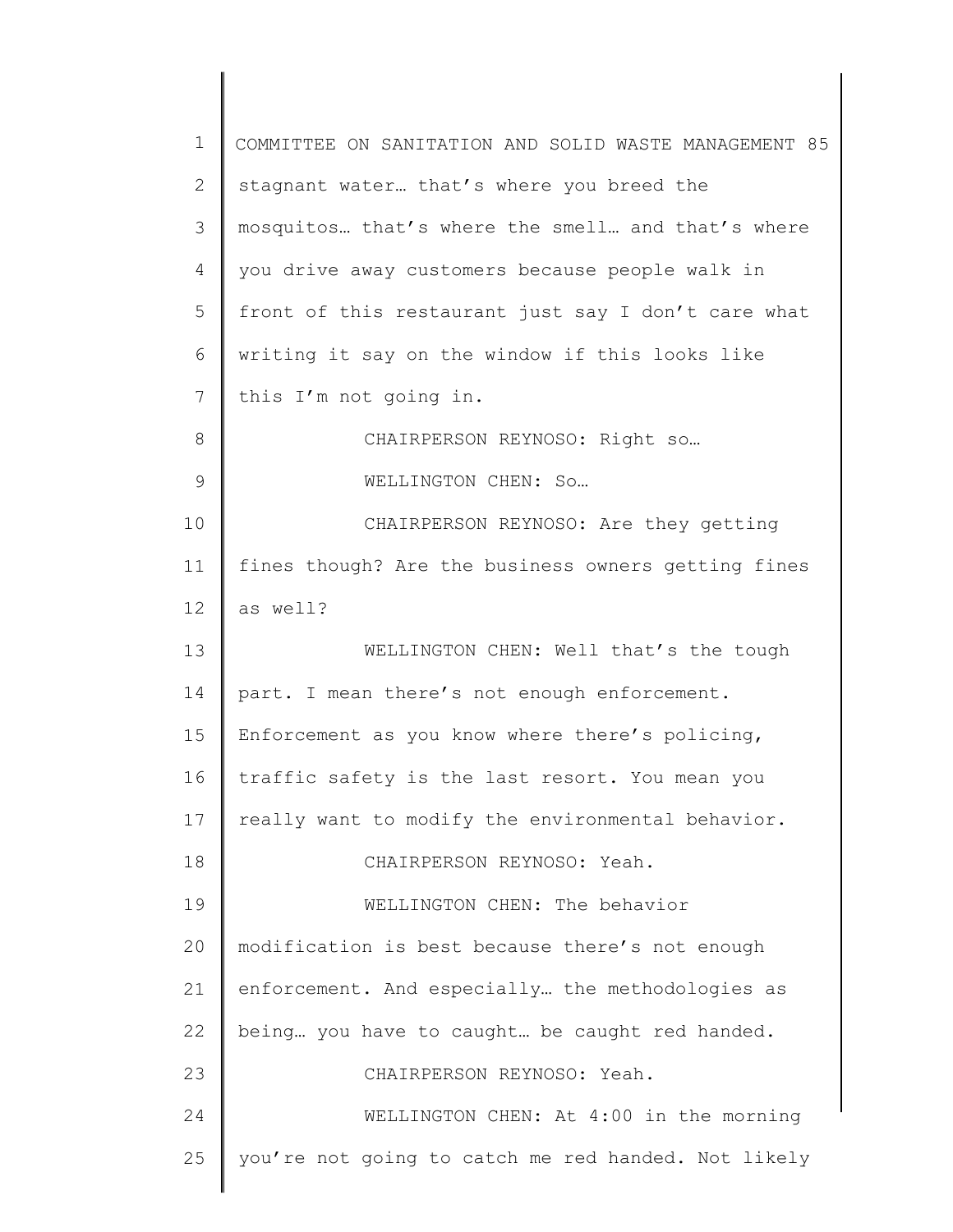1 2 3 4 5 6 7 8 9 10 11 12 13 14 15 16 17 18 19 20 21 22 23 24 25 COMMITTEE ON SANITATION AND SOLID WASTE MANAGEMENT 86 unless you don't want to sleep. So these are… these are. There are many… many regulation that can be improve… and we look forward to working with the council on… on these issues. CHAIRPERSON REYNOSO: Okay I'm looking forward to whatever pilots you guys impose in Chinatown. It seems like you guys are like the… that's where it's worse. It's just… WELLINGTON CHEN: Number one council district so we have to be always… [cross-talk] CHAIRPERSON REYNOSO: Okay. WELLINGTON CHEN: …first one to experiment. CHAIRPERSON REYNOSO: Alright whatever you guys think of. And if it works just bringing it back here, letting Council Member Margaret chin know so… [cross-talk] WELLINGTON CHEN: And just on your point and I… I'm glad that Department of Sanitation mentioned that I notice on certain Brooklyn BID district… I think it's a BID district. On… I… I think on Bethod Avenue. You're full of BigBellys already. And I think it… it says New York City… New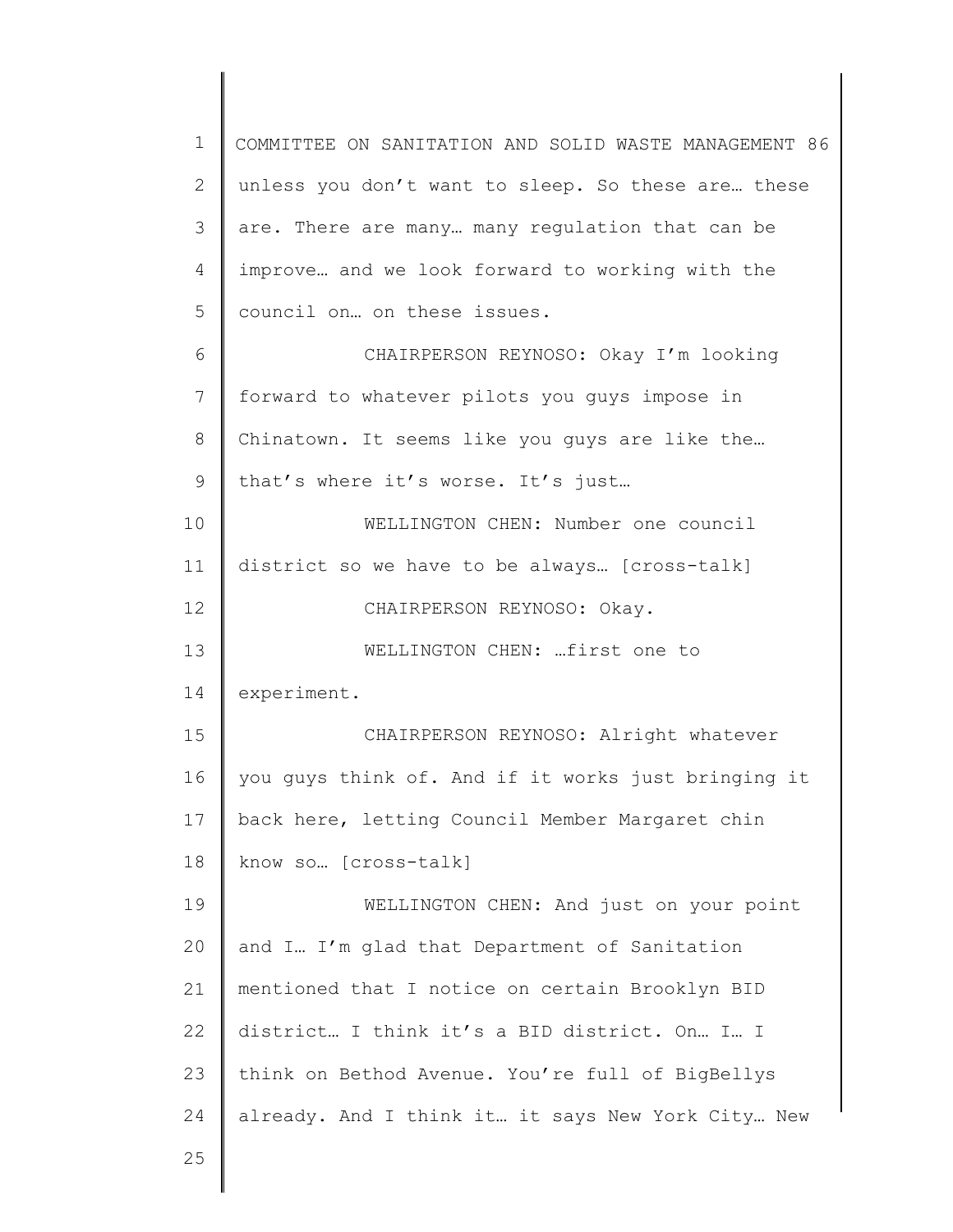| $\mathbf 1$  | COMMITTEE ON SANITATION AND SOLID WASTE MANAGEMENT 87 |
|--------------|-------------------------------------------------------|
| $\mathbf{2}$ | York it it's not a BID. I think those are             |
| 3            | sanitation department right?                          |
| 4            | CHAIRPERSON REYNOSO: Yeah so so what                  |
| 5            | the commitment that the Department of Sanitation or   |
| 6            | that we had to make as a we had to find merchants     |
| 7            | that we're willing to to work with even if they       |
| $\,8\,$      | don't have a BID there is a merchant association or   |
| 9            | there's a group that's willing to take care of        |
| 10           | them.                                                 |
| 11           | WELLINGTON CHEN: Right.                               |
| 12           | CHAIRPERSON REYNOSO: And also to the                  |
| 13           | NYC clean-up initiative, the you know the dole        |
| 14           | [sp?] fund or ACE are are willing to take taken       |
| 15           | on so doesn't only need to be a BID but you're        |
| 16           | right. There are in Bedford there's also on Grant     |
| 17           | Street. And they're working very well so far          |
| 18           | because it's just more pleasant to look at.           |
| 19           | WELLINGTON CHEN: Yes. And to a point                  |
| 20           | the second part of your question and and the          |
| 21           | punitive one even if you want to do the the the       |
| 22           | enforcement. You know defying is not really you       |
| 23           | know the intent of all these legislation is not       |
| 24           | about fining. And think it's really about             |
| 25           | improving business conditions, improving the the      |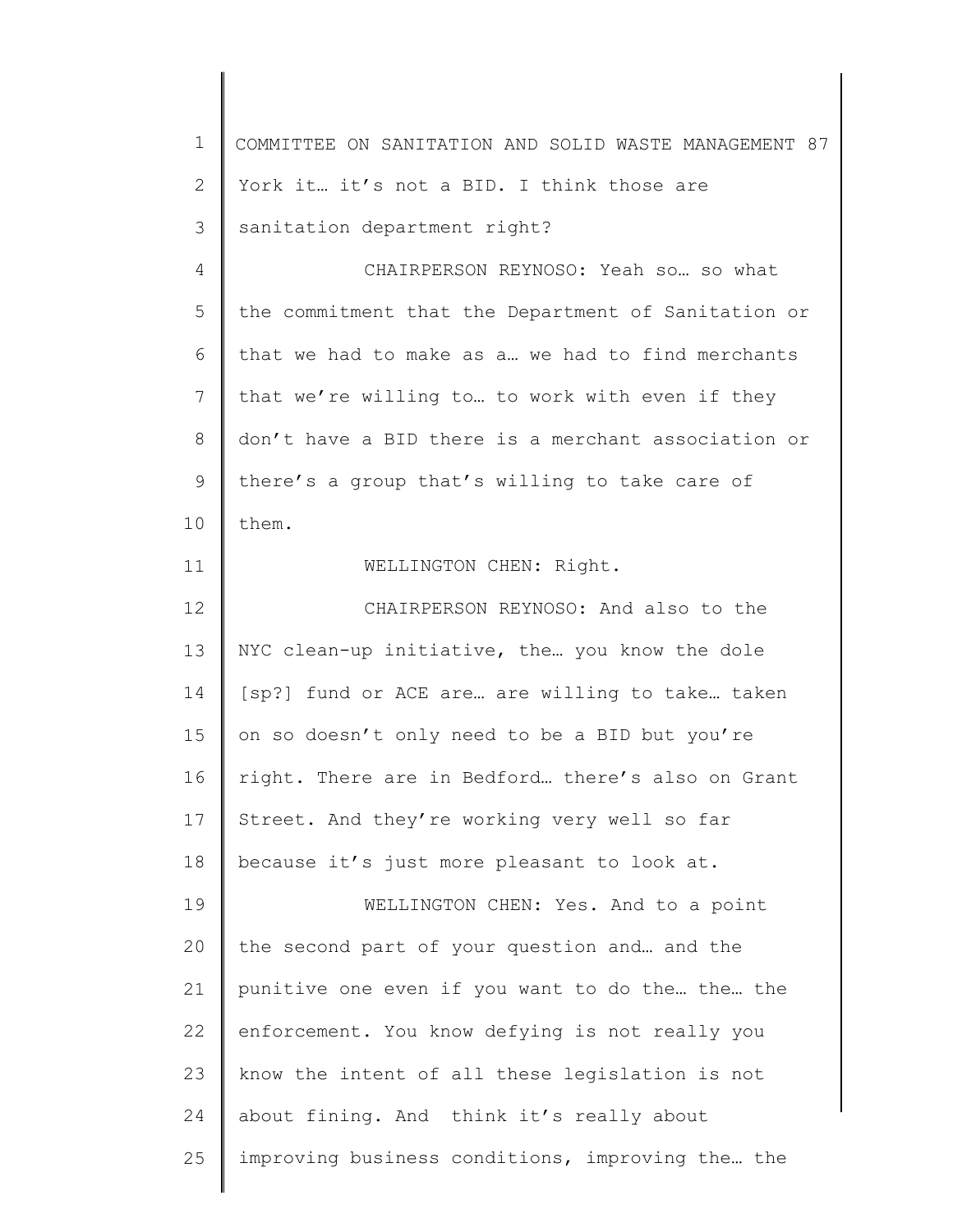| $\mathbf 1$ | COMMITTEE ON SANITATION AND SOLID WASTE MANAGEMENT 88 |
|-------------|-------------------------------------------------------|
| 2           | environment. And so to the degree that you know       |
| 3           | odor and the the fact that you had to wear a gas      |
| 4           | mask on certain streets in the city is is what        |
| 5           | we're trying to avoid because it it created what      |
| 6           | they call the curbside appeal when you have a         |
| 7           | pleasant experience in the community I could either   |
| 8           | repeat more and you have a better time and you have   |
| $\mathsf 9$ | a better business environment.                        |
| 10          | CHAIRPERSON REYNOSO: What about                       |
| 11          | increasing like the gauge of the plastic that is      |
| 12          | required by businesses to put out garbage. You know   |
| 13          | may you know two mill or three mill instead of        |
| 14          | putting whatever you want as you know just saying     |
| 15          | there's a standard. I think the fact that there's     |
| 16          | no standards is part of the problem.                  |
| 17          | WELLINGTON CHEN: And jut to bring your                |
| 18          | alert I have Complaints and you can see on our        |
| 19          | Facebooks the commercial haulers that are you know    |
| 20          | with impunity and nighttime destroying all the        |
| 21          | garbage throughout the streets whether the DEP        |
| 22          | likes it or not they are being flushed down. You      |
| 23          | know where do you think the power washer. And I       |
| 24          | have to commend little Italy for doing a great job.   |
| 25          | They're doing hosing every morning. And and you       |
|             |                                                       |

 $\mathsf I$ ∥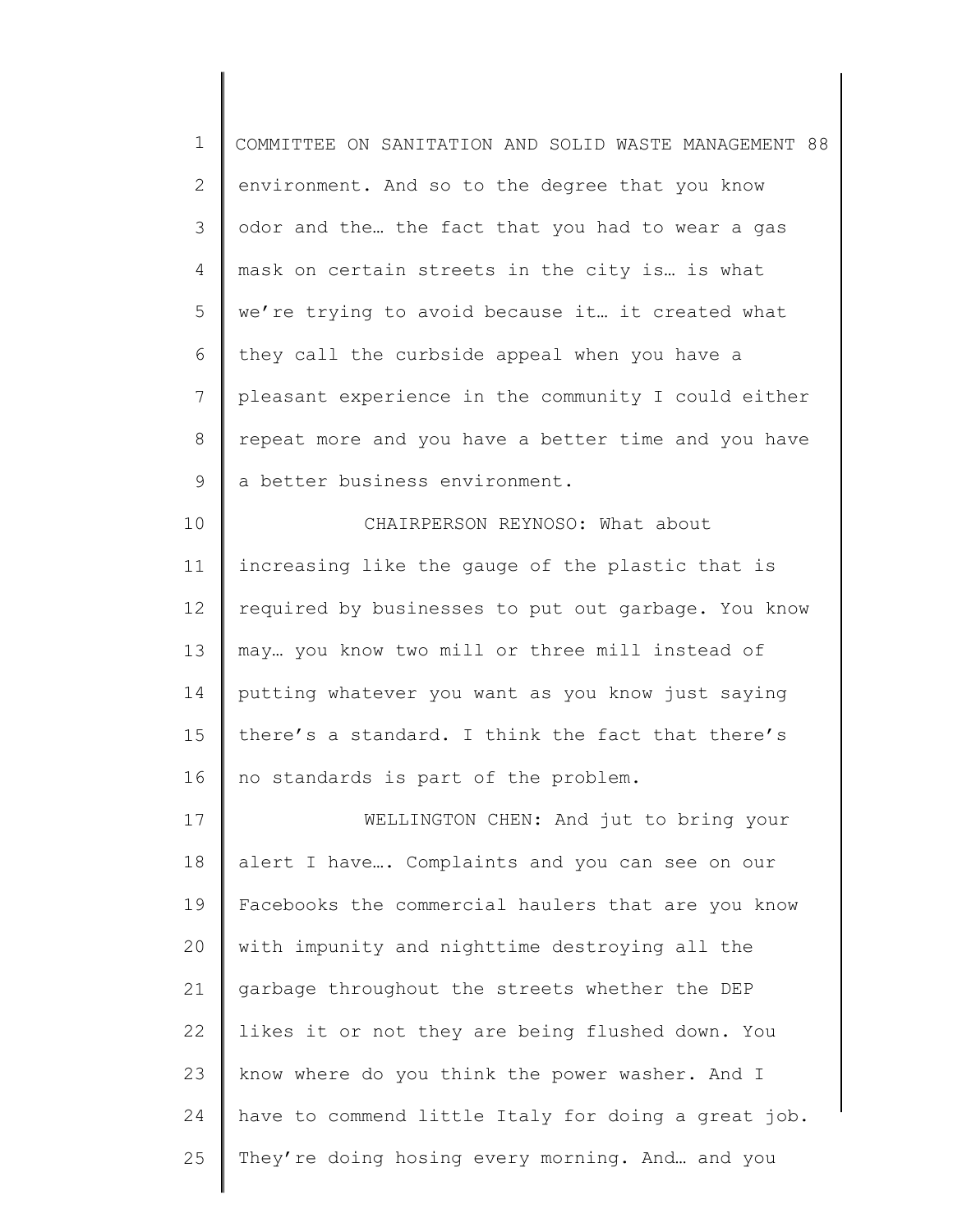| $\mathbf 1$    | COMMITTEE ON SANITATION AND SOLID WASTE MANAGEMENT 89 |
|----------------|-------------------------------------------------------|
| $\overline{2}$ | know and that's why we can see the community the      |
| 3              | the the difference. But something ought to be done    |
| 4              | about that you know uncontrolled commercial hauler    |
| 5              | dripping, trashing our community at nighttime and     |
| 6              | and this is why eventually down it should be like a   |
| 7              | BID service. A community cannot find the 40 tucks     |
| $8\,$          | that are responsible. Eventually they should be       |
| 9              | they are only 40 and and there's 72 BIDS. They        |
| 10             | can bid on these contract and since we know           |
| 11             | precisely which commercial hauler is responsible,     |
| 12             | like I'm holding him responsible for Chinatown's      |
| 13             | cleaning conditions.                                  |
| 14             | CHAIRPERSON REYNOSO: But we're we are                 |
| 15             | talking about a barrel cart [phonetic] waste          |
| 16             | franchising. And I know Sanitation loves listening    |
| 17             | to hearing that those those two words together.       |
| 18             | And you're talking about you know limiting the        |
| 19             | amount of trucks that we have going down these        |
| 20             | streets                                               |
| 21             | WELLINGTON CHEN: Right. I mean the                    |
| 22             | classic example you go to time warner where           |
| 23             | Mandarin into right loading truck the dock you        |
| 24             | have 90 tenants with with 40 different trucks         |

coming in. Why… why is one load… that should be one

25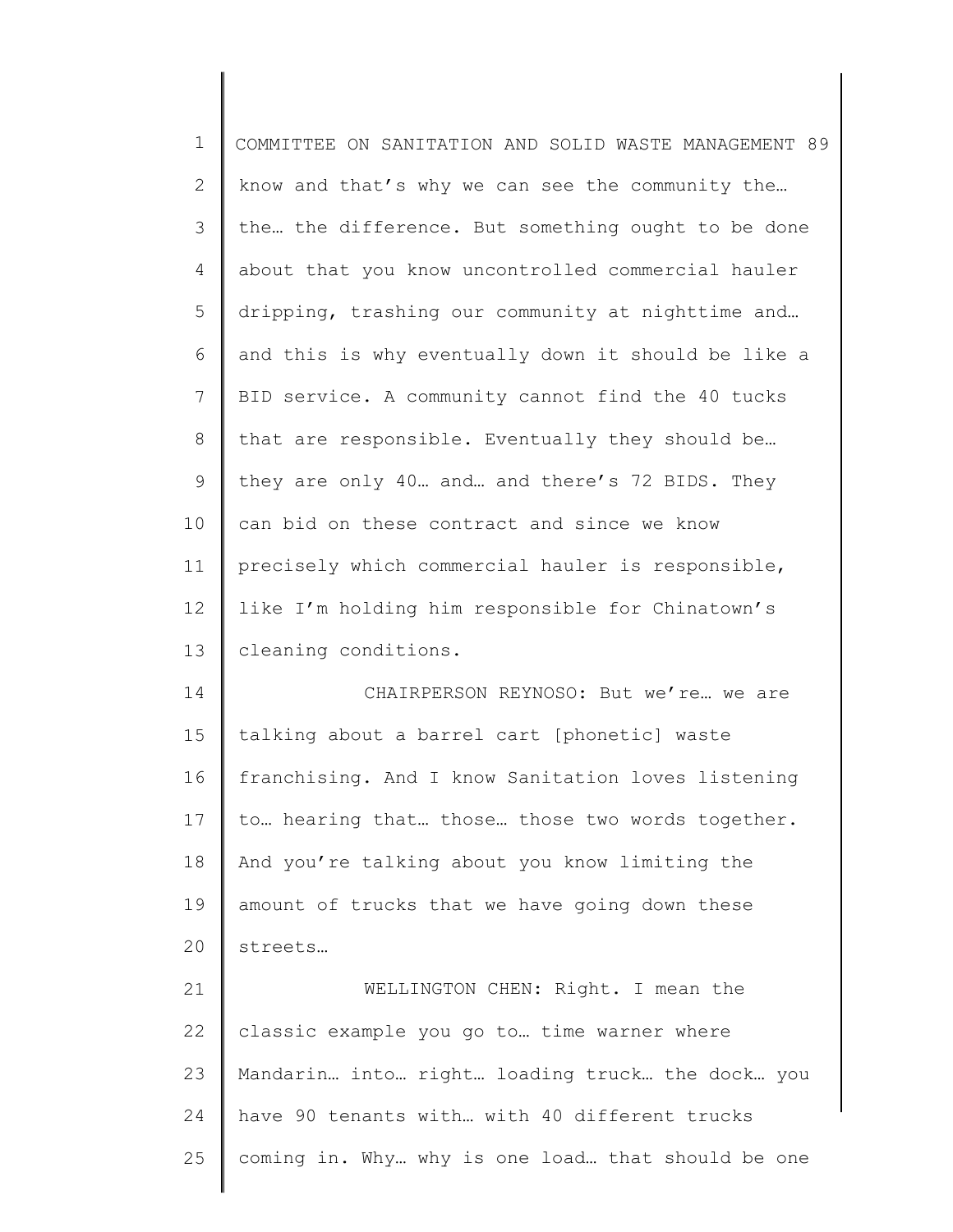| $\mathbf 1$ | COMMITTEE ON SANITATION AND SOLID WASTE MANAGEMENT 90 |
|-------------|-------------------------------------------------------|
| 2           | trip and load up the whole thing, bid on the          |
| 3           | contract right now no one knows the contract          |
| 4           | price. He doesn't know what I'm paying. I know        |
| 5           | don't know what I'm paying and and you have the       |
| 6           | wear and tear on the road that's cause the potholes   |
| 7           | and the the destruction, the noise, not to            |
| 8           | mention you're trying to sleep at 4:00 in the         |
| 9           | morning. Four different trucks hasn't come in from    |
| 10          | from this thing. So we have many potential solution   |
| 11          | working with you.                                     |
| 12          | CHAIRPERSON REYNOSO: Thank you. I don't               |
| 13          | know if Council Member Chin                           |
| 14          | COUNCIL MEMBER CHIN: Well I just wanted               |
| 15          | to thank the partnership for doing the work and to    |
| 16          | keeping the community clean and being the             |
| 17          | leadership you know with the the BigBellys. The       |
| 18          | foot pedal. And so I think that's great. We still     |
| 19          | got a lot of work to do especially with the private   |
| 20          | carting company.                                      |
| 21          | WELLINGTON CHEN: Right. Yes.                          |
| 22          | COUNCIL MEMBER CHIN: I mean they're                   |
| 23          | just causing a lot of issues with I mean that's       |
| 24          | what when sanitation said they have to see them       |
| 25          | you know dripping liquid. But the garbage that they   |
|             |                                                       |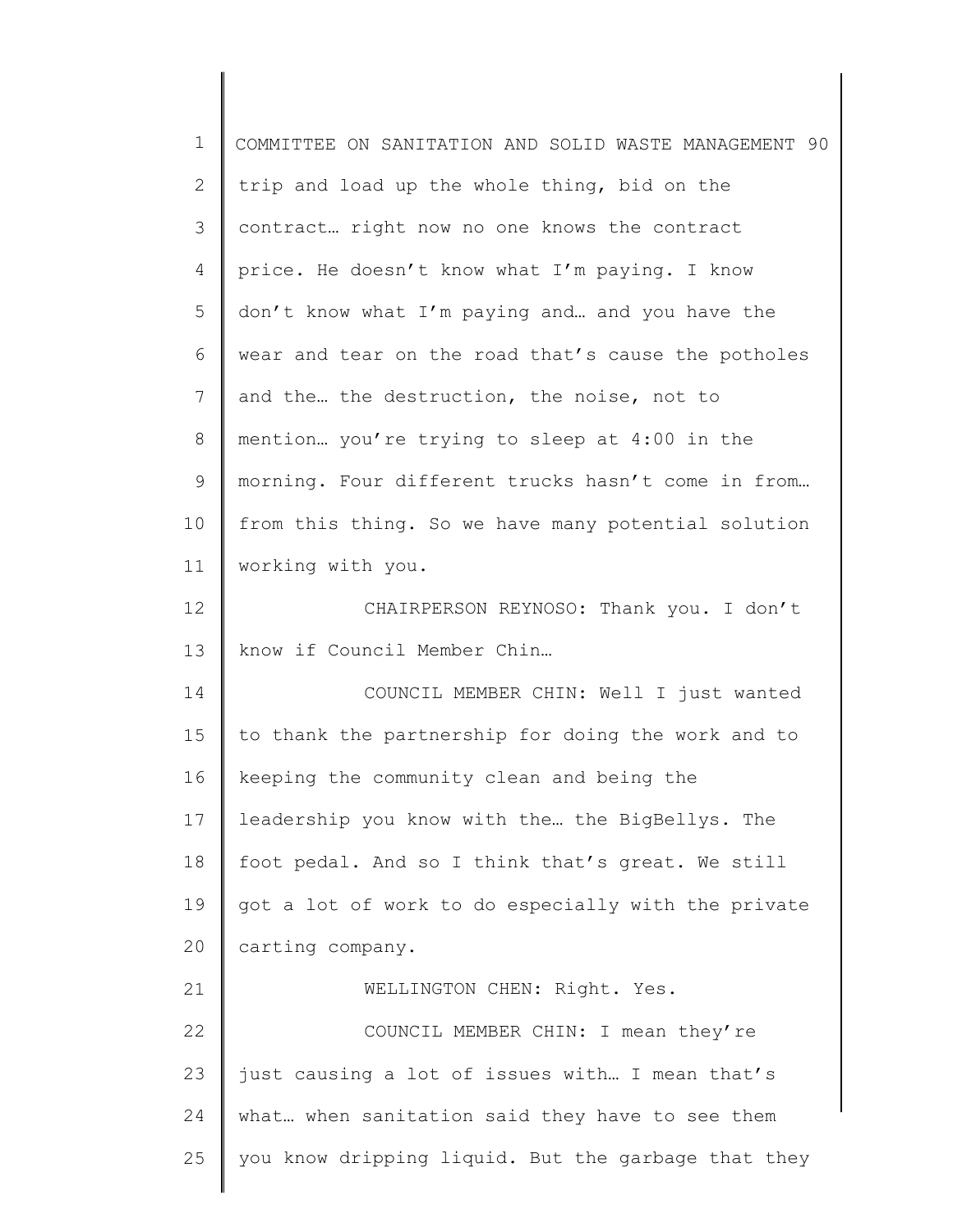1 2 3 4 5 6 COMMITTEE ON SANITATION AND SOLID WASTE MANAGEMENT 91 leave behind… the liquid that leave behind. I think you know business only should be able to take a picture and file a complaint against them. Otherwise the community just you know gets trash all over.

7 8 9 10 11 12 13 14 WELLINGTON CHEN: Yeah and that's an excellent point that Councilman Chin just mentioned because we have pictures. We have the pictures and as a result… but sanitation cannot enforce that. Unless you're prepared to sit there all night long following each truck at 4:00 in the morning or 2:00 in the morning and trace after the truck driver does with impunity. There's no accountability.

15 16 17 18 19 20 21 22 23 24 25 CHAIRPERSON REYNOSO: Yeah we… we actually… in North Brooklyn we actually had a lady set down in the lawn chair and started taking pictures and we call somebody that dumping cement in a… in a… in a catch basin. And it's sad that that's the type of work that needs to get done for you to get… to… to… see results. But I do think that there's probably a timeline right? There's like a two or three hour timeline in which these trucks are all passing in the middle of the night. WELLINGTON CHEN: Yeah.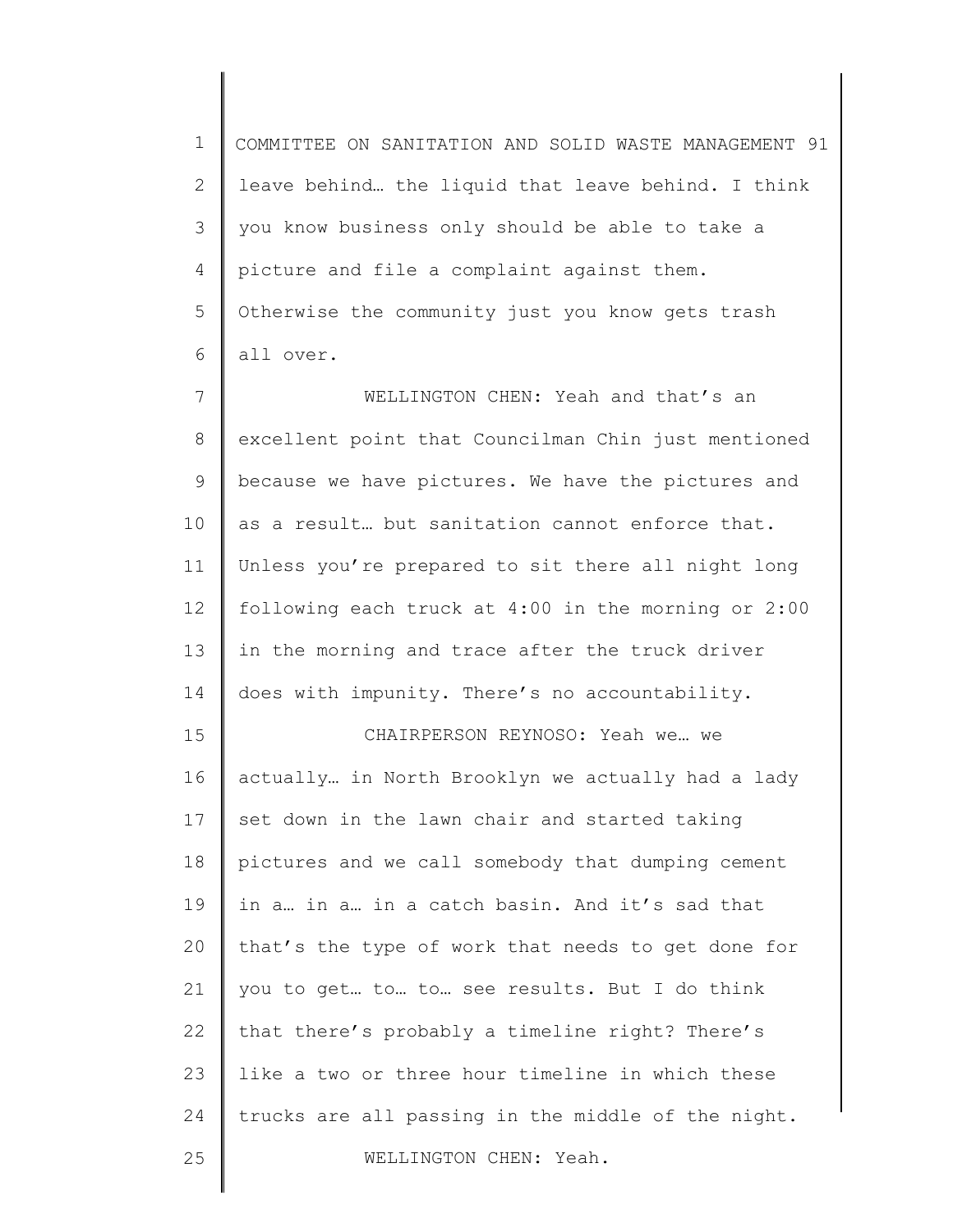| $\mathbf 1$  | COMMITTEE ON SANITATION AND SOLID WASTE MANAGEMENT 92 |
|--------------|-------------------------------------------------------|
| $\mathbf{2}$ | CHAIRPERSON REYNOSO: And maybe there is               |
| 3            | an opportunity especially in Chinatown to increase    |
| 4            | enforcement and have these trucks out have the        |
| 5            | enforcement out there that can really make a          |
| 6            | difference in those three hours especially if you     |
| 7            | guys are like you know one of the the the             |
| 8            | dirtiest or the oiliest the most the residue is       |
| $\mathsf 9$  | the biggest problem there we should focus there.      |
| 10           | So                                                    |
| 11           | WELLINGTON CHEN: And one of the                       |
| 12           | problems we also have in the that that is the         |
| 13           | commercial haul as we have a lot of illegal           |
| 14           | dumping. We have a lot of illegal distri what we      |
| 15           | call distribution where they don't have a             |
| 16           | commercial hauler and they are distributing bags      |
| 17           | throughout our district even in broad daylight. So    |
| 18           | you know and we have any challenges in our            |
| 19           | district.                                             |
| 20           | CHAIRPERSON REYNOSO: Well we're here to               |
| 21           | be helpful. I know Council Member Margaret Chin is    |
| 22           | always on top of these things and is very             |
| 23           | supportive of like a progressive sanitation issues    |
| 24           | so our initiatives. So I'm excited to to              |
| 25           | considered to be helpful progress.                    |
|              |                                                       |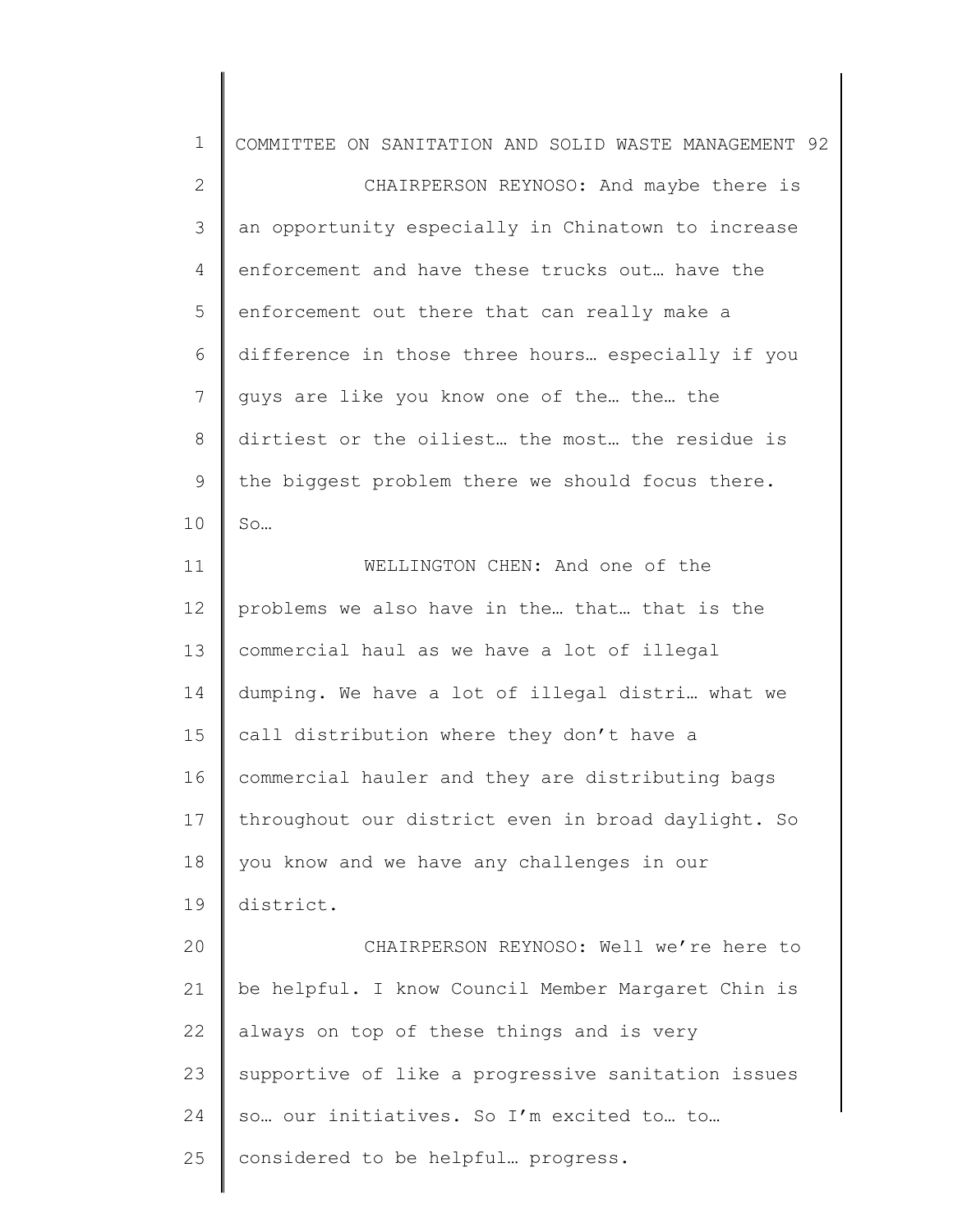| $\mathbf 1$    | COMMITTEE ON SANITATION AND SOLID WASTE MANAGEMENT 93 |
|----------------|-------------------------------------------------------|
| $\sqrt{2}$     | WELLINGTON CHEN: Thank you for the good               |
| $\mathfrak{Z}$ | work that you're doing.                               |
| $\overline{4}$ | CHAIRPERSON REYNOSO: No no thank you                  |
| $\mathbf 5$    | guys. Thank you guys. I think we're done.             |
| $\epsilon$     | [gavel]                                               |
| 7              |                                                       |
| $\,8\,$        |                                                       |
| $\mathsf 9$    |                                                       |
| $10$           |                                                       |
| 11             |                                                       |
| 12             |                                                       |
| 13             |                                                       |
| 14             |                                                       |
| 15             |                                                       |
| 16             |                                                       |
| 17             |                                                       |
| $18\,$         |                                                       |
| 19             |                                                       |
| 20             |                                                       |
| 21             |                                                       |
| 22             |                                                       |
| 23             |                                                       |
| 24             |                                                       |
| 25             |                                                       |
|                |                                                       |